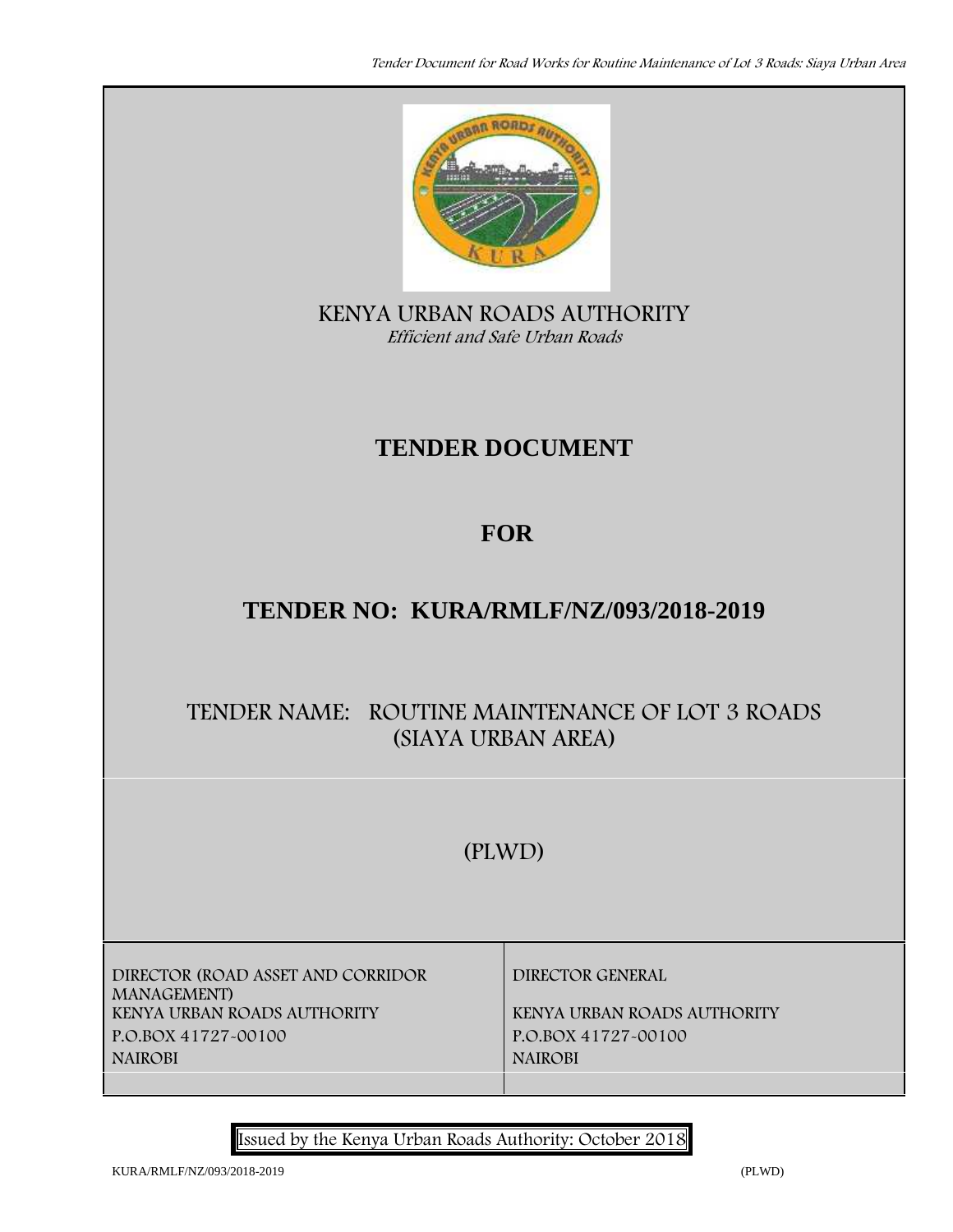## **ROUTINE MAINTENANCE OF LOT 3 ROADS: SIAYA URBAN AREA**

## **TABLE OF CONTENTS**

| SECTION II: INSTRUCTIONS TO TENDERERS AND CONDITIONS OF TENDER  3 |  |
|-------------------------------------------------------------------|--|
|                                                                   |  |
|                                                                   |  |
|                                                                   |  |
|                                                                   |  |
|                                                                   |  |
| SECTION VI: SUPERVISION AND CONTRACT EVALUATION MANUAL 2012 107   |  |
|                                                                   |  |
|                                                                   |  |
|                                                                   |  |
|                                                                   |  |
|                                                                   |  |
|                                                                   |  |
|                                                                   |  |
|                                                                   |  |
|                                                                   |  |

**Issued by the Kenya Urban Roads Authority: October 2018**

1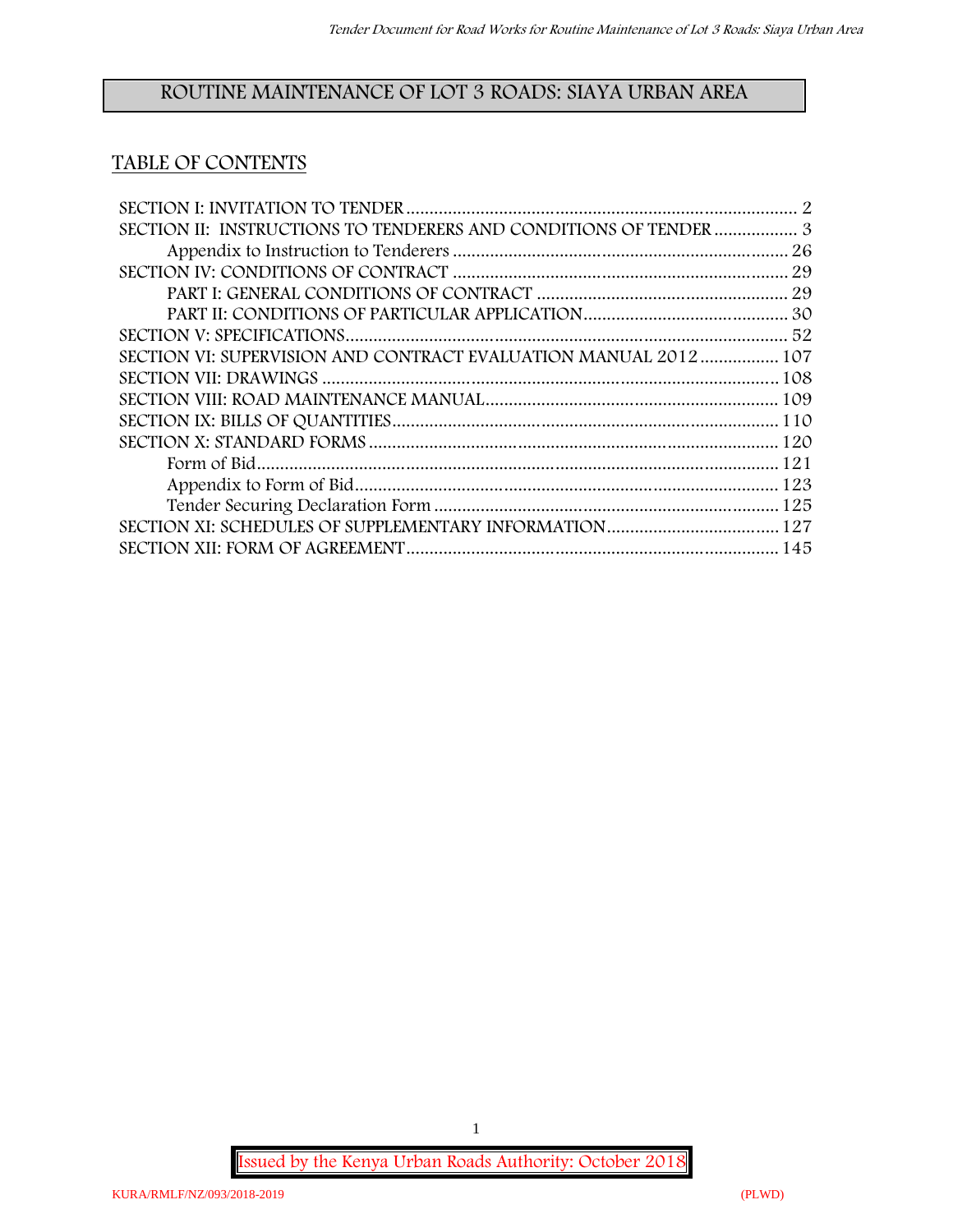## **SECTION I: INVITATION TO TENDER**

(See tender invitation on www.kura.go.ke/tender notices)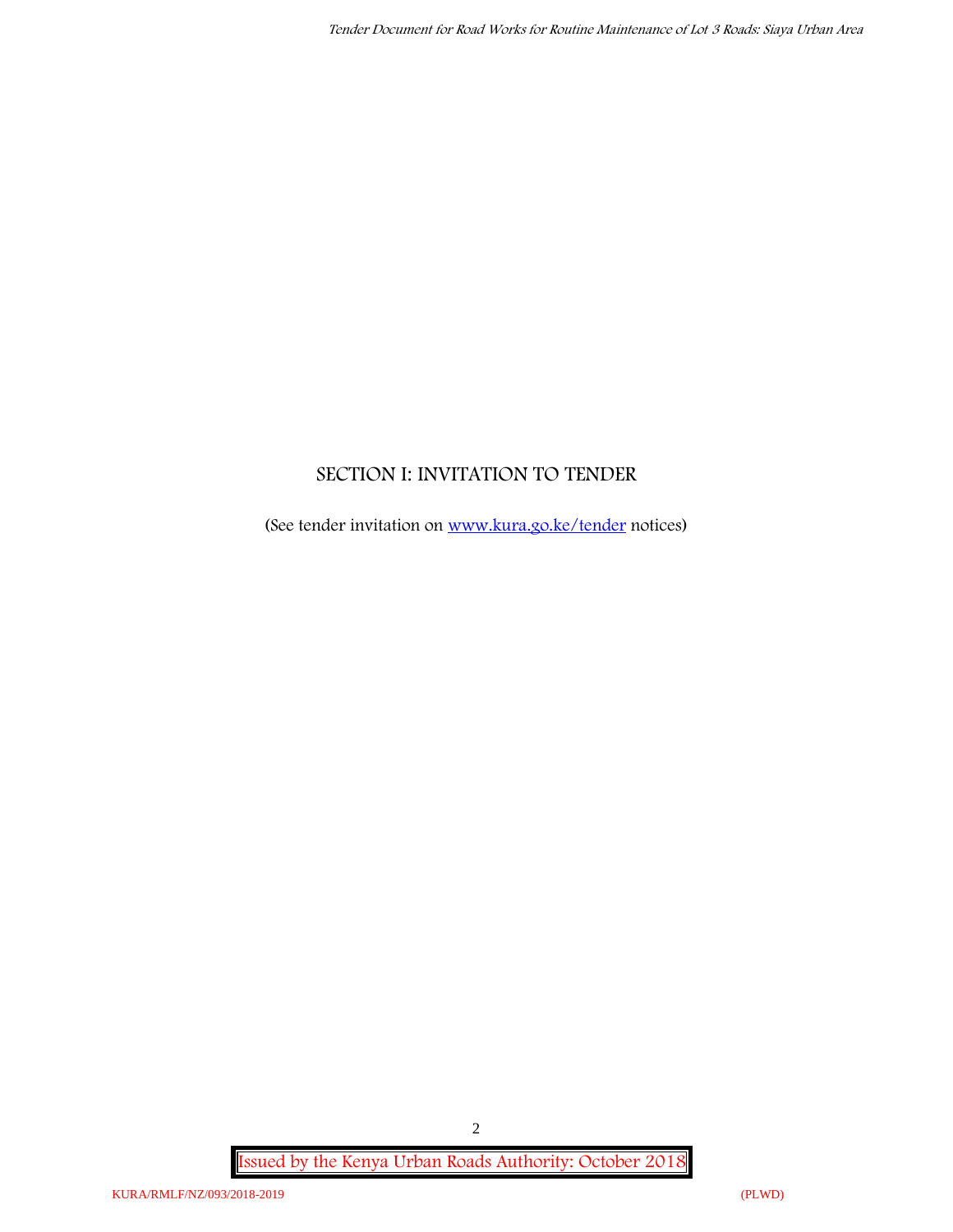## **SECTION II: INSTRUCTIONS TO TENDERERS AND CONDITIONS OF TENDER**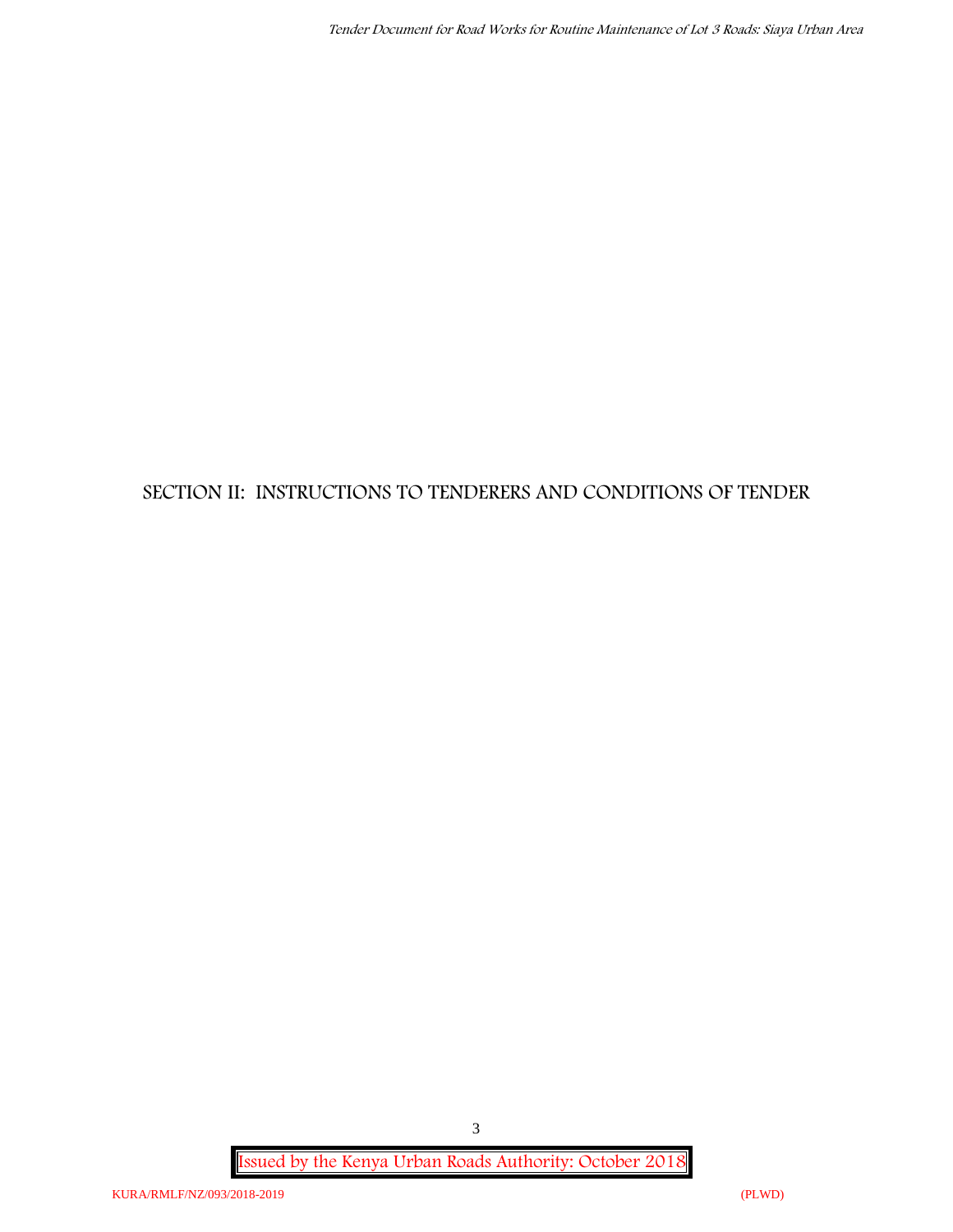#### **TABLE OF CONTENTS**

| A.          |    |                                                                      |  |
|-------------|----|----------------------------------------------------------------------|--|
|             | 1  |                                                                      |  |
|             | 2  |                                                                      |  |
|             | 3  |                                                                      |  |
|             | 4  |                                                                      |  |
|             | 5  |                                                                      |  |
|             | 6  |                                                                      |  |
|             | 7  |                                                                      |  |
|             | 8  |                                                                      |  |
| <b>B.</b>   |    |                                                                      |  |
|             | 9  |                                                                      |  |
|             | 10 |                                                                      |  |
|             | 11 |                                                                      |  |
| $C_{\cdot}$ |    |                                                                      |  |
|             | 12 |                                                                      |  |
|             | 13 |                                                                      |  |
|             | 14 |                                                                      |  |
|             | 15 |                                                                      |  |
|             | 16 |                                                                      |  |
|             | 17 |                                                                      |  |
|             | 18 |                                                                      |  |
|             | 19 |                                                                      |  |
|             | 20 |                                                                      |  |
| D.          |    |                                                                      |  |
|             | 21 |                                                                      |  |
|             | 22 |                                                                      |  |
|             | 23 |                                                                      |  |
|             | 24 |                                                                      |  |
| $E_{\cdot}$ |    |                                                                      |  |
|             | 25 |                                                                      |  |
|             | 26 |                                                                      |  |
|             | 27 |                                                                      |  |
|             | 28 |                                                                      |  |
|             | 29 |                                                                      |  |
|             | 30 |                                                                      |  |
| F.          |    |                                                                      |  |
| G.          |    |                                                                      |  |
|             | 31 |                                                                      |  |
|             | 32 | employer's right to accept any bid and to reject any or all bids  16 |  |
|             | 33 |                                                                      |  |
|             | 34 |                                                                      |  |
|             | 35 |                                                                      |  |
|             | 36 |                                                                      |  |

Issued by the Kenya Urban Roads Authority: October 2018

 $\overline{4}$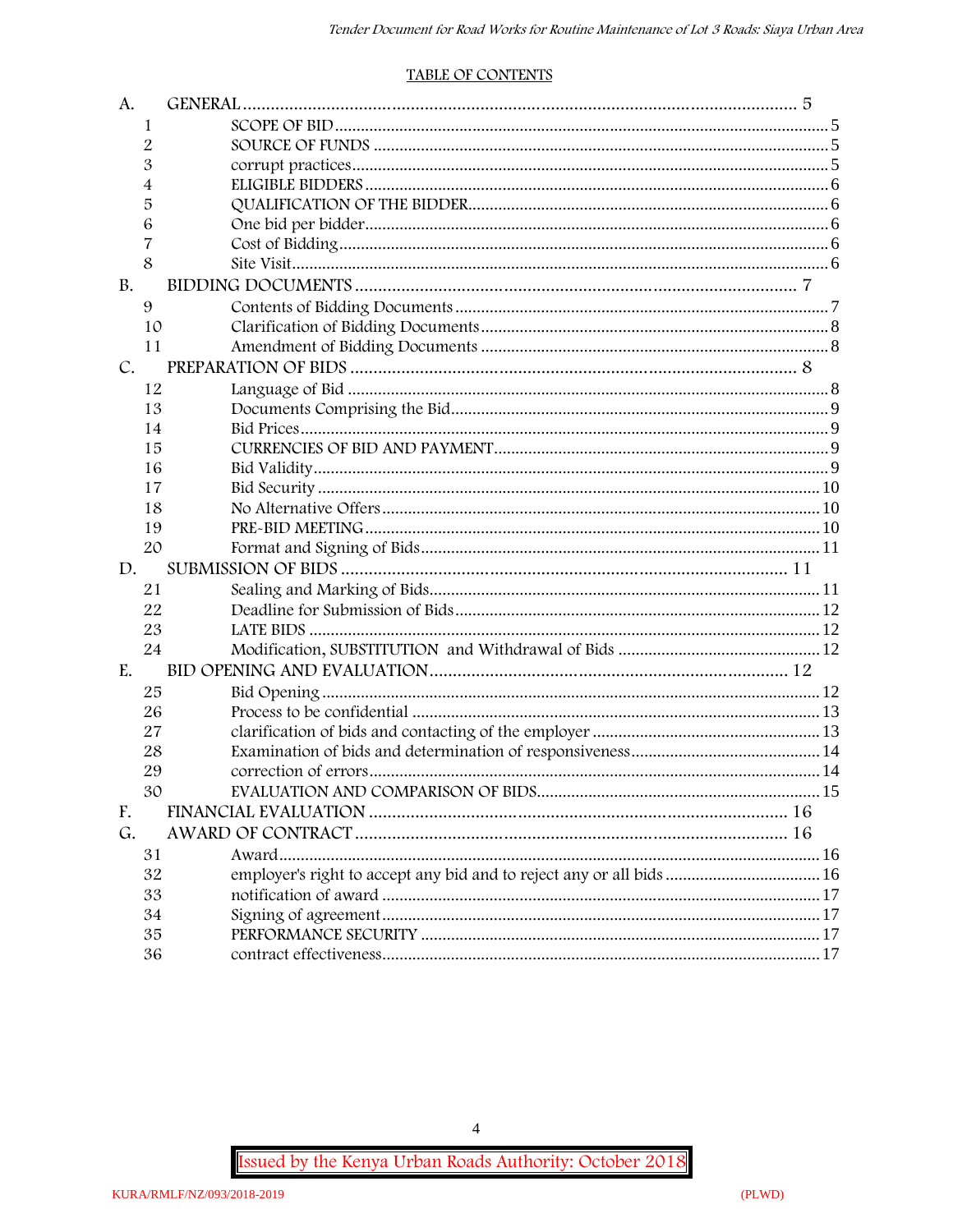## **INSTRUCTIONS TO TENDERERS AND CONDITIONS OF TENDER**

### **A. GENERAL**

- **1 SCOPE OF BID**
	- 1.1 The Employer, as defined in the Conditions of Contract Part II hereinafter "the Employer" wishes to receive bids for the construction of works as described in Section 1, clause 102 of the Special Specifications –"Location and extent of the Works")
	- 1.2 The successful bidder will be expected to complete the Works within the period stated in the Appendix to Form of Bid from the date of commencement of the Works.
	- 1.3 Throughout these bidding documents, the terms bid and tender and their derivatives (bidder/tenderer, bid/tendered, bidding/tendering etc.) are synonymous, and day means calendar day. Singular also means plural.

## **2 SOURCE OF FUNDS**

2.1 The source of funding is the Government of Kenya through the Road Maintenance Levy Fund.

## **3 CORRUPT PRACTICES**

3.1 The government requires that the bidders, suppliers, sub-contractors and supervisors observe the highest standards of ethics during the execution of such contracts. In this pursuit of this policy, the government;

Defines for the purpose of this provision, the terms set forth below as follows:

- i) "corrupt practice" means the offering, giving ,receiving, or soliciting of anything of value to influence the action of the public official in the procurement process or in the execution, and
- ii) "fraudulent practice" means a misrepresentation of facts in order to influence a procurement process or the execution of a contract to the detriment of the employer, and includes collusive practices among bidders (prior to or after bid submission) designed to establish bid prices at artificial, non-competitive levels and to deprive the employer the benefits of free and open competition

Will reject a proposal for award if it determines that the bidder recommended for award has engaged in corrupt or fraudulent practices in competing for the contract, and

Will declare a firm ineligible, either indefinitely or for a stated period of time, to be awarded a government contract if it at any time it is determined that the firm has engaged in corrupt or fraudulent practices in competing for, or in executing, a government financed contract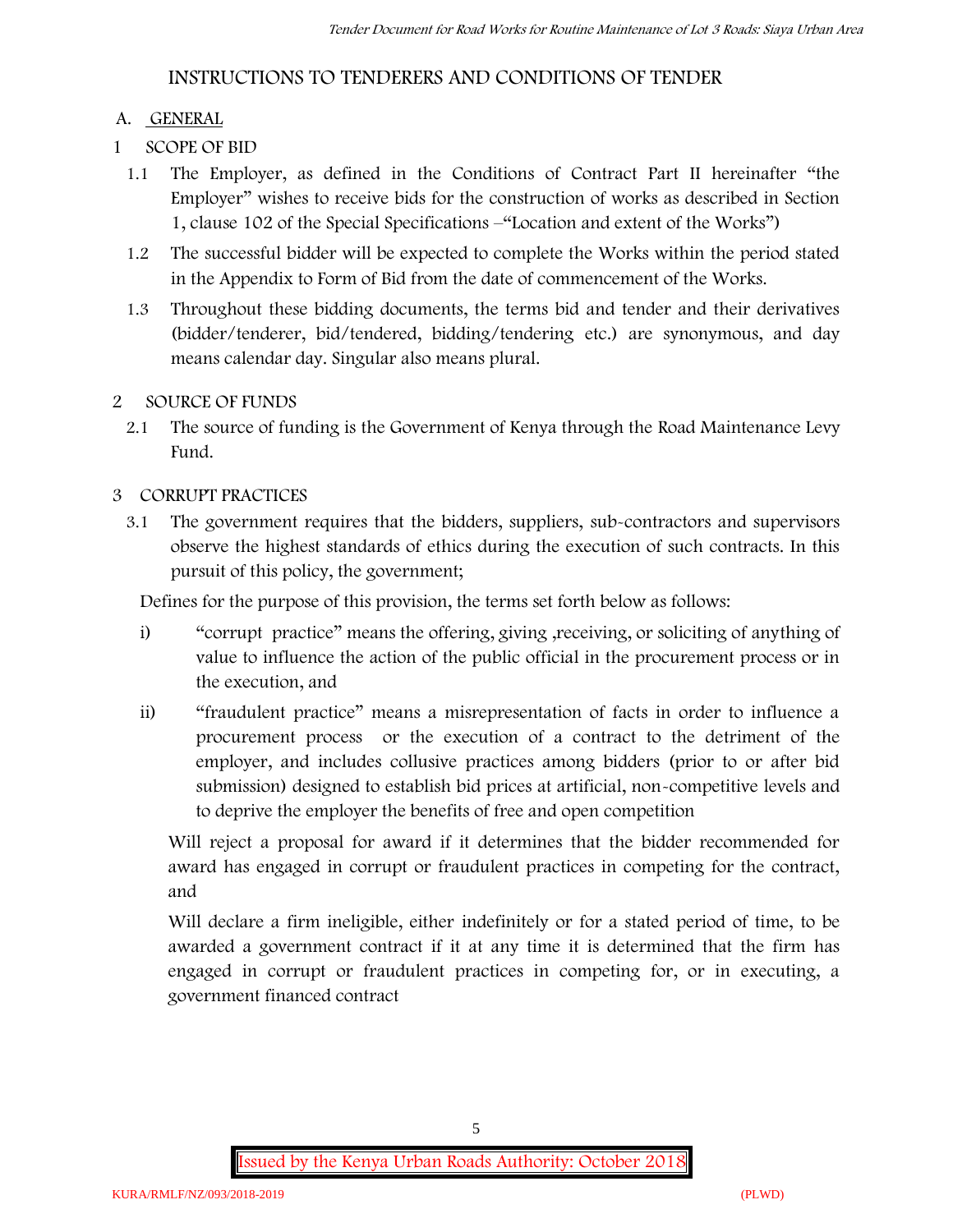#### **4 ELIGIBLE BIDDERS**

- 4.1 This invitation to bid is open to all bidders who are legally registered or incorporated in the Republic of Kenya as of the time of bid submission. Registration with the National Construction Authority (NCA) as a road works contractor is mandatory.
- 4.2 Bidders shall not have a conflict of interest. Bidders shall be considered to have conflict of interest, if they participated as a consultant in the preparation of the design, documentation or technical specifications of the works that are the subject of this bidding other than as far as required by the Employer.
- 4.3 A firm that is under a declaration of eligibility by the Employer in accordance with clause 3, at the date of submission of the Bid or thereafter, shall be disqualified.
- 4.4 Bidders shall provide such evidence of their continued eligibility satisfactory to the Employer as the Employer shall reasonably request.

#### **5 QUALIFICATION OF THE BIDDER**

- 5.1 Bidders shall as part of their bid:
- (a) Submit a written power of attorney authorizing the signatory of the bid to commit the bidder; and
- (b) Update any information submitted with their bids and update in any case the information indicated in the schedules and continue to meet the minimum threshold criteria set out in the bid documents.
	- 5.2 As a minimum, bidders shall update the following information:
- (a) evidence of access to lines of credit from a bank and availability of other financial resources
- (b) financial predictions for the current year and the two subsequent years, including the effect of known commitments
- (c) work commitments
- (d) current litigation information; and
- (e) availability of critical equipment
	- 5.3 Bidders shall also submit proposals of work methods and schedule in sufficient detail to demonstrate the adequacy of the bidders' proposals to meet the technical specifications and the completion time referred to in Clause 1.2 above.
- **6 ONE BID PER BIDDER**
	- 6.1 Each bidder shall submit only one bid. A bidder who submits or participates in more than one bid will be disqualified.
- **7 COST OF BIDDING**
	- 7.1 The bidder shall bear all costs associated with the preparation and submission of his bid and the Employer will in no case be responsible or liable for those costs, regardless of the conduct or outcome of the bidding process.
- **8 SITE VISIT**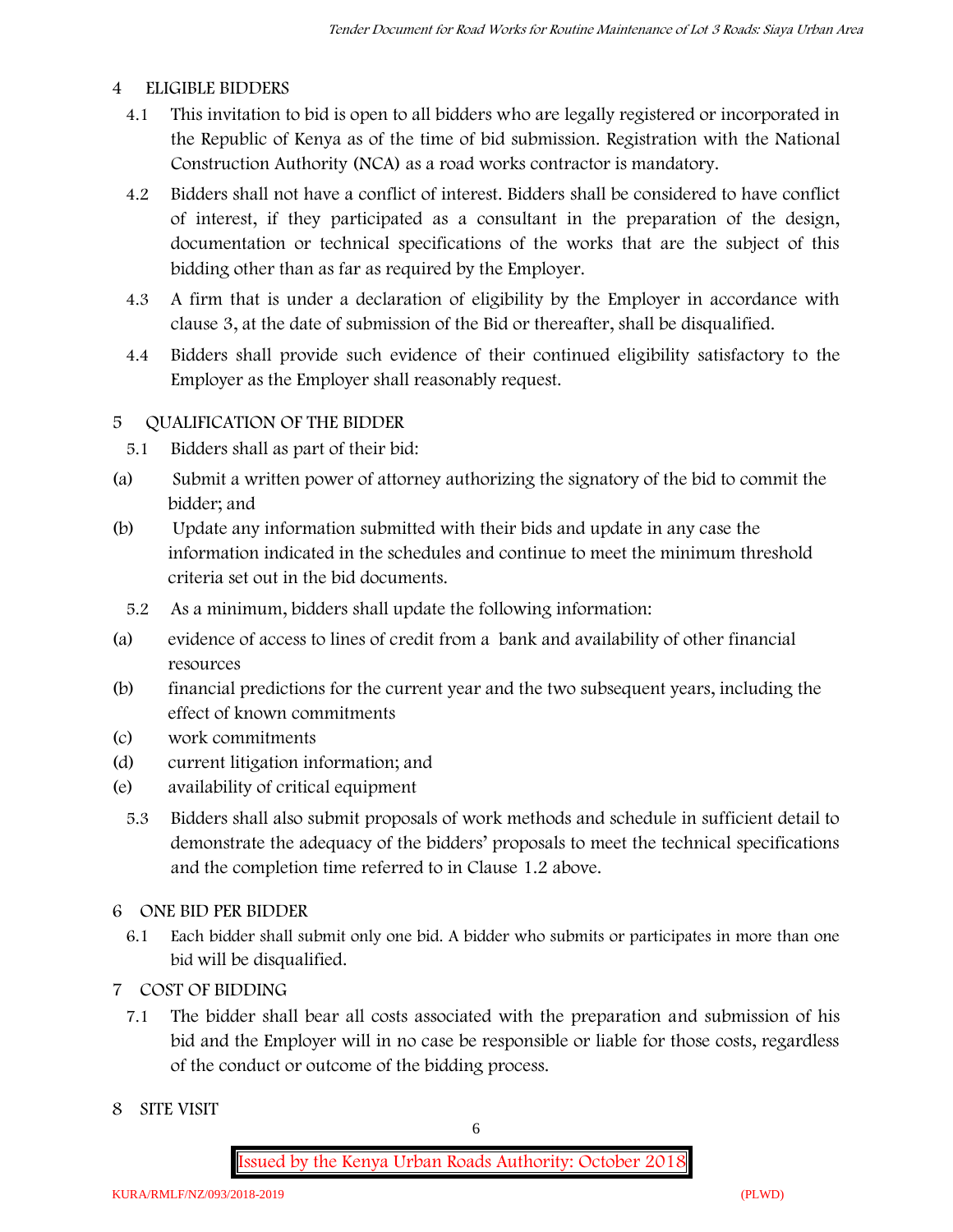- 8.1 The tenderer is advised to visit and examine the site and its surroundings and obtain for himself on his own responsibility, all information that may be necessary for preparing the tender and entering into a contract. The costs of visiting the site shall be the tenderer's own responsibility.
	- 8.2 The tenderer and any of his personnel or agents will be granted permission by the Employer to enter upon premises and lands for the purpose of such inspection, but only upon the express condition that the tenderer, his personnel or agents, will release and indemnify the Employer from and against all liability in respect of, and will be responsible for personal injury (whether fatal or otherwise), loss of or damage to property and any other loss, damage, costs and expenses however caused, which but for the exercise of such permission, would not have arisen.
	- 8.3 A Mandatory pre-tender site meeting shall be held as specified in the tender notice. A representative of the Employer will be available to meet the intending tenderers at the venue.
	- 8.4 The Employer will conduct a Site Visit concurrently with the pre-bid meeting referred to in Clause 19, attendance for which is necessary for all bidders. Attendance by the tenderers shall be as specified in the tender notice.
	- 8.5 Tenderers must provide their own transport. The representative will not be available at any other time for site inspection visits.
	- 8.6 Each tenderer shall complete the Certificate of Tenderer's Visit to the Site, whether he in fact visits the Site at the time of the organized site visit or by himself at some other time.

## **B. BIDDING DOCUMENTS**

- 9 CONTENTS OF BIDDING DOCUMENTS
	- 9.1 The set of documents comprising the tender includes the following together with any addenda issued in accordance with Clause 11:
- (a) Invitation to Bid
- (b) Instructions to Bidders and Conditions of Tender
- (c) Appendix to Instruction to Tenderers
- (d) Conditions of Contract Part I
- (e) Conditions of Contract Part II
- (f) Road Maintenance Manual (May 2010 Edition)
- (g) Standard Specifications
- (h) Special Specifications
- (i) Form of Bid, Appendix to Form of Bid and Bid Security
- (j) Bills of Quantities
- (k) Schedules of Supplementary information
- (l) Form of Contract Agreement
- (m) Form of Performance Security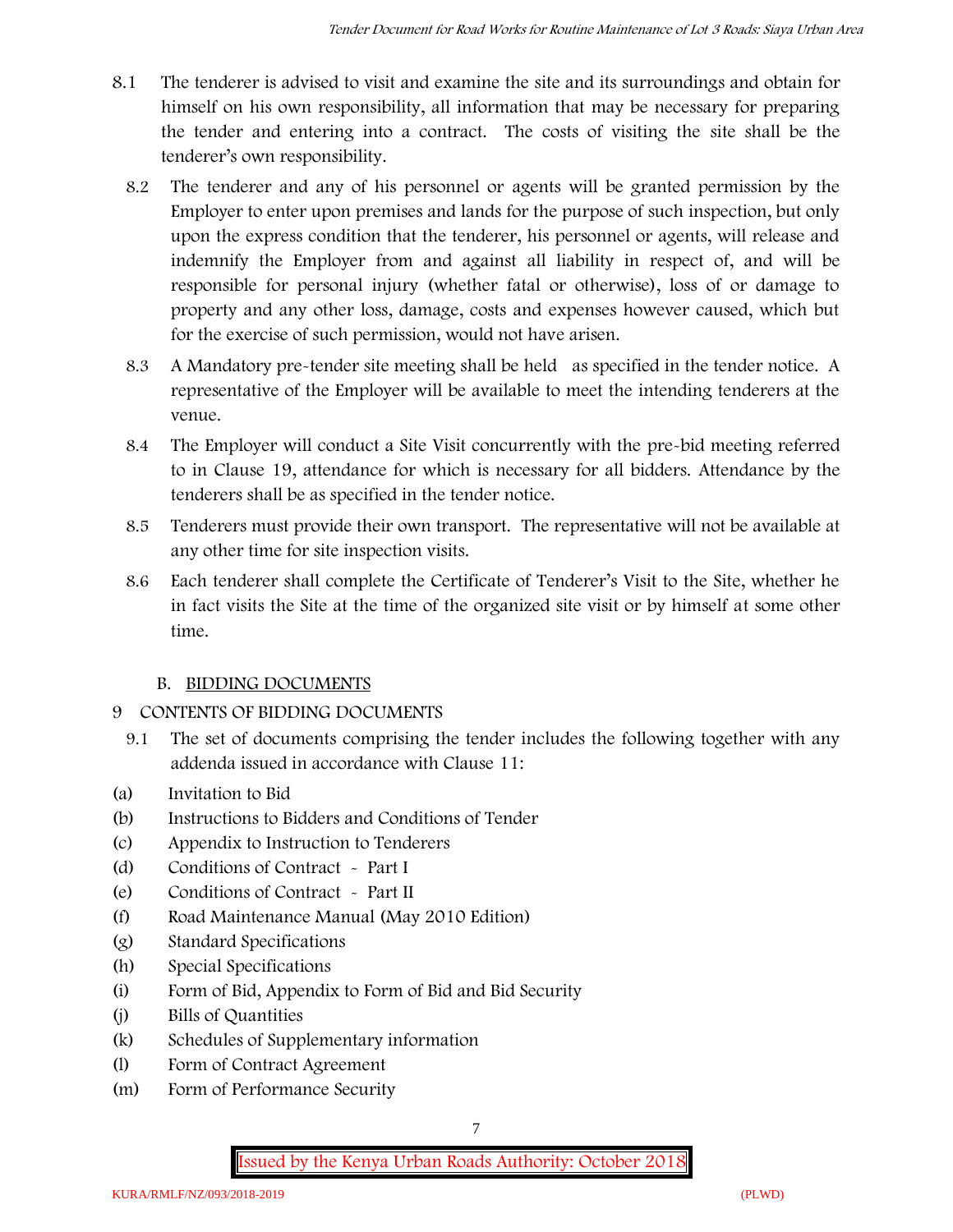- (n) Drawings
- (o) BID Addenda (BID Notices)
- (p) Declaration Form
	- 9.2 The bidder is expected to examine carefully all instructions, conditions, forms, terms, specifications and drawings in the bidding documents. Failure to comply with the requirements of bid submission will be at the bidder's own risk. Bids that are not substantially responsive to the requirements of the bidding documents will be rejected.
	- 9.3 All recipients of the documents for the proposed Contract for the purpose of submitting a tender (whether they submit a tender or not) shall treat the details of the documents as "private and confidential".

#### **10 CLARIFICATION OF BIDDING DOCUMENTS**

- 10.1 The prospective bidder requiring any clarification of the bidding documents may notify the Employer in writing, cable or by e-mail (hereinafter the term cable is deemed to include telex and facsimile) at the Employer's mailing address indicated in the Bidding Data.
- 10.2 The Employer will respond in writing to any request for clarification that he receives earlier than 7 days prior to the deadline for the submission of bids. Copies of the Employer's response to queries raised by bidders (including an explanation of the query but without identifying the sources of the inquiry) will be sent to all prospective bidders who will have purchased the bidding documents.

#### **11 AMENDMENT OF BIDDING DOCUMENTS**

- 11.1 At any time prior to the deadline for submission of bids, the Employer may, for any reason, whether at his own initiative or in response to a clarification requested by a prospective bidder, modify the bidding documents by issuing subsequent Addenda.
- 11.2 The Addendum thus issued shall be part of the bidding documents pursuant to Sub- Clause 10.1 and shall be communicated in writing or cable to all purchasers of the bidding documents. Prospective bidders shall promptly acknowledge receipt of each Addendum in writing or by cable to the Employer.
- 11.3 In order to afford prospective bidders reasonable time in which to take an Addendum into account in preparing their bids, the Employer may, at his discretion, extend the deadline for the submission of bids in accordance with Clause 16.2.

## **C. PREPARATION OF BIDS**

#### **12 LANGUAGE OF BID**

12.1 The bid prepared by the bidder and all correspondences and documents relating to the bid exchanged by the bidder and the Employer shall be written in the English Language. Supporting documents and printed literature furnished by the bidder may be in another language provided they are accompanied by an appropriate translation of pertinent passages in the above stated language. For the purpose of interpretation of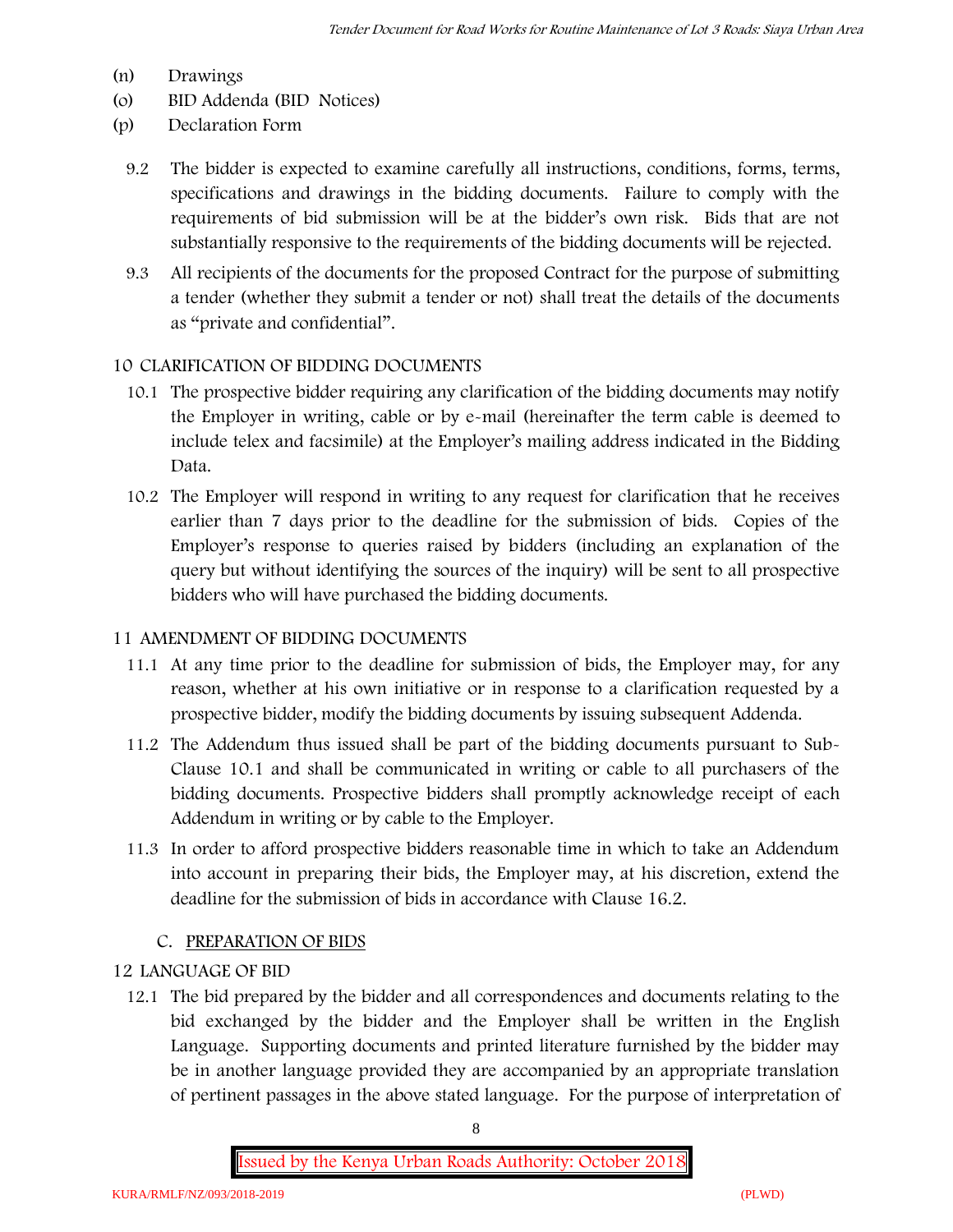the bid, the English language shall prevail.

## **13 DOCUMENTS COMPRISING THE BID**

- 13.1 The bid to be prepared by the bidder shall comprise:
- (a) Duly filled-in Form of Bid and Appendix to form of bid;
- (b) Bid security;
- (c) Priced Bills of Quantities;
- (d) Schedules of information
- (e) Qualification criteria
- (f) Any other materials required to be completed and submitted in accordance with the Instructions to Bidders embodied in these bidding documents.
	- 13.2 These Forms, Bills of Quantities and Schedules provided in these bidding documents shall be used without exception (subject to extensions of the Schedules in the same format).

## **14 BID PRICES**

- 14.1 Unless explicitly stated otherwise in the bidding documents, the contract shall be for the whole works as described in Sub-Clause 1.1, based on the basic unit rates and prices in the Bill of Quantities submitted by the bidder.
- 14.2 The bidder shall fill in rates and prices for all items of Works described in the Bills of Quantities, whether quantities are stated or not.
- 14.3 All duties, taxes (including VAT) and other levies payable by the Contractor under the Contract, or for any other cause as of the date 7 days prior to the deadline for submission of bids, shall be included in the rates and prices and the total Bid Price submitted by the bidder.
- 14.4 Unless otherwise provided in the Bidding Data and Conditions of Particular Application the rates and prices quoted by the bidder are subject to adjustment during the performance of the contract in accordance with the provisions of Clause 70 of the Conditions of Contract.

## **15 CURRENCIES OF BID AND PAYMENT**

15.1 Bids shall be priced in Kenya Shillings.

## **16 BID VALIDITY**

- 16.1 The bid shall remain valid and open for acceptance for a period of 90 calendar days from the specified date of bid opening specified in Clause 22.
- 16.2 In exceptional circumstances prior to expiry of the original bid validity period, the Employer may request that the bidders extend the period of validity for a specified additional period. The request and the responses thereto shall be made in writing or by cable. A bidder may refuse the request without forfeiting his bid security. A bidder agreeing to the request will not be required nor permitted to modify his bid, but will be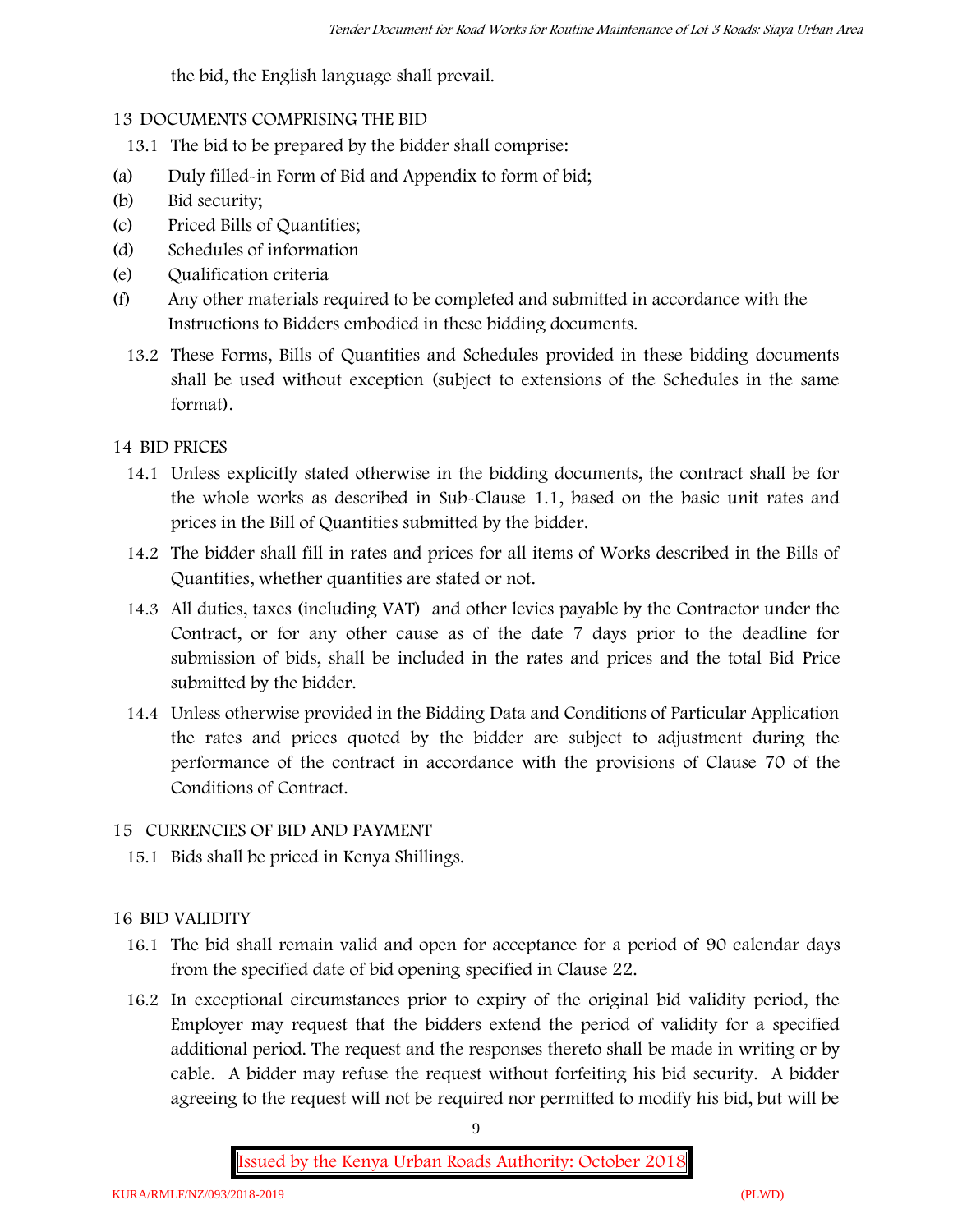required to extend the validity of his bid security for the period of the extension, and in compliance with Clause 17 in all respects.

#### **17 BID SECURING DECLARATION**

- 17.1 The bidder shall furnish, as part of his bid, a duly filled and signed bid Securing Declaration Form as shown in the Appendix to instruction to tenderers.
- 17.2 The bid securing declaration shall be in the format and in accordance with bid securing declaration form included in Section 3. The bid securing declaration shall remain valid for a period of thirty (30) days beyond the original validity period for the bid, and beyond any period of extension subsequently requested under Sub-Clause 16.2.
- 17.3 Any bid not accompanied by an acceptable bid securing declaration will be rejected by the Employer as non-responsive.
- 17.4 The bid securing declaration of unsuccessful bidders will expire either 28 days after the expiration of the period of bid validity or upon receipt of copy of notification of award to successful bidder whichever comes earlier.
- 17.5 The bid securing declaration of the successful bidder will be discharged upon the bidder signing the Contract Agreement and furnishing the required performance security.
- 17.6 The bidder shall automatically be suspended from being eligible for bidding in any contract with the Purchaser for the period of time of 5 years starting on the date of expiration of tender validity period, if:
- (a) a bidder withdraws his bid, except as provided in Sub-Clause 24.2. or
- (b) in the case of a successful bidder, if he fails within the specified time limit to:
	- (i) sign the Contract Agreement or
	- (ii) furnish the necessary performance security

#### **18 NO ALTERNATIVE OFFERS**

- 18.1 The bidder shall submit one offer, which complies fully with the requirements of the bidding documents.
- 18.2 The bid submitted shall be solely on behalf of the bidder. A bidder who submits or participates in more than one bid will be disqualified.
- 18.3 A price or rate shall be entered in indelible ink against every item in the Bills of Quantities with the exception of items which already have Prime Cost or Provisional sums affixed thereto. The bidders are reminded that no "nil" or "included" rates or "lump-sum" discounts will be accepted. The rates for various items should include discounts if any. Bidders who fail to comply will be disqualified.
- **19 PRE-BID MEETING**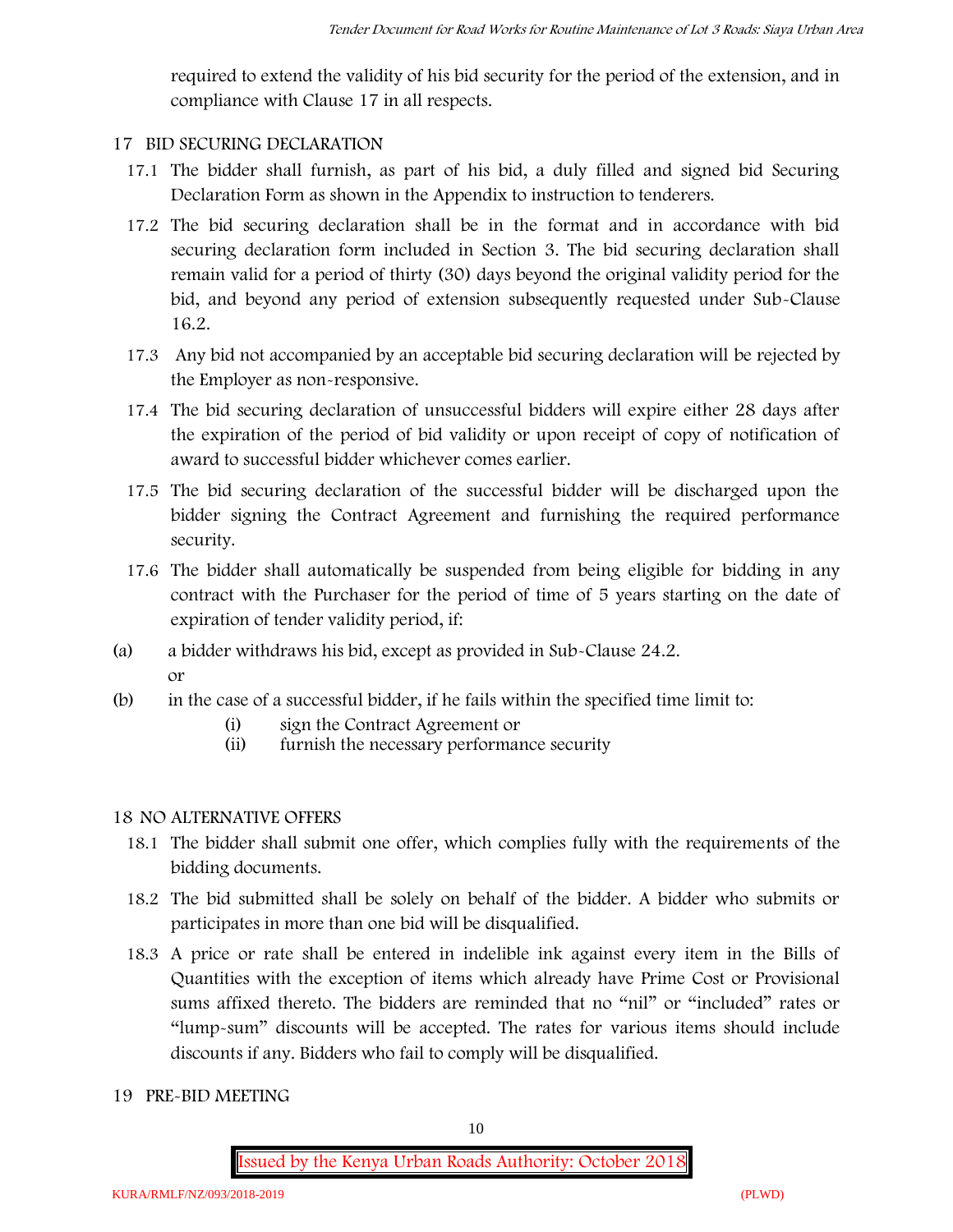- 19.1 The bidder's designated representative is invited to attend a mandatory pre-bid meeting, which will take place as specified in the Tender. The purpose of the meeting will be to clarify issues and to answer questions on any matter that may be raised at that stage.
- 19.2 The bidder is requested as far as possible to submit any questions in writing or by cable, to reach the Employer not later than one week before the meeting. It may not be practicable at the meeting to answer questions received late, but questions and responses will be transmitted in accordance with the Minutes of the meeting, including the text of the questions raised and the responses given together with any responses prepared after the meeting, will be transmitted without delay to all purchasers of the bidding documents. Any modification of the bidding documents listed in Sub-Clause 9.1, which may become necessary as a result of the pre-bid meeting shall be made by the Employer exclusively through the issue of an Addendum pursuant to Clause 10 or through the minutes of the pre-bid meeting.

## **20 FORMAT AND SIGNING OF BIDS**

- 20.1 The bidder shall prepare one original of the documents comprising the bid as described in Clause 13 of these Instructions to Bidders, bound with the section containing the Form of Bid and Appendix to Bid, and clearly marked "ORIGINAL". In addition, the bidder shall submit another copy of the bid clearly marked "COPY OF ORIGINAL". In the event of discrepancy between them, the original shall prevail.
- 20.2 The original and copies of the bid shall be typed or written in indelible ink (in the case of copies, photocopies are also acceptable) and shall be signed by a person or persons duly authorized to sign on behalf of the bidder pursuant to Sub-Clause 5.1(a) OR 4.3 (c) as the case may be. The person or persons signing the bid shall initial all pages of the bid where entries or amendments have been made.
- 20.3 The bid shall be without alterations, omissions or conditions except as necessary to correct errors made by the bidder, in which case such corrections shall be initialled by the person or persons signing the bid.

#### **D. SUBMISSION OF BIDS**

#### **21 SEALING AND MARKING OF BIDS**

- 21.1 The bidder shall seal the original and each copy of the bid in separate envelopes duly marking the envelopes "ORIGINAL" and "COPY". The envelopes shall then be sealed in an outer separate envelope.
- 21.2 The inner and outer envelopes shall be:
	- (a) Addressed to the Employer at the address provided in the Appendix to Form of Bid.
	- (b) Bear the name and identification number of the contract. In addition to the identification required in sub-Clause 21.2, the inner envelopes shall indicate the name and address of the bidder to enable the bid to be returned unopened in case it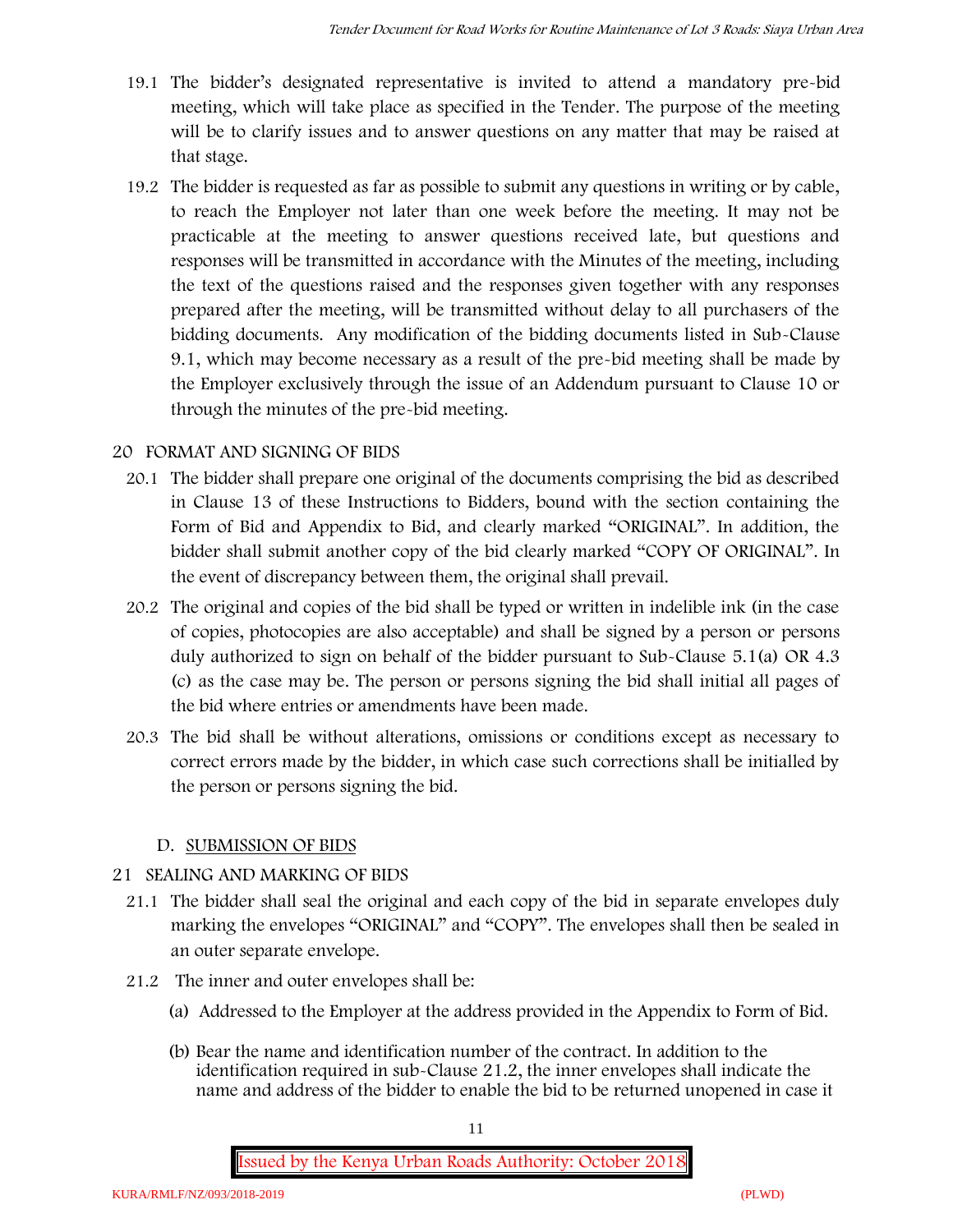is declared "late" pursuant to Clause 23.1, and for matching purposes under Clause 24.

21.3 If the outer envelope is not sealed and marked as instructed above, the Employer will assume no responsibility for the misplacement or premature opening of the bid. If the outer envelope discloses the bidder's identity the Employer will not guarantee the anonymity of the bid submission, but this shall not constitute grounds for rejection of the bid.

#### **22 DEADLINE FOR SUBMISSION OF BIDS**

22.1 Bids must be received by the Employer at the address specified in Sub Clause 21.2 not later than **the date indicated in the tender notice.**

Tenders delivered by hand must be placed in the "tender box" provided in the office of the employer.

Proof of posting will not be accepted as proof of delivery and any tender delivered after the above stipulated time, from whatever cause arising will not be considered.

- 22.2 The Employer may, at his discretion, extend the deadline for the submission of bids through the issue of an Addendum in accordance with Clause 11 in which case all rights and obligations of the Employer and the bidders previously subject to the original deadline shall thereafter be subject to the new deadline as extended.
- **23 LATE BIDS**
	- 23.1 Any bid received by the Employer after the deadline for submission of bids prescribed in Clause 22 will be returned unopened to the bidder.

#### **24 MODIFICATION, SUBSTITUTION AND WITHDRAWAL OF BIDS**

- 24.1 The bidder may modify, substitute or withdraw his bid after bid submission, provided that written notice of modification or withdrawal is received by the Employer prior to the prescribed deadline for submission of bids.
- 24.2 The bidder's modification, substitution or withdrawal notice shall be prepared, sealed, marked and delivered in accordance with the provisions of Clause 21, with the outer and inner envelopes additionally marked "MODIFICATION" or "WITHDRAWAL" as appropriate.
- 24.3 No bid may be modified subsequent to the deadline for submission of bids, except in accordance with Sub-Clause 29.2.
- 24.4 Any withdrawal of a bid during the interval between the deadline for submission of bids and expiration of the period of bid validity specified in Clause 17 may result in the forfeiture of the bid security pursuant to Sub-Clause 17.6.

#### **E. BID OPENING AND EVALUATION**

**25 BID OPENING**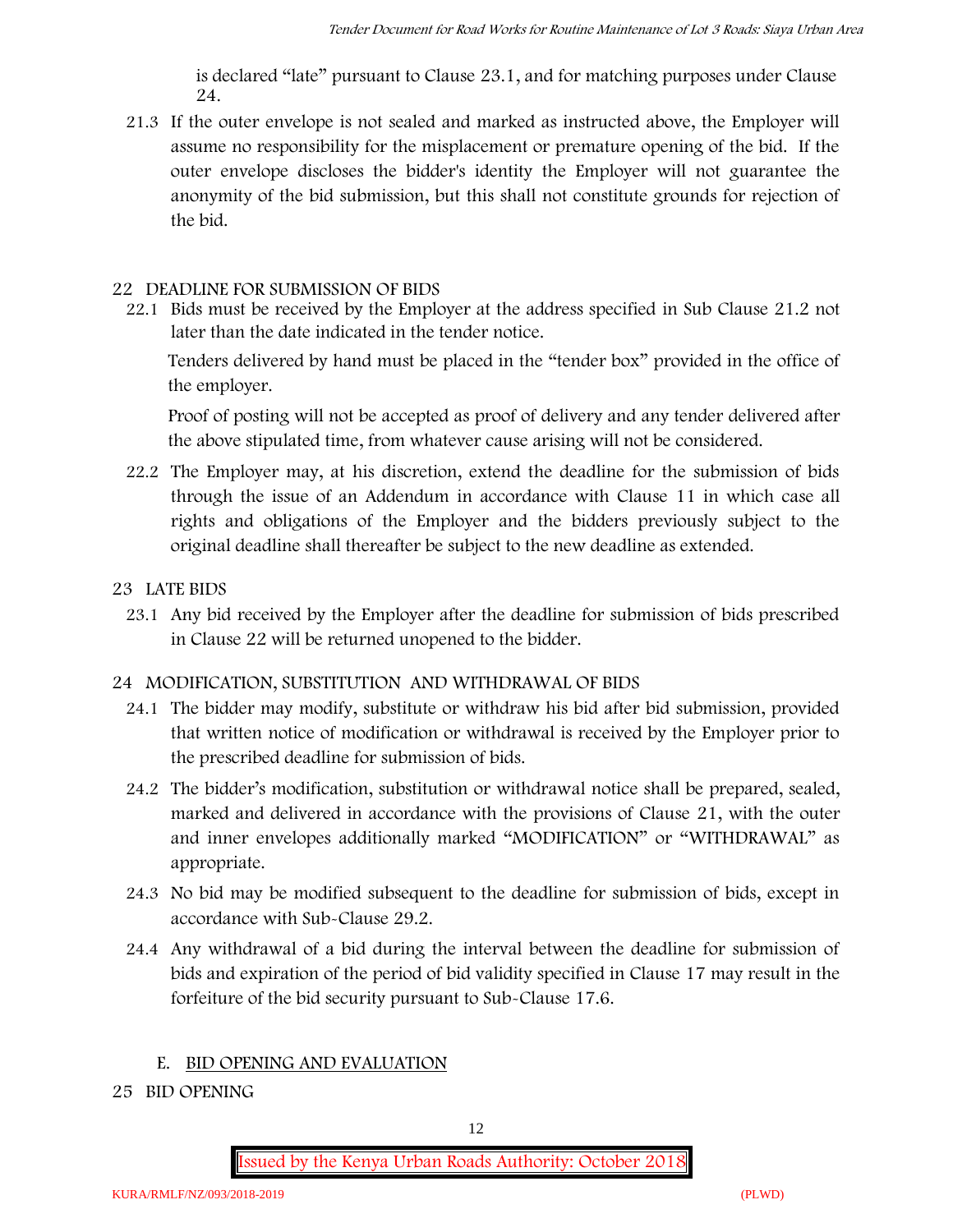- 25.1 The Employer will open the bids, including withdrawals and modifications made pursuant to Clause 24, in the presence of bidders' designated representatives who choose to attend, at the time, date, and location stipulated in the letter of invitation. The bidders' representatives who are present shall sign a register evidencing their attendance.
- 25.2 Envelopes marked "WITHDRAWAL" and "SUBSTITUTION" shall be opened first and the name of the bidder shall be read out. Bids for which an acceptable notice of withdrawal has been submitted pursuant to Clause 24 shall not be opened.
- 25.3 The bidder's name, the Bid Prices, including any bid modifications and withdrawals, the presence (or absence) of bid security, and any such details as the Employer may consider appropriate, will be announced by the Employer at the opening. Subsequently, all envelopes marked "MODIFICATION" shall be opened and the submissions therein read out in appropriate detail. No bid shall be rejected at bid opening except for late bids pursuant to Clause 22.
- 25.4 The Employer shall prepare minutes of the bid opening, including the information disclosed to those present in accordance with Sub-Clause 24.3.
- 25.5 Bids not opened and read out at bid opening shall not be considered further for evaluation, irrespective of the circumstances.

## **26 PROCESS TO BE CONFIDENTIAL**

26.1 Information relating to the examination, evaluation and comparison of bids, and recommendations for the award of contract shall not be disclosed to bidders or any other persons not officially concerned with such process until the award to the successful bidder has been announced. Any effort by a bidder to influence the Employer's processing of bids or award decisions may result in the rejection of the bidder's bid.

## **27 CLARIFICATION OF BIDS AND CONTACTING OF THE EMPLOYER**

- 27.1 To assist in the examination, evaluation, and comparison of bids, the Employer may, at its discretion, ask any bidder for clarification of its bid, including breakdowns of unit rates. The request for clarification and the response shall be in writing or by cable, but no change in the price or substance of the bid shall be sought, offered, or permitted except as required to confirm the correction of arithmetic errors discovered by the Employer in the evaluation of the bids in accordance with Clause 29.
- 27.2 Subject to Sub-Clause 26.1, no bidder shall contact the Employer on any matter relating to its bid from the time of the bid opening to the time the contract is awarded. If the bidder wishes to bring additional information to the notice of the Employer, should do so in writing.
- 27.3 Any effort by the bidder to influence the Employer in the Employer's bid evaluation, bid comparison or contract award decisions may result in the rejection of the bidder's bid.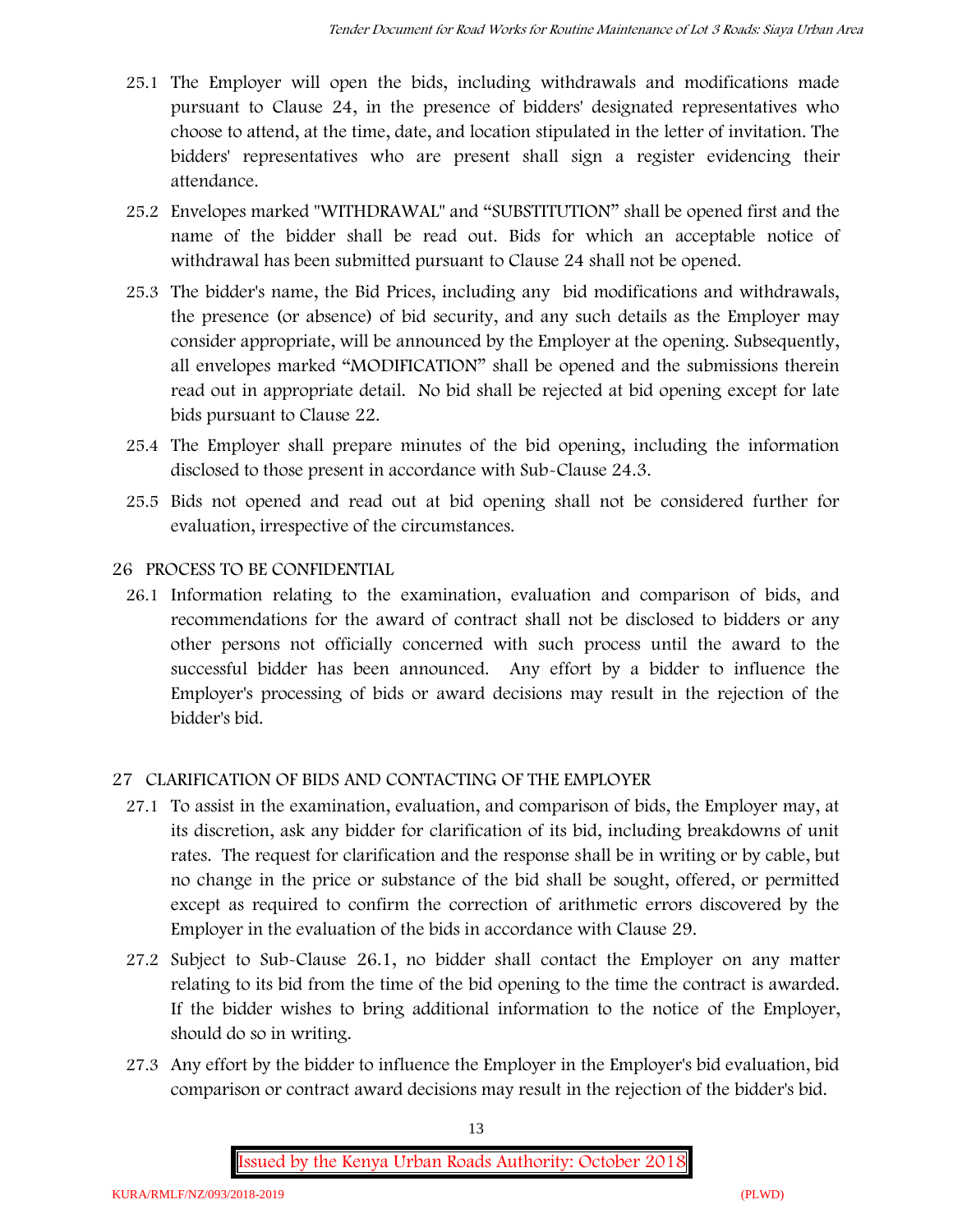## **28 EXAMINATION OF BIDS AND DETERMINATION OF RESPONSIVENESS**

- 28.1 Prior to the detailed evaluation of bids, the Employer will determine whether each bid (a) has been properly signed; (b) is accompanied by the required securities; (c) is substantially responsive to the requirements of the bidding documents; and (d) provides any clarification and/or substantiation that the Employer may require to determine responsiveness pursuant to Sub-Clause 28.2.
- 28.2 A substantially responsive bid is one that conforms to all the terms, conditions, and specifications of the bidding documents without material deviation or reservation and has a valid tender bank guarantee. A material deviation or reservation is one

(a) Which affects in any substantial way the scope, quality, or performance of the works;

(b) Which limits in any substantial way, inconsistent with the bidding documents, the Employer's rights or the bidder's obligations under the contract; or

(c) Whose rectification would affect unfairly the competitive position of other bidders presenting substantially responsive bids.

28.3 If a bid is not substantially responsive, it will be rejected by the Employer and may not subsequently be made responsive by correction or withdrawal of the nonconforming deviation or reservation.

#### **29 CORRECTION OF ERRORS**

Tenders determined to be substantially responsive shall be checked by the Employer for any arithmetic errors in the computations and summations. Errors will be corrected by the Employer as follows:

- (a) Where there is a discrepancy between the amount in figures and the amount in words, the amount in words will govern.
- (b) Where there is a discrepancy between the unit rate and the line item total resulting from multiplying the unit rate by the quantity, the unit rate as quoted will prevail, unless in the opinion of the Employer, there is an obvious typographical error, in which case adjustment will be made to the entry containing that error.
- (c) In the event of a discrepancy between the tender amount as stated in the Form of Tender and the corrected tender figure in the main summary of the Bills of Quantities, the amount as stated in the Form of Tender shall prevail.
- (d) The Error Correction Factor shall be computed by expressing the difference between the tender amount and the corrected tender sum as a percentage of the corrected work items (i.e. corrected tender sum less Prime Cost and Provisional Sums.
- (e) The Error Correction Factor shall be applied to all work items (as a rebate or addition as the case may be) for the purposes of valuations for Interim Certificates and valuations of variations.
- (f) The Bidder shall within three (3) days after issuance of the written notice by the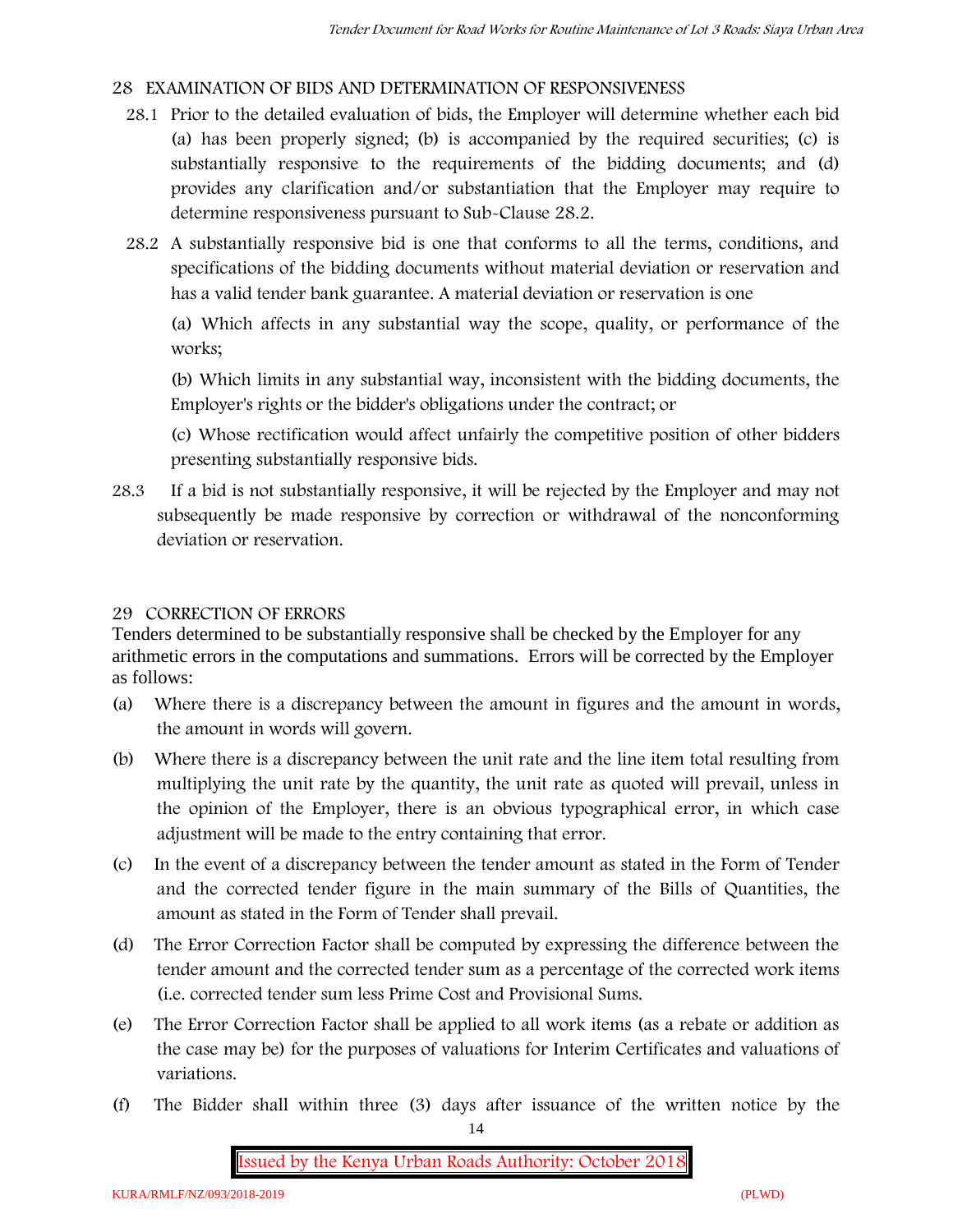Employer, or such further time as the Employer may allow, correct his tender in such a manner as may be agreed or directed by the Employer failing which the tender may be absolutely rejected and the Bid Security forfeited in accordance with Sub-Clause 17.6 .

#### **30 EVALUATION AND COMPARISON OF BIDS**

- 30.1 The Employer will carry out evaluation of details and information provided in post- Qualification Questionnaire and any bidder who does not qualify shall not have his/her bid evaluated further.
- 30.2 The Employer will then evaluate and compare only the bids determined to be substantially responsive in accordance with Clauses 27 and 28.
	- 30.3 The procuring entity may at any time terminate procurement proceedings before contract award and shall not be liable to any person for the termination.
	- 30.4 A tenderer who gives false information in the tender document about its qualification or who refuses to enter into a contract after notification of contract award shall be considered for debarment from participating in future public procurement.

## **31. QUALIFICATION AND EVALUATION CRITERIA**

- 31.1 Post-qualification will be based on meeting all of the following minimum point scale criteria regarding the Applicant's general and particular experience, personnel and equipment capabilities as well as financial position. The Employer reserves the right to waive minor deviations, if they do not materially affect the capacity of an applicant to perform the contract. Subcontractor's experience and resources shall not be taken into account in determining the Applicant's compliance with qualifying criteria.
- **31.2** *General Experience***.**

The Applicant shall meet the following minimum criteria: -

- (a) Average annual turnover for the last 2 years **KShs 7,000,000.00/-.**
- (b) Successful completion as a prime contractor or sub-contractor in the execution of at least three roads rehabilitation/new construction projects of a similar nature and comparable in complexity to the proposed contract within the last three years, for which at least one was located in an urban environment in Kenya.
- 31.3 *Personnel Capabilities***.** The Applicant should list down personnel of minimum qualification of HND in Civil Engineering for Site Agent, Ordinary Diploma for the surveyor and other supervisory staff.
- 31.4 *Equipment Capabilities.* The Applicant should list down, the plants and equipment that are in his ownership and the ones proposed for hire which should be suitable for executing contract works. – Applicants must attaché evidence of ownership or hiring arrangements.
- 31.5 *Cash flow statement.* The Applicant should demonstrate that the firm has access to or has available, liquid assets, unencumbered real assets, lines or credit, and other financial means sufficient to meet the construction cash flow for a period of 2 months, estimated at 20% of the estimated tender sum.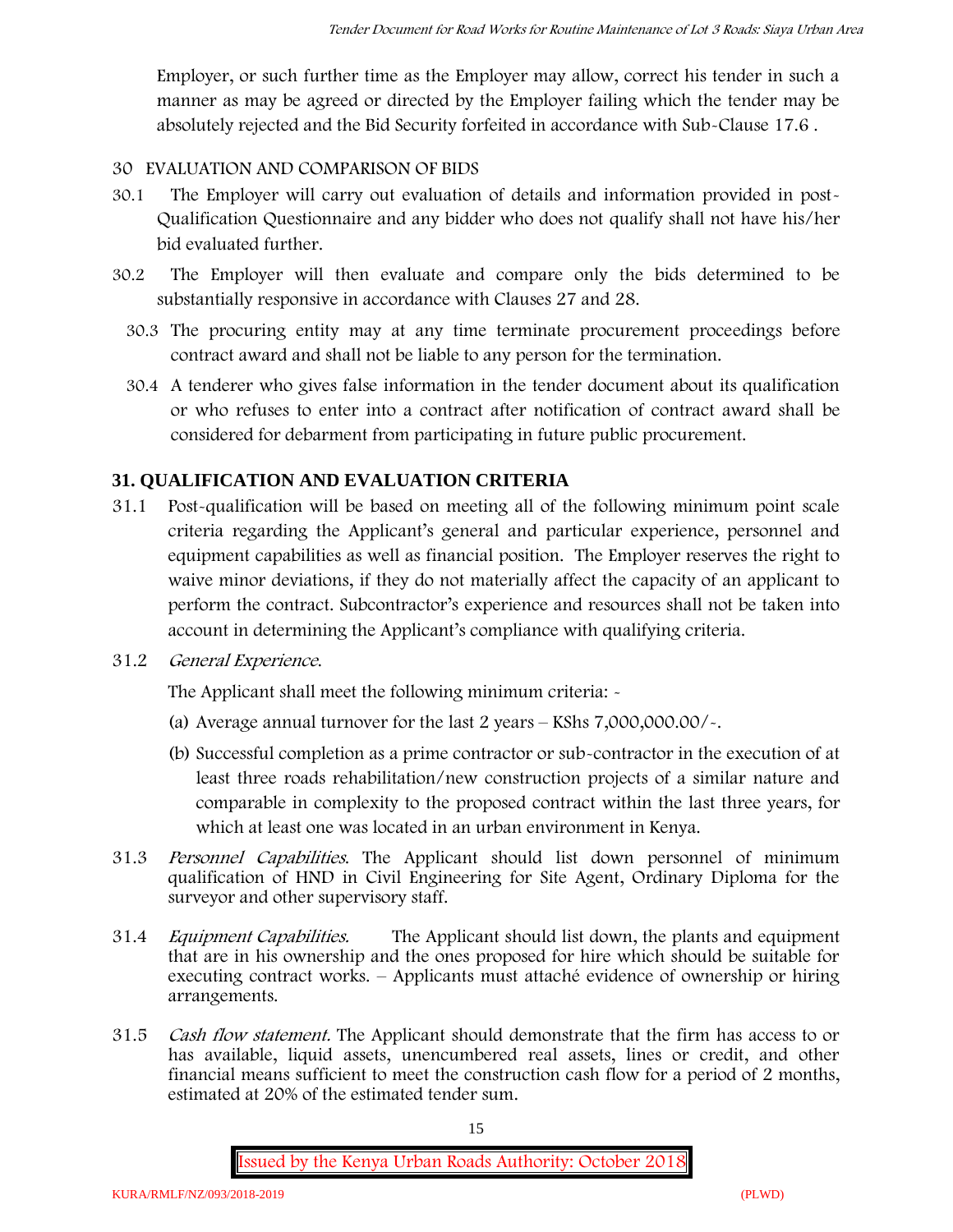- **31.6 Balance Sheets***.* Signed and stamped Audited balance sheets for the last two years should be submitted and must demonstrate the soundness of the Applicant's financial position, availability of working capital and net worth.
- **31.7 Financial position/Ratios.** The applicant's financial information will be assessed in terms of ROCE, current ratio and return on equity, and the point scale criteria on their financial position given on this basis. Where necessary, the Employer may make inquiries with the Applicant's bankers.
- 31.8 *Litigation History.* The Applicant should provide accurate information on any litigation or arbitration resulting from contracts complete or under execution by him over the last five years. A consistent history of litigation against the Applicant may result in failure of the application.
- 31.9 Post-qualification criteria are as provided in the Appendix to instruction to tenderers. The bidders who pass the technical criteria will be subjected to financial evaluation.

## **F. FINANCIAL EVALUATION**

30.8 Comparison of major rates of items of construction & credibility of tenderers rates

The Employer will compare the tenderers' rates with the Engineer's estimates for major items of construction. If some bids are seriously unbalanced or front loaded in relation to the Engineer's estimates for the major items of work to be performed under the contract, the Employer may require the bidder to produce detailed price analyses for any or all items of the Bills of Quantities, to demonstrate the internal consistency of those prices with the construction methods and schedule proposed. After evaluation of the price analyses, taking into consideration the schedule of estimated contract payments, the Employer may require that the amount of the Performance Security set forth in Clause 35 be increased at the expense of the bidder to a level sufficient to protect the Employer against financial loss in the event of default of the successful bidder under the contract.

## **G. AWARD OF CONTRACT**

## **31 AWARD**

31.1 Subject to Clause 32, the Employer will award the contract to the bidder whose bid has been determined to be substantially responsive to the bidding documents and who has offered the lowest Evaluated Bid Price pursuant to Clause 29, provided that such bidder has been determined to be (a) eligible in accordance with the provisions of Sub-Clause 3.1, and (b) qualified in accordance with the provisions of Clause 4.

## **32 EMPLOYER'S RIGHT TO ACCEPT ANY BID AND TO REJECT ANY OR ALL BIDS**

32.1 The Employer reserves the right to accept or reject any bid, and to annul the bidding process and reject all bids, at any time prior to award of contract, without thereby incurring any liability to the affected bidder or bidders or any obligation to inform the affected bidder or bidders of the grounds for the Employer's action.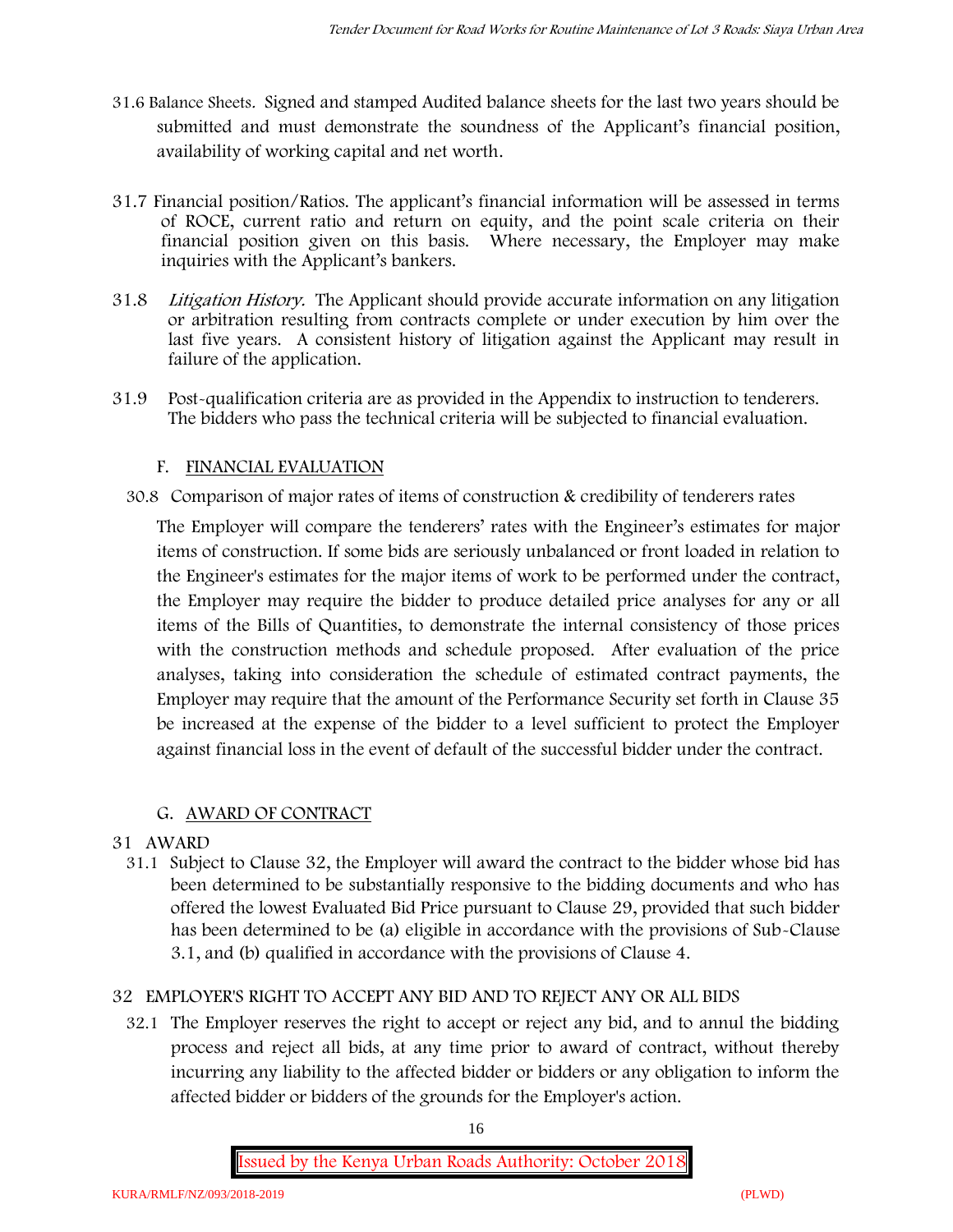#### **33 NOTIFICATION OF AWARD**

- 33.1 Prior to expiration of the period of bid validity prescribed by the Employer, the Employer will notify the successful bidder in writing or by cable confirmed by registered letter that its bid has been accepted. This letter (hereinafter and in the Conditions of Contract called "Letter of Acceptance") shall specify the sum, which the Employer will pay the Contractor in consideration of the execution and completion of the works and the remedying of any defects therein by the Contractor as prescribed by the contract (hereinafter and in the Conditions of Contract called "the Contract Price").
- 33.2 At the same time that the Employer notifies the successful bidder that his bid has been accepted, the Employer shall notify the other bidders that their bids have been unsuccessful and that their bid security will be returned as promptly as possible, in accordance with sub clause 17.4.

#### **34 SIGNING OF AGREEMENT**

34.1 Within 21 days of receipt of the Notification of Award, the successful bidder shall sign the Form of Agreement and return it to the Employer, together with the required performance security.

#### **35 PERFORMANCE SECURITY**

- 35.1 Within 14 days of receipt of the Letter of Acceptance from the Employer, the successful bidder shall furnish to the Employer a performance security in the form stipulated in the Conditions of contract. The form of performance security provided in Section 9 of the bidding documents shall be used.
- 35.2 The successful bidder shall provide a performance security in the form of an Unconditional Bank Guarantee from a reputable bank located in Kenya.
- 35.3 Failure by successful bidder to lodge the required performance Guarantee within 14 days of the receipt of the letter of Acceptance shall constitute sufficient grounds for annulment of the award and forfeiture of the bid surety; in which event the Employer may make the award to another bidder or call for new bids.

#### **36 CONTRACT EFFECTIVENESS**

36.1 The Contract will be effective only upon signature of the Agreement between the Contractor and the Employer.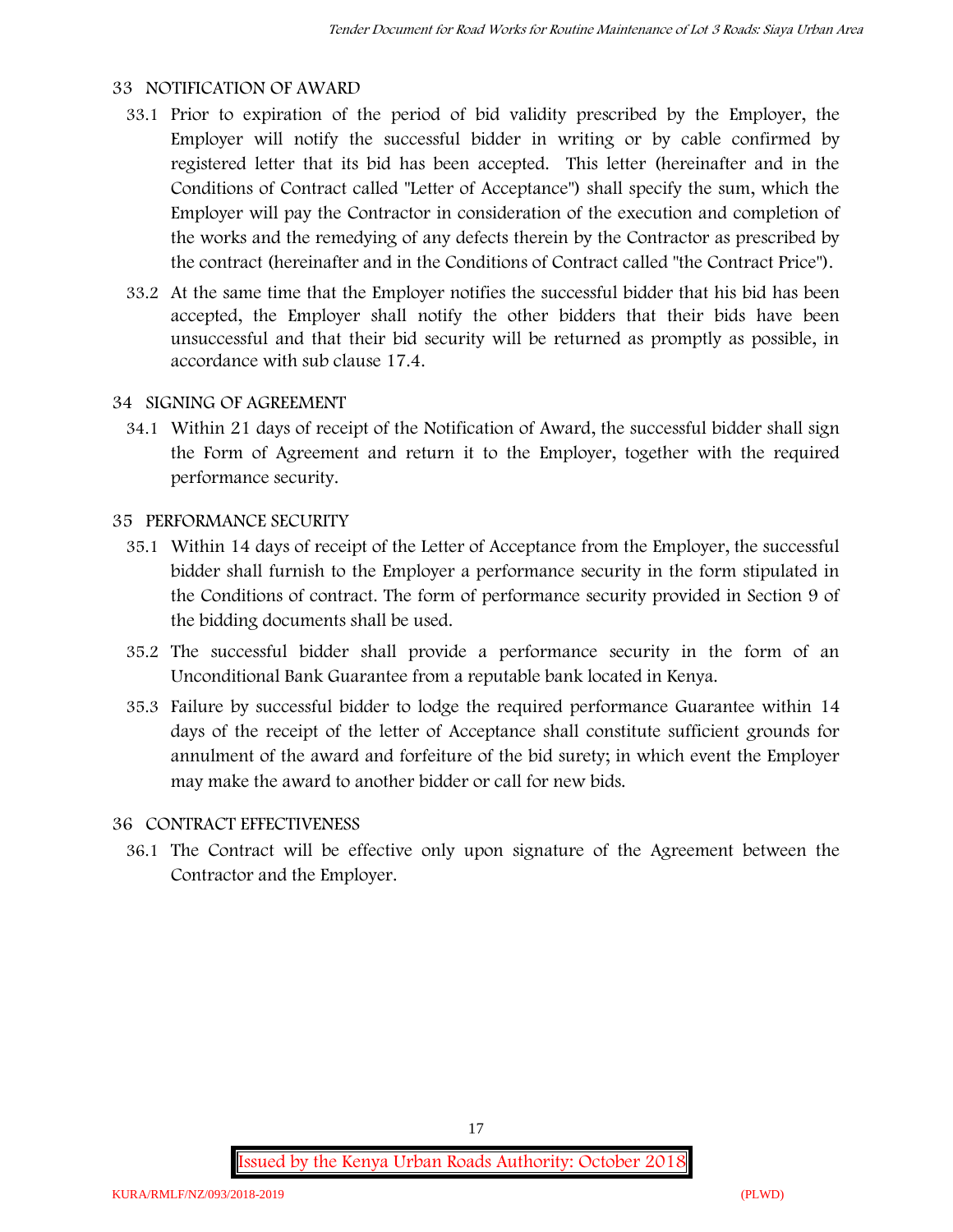## **QUALIFICATION CRITERIA**

This Section contains all the factors, methods and criteria that the Employer shall use to evaluate applications. The information to be provided in relation to each factor and the definitions of the corresponding terms are included in the respective Application Forms.

#### **Contents**

| 8. Schedule of the Major Items of Plant/Equipment Available for Proposed Contract 23 |  |
|--------------------------------------------------------------------------------------|--|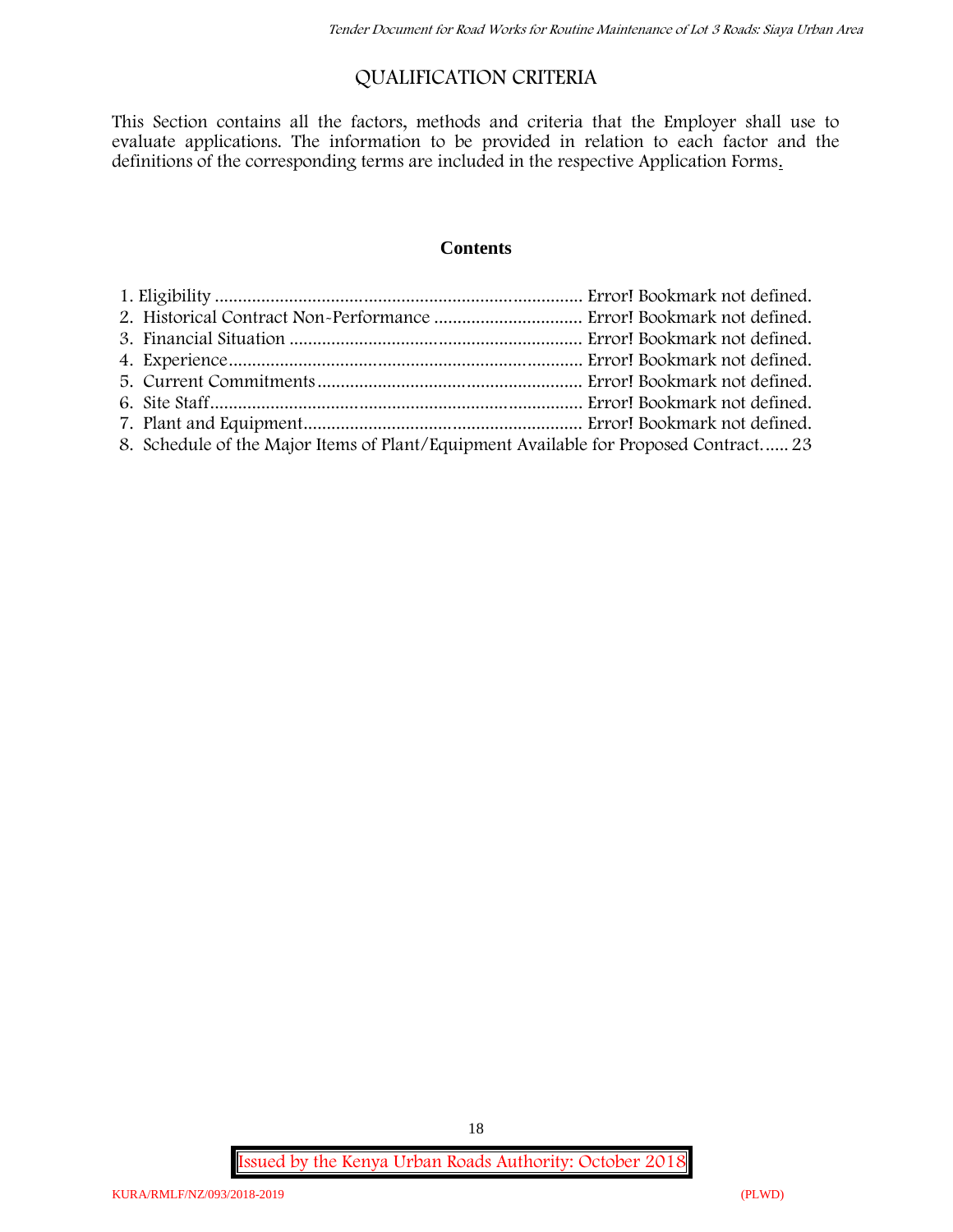| No. | Subject                                                                              | Requirement                                                                                                                                                                                                                                                                                                                                                                                                                                                                                                                                                           | Bidder                | Submission<br>Requirements |
|-----|--------------------------------------------------------------------------------------|-----------------------------------------------------------------------------------------------------------------------------------------------------------------------------------------------------------------------------------------------------------------------------------------------------------------------------------------------------------------------------------------------------------------------------------------------------------------------------------------------------------------------------------------------------------------------|-----------------------|----------------------------|
|     | 1. Eligibility                                                                       |                                                                                                                                                                                                                                                                                                                                                                                                                                                                                                                                                                       |                       |                            |
| 1.1 | Eligibility                                                                          | Nationality in accordance with<br>Sub-Clause 4.1.                                                                                                                                                                                                                                                                                                                                                                                                                                                                                                                     | Must meet requirement | Section 2, Schedule 1      |
| 1.2 | Conflict of Interest                                                                 | No conflicts of interest in Sub-<br>Clause 4.2.                                                                                                                                                                                                                                                                                                                                                                                                                                                                                                                       | Must meet requirement | Section 2, Schedule 1      |
| 1.3 | Debarment                                                                            | Not having been declared<br>ineligible by the Employer, as<br>described in Sub-Clause 4.3.                                                                                                                                                                                                                                                                                                                                                                                                                                                                            | Must meet requirement | Section 2, Schedule 11     |
| 1.4 | Incorporation &<br>Registration                                                      | Pursuant to sub-clause 4.1 the<br>following shall be provided;<br>- Copy of Certificate of<br>incorporation certified by a<br>Commissioner of Oaths or<br>issuing authority to show that<br>the applicant is a registered<br>company and legally authorised<br>to do business in Kenya<br>- Proof of registration with the<br>National Construction Authority<br>(NCA) in the categories<br>indicated in the tender notice.<br>-Proof of registration with a<br>Certified copy of a valid<br>certificate from National or<br>County Treasury for relevant<br>category | Must meet requirement | Section 2, Schedule 1      |
| 2.1 | 2. Historical Contract Non-Performance<br>History of Non-<br>Performing<br>Contracts | Non-performance of a contract<br>did not occur within the last<br>five (5) years prior to the<br>deadline for application<br>submission based on all<br>information on fully settled<br>disputes or litigation. A fully<br>settled dispute or litigation is<br>one that has been resolved in<br>accordance with the Dispute<br>Resolution Mechanism under<br>the respective contract, and<br>where all appeal instances<br>available to the applicant have<br>been exhausted.                                                                                         | Must meet requirement | Section 2, Schedule 5      |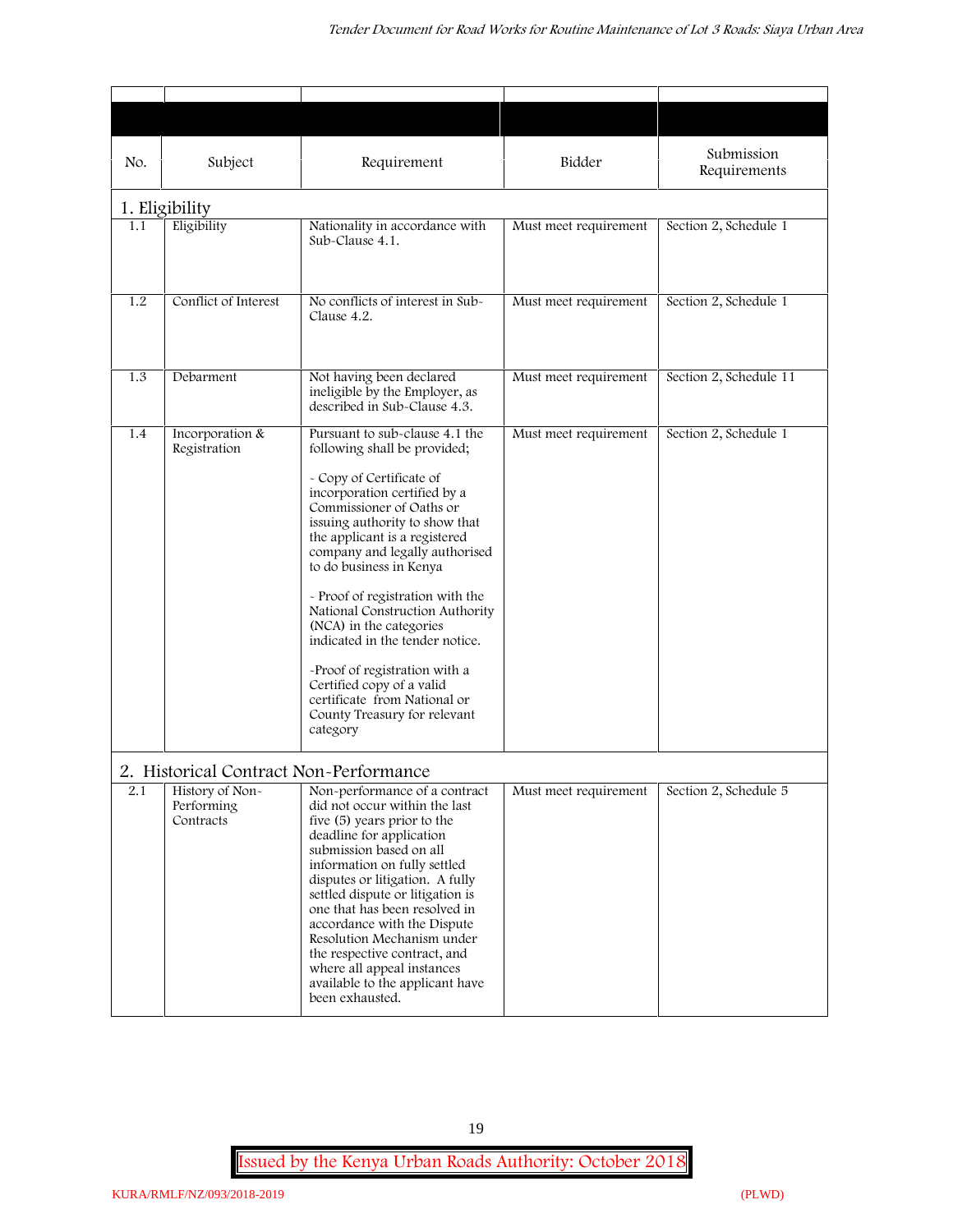| No.    | Subject                                    | Requirement                                                                                                                                                                                                                                                                                                                                                                                                                            | Bidder                                                                                                                              | Submission<br>Requirements                                                                                                                                                                                                                                                                                                                                                                                                                                                              |
|--------|--------------------------------------------|----------------------------------------------------------------------------------------------------------------------------------------------------------------------------------------------------------------------------------------------------------------------------------------------------------------------------------------------------------------------------------------------------------------------------------------|-------------------------------------------------------------------------------------------------------------------------------------|-----------------------------------------------------------------------------------------------------------------------------------------------------------------------------------------------------------------------------------------------------------------------------------------------------------------------------------------------------------------------------------------------------------------------------------------------------------------------------------------|
| 2.2    | Pending Litigation                         | All pending litigation shall in<br>total not represent more than<br>fifty percent (50%)] of the<br>Applicant's net worth and shall<br>be treated as resolved against<br>the Applicant.                                                                                                                                                                                                                                                 | Must meet requirement                                                                                                               | Section 2, Schedule 10                                                                                                                                                                                                                                                                                                                                                                                                                                                                  |
|        | 3. Financial Situation                     |                                                                                                                                                                                                                                                                                                                                                                                                                                        |                                                                                                                                     |                                                                                                                                                                                                                                                                                                                                                                                                                                                                                         |
| 3.1    | Financial<br>Performance                   | (a) Submission of audited<br>balance sheets or other financial<br>statements acceptable to the<br>Employer, for the last two [2]<br>years and authenticated bank<br>statement for the last six (6)<br>months to demonstrate:<br>(b) the current soundness of the<br>applicants financial position<br>and its prospective long term<br>profitability, and<br>(c) capacity to have a cash flow<br>equivalent to 20% of the tender<br>sum | Must submit as<br>required and bidders<br>who meet the<br>requirement are<br>marked YES, those<br>that do not meet are<br>marked NO | Attach evidence on<br>the requirement of<br>Section 2, Schedule 8<br>a) All pages must be<br>initialized and<br>stamped by both a<br>practicing Auditor<br>registered with<br>ICPAK and one of the<br>Directors. Auditor's<br>practicing<br>membership number<br>from ICPAC must be<br>indicated. Non-<br>adherence to this to<br>part a, b and c leads<br>to disqualification.<br>(b) All pages in the<br>bank statement must<br>be initialized and<br>stamped by the<br>issuing bank. |
| 3.2    | Average Annual<br>Construction<br>Turnover | (d) Average annual<br>construction turnover of KShs.7<br>Million [Seven Million],<br>calculated as total certified<br>payments received for contracts<br>in progress or completed,<br>within the last two $[(2)]$ years                                                                                                                                                                                                                | Must submit as<br>required and bidders<br>who meet the<br>requirement are<br>marked YES, those<br>that do not meet are<br>marked NO | Section 2, Schedule 8                                                                                                                                                                                                                                                                                                                                                                                                                                                                   |
|        | 4. Experience                              |                                                                                                                                                                                                                                                                                                                                                                                                                                        |                                                                                                                                     |                                                                                                                                                                                                                                                                                                                                                                                                                                                                                         |
| 4.1(a) | General<br>Construction<br>Experience      | Experience under construction<br>contracts in the role as a main<br>contractor or subcontractor for<br>at least the last five [5] years<br>prior to the applications<br>submission deadline                                                                                                                                                                                                                                            | Must submit as<br>required and bidders<br>who meet the<br>requirement are<br>marked YES, those<br>that do not meet are<br>marked NO | Section 2, Schedule 6A                                                                                                                                                                                                                                                                                                                                                                                                                                                                  |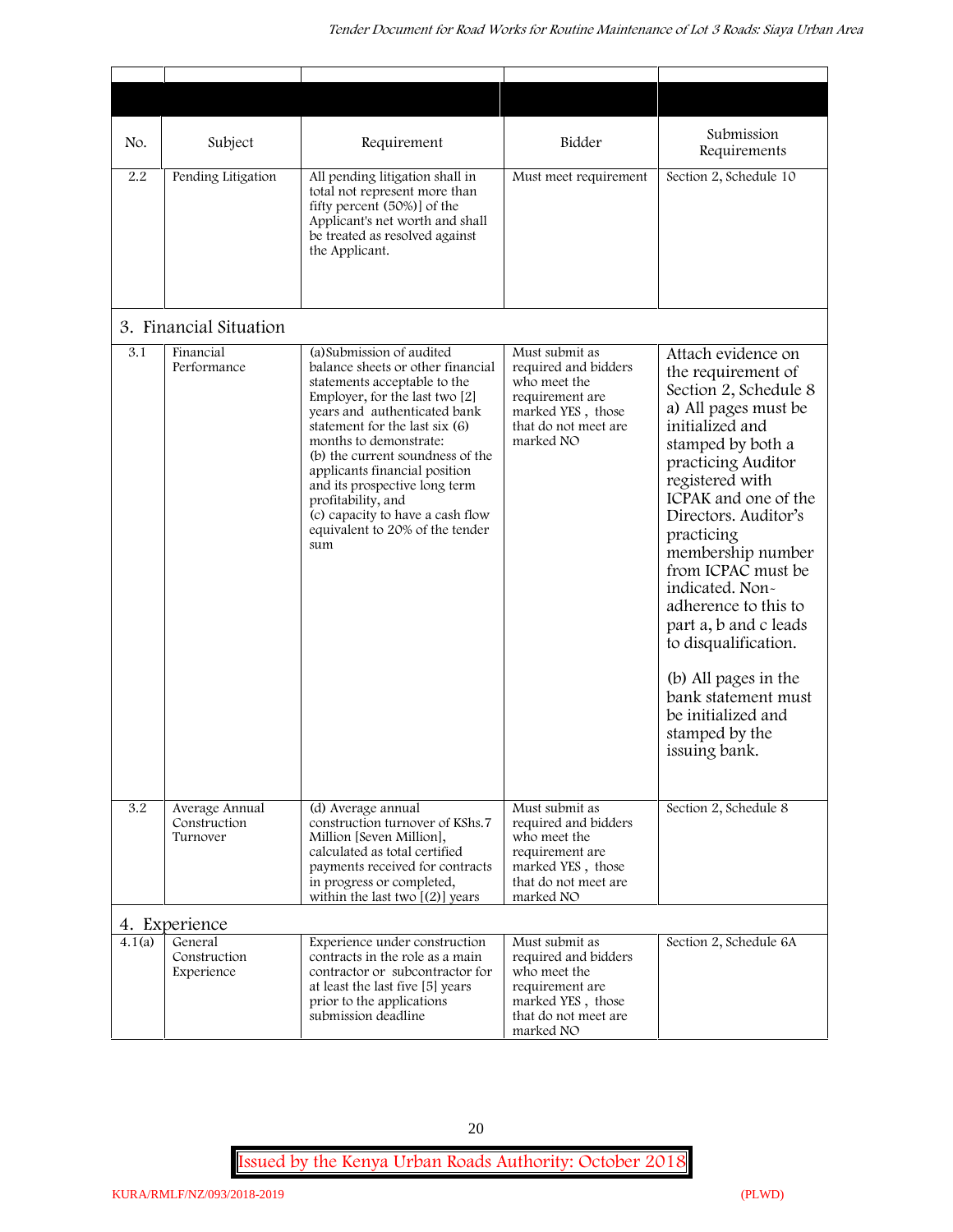| No.    | Subject                                | Requirement                                                                                                                                                                                                                                                                                                                                                                                                                                                                                     | Bidder                                                                                                                              | Submission<br>Requirements |
|--------|----------------------------------------|-------------------------------------------------------------------------------------------------------------------------------------------------------------------------------------------------------------------------------------------------------------------------------------------------------------------------------------------------------------------------------------------------------------------------------------------------------------------------------------------------|-------------------------------------------------------------------------------------------------------------------------------------|----------------------------|
|        |                                        |                                                                                                                                                                                                                                                                                                                                                                                                                                                                                                 |                                                                                                                                     |                            |
| 4.2(b) | Specific<br>Construction<br>Experience | Participation as a roads<br>contractor, management<br>contractor or subcontractor, in<br>at least three (3) each with a<br>value of at least<br>KShs. 2 Million (two million),<br>successfully and substantially<br>completed. One (1) of the<br>contracts should be in an urban<br>centre and that are similar to<br>the proposed works. The<br>similarity shall be based on the<br>physical size, complexity,<br>methods/technology or other<br>characteristics as described in<br>Section 2. | Must submit as<br>required and bidders<br>who meet the<br>requirement are<br>marked YES, those<br>that do not meet are<br>marked NO | Section 2, Schedule6A      |
|        | 5. Current Commitments                 |                                                                                                                                                                                                                                                                                                                                                                                                                                                                                                 |                                                                                                                                     |                            |
| 5.1    | On-going contracts                     | The total value of outstanding<br>works on the on-going<br>contracts should not exceed the<br>average annual turnover for the<br>last two years.                                                                                                                                                                                                                                                                                                                                                | Must submit as<br>required and bidders<br>who meet the<br>requirement are<br>marked YES, those<br>that do not meet are<br>marked NO | Section 2, Schedule 6B     |
|        | 6. Site Staff                          |                                                                                                                                                                                                                                                                                                                                                                                                                                                                                                 |                                                                                                                                     |                            |

21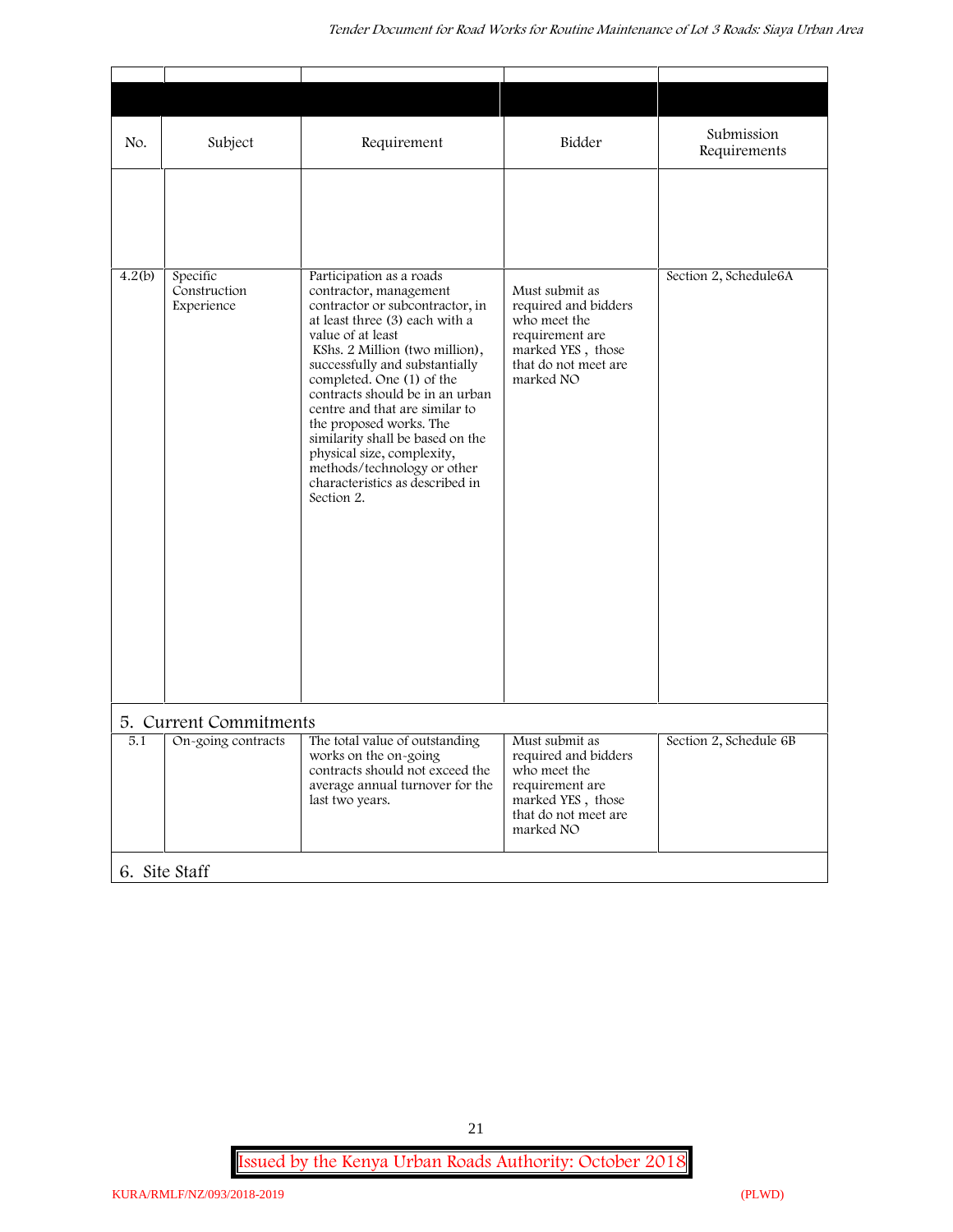| No. | Subject                                | Requirement                                                                                                   | Bidder                                                                                                                              | Submission                            |
|-----|----------------------------------------|---------------------------------------------------------------------------------------------------------------|-------------------------------------------------------------------------------------------------------------------------------------|---------------------------------------|
|     |                                        | The site staff shall posses<br>minimum levels of<br>qualifications set below;                                 |                                                                                                                                     | Requirements<br>Section 2, Schedule 5 |
|     | HQ Staff                               | Qualification $=$<br>Diploma in Civil<br>Engineering/Building<br>construction                                 | Must submit as<br>required and bidders<br>who meet the<br>requirement are                                                           |                                       |
|     | Site Agent                             | $Qualification =$<br>Degree in Civil Engineering                                                              | marked YES, those<br>that do not meet are<br>marked NO                                                                              |                                       |
|     | Foreman                                | General Experience<br>Specific Experience                                                                     | Must submit as                                                                                                                      |                                       |
|     |                                        | Qualification = $Dip$ . Civil<br>Engineering<br>General Experience $=$ 5 yrs<br>Specific Experience $=$ 3 Yrs | required and bidders<br>who meet the<br>requirement are<br>marked YES, those                                                        |                                       |
|     | Site Surveyor                          | Qualification = Diploma in<br>Survey<br>General Experience $=$ 3 yrs<br>Specific Experience $= 2$ Yrs         | that do not meet are<br>marked NO                                                                                                   |                                       |
| 5.  | PLANT AND EQUIPMENT                    |                                                                                                               |                                                                                                                                     |                                       |
|     | See description<br>below in Schedule 7 |                                                                                                               |                                                                                                                                     |                                       |
| 6.  | Work Methodology                       | Submission of a brief work<br>methodology in accordance with<br>sub-clause 5.3                                | Must submit as<br>required and bidders<br>who meet the<br>requirement are<br>marked YES, those<br>that do not meet are<br>marked NO | Section 2                             |
| 7.  | Business permit and<br>office location | Should have a physical address<br>and Current business Permit                                                 | Must submit as<br>required and bidders<br>who meet the<br>requirement are<br>marked YES, those<br>that do not meet are<br>marked NO | Section 2, Schedule 1                 |
| 8.  | Litigation History                     | The applicant to provide a valid<br>Sworn affidavit for the tender.                                           | Must submit as<br>required and bidders<br>who meet the<br>requirement are<br>marked YES, those<br>that do not meet are<br>marked NO | Section 2, Schedule 10                |

22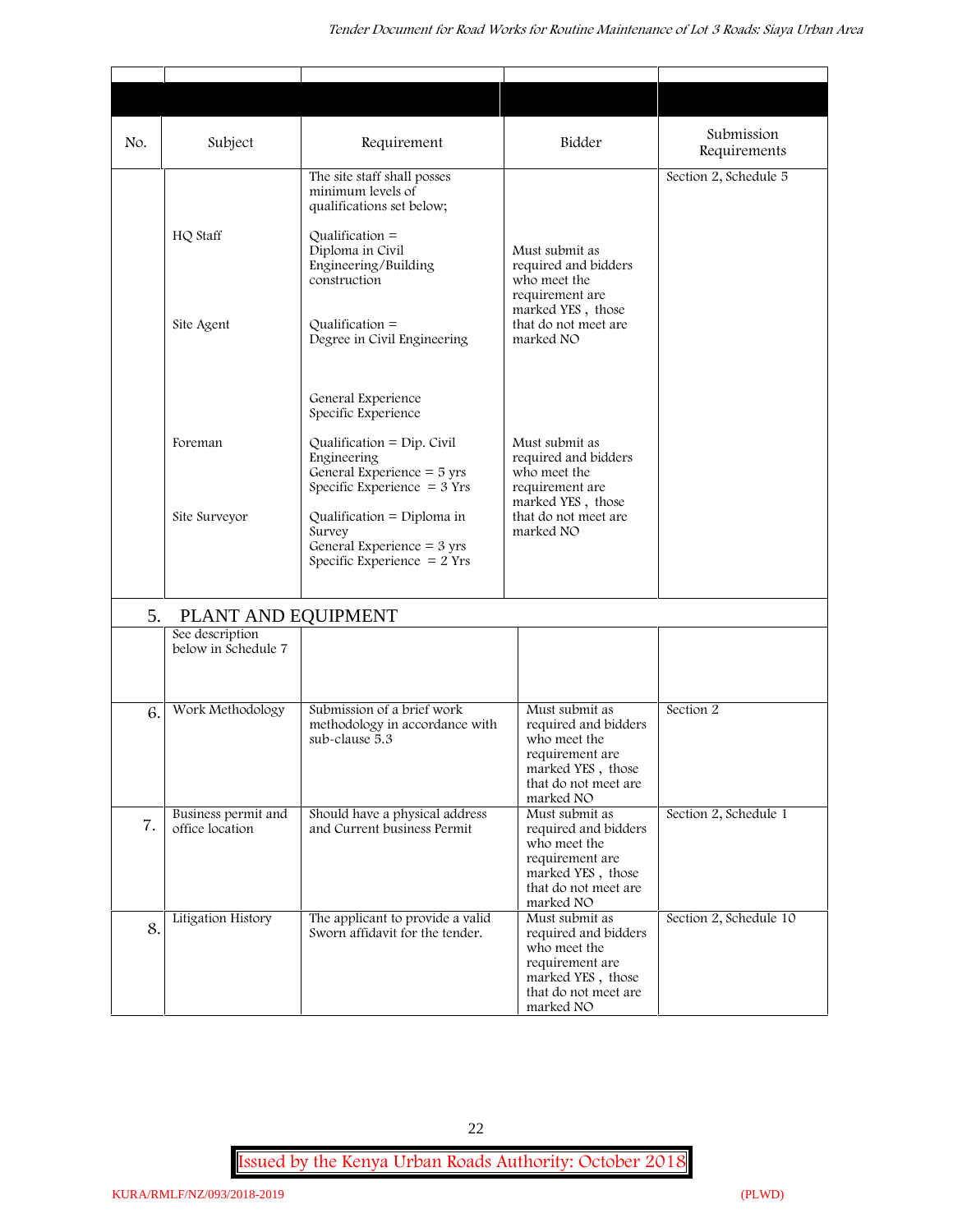**8. Schedule of the Major Items of Plant/Equipment Available for Proposed Contract.**

The Bidder must indicate the core plant and equipment considered by the company to be necessary for undertaking the project together with proof of ownership or lease of the same. The lease must be current i.e. dated from July 2018. Leases which are out dated will not be accepted. (\* Mandatory minimum number of equipment required by the Employer for the execution of the project that the bidder must make available for the Contract).

| Item<br>No.      | Equipment Details                                                                                    | *Minimum<br>Number<br>Required<br>for the<br>Contract<br>Execution | Compliance<br>Requirement | No of<br>Equipment<br>Owned by<br>the Bidder | No. of<br>equipment to<br>be hired/<br>purchased by<br>the Bidder | No. of<br>equipment to be<br>made available<br>for the Contract<br>by the Bidder |
|------------------|------------------------------------------------------------------------------------------------------|--------------------------------------------------------------------|---------------------------|----------------------------------------------|-------------------------------------------------------------------|----------------------------------------------------------------------------------|
| $\mathbf{A}$     | General Plant<br>Asphalt Concrete patching<br>plant                                                  | optional                                                           |                           |                                              |                                                                   |                                                                                  |
| $\boldsymbol{B}$ | Milling Machine<br>Asphalt Milling Machine                                                           |                                                                    |                           |                                              |                                                                   |                                                                                  |
| $\mathcal{C}$    | Bituminous Plants<br><b>Bitumen Pressure</b><br>distributor<br>Asphalt concrete paver                | optional                                                           |                           |                                              |                                                                   |                                                                                  |
| $\mathbf D$      | Compactors<br>Vibrating compaction plate<br>300 mm wide<br>Vibrating compaction plate<br>600 mm wide | optional<br>optional                                               |                           |                                              |                                                                   |                                                                                  |
|                  | Pot hole repair machines<br>Colas Sprayer<br><b>Pavement Cutter Machine</b>                          | optional<br>optional                                               |                           |                                              |                                                                   |                                                                                  |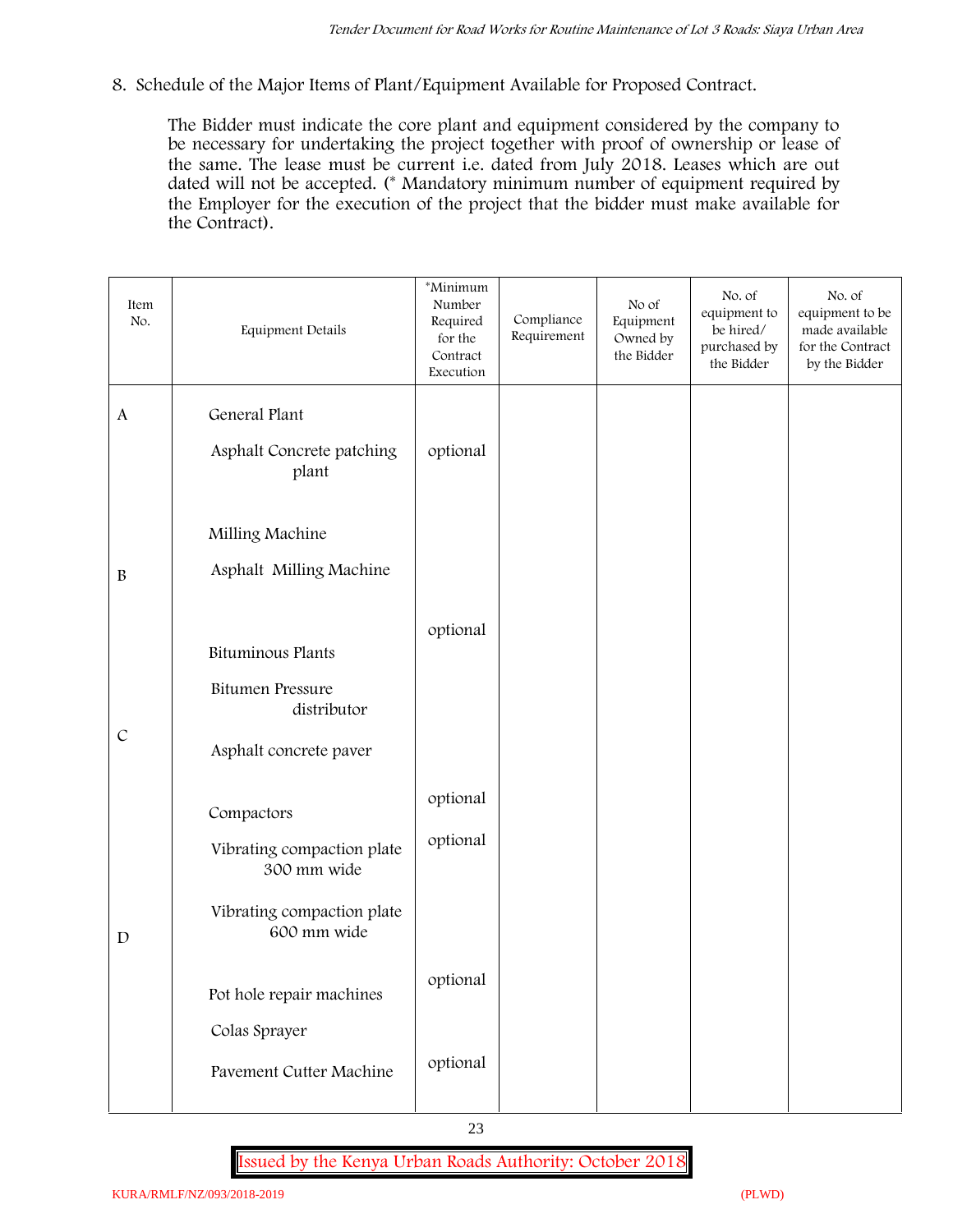|                           | Paver Breaker Machine                                   |                     |        |  |  |
|---------------------------|---------------------------------------------------------|---------------------|--------|--|--|
| $\rm E$                   | Pedestrian Roller                                       |                     |        |  |  |
|                           | Subtotal for $E -$ Pot hole<br>repair machines          | $\mathcal{O}$       |        |  |  |
|                           | Concrete Equipment                                      | $\mathcal{O}$       | YES/NO |  |  |
|                           | Mobile concrete mixers                                  | $\mathbf{1}$        |        |  |  |
|                           | Concrete vibrators                                      | $\mathcal O$        | YES/NO |  |  |
|                           | Transport (Tippers,<br>dumpers, water tankers)          |                     |        |  |  |
| $\boldsymbol{\mathrm{F}}$ | $4X2$ tippers payload $7 - 12$<br>tonnes                |                     |        |  |  |
|                           | 6X4 tippers payload 16 -<br>20 tonnes                   |                     | YES/NO |  |  |
|                           | 8X4 tippers payload 16 -<br>20 tonnes                   |                     |        |  |  |
| $\mathsf G$               | Flatbed lorries                                         |                     |        |  |  |
|                           | Water tankers $(18,000 -$<br>20,000 litres<br>capacity) | <b>OPTION</b><br>AL | YES/NO |  |  |
|                           | Subtotal for $G$ – tippers,<br>dumpers                  |                     |        |  |  |
|                           | Earth – Moving Equipment                                |                     |        |  |  |
|                           | Wheeled loaders - Dozer<br>D <sub>6</sub>               |                     |        |  |  |
|                           | Motor graders (93-205<br>kW)                            |                     |        |  |  |
|                           | Trench excavator                                        | 3                   | YES/NO |  |  |
|                           | Subtotal for $H$ – Earth<br>moving equipment            |                     |        |  |  |
| H                         | Excavators                                              |                     |        |  |  |
|                           | Hydraulic crawler                                       |                     |        |  |  |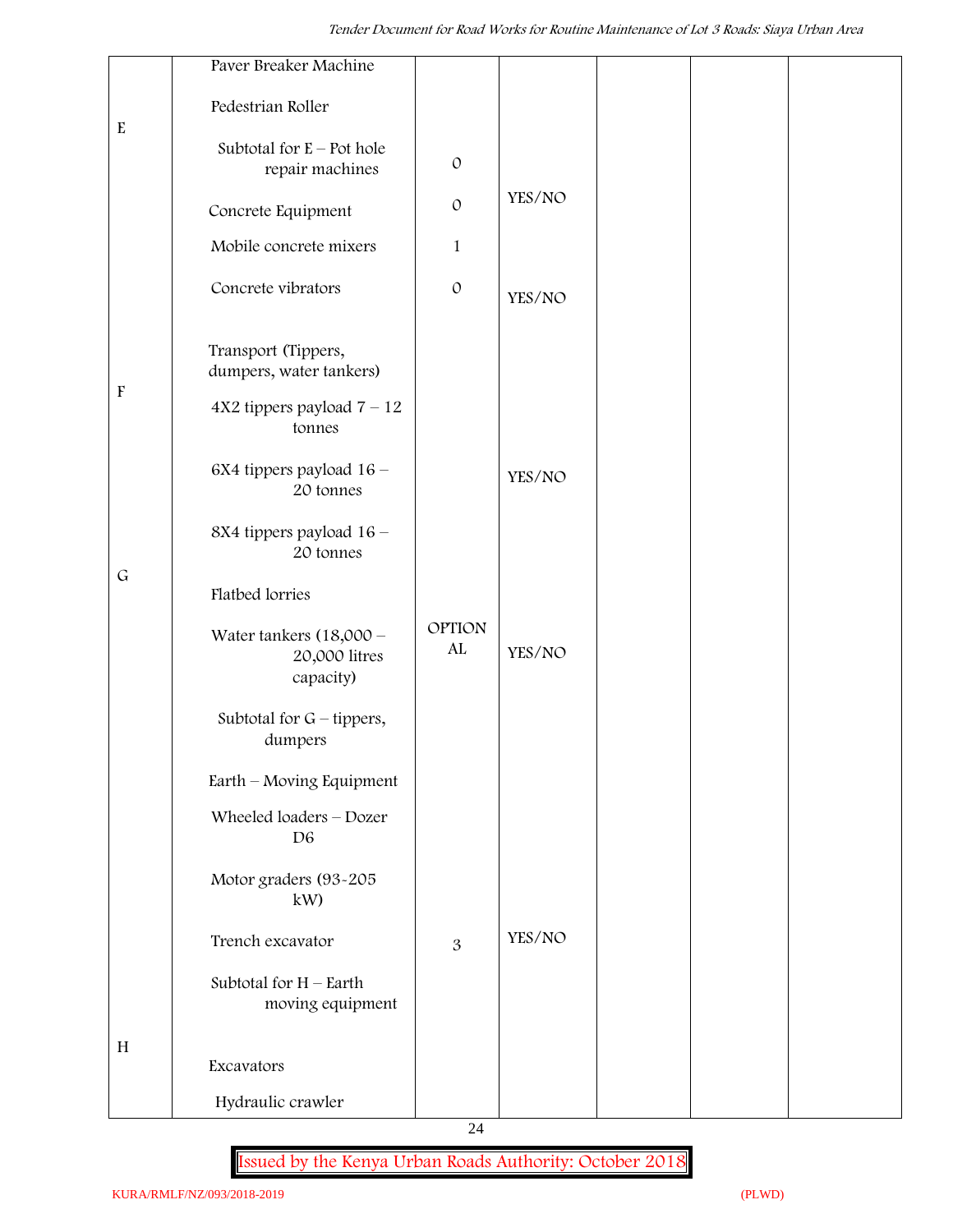|             | mounted $(7 - 10 \text{ tonnes})$ –      |               |        |  |  |
|-------------|------------------------------------------|---------------|--------|--|--|
|             | $0.25 - 0.4$ m <sup>3</sup> SAE bucket.  |               |        |  |  |
|             |                                          |               |        |  |  |
|             | Hydraulic crawler mounted                |               |        |  |  |
|             | $(10 - 16 \text{ tonnes}) - 0.40 -$      |               |        |  |  |
|             | 0.60 m <sup>3</sup> SAE bucket.          |               |        |  |  |
|             |                                          |               |        |  |  |
|             | Hydraulic wheel mounted                  |               |        |  |  |
| $\mathbf I$ | $(7 - 10 \text{ tonnes}) - 0.25 -$       |               |        |  |  |
|             | 0.4 m <sup>3</sup> SAE bucket.           |               |        |  |  |
|             | Hydraulic wheel mounted                  |               |        |  |  |
|             | $(10 - 16 \text{ tonnes}) - 0.40 -$      |               |        |  |  |
|             | 0.6 m <sup>3</sup> SAE bucket.           |               |        |  |  |
|             |                                          |               |        |  |  |
|             | Hydraulic wheel mounted                  |               |        |  |  |
|             | back loader $(7 - 10$ tonnes)            |               |        |  |  |
|             | $-0.25 - 0.4$ m <sup>3</sup> SAE bucket. |               |        |  |  |
|             |                                          |               |        |  |  |
|             | Subtotal for I (Excavators)              |               |        |  |  |
|             |                                          |               |        |  |  |
|             | Rollers                                  |               |        |  |  |
|             |                                          |               | YES/NO |  |  |
|             | Self-propelled single drum               |               |        |  |  |
|             | vibrating (various types)                |               |        |  |  |
|             |                                          |               |        |  |  |
|             | Pneumatic rubber tyre (1-2               |               |        |  |  |
|             | tonnes/wheel)                            |               |        |  |  |
|             |                                          | <b>OPTION</b> |        |  |  |
|             | Double drum vibrating                    | ${\rm AL}$    |        |  |  |
|             | pedestrian roller                        |               |        |  |  |
|             |                                          |               | YES/NO |  |  |
| J           |                                          |               |        |  |  |
|             |                                          |               |        |  |  |
|             |                                          |               |        |  |  |
|             |                                          |               |        |  |  |
|             |                                          |               |        |  |  |
|             |                                          |               |        |  |  |
|             |                                          |               |        |  |  |
|             |                                          |               |        |  |  |
|             |                                          |               |        |  |  |
|             |                                          |               |        |  |  |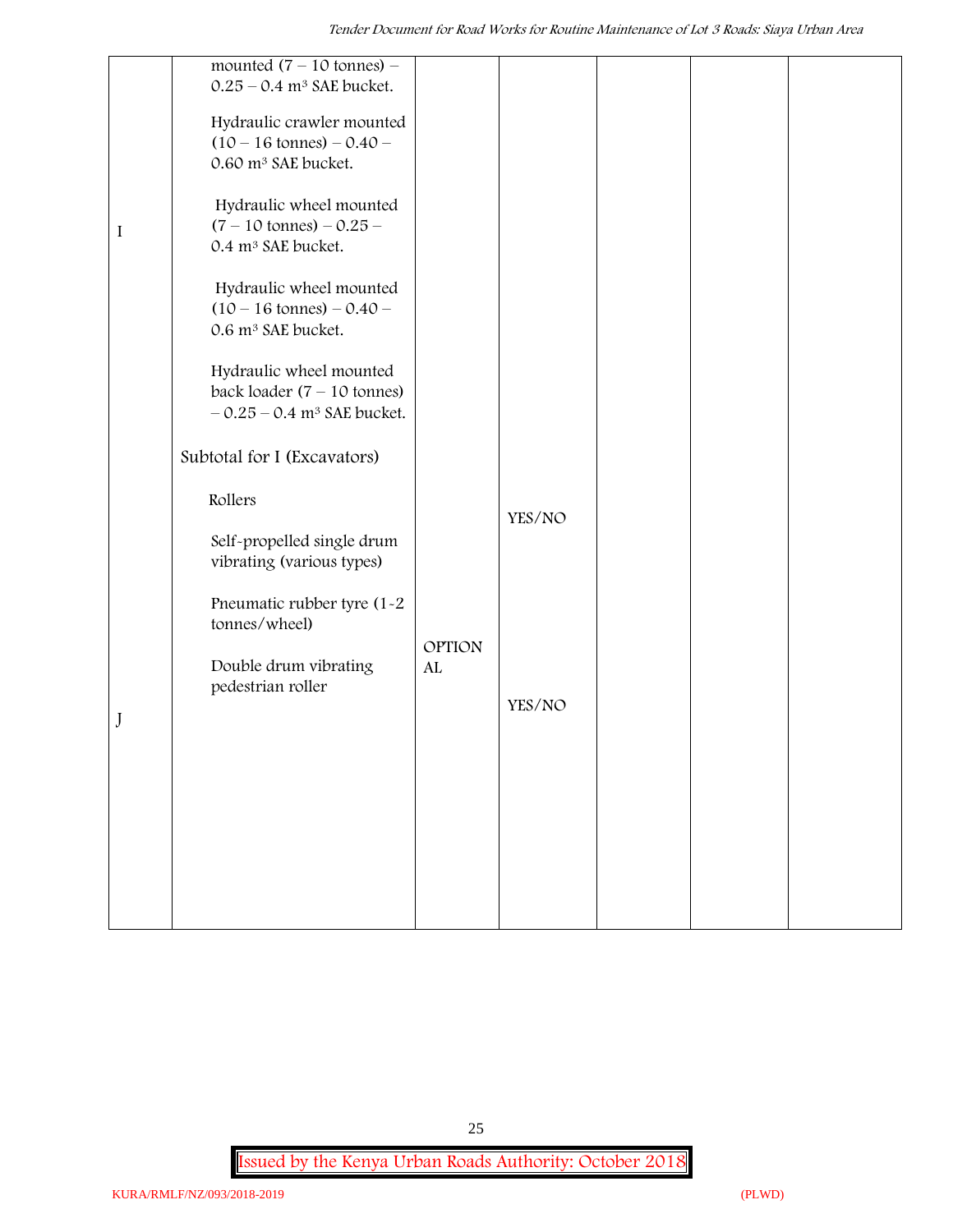## **Appendix to Instruction to Tenderers**

## **Table 1: Pre- Qualification Checklist for Completeness and Responsiveness.**

| S/No. | Completeness and<br>Responsiveness<br>Criteria                | References                                   | Requirement                                                                                                                                |
|-------|---------------------------------------------------------------|----------------------------------------------|--------------------------------------------------------------------------------------------------------------------------------------------|
| 1.    | Form of Bid                                                   | Section II<br>Clause 20.2                    | Amount must be indicated<br>Properly stamped, filled and signed<br>$\tilde{\phantom{a}}$                                                   |
| 2.    | Appendix to Form of<br>Bid                                    | Section II<br>Clause 20.2                    | Properly stamped, filled and signed                                                                                                        |
| 3.    | <b>Bid Security</b>                                           | Section II<br>Clause 17                      | - The bidder must fill the Bid Securing<br>Declaration Form                                                                                |
| 4.    | <b>Confidential Business</b><br>Questionnaire                 | Section IX;<br>Schedule 1                    | Properly filled, stamped and signed<br>Provide all required information                                                                    |
| 5.    | Form of Power of<br>Attorney                                  | Section IX;<br>Schedule 2<br>Clause $5.1(a)$ | Properly filled, stamped and signed                                                                                                        |
| 6.    | Tax Compliance<br>Certificate                                 | Tender notice                                | - Provide valid tax compliance certificate                                                                                                 |
| 7.    | Registration with<br>National Construction<br>Authority (NCA) | Tender notice<br>Item 1.4 of QC              | - Copy of valid certificate and practicing<br>license                                                                                      |
| 8.    | Certificate of<br>Incorporation                               | Tender notice<br>Item $1.4$ of QC            | Copy of certificate Certified by<br>Commissioner for Oaths                                                                                 |
| 9.    | Certificate of<br>Registration in a<br>target group           | Tender notice                                | Certified copy of a valid certificate from<br>$\tilde{\phantom{a}}$<br>National or County Treasury for<br>relevant category                |
| 10.   | Priced Bill of<br>Quantities                                  | Clause 14.1<br>Section IX                    | Fill all rates, prices and amounts and<br>counter sign any alteration(s)<br>Stamp and initial all pages of BOQ's                           |
|       | Eligibility                                                   | Section II;<br>Schedule 1<br>Clause 4.1      | - Legible copies of National ID or passport<br>for all directors<br>System generated Form CR12 (12<br>$\widetilde{\phantom{m}}$<br>months) |
| 11.   | Conflict of interest                                          | Section II;<br>Schedule 1<br>Clause 4.2      | - to state explicitly                                                                                                                      |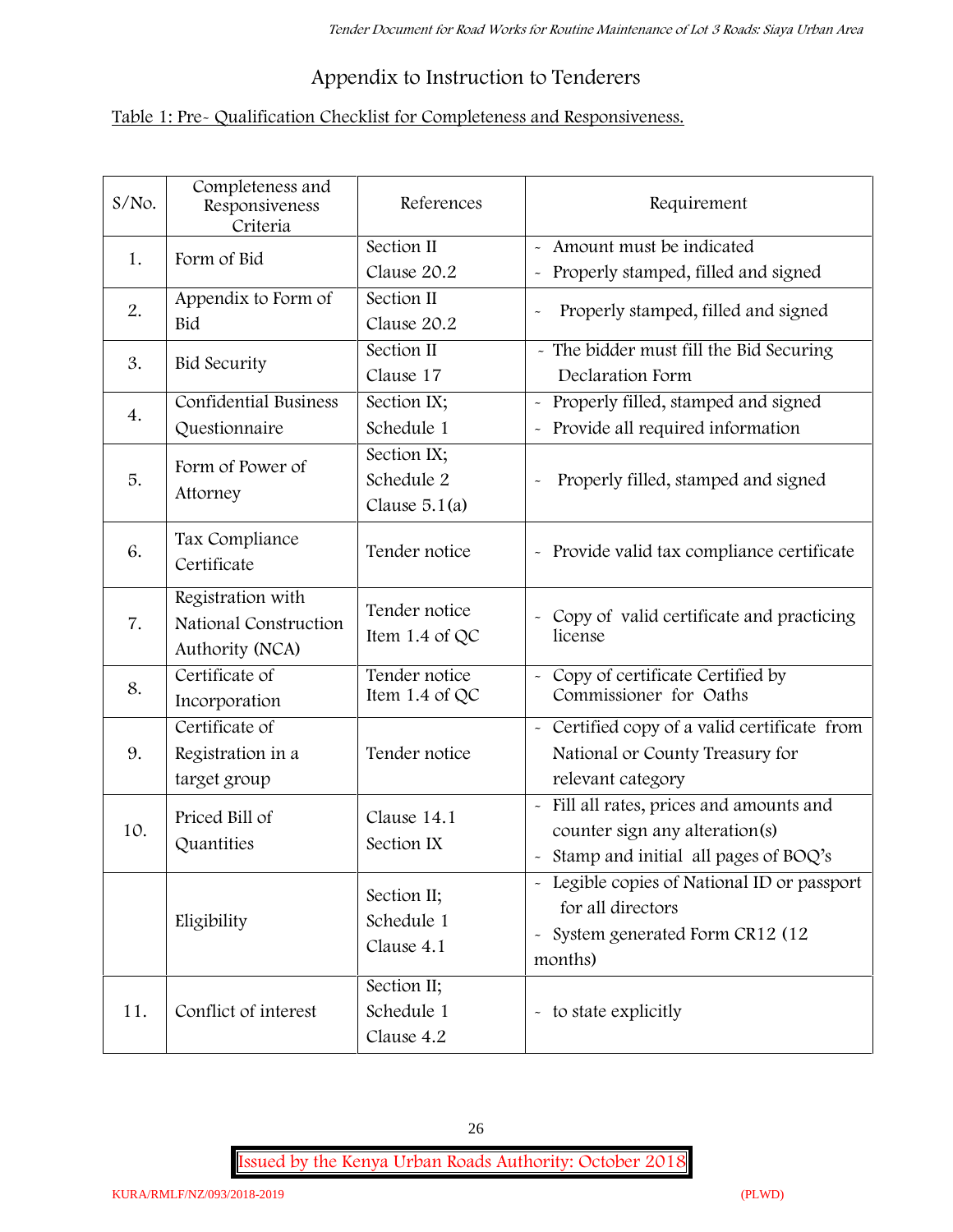| 12.            | Debarment                                                                  | Section II<br>Clause 30.4;<br>Schedule 11<br>Item 1.3 of QC | Properly filled, stamped and signed                                                                                                                                                                                                                                                                                                            |
|----------------|----------------------------------------------------------------------------|-------------------------------------------------------------|------------------------------------------------------------------------------------------------------------------------------------------------------------------------------------------------------------------------------------------------------------------------------------------------------------------------------------------------|
| 13.            | Pending Litigation                                                         | Item $2.2$ of QC                                            | Provide original sworn affidavit for the<br>specific tender                                                                                                                                                                                                                                                                                    |
| 14.            | Litigation History                                                         | Section II Clause<br>31.8; Schedule 10                      | Properly filled, stamped and signed                                                                                                                                                                                                                                                                                                            |
| 15.            | History of Non<br>performance                                              | Schedule 6B<br>Item 2.1 of QC                               | - Fill information on non-completed<br>works                                                                                                                                                                                                                                                                                                   |
| 16.            | Certificate of<br>Tenderers Visit to Site                                  | Section II;<br>Clause 8.3                                   | Attend pre-bid meeting/visit<br>Certificate must be signed and stamped<br>by the Employer's representative                                                                                                                                                                                                                                     |
| 17.            | Schedule of Major<br>Items of Plant                                        | Section XI<br>Item 5 of QC;<br>Schedule 7                   | Properly filled, stamped and signed                                                                                                                                                                                                                                                                                                            |
| 18.            | Schedule of Key<br>Personnel                                               | Section XI<br>Item 6 of QC;<br>Schedule 5                   | Properly filled, stamped and signed<br>$\tilde{\phantom{a}}$                                                                                                                                                                                                                                                                                   |
| 19.            | Roadwork Completed<br>Satisfactorily                                       | Section XI;<br>Item 4 of QC<br>Schedule 6A                  | Properly filled, stamped and signed                                                                                                                                                                                                                                                                                                            |
| 20.            | Schedule of Ongoing<br>Projects                                            | Section XI;<br>Item 5.1 of QC<br>Schedule 7                 | Properly filled, stamped and signed                                                                                                                                                                                                                                                                                                            |
| 21.            | Schedule of other<br>Supplementary<br>Information /<br>Financial Standings | Section XI;<br>Item $5.1$ of QC<br>Schedule 9               | Properly filled, stamped and signed                                                                                                                                                                                                                                                                                                            |
| 22             | Declaration form for<br>bankrupt or insolvent                              | Schedule 11                                                 | Properly filled, stamped and signed                                                                                                                                                                                                                                                                                                            |
| 23             | Anti-corruption form                                                       | Schedule 12                                                 | Properly filled, stamped and signed<br>$\sim$                                                                                                                                                                                                                                                                                                  |
| 24.            | Copy of Bid Document                                                       | Clause 20.1                                                 | Replica of the original                                                                                                                                                                                                                                                                                                                        |
| 25.            | Bid documents must<br>be serialized                                        | <b>PPDA 2015</b>                                            | -All pages of the tender documents must<br>be serialized. (either the bidder serializes<br>from the first page of the tender<br>documents or serializes as continuity from<br>the KURA tender documents <i>i.e.</i> if the<br>KURA tender documents ends at page 200<br>then the next document of the bidder<br>should continue as $201, 2012$ |
| <b>REMARKS</b> |                                                                            | Clause 13.1/20.2                                            | Bid document to be complete, properly<br>filled and signed.                                                                                                                                                                                                                                                                                    |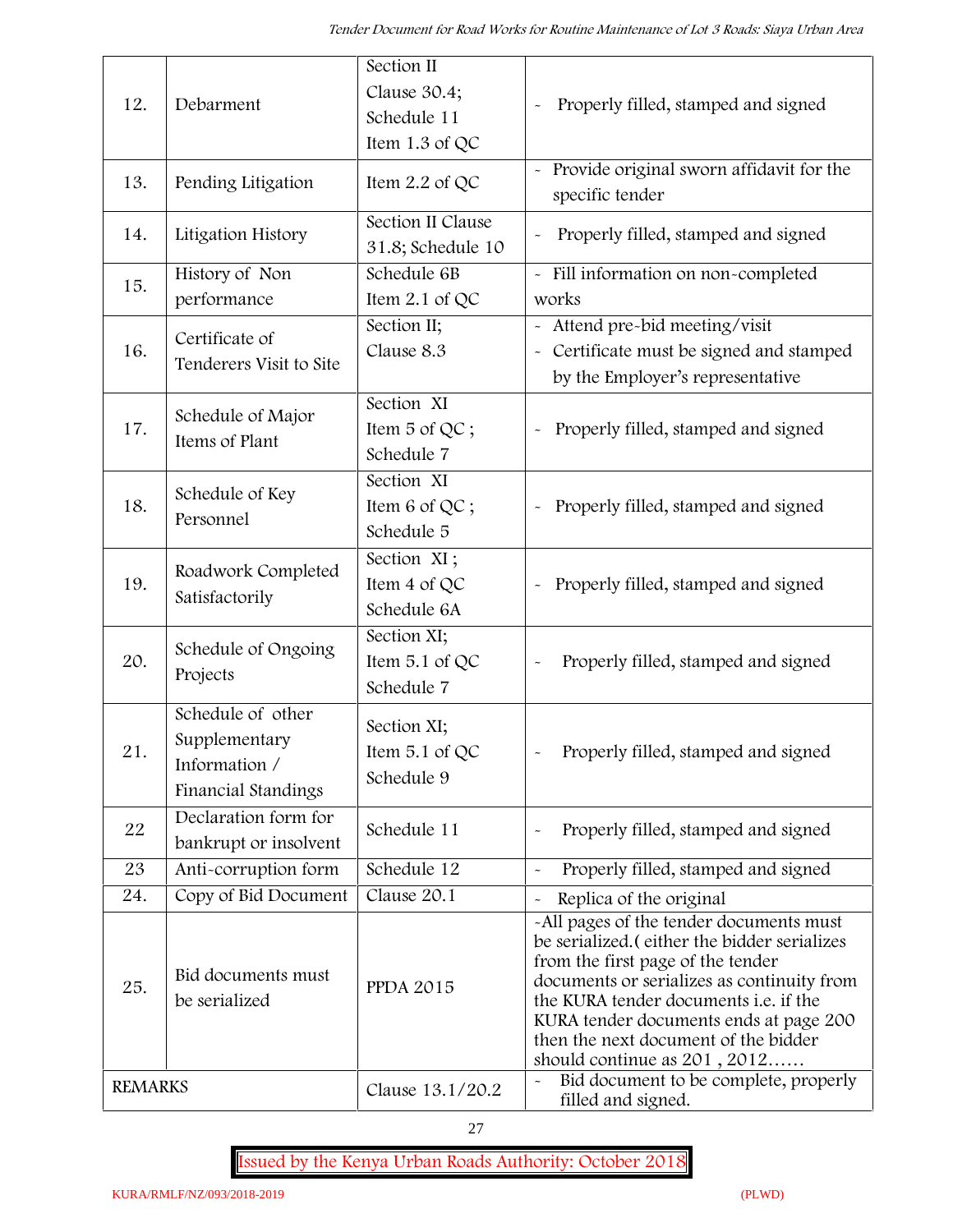## **Key:** QC – Qualification Criteria

#### **Table 2: Post- qualification Score**

| <b>FINANCIAL CAPACITY</b><br><b>Audited Statements</b><br>YES/NO<br>a<br>Cash flow statement (forecasts)<br>$\mathbf b$<br>YES/NO<br>Financial position/Ratios<br>YES/NO<br>$\mathcal{C}$<br>d<br>Turnover<br>YES/NO<br><b>EXPERIENCE</b><br>General Experience<br>YES/NO<br>Specific experience in related works<br>YES/NO<br><b>CURRENT COMMITMENTS</b><br>YES/NO<br>On-going works<br><b>KEY PERSONNEL</b><br>HQ Staff<br>YES/NO<br>Site Agent<br>YES/NO<br>Surveyor<br>YES/NO<br>Foreman<br>YES/NO<br>PLANT AND EQUIPMENT<br>Equipment capabilities<br>YES/NO<br>WORK METHODOLOGY<br>YES/NO<br>LITIGATION HISTORY<br>YES/NO<br>Business permit and office location<br>YES/NO<br><b>REMARKS</b><br>YES/NO | <b>ITEM</b>    | <b>DESCRIPTION</b> | <b>MUST</b><br><b>MEET</b><br><b>CRITERIA</b> |
|--------------------------------------------------------------------------------------------------------------------------------------------------------------------------------------------------------------------------------------------------------------------------------------------------------------------------------------------------------------------------------------------------------------------------------------------------------------------------------------------------------------------------------------------------------------------------------------------------------------------------------------------------------------------------------------------------------------|----------------|--------------------|-----------------------------------------------|
|                                                                                                                                                                                                                                                                                                                                                                                                                                                                                                                                                                                                                                                                                                              | 1              |                    |                                               |
|                                                                                                                                                                                                                                                                                                                                                                                                                                                                                                                                                                                                                                                                                                              |                |                    |                                               |
|                                                                                                                                                                                                                                                                                                                                                                                                                                                                                                                                                                                                                                                                                                              |                |                    |                                               |
|                                                                                                                                                                                                                                                                                                                                                                                                                                                                                                                                                                                                                                                                                                              |                |                    |                                               |
|                                                                                                                                                                                                                                                                                                                                                                                                                                                                                                                                                                                                                                                                                                              |                |                    |                                               |
|                                                                                                                                                                                                                                                                                                                                                                                                                                                                                                                                                                                                                                                                                                              | 2              |                    |                                               |
|                                                                                                                                                                                                                                                                                                                                                                                                                                                                                                                                                                                                                                                                                                              |                |                    |                                               |
|                                                                                                                                                                                                                                                                                                                                                                                                                                                                                                                                                                                                                                                                                                              |                |                    |                                               |
|                                                                                                                                                                                                                                                                                                                                                                                                                                                                                                                                                                                                                                                                                                              | 3              |                    |                                               |
|                                                                                                                                                                                                                                                                                                                                                                                                                                                                                                                                                                                                                                                                                                              |                |                    |                                               |
|                                                                                                                                                                                                                                                                                                                                                                                                                                                                                                                                                                                                                                                                                                              | $\overline{4}$ |                    |                                               |
|                                                                                                                                                                                                                                                                                                                                                                                                                                                                                                                                                                                                                                                                                                              |                |                    |                                               |
|                                                                                                                                                                                                                                                                                                                                                                                                                                                                                                                                                                                                                                                                                                              |                |                    |                                               |
|                                                                                                                                                                                                                                                                                                                                                                                                                                                                                                                                                                                                                                                                                                              |                |                    |                                               |
|                                                                                                                                                                                                                                                                                                                                                                                                                                                                                                                                                                                                                                                                                                              |                |                    |                                               |
|                                                                                                                                                                                                                                                                                                                                                                                                                                                                                                                                                                                                                                                                                                              | 5              |                    |                                               |
|                                                                                                                                                                                                                                                                                                                                                                                                                                                                                                                                                                                                                                                                                                              |                |                    |                                               |
|                                                                                                                                                                                                                                                                                                                                                                                                                                                                                                                                                                                                                                                                                                              | 6              |                    |                                               |
|                                                                                                                                                                                                                                                                                                                                                                                                                                                                                                                                                                                                                                                                                                              | 7              |                    |                                               |
|                                                                                                                                                                                                                                                                                                                                                                                                                                                                                                                                                                                                                                                                                                              | 8              |                    |                                               |
|                                                                                                                                                                                                                                                                                                                                                                                                                                                                                                                                                                                                                                                                                                              |                |                    |                                               |

Bidders must achieve YES in all the measured parameters to qualify.

 The bidders who pass the technical criteria will be subjected to financial evaluation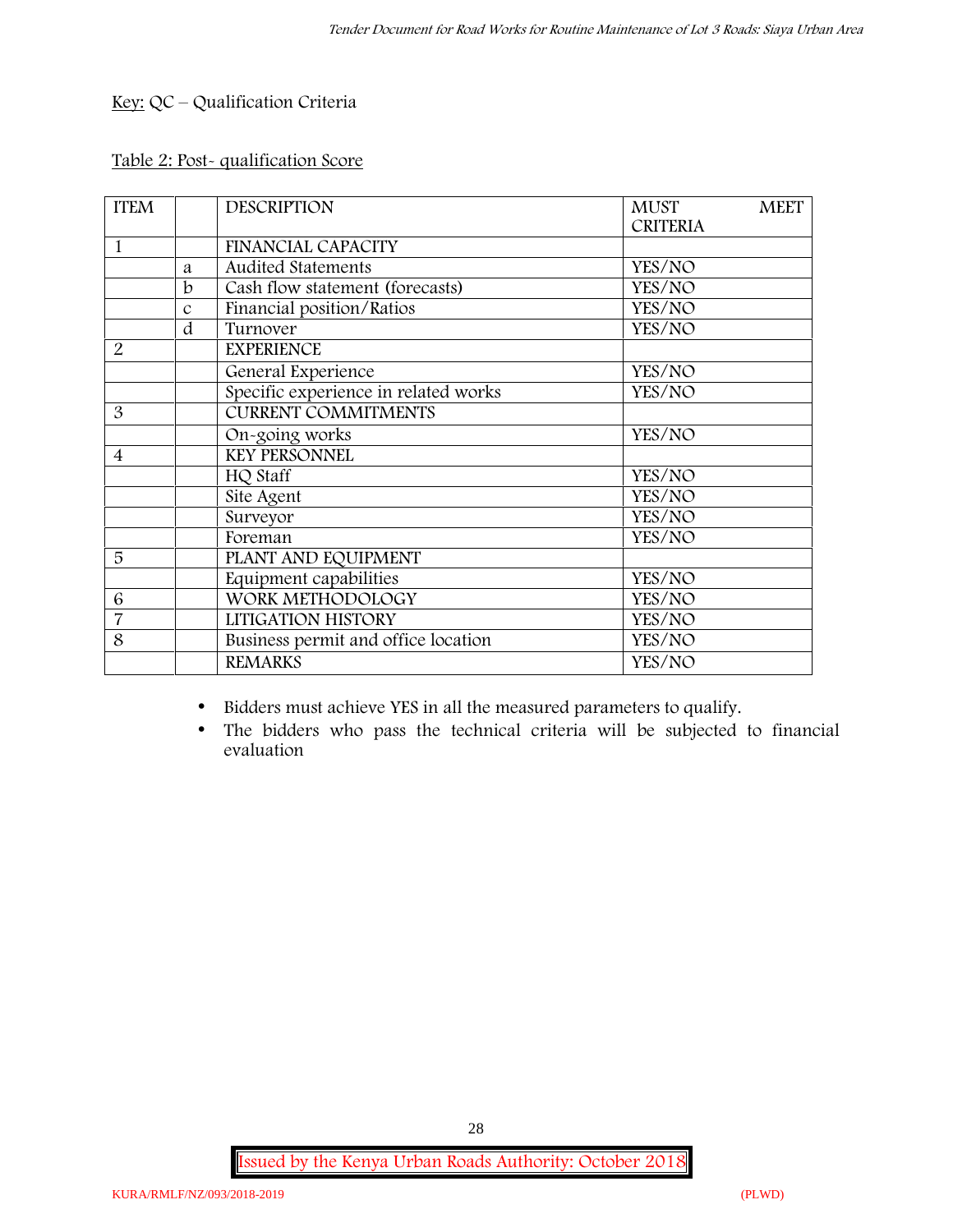## **SECTION IV: CONDITIONS OF CONTRACT PART I: GENERAL CONDITIONS OF CONTRACT**

The Conditions Of Contract Part 1 – General Conditions shall be those forming Part 1 of the Conditions of Contract for works of Civil engineering construction Fourth Edition 1987, reprinted in 1992 with further amendments, prepared by the Federation Internationale des Ingenieurs Conseils (FIDIC)

Copies of the FIDIC Conditions of Contract can be obtained from:

FIDIC Secretariat P.O. Box 86 1000 Lausanne 12 **Switzerland** Fax: 41 21 653 5432 Telephone: 41 21 653 5003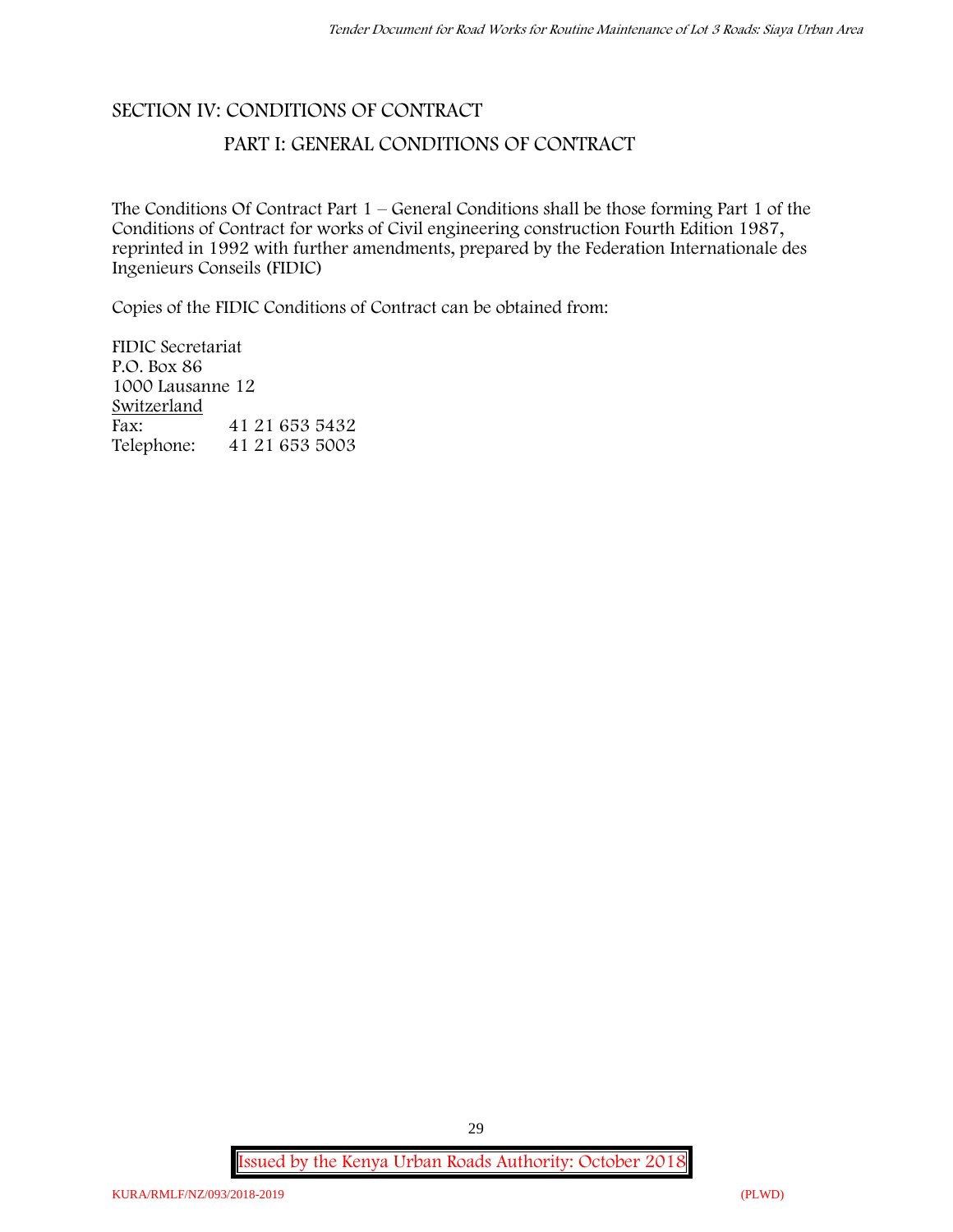## **PART II: CONDITIONS OF PARTICULAR APPLICATION**

The following Conditions of Particular Application shall supplement the General Conditions of Contract. Whenever there is a conflict, the provisions herein shall prevail over those in the General Conditions of Contract. The Particular Condition is preceded by the corresponding clause number of the General Conditions to which it relates.

**Issued by the Kenya Urban Roads Authority: October 2018**

30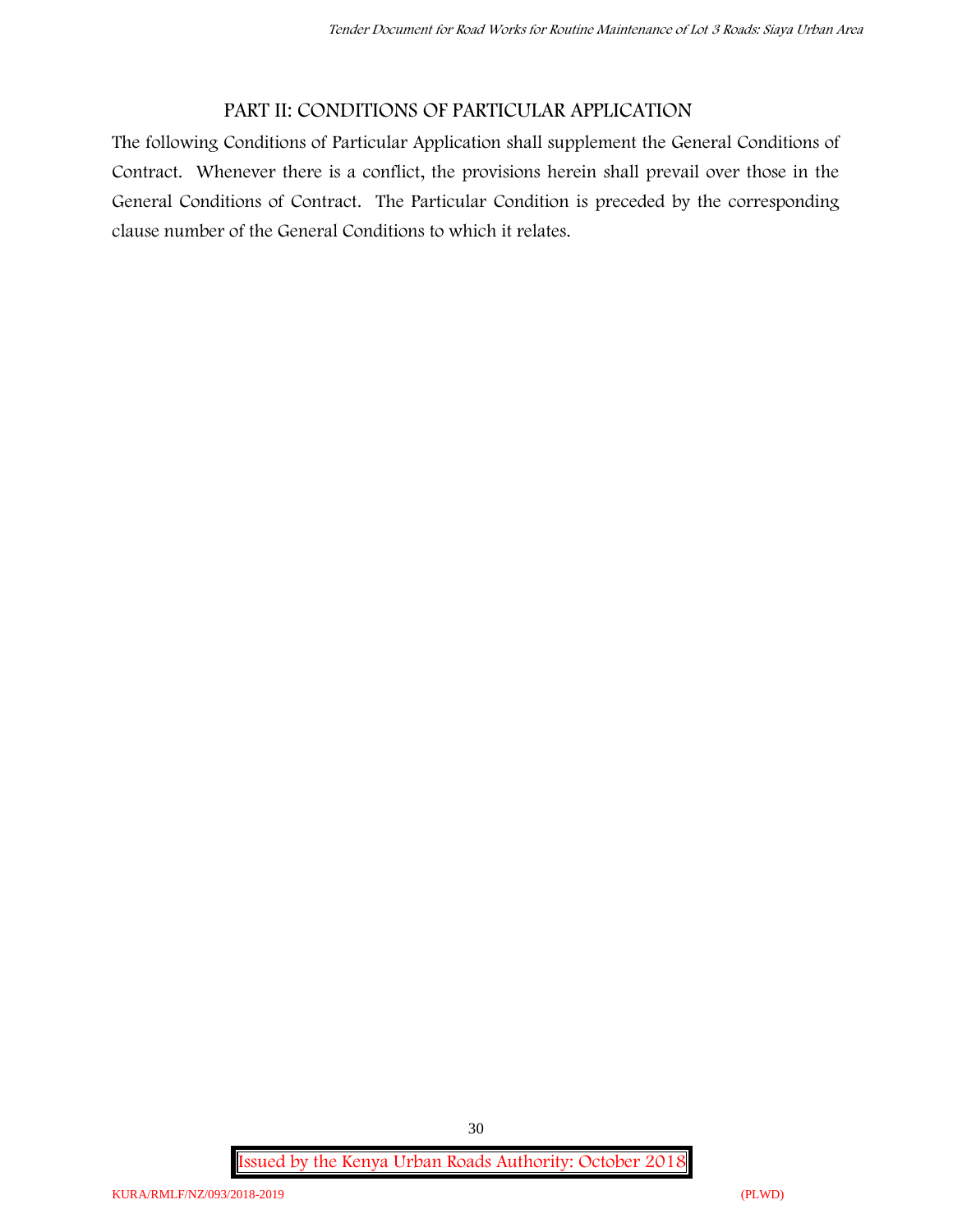#### **CONTENTS**

| SUBCLAUSE 8.2 - SITE OPERATIONS AND METHODS OF CONSTRUCTION  34        |  |
|------------------------------------------------------------------------|--|
|                                                                        |  |
|                                                                        |  |
|                                                                        |  |
|                                                                        |  |
|                                                                        |  |
|                                                                        |  |
|                                                                        |  |
|                                                                        |  |
| SUBCLAUSE 15.2-LANGUAGE ABILITY AND QUALIFICATIONS OF CONTRACTOR'S     |  |
|                                                                        |  |
|                                                                        |  |
|                                                                        |  |
|                                                                        |  |
| SUBCLAUSE 19.1 - SAFETY, SECURITY AND PROTECTION OF THE ENVIRONMENT 37 |  |
|                                                                        |  |
| SUBCLAUSE 21.1 - INSURANCE OF WORKS AND CONTRACTOR 'S EQUIPMENT  38    |  |
|                                                                        |  |
|                                                                        |  |
|                                                                        |  |
|                                                                        |  |
|                                                                        |  |
|                                                                        |  |
|                                                                        |  |
|                                                                        |  |
| SUBCLAUSE 29.2 - REINSTATEMENT AND COMPENSATION FOR DAMAGES TO PERSONS |  |
|                                                                        |  |
|                                                                        |  |
|                                                                        |  |
|                                                                        |  |
|                                                                        |  |
|                                                                        |  |
|                                                                        |  |
|                                                                        |  |
|                                                                        |  |
|                                                                        |  |
|                                                                        |  |
|                                                                        |  |
|                                                                        |  |
|                                                                        |  |
|                                                                        |  |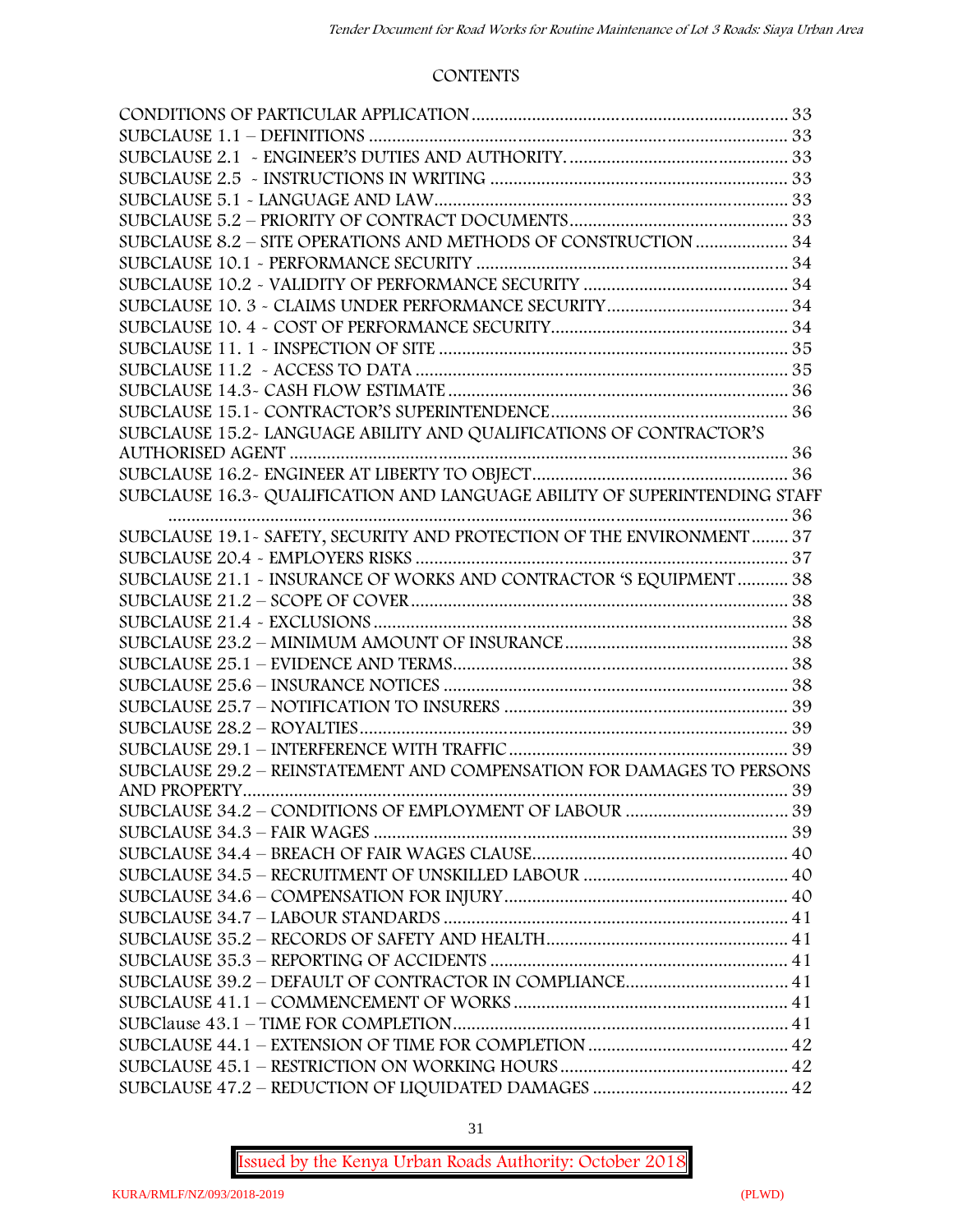| SUBCLAUSE 54.1 - CONTROCTOR'S EQUIPMENT, TEMPORARY WORKS & MATERIALS 43 |  |
|-------------------------------------------------------------------------|--|
|                                                                         |  |
|                                                                         |  |
|                                                                         |  |
|                                                                         |  |
| SUBCLAUSE 60.3 - RETENTION MONEY AND PAYMENT OF RETENTION MONEY 44      |  |
|                                                                         |  |
|                                                                         |  |
|                                                                         |  |
|                                                                         |  |
|                                                                         |  |
|                                                                         |  |
|                                                                         |  |
|                                                                         |  |
|                                                                         |  |
|                                                                         |  |
|                                                                         |  |
|                                                                         |  |
|                                                                         |  |
|                                                                         |  |
|                                                                         |  |
|                                                                         |  |
|                                                                         |  |
|                                                                         |  |
|                                                                         |  |
|                                                                         |  |
|                                                                         |  |
|                                                                         |  |
|                                                                         |  |
|                                                                         |  |
|                                                                         |  |
|                                                                         |  |
|                                                                         |  |
|                                                                         |  |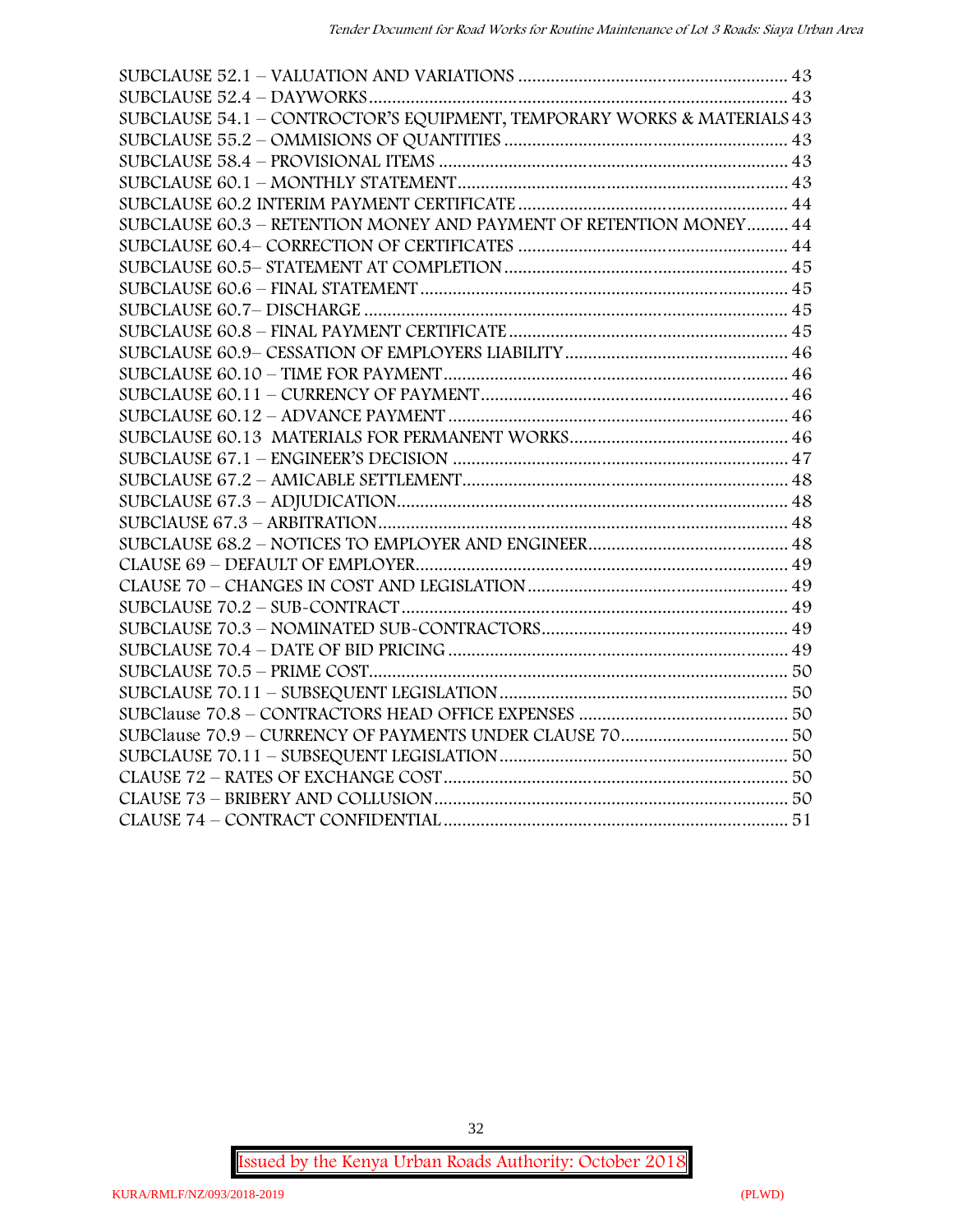#### **CONDITIONS OF PARTICULAR APPLICATION**

#### SUBCLAUSE 1.1 – DEFINITIONS

Amend this sub-clause as follows:

(a) (i) The "Employer" is the Kenya Urban Roads Authority, represented by the Director General - Kenya Urban Roads Authority.

(ii) The "Engineer" is the Director (Road Asset and Corridor Management) - Kenya Urban Roads Authority.

.(b) (i) Insert in line 2 after the Bills Of Quantities", the following, "the rates entered by the Contractor (whether or not such rate be employed in computation of the Contract Price),"

Amend subparagraph (b) (v) of Sub-Clause 1.1 by adding the following words at the end: The word "BID" is synonymous with "bid" and the word "Appendix to BID" with "Appendix to Bid" and the word "BID documents" with "bidding documents".

Add the following at the end of this sub-clause:

(h) "Materials" means materials and other things intended to form or forming part of the Permanent Works.

(i) "Quantified site instructions" means Site instructions from the Engineer or his representative to the Contractor instructing him to carry out quantified works drawn from the contract to be carried out within a specified period.

SUBCLAUSE 2.1 - ENGINEER'S DUTIES AND AUTHORITY.

With reference to Sub-Clause 2.1 (b), the following shall also apply: The Engineer shall obtain the specific approval of the Employer before taking any of the following actions specified in Part 1:

(a) Consenting to the subletting of any part of the works under Clause 4;

(b) Certifying additional cost determined under Clause 12;

(c) Determining an extension of time under Clause 44;

(d) Issuing a variation under Clause 51;

(e) Fixing rates or prices under Clause 52

#### SUBCLAUSE 2.5 - INSTRUCTIONS IN WRITING

Add at the end of sub-clause 2.5 the following: "The site instructions shall be in the form of quantiffied site instructions and the contractor shall commence execution of the site instructions within three (3) days and complete within the completion period as stipulated in the instructions.

### SUBCLAUSE 5.1 - LANGUAGE AND LAW

The Contract document shall be drawn up in the ENGLISH LANGUAGE. Communication between the Contractor and the Engineer's Representative shall be in this given language.

The Laws applicable to this Contract shall be the Laws of the Republic of Kenya.

SUBCLAUSE 5.2 – PRIORITY OF CONTRACT DOCUMENTS

Delete the documents listed 1-6 and substitute:

33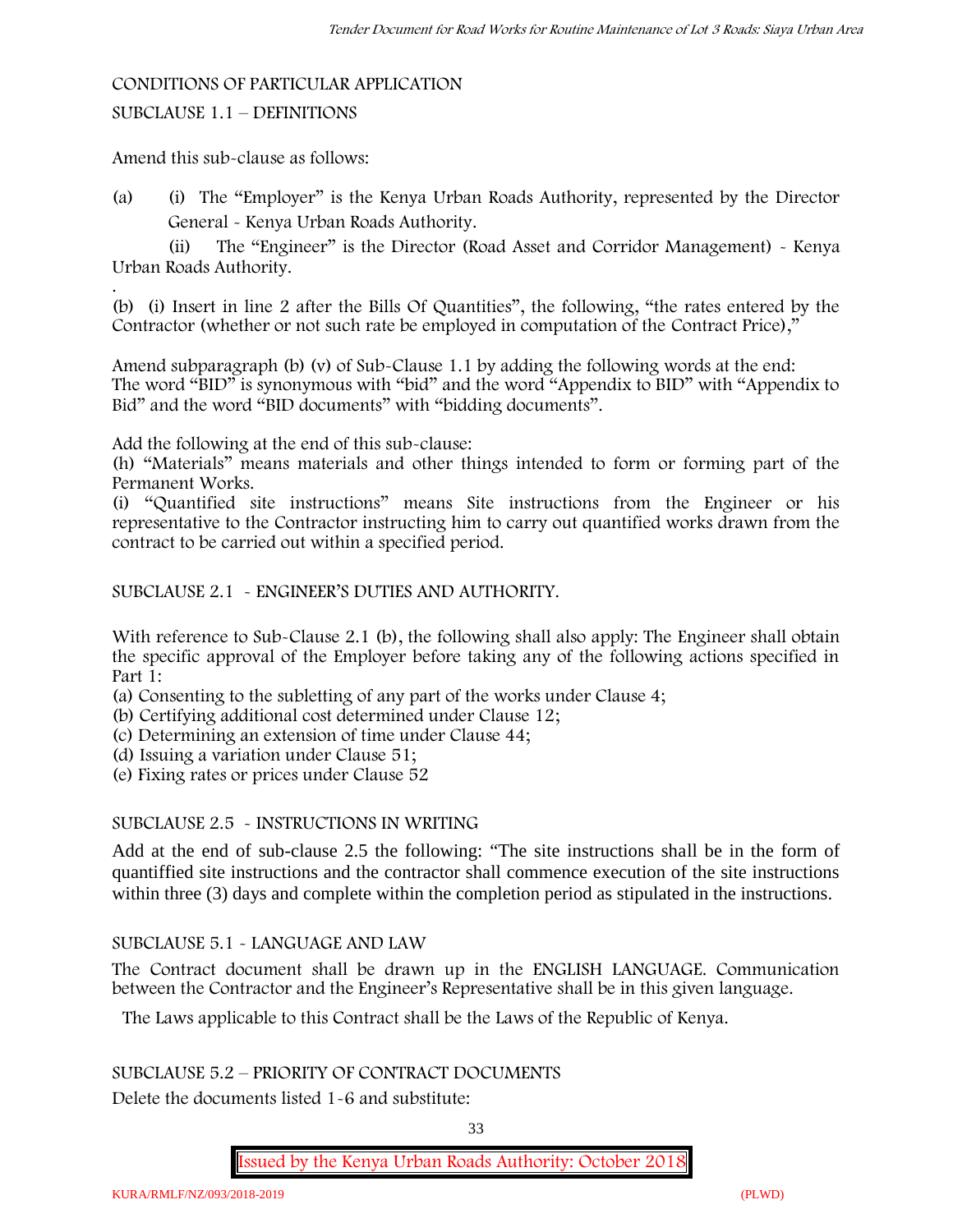- (1) The Contract Agreement (if completed)
- (2) The Letter Of Acceptance;
- (3) The Bid and Appendix to Bid;
- (4) The Conditions of Contract Part II;
- (5) The Conditions of Contract Part I;
- (6) The Special Specifications;
- (7) The Standard Specification for Road and Bridge Construction, 1986;
- (8) The Drawings;
- (9) The priced Bills of Quantities
- (10) Other documents as listed in the Appendix to form of Bid

#### SUBCLAUSE 8.2 – SITE OPERATIONS AND METHODS OF CONSTRUCTION

Add sub- clause 8.2(b) at the end as follows:

"The Contractor shall submit to the Engineer Works Methodology not later than 14 days from the date of award of the contract and general description of his proposed arrangements and methods for the execution of the Works. This shall include inter-alia temporary office, buildings, access roads, construction plant and its intended production output, working shift arrangements, labour strength, skilled and unskilled, and supervision arrangements, power supply arrangements, supply of materials including a materials utilisation programme, stone crushing, aggregate production and storage, cement handling, concrete mixing and handling, methods of excavation, dealing with water, testing methods and facilities."

#### SUBCLAUSE 10.1 - PERFORMANCE SECURITY

Replace the text of Sub-clause 10.1 with the following:

"The Contractor shall provide security for his proper performance of the Contract within 28 days after receipt of the Letter of Acceptance. The Performance Security shall be in the form of a bank guarantee as stipulated by the Employer in the Appendix to Bid. The Performance Security shall be issued by a bank incorporated in Kenya. The Contractor shall notify the Engineer when providing the Performance Security to the Employer.

"Without limitation to the provisions of the preceding paragraph, whenever the Engineer determines an addition to the Contract Price as a result of a change in cost, the Contractor, at the Engineers written request, shall promptly increase the value of the Performance Security by an equal percentage.

SUBCLAUSE 10.2 - VALIDITY OF PERFORMANCE SECURITY

The Performance Security shall be valid until a date 28 days after the date of issue of the Defects Liability Certificate. The security shall be returned to the Contractor within 14 days of expiration.

SUBCLAUSE 10. 3 - CLAIMS UNDER PERFORMANCE SECURITY

Delete the entire sub-clause 10.3.

#### SUBCLAUSE 10. 4 - COST OF PERFORMANCE SECURITY

34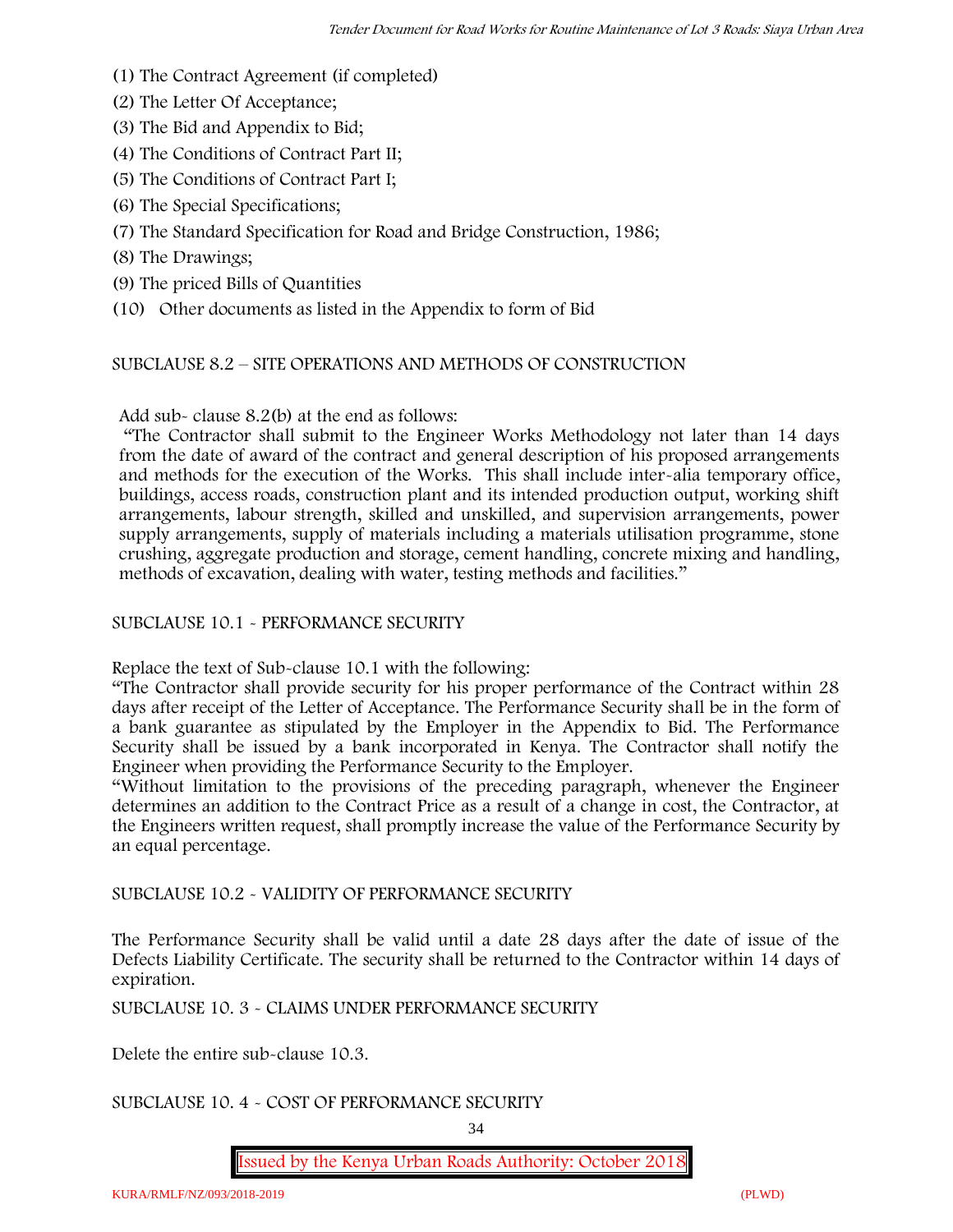The cost of complying with the requirements of this clause shall be borne by the Contractor.

#### SUBCLAUSE 11. 1 - INSPECTION OF SITE

#### In line 17 after "affect his BID" add

"and the Contractor shall be deemed to have based his BID on all the aforementioned"

Delete the last paragraph completely and replace with the following:

"The Employer in no way guarantees completeness nor accuracy of the soil, materials, subsurface and hydrological information made available to the Contractor at the time of BIDing or at any other time during the period of the Contract, and the Contractor shall be responsible for ascertaining for himself all information as aforesaid for the execution of works and his BID shall be deemed to have been priced accordingly.

#### SUBCLAUSE 11.2 - ACCESS TO DATA

Data made available by the Employer in accordance with Clause 11.1 shall be deemed to include data listed elsewhere in the Contract as open for inspection at the address stipulated in the Appendix to Bid.

#### SUBCLAUSE 14.1 PROGRAM TO BE SUBMITTED

The time within which the program shall be submitted shall be fourteen (14) days from the issuance of order to commence**.**

The programme shall be in the form of a Critical Path Method Network (CPM network) showing the order of procedure and description of the construction methods and arrangements by which he proposes to carry out the works. It should also be supplemented by a time – bar chart of the same programme.

The programme shall be coordinated with climatic, groundwater and other conditions to provide for the completion of the Works in the instruction and by the time specified. The programme shall be revised on demand by the Engineer or his representative.

During the execution of the works, the Contractor shall submit to the Engineer full and detailed particulars of any proposed amendments to the arrangements and methods submitted in accordance with the foregoing. If details of the Contractor's proposals for Temporary Works are required by the Engineer for his own information the Contractor shall submit such details within seven days of being requested to do so.

The various operations pertaining to the works shall be carried out in such a progressive sequence as will achieve a continuous and consecutive output of fully completed road works inclusive of all bridge works and culverts within the time limits specified in the Contract and the instructions. Generally the Contractor shall carry out works within the sections stated in the instructions.

The Contractor shall allow in his programme for the following 10 public holidays per calendar year in Kenya.

• New Years Day (1<sup>st</sup> January)

35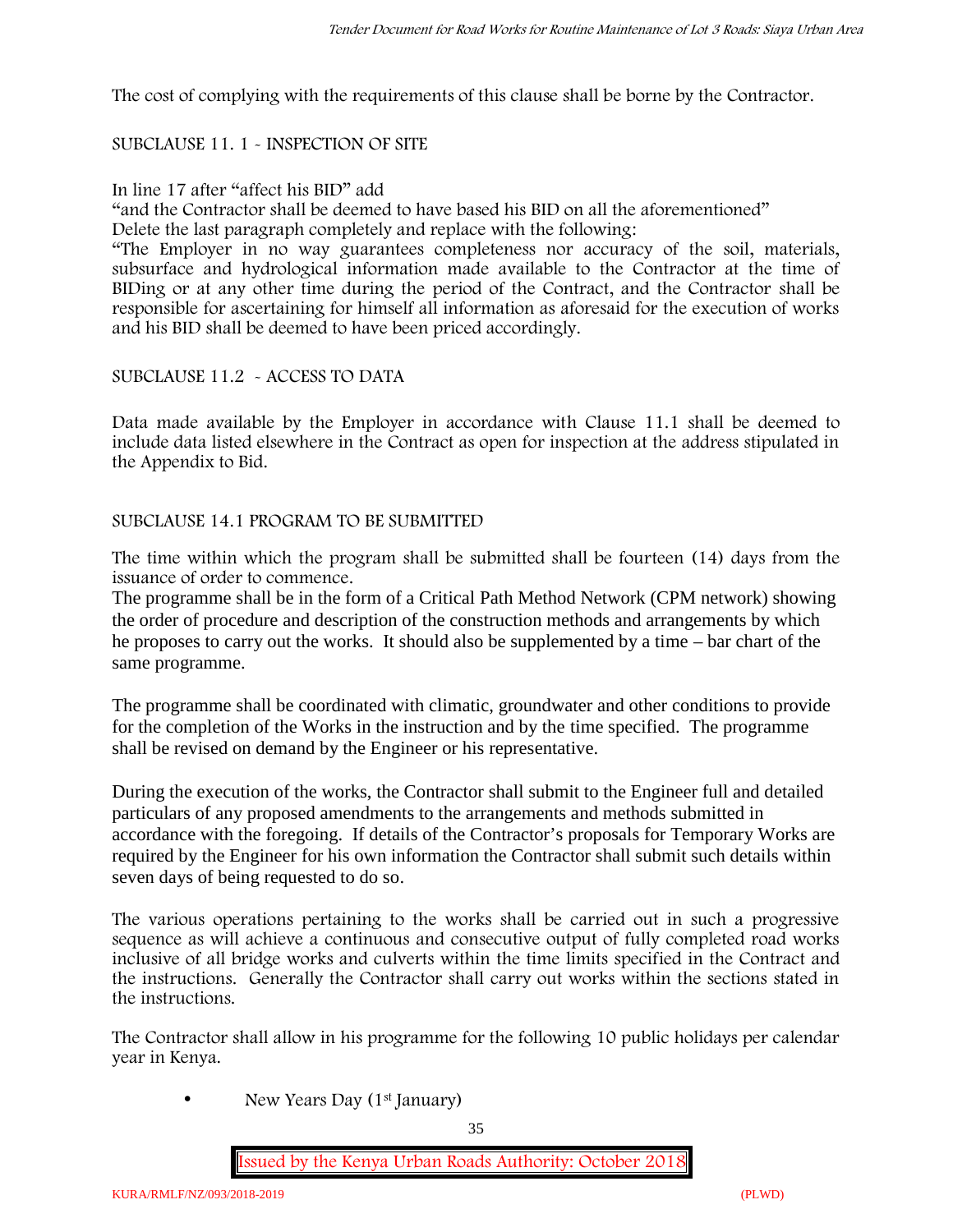- Good Friday
- **Easter Monday**
- Labour day  $(1<sup>st</sup>$  May)
- Madaraka Day (1st June)
- Idd Ul Fitr
- Mashujaa Day (20th October)
- $\bullet$  Jamhuri day (12<sup>th</sup> December)
- $\bullet$  Christmas Day (25<sup>th</sup> December)
- Boxing day (26<sup>th</sup> December)

The Contractor should also allow per calendar year for a further 2 unspecified public holidays which may be announced by the Government of Kenya with no prior notification.

Add the following at the end of this sub-clause: -

The Employer shall have the right to withhold payment at any time if the contractor fails to submit the programme or revised programme due to his negligence, failure or omission.

### SUBCLAUSE 14.3- CASH FLOW ESTIMATE

The cash flow estimates shall be submitted together with the works programme.

### SUBCLAUSE 15.1- CONTRACTOR'S SUPERINTENDENCE

Add the following at the end of the first paragraph of sub-clause 15.1:

"The Contractor shall, within seven (7) days of receipt of the Engineer's order to commence the works inform the Engineer in writing the name of the Contractor's Representative and the anticipated date of his/her arrival on site."

Add the following Sub-clause 15.2

#### SUBCLAUSE 15.2- LANGUAGE ABILITY AND QUALIFICATIONS OF CONTRACTOR'S AUTHORISED AGENT

The Contractor's Agent or Representative on the site shall have as a minimum an ordinary diploma in civil Engineering or building construction or have equivalent status approved by the Engineer and shall be able to read and write English fluently.

The Contractor's Agent or Representative shall have at least 3 years related experience.

# SUBCLAUSE 16.2- ENGINEER AT LIBERTY TO OBJECT

At the end of this Clause add

"by a competent substitute approved by the Engineer and at the Contractors own expense." Add the following Sub-Clauses 16.3 and 16.4:

SUBCLAUSE 16.3- QUALIFICATION AND LANGUAGE ABILITY OF SUPERINTENDING STAFF

The Contractor's superintending staff shall meet the following minimum qualifications: Should have a working knowledge of English or Kiswahili. Should any of the superintending staff not be able to meet this condition, the Contractor shall propose to the Engineer arrangements for provision of a sufficient number of interpreters of approved qualifications.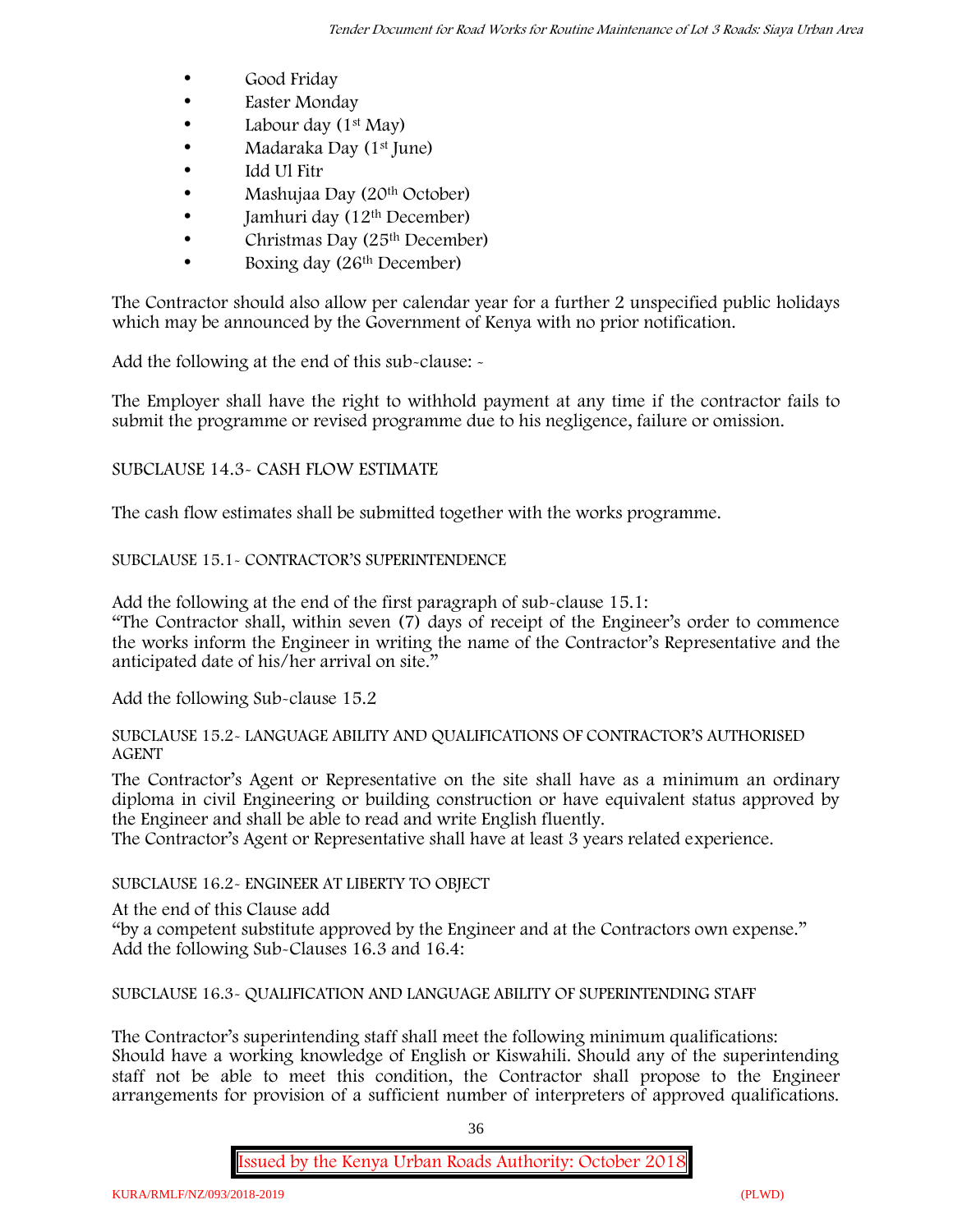The Engineer, at his discretion, may amend, approve or reject such arrangements or reject deployment of superintending staff not meeting the language requirements. The Engineer may at any time during the duration of the Contract amend any approved arrangements made for interpreters, which shall be implemented at the Contractors expense.

The key staff listed below must have academic qualifications from government-recognised institutions or equivalent institutions of the levels set out in Section 5, Part 6.

- Site Agent
- Site Engineer
- Site Surveyor
- Foremen

The key staff listed below must have minimum experience set out in Section 5, Part 6:

- Site Agent
- Site Engineer
- Site Surveyor
- Foremen

Qualifications as above shall be subject to verification and approval on site by the Engineer or his representative on site before commencement of the said works.

SUBCLAUSE 19.1- SAFETY, SECURITY AND PROTECTION OF THE ENVIRONMENT

Add Sub-Clause-paragraph (d) of Sub-Clause 19 as follows:

Notwithstanding the Contractor's obligation under Sub-Clause-paragraph (a), (b) and 9(c) of Sub-Clause 19.1 of the Conditions Of Contract, the Contractor shall observe the following measures with a view to reducing or elimination adverse environmental effects by the site works:

- (i) All quarries and borrow pits shall be filled and landscaped to their original state after extraction of construction material
- (ii) Soil erosion due to surface runoff or water from culverts or other drainage structures should be avoided by putting in place proper erosion control measures that shall include, but are not limited to grassing and planting if trees
- (iii) Long traffic diversion roads shall be avoided so as to minimize the effect of dust on the surrounding environment. In any case all diversions shall be kept damp and dust free
- (iv) Spillage of oils, fuels and lubricants shall be avoided and if spilt, shall be collected and disposed off in such a way as not to adversely affect the environment
- (v) Rock blasting near settlement areas shall be properly coordinated with the relevant officers of the Government so as to minimize noise pollution and community interference.

### SUBCLAUSE 20.4 - EMPLOYERS RISKS

Delete Sub-Clause (h) and substitute with;

- (h) any operation of the forces of nature (insofar as it occurs on site) which an experienced contractor:
	- (i) could not have reasonably foreseen, or
	- (ii) could reasonably have foreseen, but against which he could not reasonably have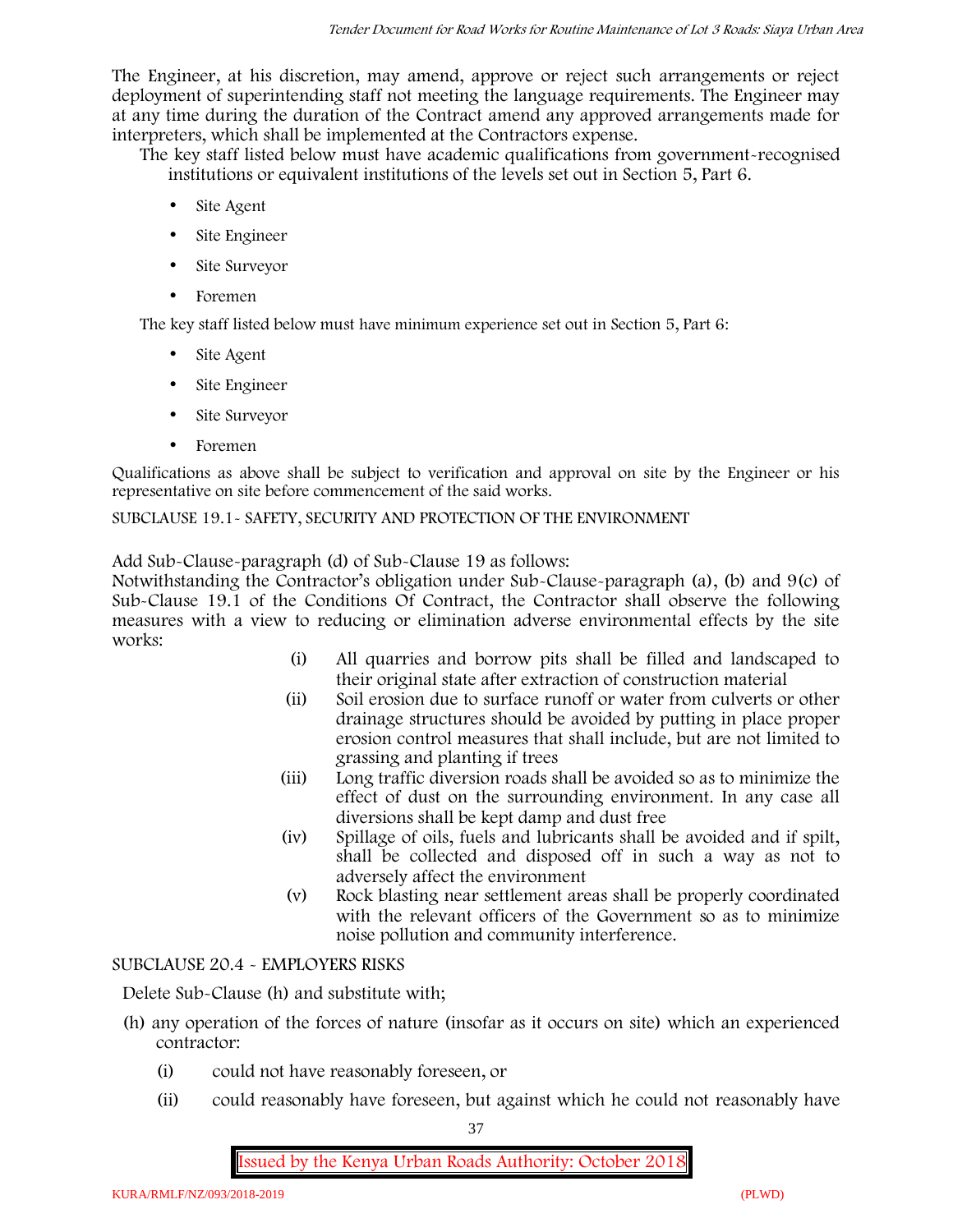taken at least one of the following measures:

- (A) prevent loss or damage to physical property from occurring by taking appropriate measures or
- (B) insure against such loss or damage

SUBCLAUSE 21.1 - INSURANCE OF WORKS AND CONTRACTOR 'S EQUIPMENT

Add the following words at the end of Sub-paragraph (a) and immediately before the last word of Sub-paragraph (b) of Sub-Clause 21.1:

"It being understood that such insurance shall provide for compensation to be payable in the types and proportions of currencies required to rectify the loss or damage incurred"

Delete the first sentence of this Clause and replace with he following:

"prior to commencement of the Works the Contractor shall, without limiting his or the Employer's obligations and responsibilities under Clause 20, insure to the satisfaction of the Employer:"

### SUBCLAUSE 21.2 – SCOPE OF COVER

Amend sub-paragraph (a) of Sub-Clause 21.2 as follows:

Delete words "from the start of work at the site" and substitute the words "from the first working day after the Commencement Date"

Add the following as Sub-Clause (c) under Sub-Clause-Clause 21.2

(c ) It shall be the responsibility of the Contractor to notify the insurance company of any change in the nature and extent of the Works and to ensure the adequacy of the insurance coverage at all times during the period of the Contract.

SUBCLAUSE 21.4 - EXCLUSIONS

Amend Sub-Clause 21.4 to read as follows:

"There shall be no obligation for the insurances in Sub-Clause 21.1 to include loss or damage caused by the risks listed under Sub-Clause 20.4 sub-paragraph (a) (i) to(iv) of the Conditions of Particular Application."

SUBCLAUSE 23.2 – MINIMUM AMOUNT OF INSURANCE

Add the following at the end of this Clause: "... with no limits to the number of occurrences".

SUBCLAUSE 25.1 – EVIDENCE AND TERMS

Amend Sub-Claus OF INSURANCE 25.1 as follows: Insert the words "as soon as practicable after the respective insurances have been taken out but in any case" before the words "prior to the start of work at the site" Add the following Sub-Clauses 25.6, 25.7

SUBCLAUSE 25.6 – INSURANCE NOTICES

Each policy of insurance effected by the Contractor for purposes of the Contract shall include a provision to the effect that the Insurer shall have a duty to give notice in writing to the Contractor and Employer of the date when a premium becomes payable. This shall not be more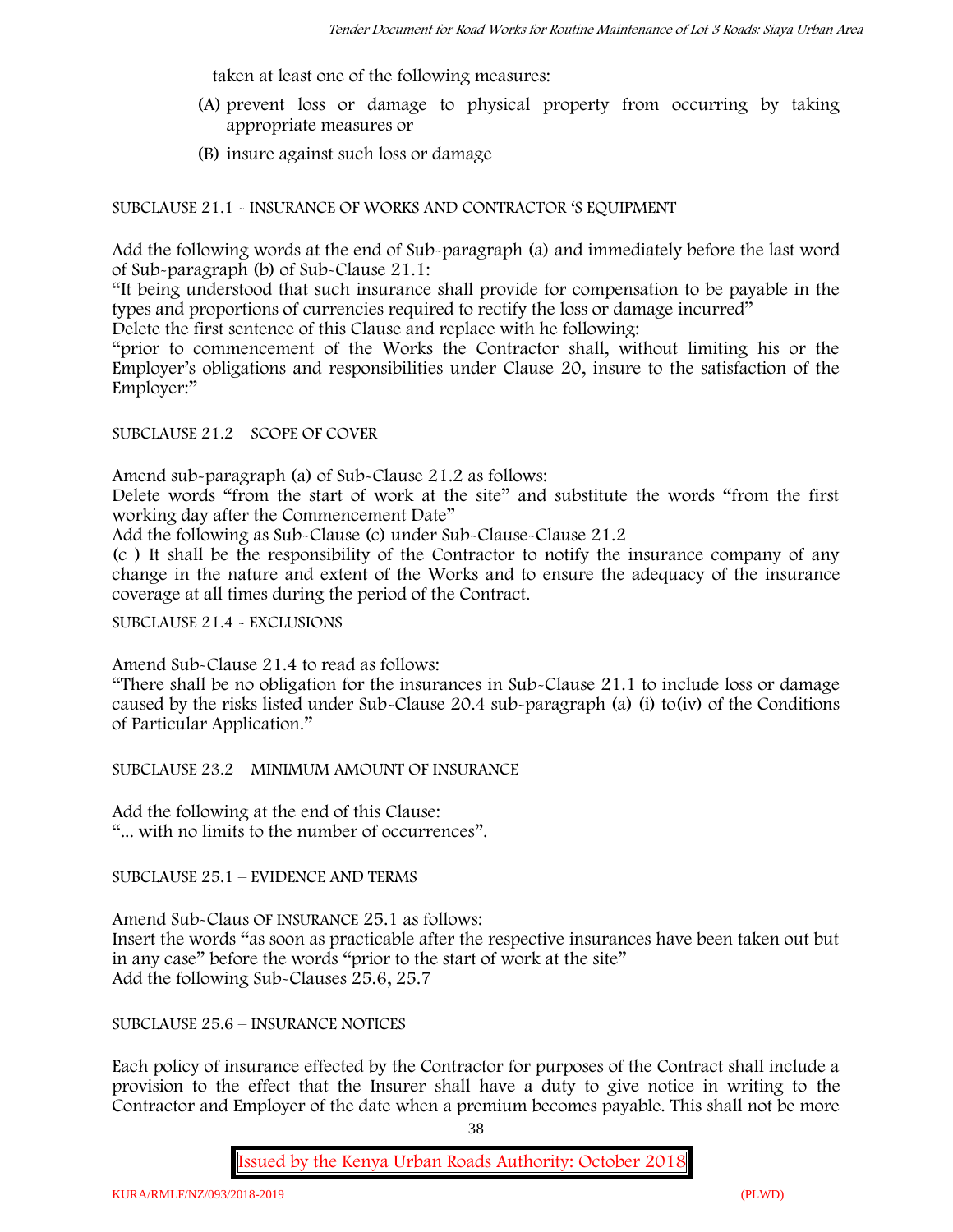than thirty (30) days before that date and the policy shall remain in force until thirty (30) days after the giving of such notice.

### SUBCLAUSE 25.7 – NOTIFICATION TO INSURERS

It shall be the responsibility of the Contractor to notify insurers under any of the insurance referred to in the preceding clauses 21, 23 and 24 on any matter or event, which by the terms of such insurance are required to be so notified. The Contractor shall indemnify and keep indemnified the Employer against all losses, claims, demands, proceedings, costs, charges and expenses whatsoever arising out of or in consequence of any default by the Contractor in complying with the requirements of this Sub-Clause whether as a result of avoidance of such insurance or otherwise.

### SUBCLAUSE 28.2 – ROYALTIES

Add at the end of this Sub-Clause the following sentence:

"The Contractor shall also be liable for all payments or compensation if any that are levied in connection with the dumping of part or all of any such material."

### SUBCLAUSE 29.1 – INTERFERENCE WITH TRAFFIC

Supplement Sub-Clause 29.1 by adding the following sentence at the end:

"The Contractor will be permitted to use existing public roads for access to the site. The Contractor shall pay vehicle license tax and road maintenance duty in accordance with relevant regulations and shall obtain any necessary permits or licenses from relevant authorities for transporting his equipment."

Add the following subclause 29.2:

### SUBCLAUSE 29.2 – REINSTATEMENT AND COMPENSATION FOR DAMAGES TO PERSONS AND **PROPERTY**

The Contractor shall reinstate all properties whether public or private which are damaged in consequence of the construction and, maintenance of the works to a condition as specified and at least equal to that prevailing before his first entry on them.

If in the opinion of the Engineer the Contractor shall have failed to take reasonable and prompt action to discharge his obligations in the matter of reinstatement, the Engineer will inform the Contractor in writing of his opinion, in which circumstances the Employer reserves the right to employ others to do the necessary work of reinstatement and to deduct the cost thereof from any money due or which shall become due to the Contractor.

The Contractor shall refer to the Employer without delay all claims which may be considered to fall within the provisions of Clause 22.1.

Add the following Sub-Clause 34.2 to 34.8

# SUBCLAUSE 34.2 – CONDITIONS OF EMPLOYMENT OF LABOUR

The Contractor shall be responsible for making all arrangements for and shall bear all costs relating to recruitment, obtaining of all necessary visas, permits or other official permission for movements of staff and labour.

### SUBCLAUSE 34.3 – FAIR WAGES

The Contractor shall, in respect of all persons employed anywhere by him in the execution of the Contract, and further in respect of all persons employed by him otherwise than in the execution of the Contract in every factory, Workshop or place occupied or used by him for the execution of the Contract, observe and fulfil the following conditions:

39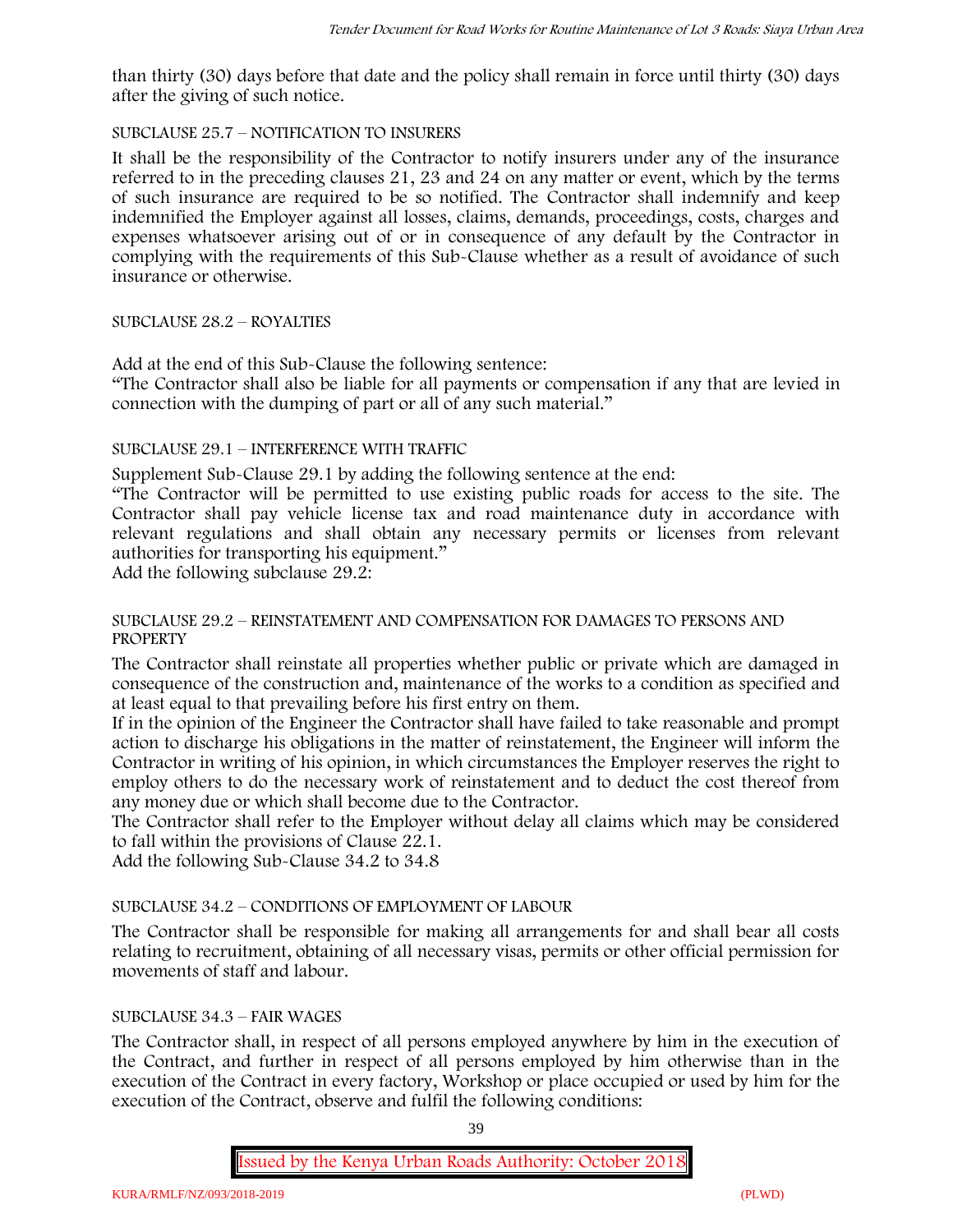(a) The Contractor shall pay rates of wages, observe hours of labour and provide conditions of labour, housing, amenities and facilities not less favourable than those required by the latest Regulation of Wages (Building and Construction Industry) Order as of the time of bid submission, and subsequent amendments thereto, or in any wage scales, hours of work or conditions agreed by the Ministry of Labour or other Government Department in consultation with the appropriate wage fixing authority and generally recognized by other employees in the district whose general circumstances in the trade or industry in which the Contractor is engaged are similar.

(b) In the absence of any rates of wages, hours or conditions of labour so established the Contractor shall pay rates of wages and observe hours and conditions of labour which are not less favourable than the general level of wages, hours and conditions observed by other Employers whose general circumstances in the trade or industry in which the Contractor is engaged are similar.

(c) Where the absence of established rates of wages, hours and conditions of labour or the dissimilarity of the general circumstances in the trade of industry in which the Contractor is engaged prevent the Contractor from observing rates of wages, hours and conditions of labour ascertained under sub-paragraph (a) and (b) above the Contractor in fixing the rates of wages, hours and conditions of labour of his employees shall be guided by the advice of the Labour Department.

(d) The Contractor shall recognize the freedom of his employees to be members of trade unions.

(e) The Contractor shall maintain records in English of the time worked by, and the wages paid to, his employees. The Contractor shall furnish to the Engineer or Employer, if called upon to do so, such particulars of the rates, wages and conditions of labour as the Employer or Engineer may direct.

(f) The Contractor shall at all times during the continuance of the contract display, for the information of his employees in every factory, workshop or place occupied or used by him for the execution of the Contract, a copy of this clause together with a notice setting out the general rates of wages, hours and conditions of labour of his employees.

(g) The Contractor shall be responsible for the observance of this clause by sub-Contractors employed in the execution of the works.

# SUBCLAUSE 34.4 – BREACH OF FAIR WAGES CLAUSE

Any Contractor or Sub-Contractor who is found to be in breach of Fair Wages Clause shall cease to be approved as a Contractor or Sub-Contractor for such period as the Permanent Secretary for the Ministry of Roads may determine.

Should a claim be made to the Employer alleging the Contractor's default in payment of Fair Wages of any workman employed on the Contract and if proof thereof satisfactory to the Employer is furnished by the Labour Authority, the Employer may, failing payment by the Contractor, pay the claims out of any monies due or which may become due to the Contractor under the Contract.

# SUBCLAUSE 34.5 – RECRUITMENT OF UNSKILLED LABOUR

Any additional unskilled labour which is required by the Contractor for the works and which is not in his employment at the time of the acceptance of the BID shall be recruited by the Contractor from the Labour Exchange or Exchange or Exchanges nearest to the site or sites of the work.

SUBCLAUSE 34.6 – COMPENSATION FOR INJURY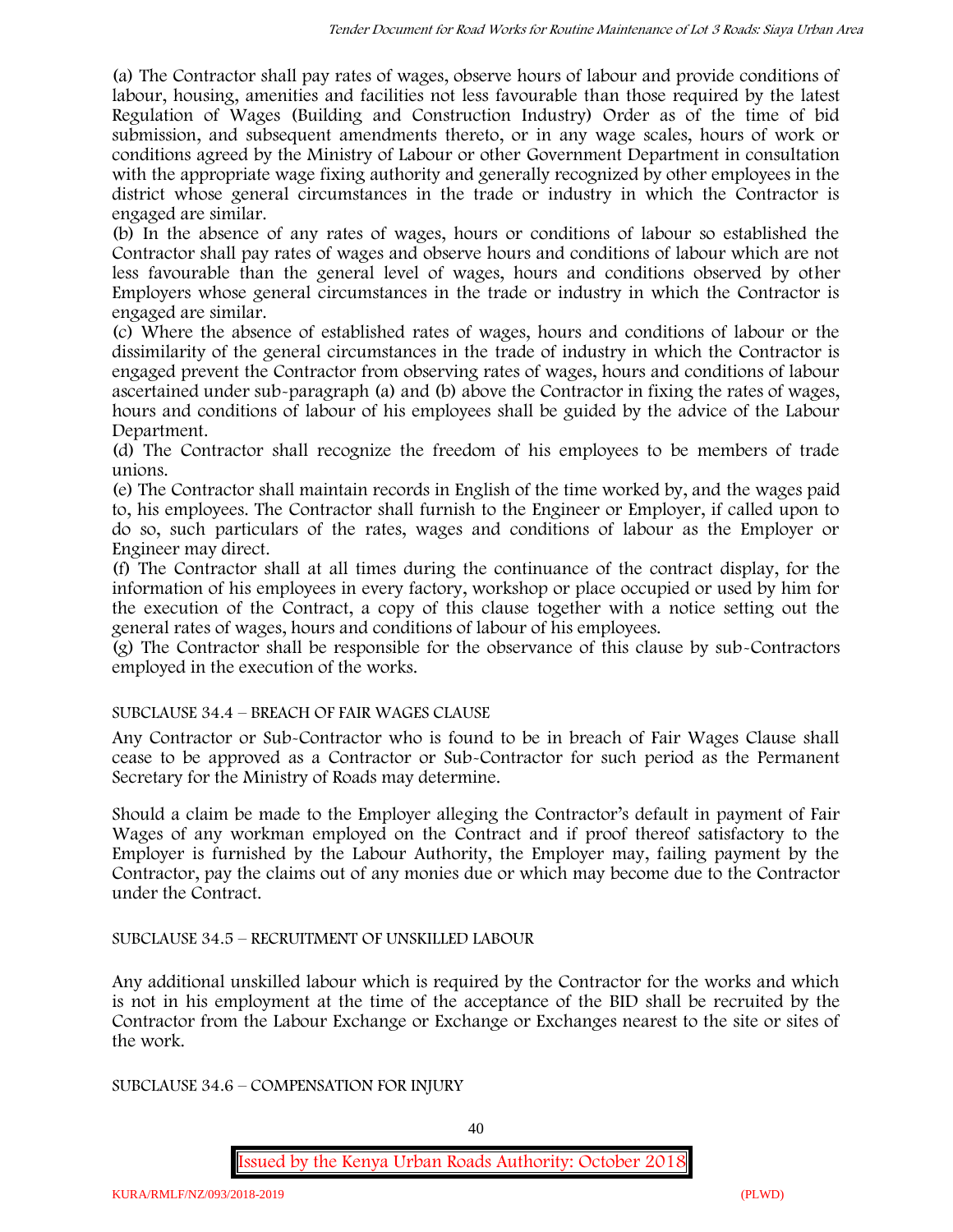The Contractor shall in accordance with the Workmen's Compensation Act of the Laws of Kenya and any other regulations in force from time to time pay compensation for loss or damage suffered in consequence of any accident or injury or disease resulting from his work to any workman or other person in the employment of the Contractor or any Subcontractor.

SUBCLAUSE 34.7 – LABOUR STANDARDS

(a) the Contractor shall comply with the existing local labour laws, regulations and labour standards

(b) the Contractor shall formulate and enforce an adequate safety program with respect to all work under his contract, whether performed by the Contractor or subcontractor. The Contractor has assurance from the Employer of cooperation where the implementation of these safety measures requires joint cooperation.

(c) Upon written request of the Employer the Contractor shall remove or replace any of his employees employed under this Contract.

Add the following Sub-Clause 35.2 and 35.3.

### SUBCLAUSE 35.2 – RECORDS OF SAFETY AND HEALTH

The Contractor shall maintain such records and make such reports concerning safety, health and welfare of persons and damage to property as the Engineer may from time to time prescribe.

SUBCLAUSE 35.3 – REPORTING OF ACCIDENTS

The Contractor shall report to the Engineer details of any accident as soon as possible after its occurrence. In the case of any fatality or serious accident, the Contractor shall, in addition, notify the Engineer immediately by the quickest available means. The Contractor shall also notify the relevant authority whenever the Laws of Kenya require such a report.

SUBCLAUSE 39.2 – DEFAULT OF CONTRACTOR IN COMPLIANCE

Add at the end of Sub-Clause 39.2 the following: "Where the contractor has no pending payments with the employer and the retention funds are less than the value of works to be carried out by the employer, the employer shall apply funds as per clause 10.3". The contract shall then stand determined clause 63 not withstanding.

SUBCLAUSE 41.1 – COMMENCEMENT OF WORKS

Amend Sub-Clause 41.1 as follows:

Delete the words "as soon as is reasonably possible" in the first sentence and replace with "within the period stated in the Appendix to Bid".

For the purposes of this clause the quantified site instructions shall be treated as the works and delay in commencement in the instructed works shall constitute breach of contract that will lead to institution of remedies under clause 63 of these conditions.

SUBCLAUSE 43.1 – TIME FOR COMPLETION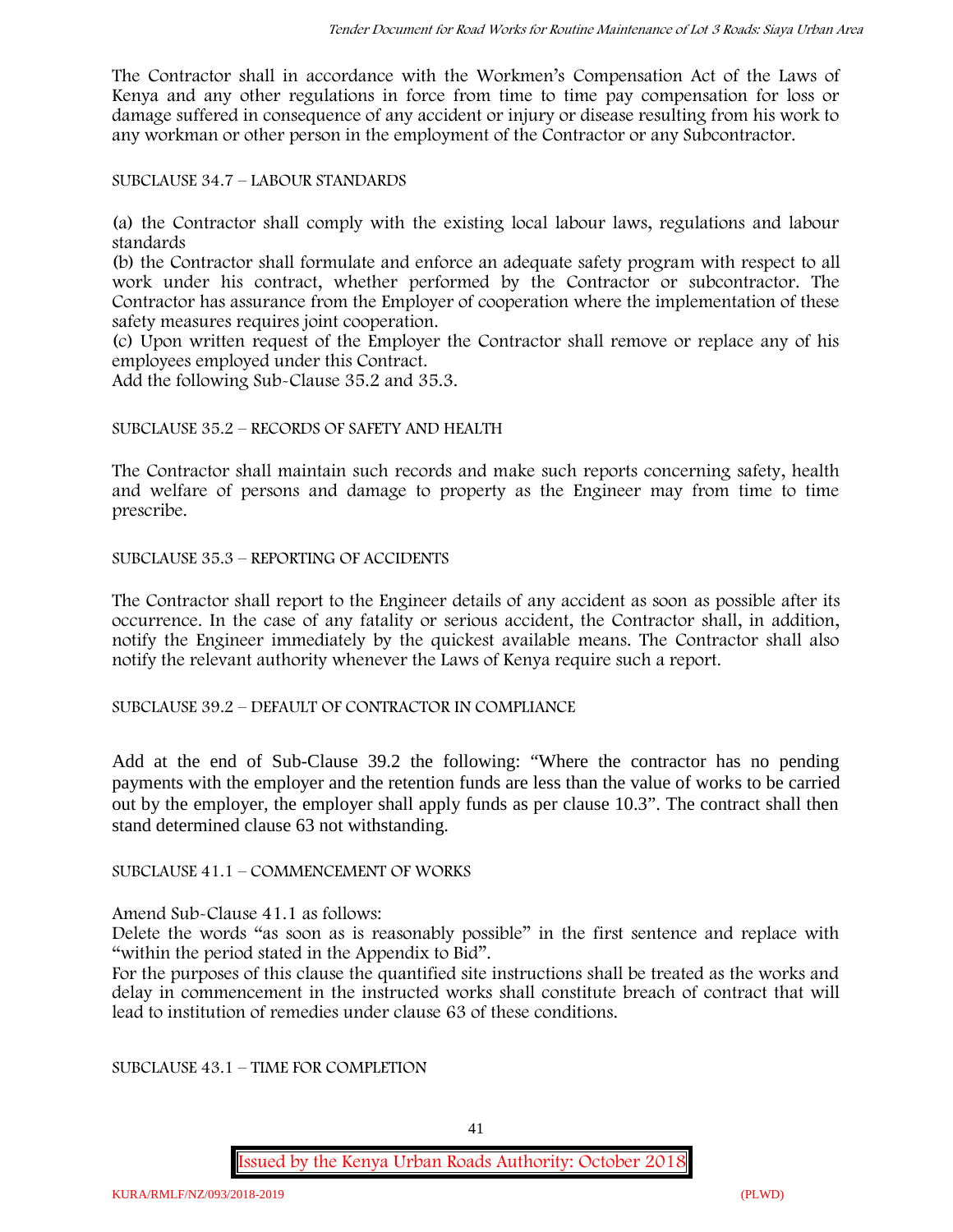Amend Sub-Clause 43.1 as follows:

Delete the words "within the time" to "such extended time" and substitute "by the date or dates stated or implied in Clause 14 of these Conditions of Particular Application.

SUBCLAUSE 44.1 – EXTENSION OF TIME FOR COMPLETION

Add at the end of Sub-Clause 44.1 the following:

"Neither rains falling within the rainy seasons as occurs in Kenya nor floods caused by such rains shall be deemed exceptional weather conditions such as may fairly entitle the Contractor to an extension of time for the completion of the work."

#### SUBCLAUSE 45.1 – RESTRICTION ON WORKING HOURS

Add at the end of Sub-Clause 45.1 the following:

"If the Contractor requests permission to work by night as well as by day, then if the Engineer shall grant such permission the Contractor shall not be entitled to any additional payments for so doing. All such work at night shall be carried out without unreasonable noise or other disturbance and the Contractor shall indemnify the Employer from and against any liability for damages on account of noise or other disturbance created while or in carrying out night work and from and against all claims, demands, proceedings, costs, charges and expenses whatsoever in regard or in relation to such liability.

"In addition the Contractor will be required to provide, for any work carried out at night or recognized days of rest, adequate lighting and other facilities so that the work is carried out safely and properly.

"In the event of the Engineer granting permission to the Contractor to work double or rotary shifts or on Sundays, the Contractor shall be required to meet any additional costs to the Employer in the administration and supervision of the Contract arising from the granting of this permission."

SUBCLAUSE 47.2 – REDUCTION OF LIQUIDATED DAMAGES

Add the following paragraphs at the end of this Sub-Clause:

"There shall be no reduction in the amount of liquidated damages in the event that a part or a section of the Works within the Contract is certified as completed before the whole of the Works comprising that Contract.

The Employer shall pay no bonus for early completion of the Works to the Contractor.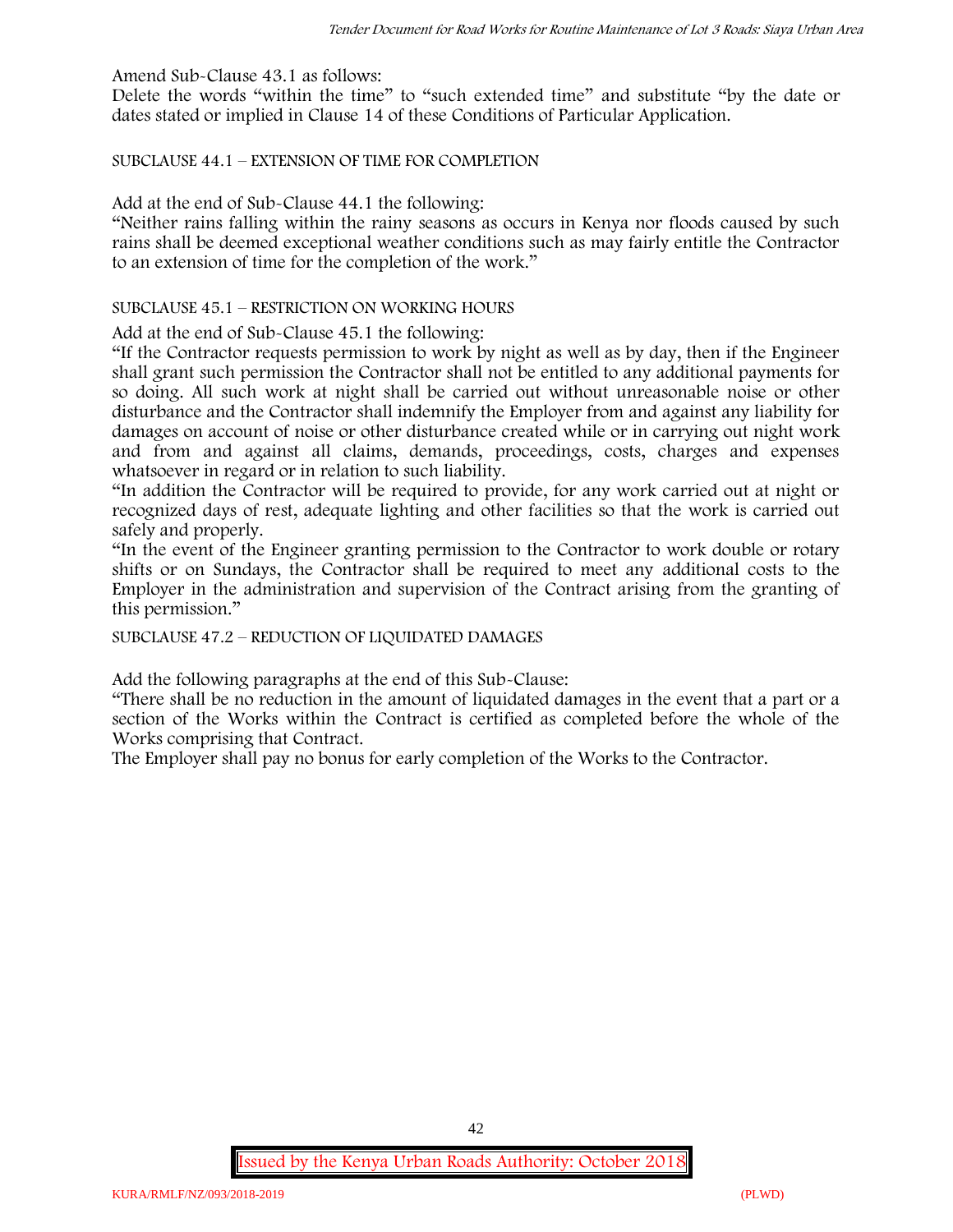SUBCLAUSE 52.1 – VALUATION AND VARIATIONS

Add new Clause 52.2(c ) No change in the unit rates or prices quoted shall be considered for items included in the schedule of Dayworks rates, or Provisional Sums and items, or for any item in the BOQ.

#### SUBCLAUSE 52.4 – DAYWORKS

Add the following at the end of Sub-Clause 52.4:

The work so ordered shall immediately become part of the works under the contract. The Contractor shall, as soon as practicable after receiving the Dayworks order from the Engineer undertake the necessary steps for due execution such work. Prior to commencement of any work to be done on a Dayworks basis, the Contractor shall give an advance notice to the Engineer stating the exact time of such commencement.

# SUBCLAUSE 54.1 – CONTROCTOR'S EQUIPMENT, TEMPORARY WORKS & MATERIALS : Exclusive use for the works

Amend Sub-Clause 54.1 as follows: Line 5: add "written" between "the" and "consent". Delete Sub-Clauses 54.2 and 54.5.

SUBCLAUSE 55.2 – OMMISIONS OF QUANTITIES

Items of Works described in the Bills of Quantities for which no rate or price has been entered in the Contract shall be considered as included in other rates and prices in the Contract and will not be paid for separately by the Employer.

Add the following Sub-Clause 58:

Add the words "or Engineer's representative" where the word "Engineer" appears in clause 58.

SUBCLAUSE 58.4 – PROVISIONAL ITEMS

Provisional items shall be read as Provisional Sums and shall be operated as such in accordance with Sub-Clauses 58.1 to 58.3.

Clause 60 of the General Conditions is deleted and substituted with the following:-

SUBCLAUSE 60.1 – MONTHLY STATEMENT

The Contractor shall submit a statement to the Engineer at the end of each month, in a tabulated form approved by the Engineer, showing the amounts to which the Contractor considers himself to be entitled. The statement shall include the following items, as applicable;

- the value of the Permanent Work executed up to the end of previous month

- such amount as the Engineer may consider fair and reasonable for any Temporary Works for which separate amounts are provided in the Bill of Quantities

- any amount to be withheld under retention provisions of Sub-clause 60.3

- any other sum to which the Contractor may be entitled under the Contract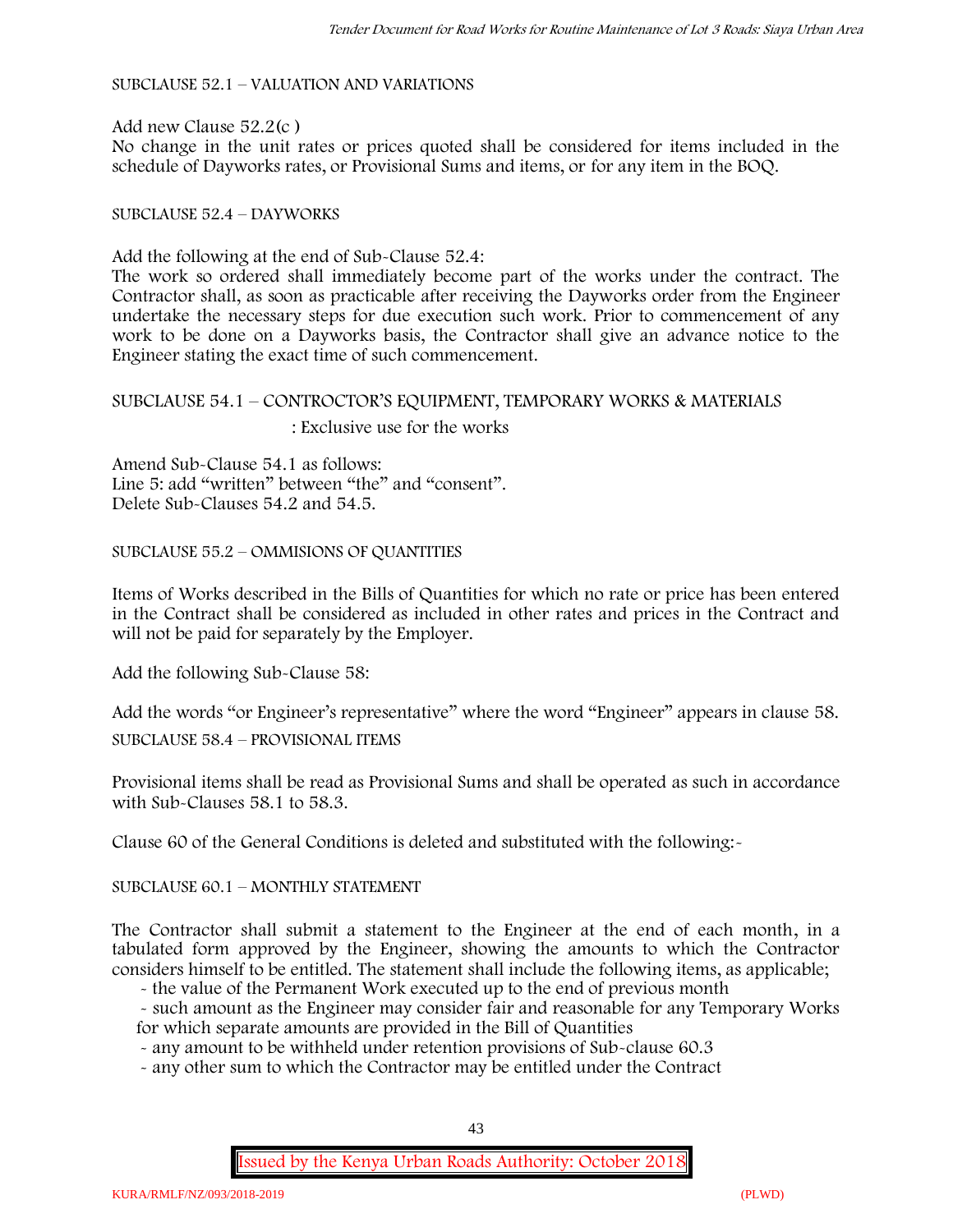If the Engineer disagrees with or cannot verify any part of the statement, the Contractor shall submit such further information as the Engineer may reasonably require and shall make such changes and corrections in the statement as may be directed by the Engineer. In cases where there is difference in opinion as to the value of any item, the Engineer's view shall prevail.

### SUBCLAUSE 60.2 INTERIM PAYMENT CERTIFICATE

The Contractor shall forward to the Engineer an Interim Payment Certificate based on the statement as corrected above and, should it be necessary in the Engineers opinion, shall promptly make any further amendments and corrections to the Interim Payment Certificate.

The Engineer shall not unreasonably withhold certifying an Interim Payment Certificate and in case of likely delay in establishing the value of an item, such item may be set aside and the remainder certified for payment.

Within 14 days after receipt of the Interim Payment Certificate and subject to the Contractor having made such further amendments and corrections as the Engineer may require, the Engineer will forward to the Employer the certified Interim Payment Certificate.

Provided that the Engineer shall not be bound to certify any payment under this Clause if the net amount thereof, after all retentions and deductions, would be less than the minimum amount of Interim Payment Certificate's stated in the Appendix to Form of Bid. However in such a case, the uncertified amount will be added to the next interim payment, and the cumulative unpaid certified amount will be compared to the minimum amount of interim payment.

SUBCLAUSE 60.3 – RETENTION MONEY AND PAYMENT OF RETENTION MONEY

A retention amounting to the percentage stipulated in the Appendix to Bid shall be made by the Engineer in the first and following Interim Payment Certificates until the amount retained shall reach the "Limit of Retention Money" named in the Appendix to Form of BID.

Upon the issue of the Taking-Over Certificate, with respect to the whole of the works one half of the retention money shall become due and shall be paid to the Contractor when the Engineer shall certify in writing that the last section of the whole works has been substantially completed.

Upon expiration of the Defects Liability Period for the works, the other half of the Retention Money shall be certified by the Engineer for payment to the Contractor.

Provided that in the event of different Defects Liability Periods being applicable to different Sections of the Permanent Works pursuant to Clause 48, the expression "expiration of the Defects Liability Period " shall, for the purpose of this sub-clause, be deemed to mean the expiration of the latest of such periods.

Provided also that if at such time, there remain to be executed by the Contractor any work instructed, pursuant to Clause 49 and 50, in respect of the works, the Engineer shall be entitled to withhold certification until completion of any such work or so much of the balance of the Retention money as shall in the opinion of the Engineer, represents the cost of the remaining work to be executed.

#### SUBCLAUSE 60.4– CORRECTION OF CERTIFICATES

The Engineer may in any Interim Payment Certificate make any correction or modification to any previous Interim Payment Certificate signed by him and shall have authority, if any work is not being carried out to his satisfaction to omit or reduce the value of such work in any

44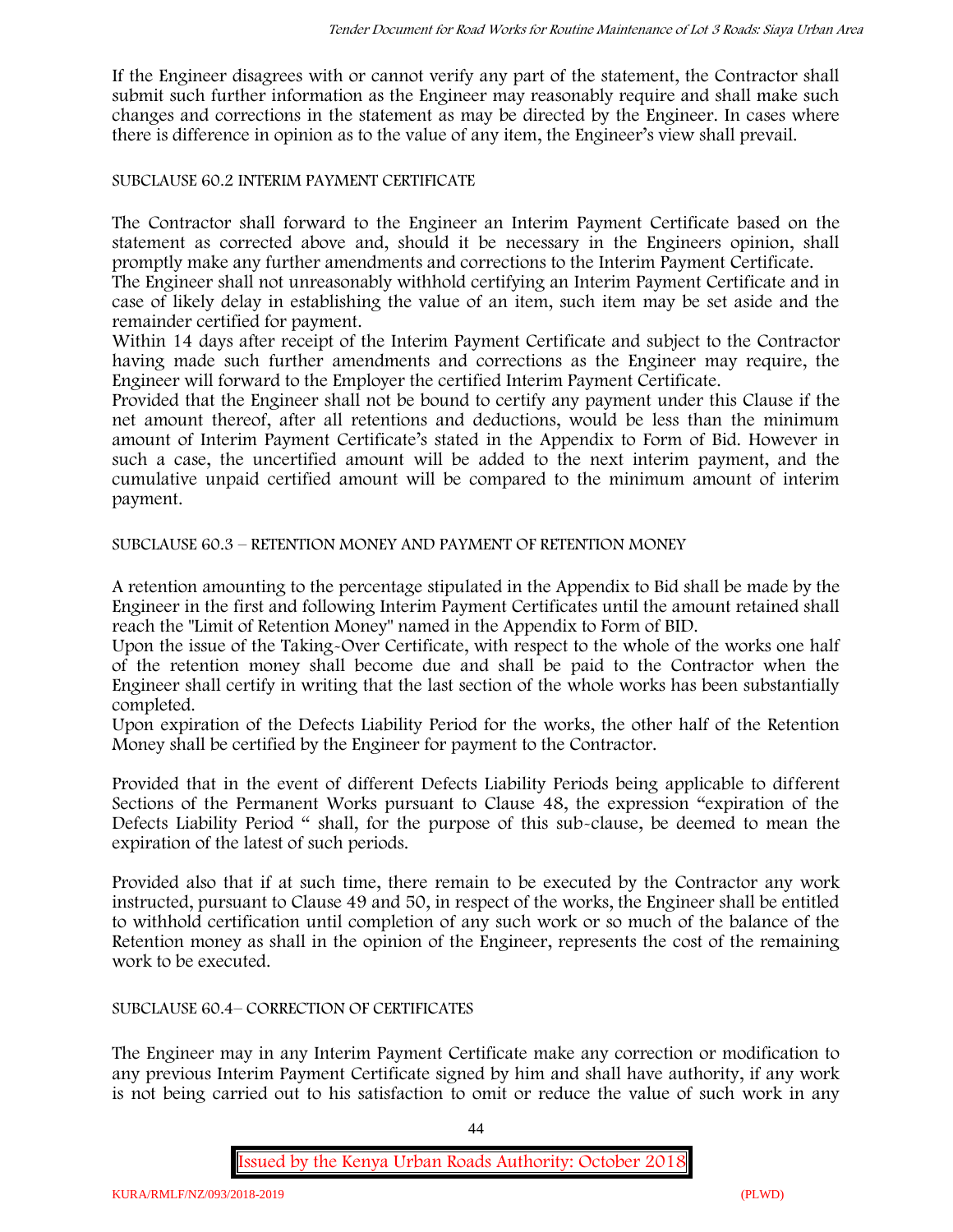Interim Payment Certificate.

SUBCLAUSE 60.5– STATEMENT AT COMPLETION

Not later than 84 days after the issue of the Taking-Over Certificate in respect of the whole of the works, the Contractor shall submit to the Engineer a statement at completion showing in detail, in a form approved by the Engineer;

The final value of all work done in accordance with the Contract up to the date stated in such Taking-Over Certificate.

Any further sums which the Contractor considers to be due; and

An estimate of amounts that the Contractor considers will become due to him under the Contract.

Estimate amounts shall be shown separately in the Statement at Completion. The Contractor shall amend and correct the Statement as directed by the Engineer and submit a Certificate at Completion to be processed as in Sub-Clause 60.2.

### SUBCLAUSE 60.6 – FINAL STATEMENT

Not later than 56 days after the issue of the Defects Liability Certificate pursuant to Sub-Clause 62.1, the Contractor shall submit to the Engineer for consideration a draft final statement with supporting documents showing in detail, in the form approved by the Engineer; The final value of all work done in accordance with the Contract;

Any further sums which the Contractor considers to be due to him.

If the Engineer disagrees with or cannot verify any part of the draft final statement, the Contractor shall submit such further information as the Engineer may reasonable require and shall make such changes in the draft as may be required.

SUBCLAUSE 60.7– DISCHARGE

Upon submission of the Final Statement, the Contractor shall give to the Employer, with a copy to the Engineer, a written discharge confirming that the total of the Final statement represents full and final settlement of all monies due to the Contractor arising out of or in respect of the Contract. Provided that such discharge shall become effective only after payment under the Final Payment Certificate issued pursuant to Sub-Clause 60.8 has been made and the Performance Security referred to in Sub-Clause 10.1 has been returned to the Contractor.

# SUBCLAUSE 60.8 – FINAL PAYMENT CERTIFICATE

Upon acceptance of the Final Statement as given in Sub-Clause 60.6, the Engineer shall prepare a Final Payment Certificate which shall be delivered to the Contractor's authorized agent or representative for his signature. The Final Payment Certificate shall state:

The final value of all work done in accordance with the Contract;

After giving credit to the Employer for all amounts previously paid by the Employer, the balance, if any, due from the Employer to the Contractor or the Contractor to the Employer.

Final Certificate shall be issued for any sum due to the Contractor even if such is less than the sum named in the Appendix to the Form of BID.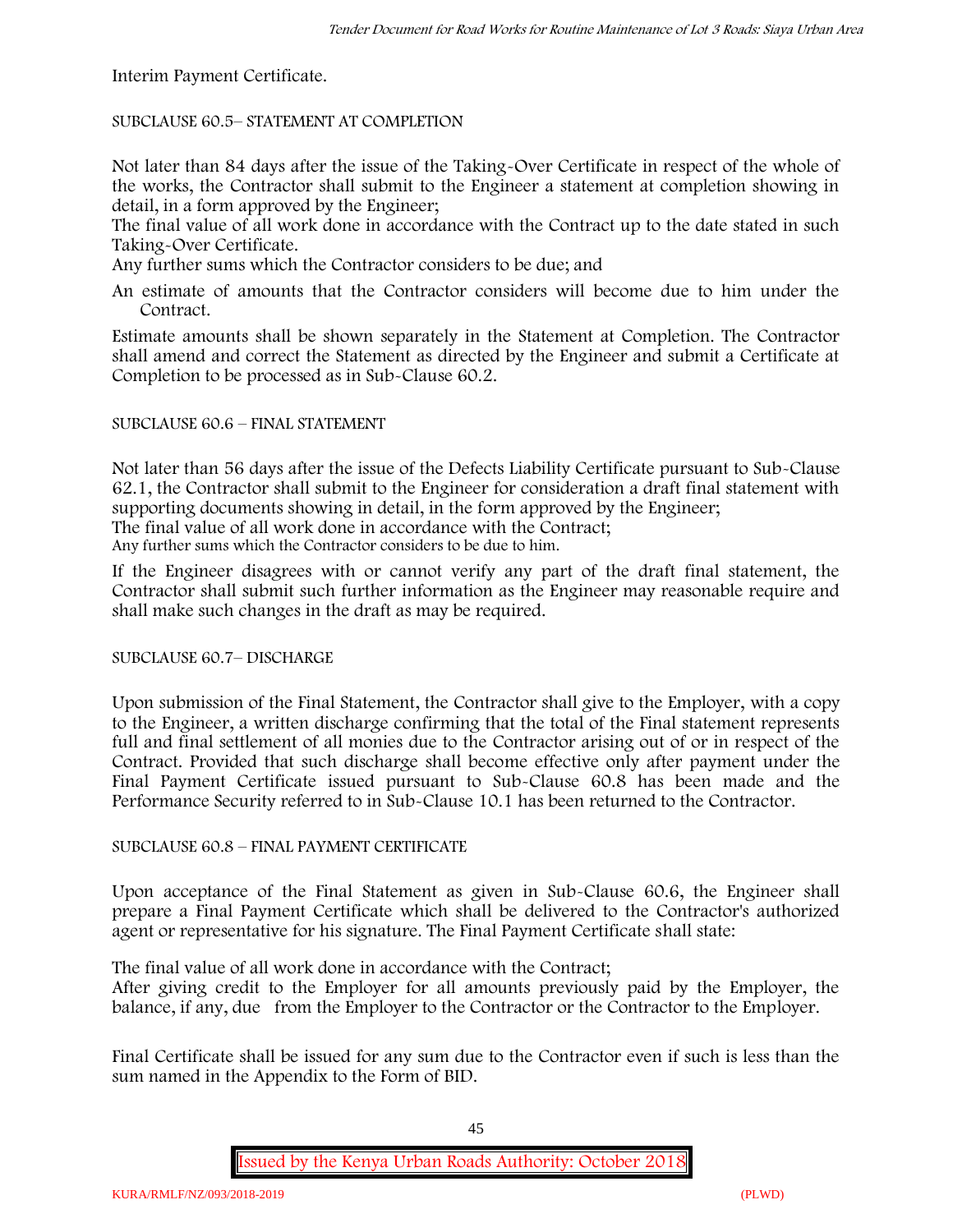### SUBCLAUSE 60.9– CESSATION OF EMPLOYERS LIABILITY

unless the Contractor notifies the Engineer of his objection to the Final Certificate within fourteen days of delivery thereof he shall be deemed to have agreed that he accepts the total Contract Price as set out in the Final Certificate as full settlement for all Work Done under the Contract including any variations and omissions thereof but excluding any variations and claims previously made in writing.

### SUBCLAUSE 60.10 – TIME FOR PAYMENT

The amount due to the Contractor under any Interim Payment Certificate or Final Payment Certificate issued pursuant to this Clause or to any other term of the Contract, shall, subject to Clause 47, be paid by the Employer to the Contractor as follows:

- (i) In the case of Interim Payment Certificate, within the time stated in the Appendix to Form of Bid, after the Engineer has signed the Interim Payment Certificate.
- (i) In the case of the Final Payment Certificate pursuant to Sub clause 60.8, within the time stated in the Appendix to Form Of Bid, after the Engineer has signed the Final Payment Certificate.
- (ii) In the event of the failure of the Employer to make payment within the times stated, the Employer shall make payment to the Contractor of simple interest at a rate equal to two percentage points above the averaged Base Lending Rate of three leading banks namely Kenya Commercial Bank, Standard Chartered Bank and Barclays Bank for the time being or as shall be the case from the time to time obtained from the Central Bank of Kenya. The provisions of this Sub clause are without prejudice to the Contractor's entitlements under Clause 69 or otherwise.

### SUBCLAUSE 60.11 – CURRENCY OF PAYMENT

The Contract Price shall be designated in Kenyan Currency.

All work performed by the Contractor under the Contract shall be valued in Kenya Shillings using the rates and prices entered in the Bills of Quantities together with such other increases to the Contract Price, except for variation of price payments in accordance with Clause 70.1.

SUBCLAUSE 60.12 – ADVANCE PAYMENT

Advance payment shall not be offered in this Contract.

# SUBCLAUSE 60.13 MATERIALS FOR PERMANENT WORKS

With respect to materials brought by the Contractor to the site for incorporation into the permanent works, the Contractor shall,

-Receive a credit in the month in which these materials are brought to site,

-Be charged a debit in the month in which these materials are incorporated in the permanent works.

Both such credit and debit to be determined by the Engineer in accordance with the following provisions.

No credit shall be given unless the following conditions shall have been met to the Engineers satisfaction

The materials are in accordance with the specifications for the works;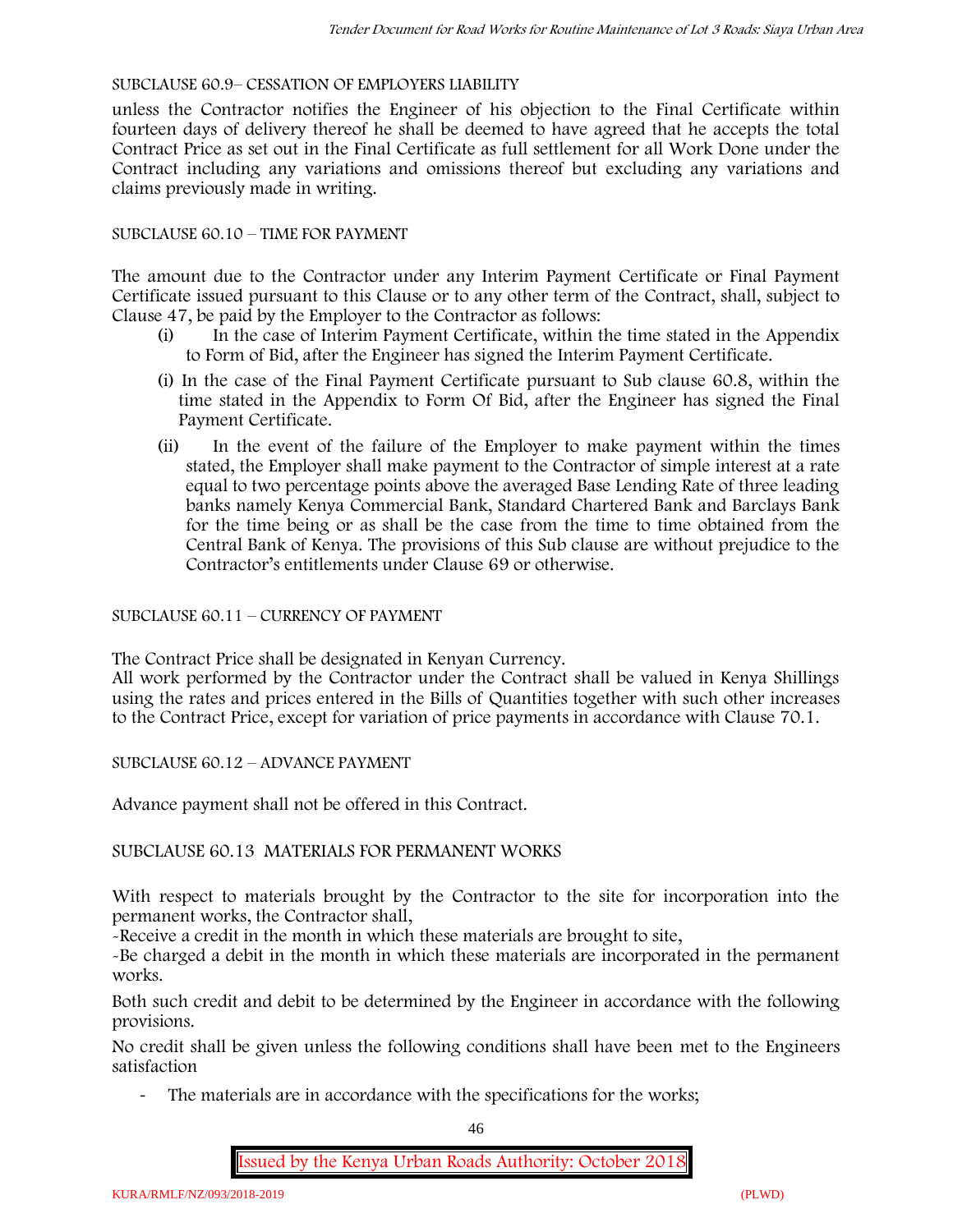- The materials have been delivered to site and are properly stored and protected against loss, damage or deterioration;
- The Contractors record of the requirements, orders receipts and use of materials are kept in a form approved by the Engineer, and such records are available for inspection by the Engineer;
- The Contractor has submitted a statement of his cost of acquiring and delivering the materials and plant to the Site, together with such documents as may be required for the purpose of evidencing such cost;
- The materials are to be used within a reasonable time.
- The amount to be credited to the Contractor shall not be more than 75% of the Contractor's reasonable cost of the materials delivered to site, as determined by the Engineer after review of the documents listed in subparagraphs (a) (iv) above;
- The amount to be debited to the Contractor for any materials incorporated into the works shall be equivalent to the credit previously granted to the Contractor for such materials pursuant to Clause (b) above as determined by the Engineer.

# SUBCLAUSE 63.1 – DEFAULT OF THE CONTRACTOR

### SUBCLAUSE 67.1 – ENGINEER'S DECISION

Delete the entire Sub clause 67.1 and add the following;

"If a dispute of any kind whatsoever arises between the Employer and the Contractor in any connection with, or arising out of, the Contract or the execution of the works, whether during the execution of the works or after their completion and whether before or after repudiation or other termination of the Contract including any dispute as to any opinion, instruction, determination, certificate or valuation of the Engineer, the matter in dispute shall, in the first place, be referred in writing to the Engineer, with a copy to the other party. Such reference shall state it is made pursuant to this clause. No later than 28 (twenty eight) day after the day on which he received such reference the Engineer shall give notice of his decision to the Employer and the Contractor. Such decision shall state it is made pursuant to this clause.

Unless the Contract has already been repudiated or terminated, the Contractor shall, in every case, continue to proceed with the works with all due diligence and the Contractor and the Employer shall give effect forthwith to every such decision of the Engineer unless and until the same shall be revised, as hereinafter provided, in an Amicable Settlement, Adjudicator's or Arbitrator's award.

If either the Employer or the Contractor be dissatisfied with the any decision of the Engineer, or if the Engineer fails to give notice of his decision on or before the 28th (twenty eighth) after the day on which he received the reference, then either the Employer or the Contractor may, on or before the 28th (twenty eighth) day after the day the day on which he received notice of such decision, or on or before the 28th (twenty eighth) day after the day the day on which the said period of 28 days expired, as the case may be, give notice to the other party, with a copy for information to the Engineer, of his intention to commence Adjudication, as hereinafter provided, as to the matter in dispute. Such notice shall establish the entitlement of the party giving the same to commence Adjudication, as hereinafter provided, as to such dispute; no adjudication in respect thereof may be commenced unless such notice is given.

If the Engineer has given notice of his decision as to a matter in dispute to the Employer and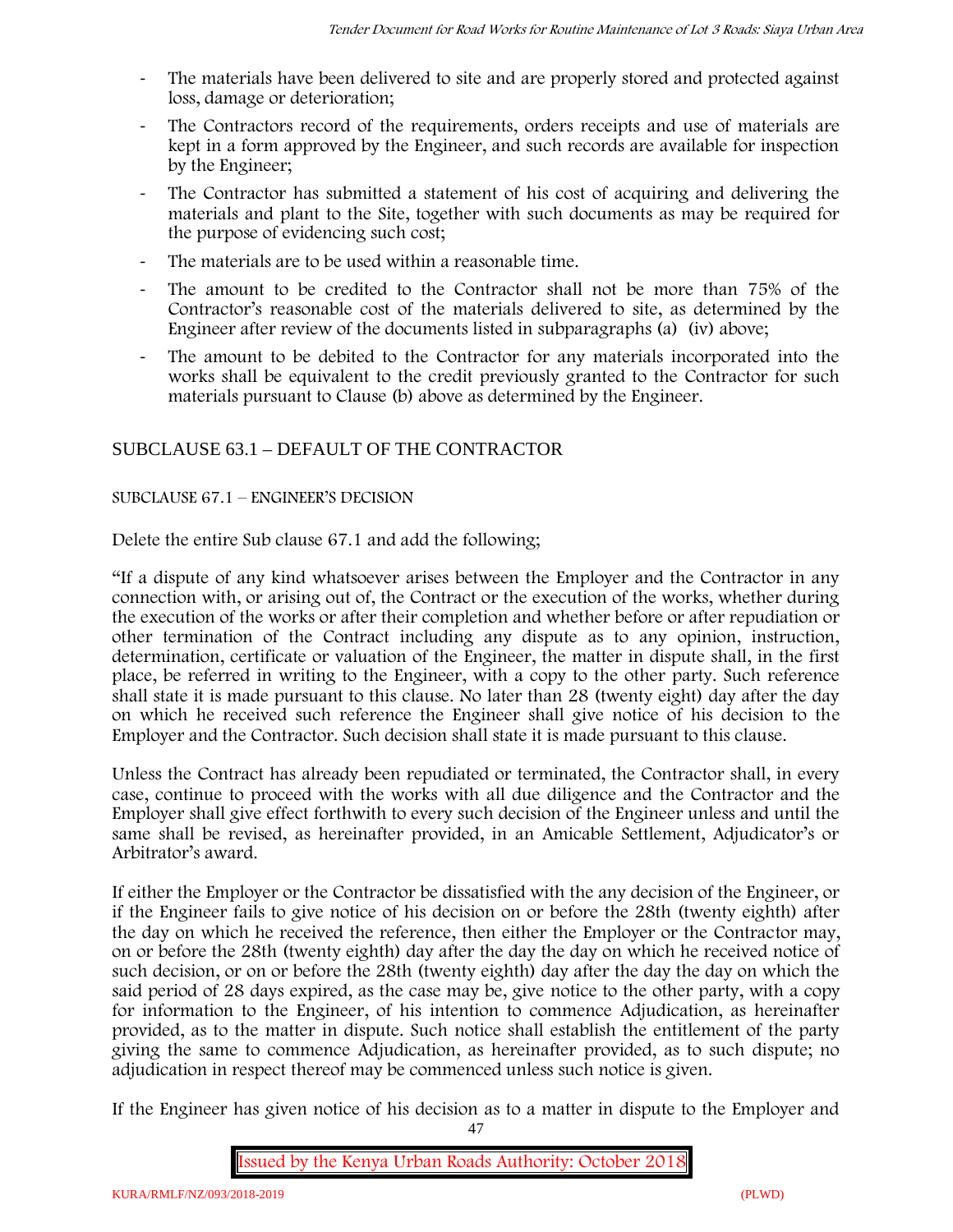the Contractor and no notice of intention to commence adjudication as to such dispute has been given by either the Employer or the Contractor on or before the twenty eighth day after the day on which the parties received notice as to such decision from the Engineer, the said decision shall become final and binding upon the Employer and the Contractor. "

SUBCLAUSE 67.2 – AMICABLE SETTLEMENT

Delete the entire subclause 67.2 and add the following;

"Where notice to of intention to commence adjudication as to a dispute has been in accordance with subclause 67.1, the parties shall attempt to settle such dispute in amicably before the commencement of Adjudication; provided that, unless the parties otherwise agree, Adjudication may be commenced on or after the 14th (fourteenth) day after the day on which notice of intention to commence adjudication of such dispute was given, even if an attempt at amicable settlement thereto has been made."

SUBCLAUSE 67.3 – ADJUDICATION

Delete the entire subclause 67.3 and add the following;

"The Adjudicator shall be appointed by the Chartered Institute of Arbitrators (Kenya) unless the appointment is agreed by the parties within 7 (seven) days of the notice to adjudication.

The adjudication process shall be conducted according to the Laws of Kenya and the Rules of the Chartered Institute of Arbitrators (Kenya)."

SUBCLAUSE 67.3 – ARBITRATION

Delete the entire subclause 67.3 and add the following;

"Any dispute in respect of which:

The decision, if any, of the Adjudicator has not become final and binding pursuant to subclause 67.1, and Amicable settlement has not been reached within the period stated in subclause 67.2,

shall be finally settled, under the Laws of Kenya and the Arbitration Rules of the Chartered Institute of Arbitrators (Kenya Branch) by one or more arbitrators appointed by the Chartered Institute of Arbitrators (Kenya Branch).

Neither party shall be limited in the in the proceedings before such arbitrator/s to the evidence or arguments put before the Adjudicator for the purpose of obtaining his said decision pursuant to subclause 67.1.

Arbitration may be commenced prior to or after completion of the works, provided that the obligations of the Employer, the Engineer and the Contractor shall not be altered by reason of the arbitration being conducted during the progress of the works.

SUBCLAUSE 68.2 – NOTICES TO EMPLOYER AND ENGINEER

Delete in Sub-Clause 68.2 the words "nominated for that purpose in Part II of these conditions".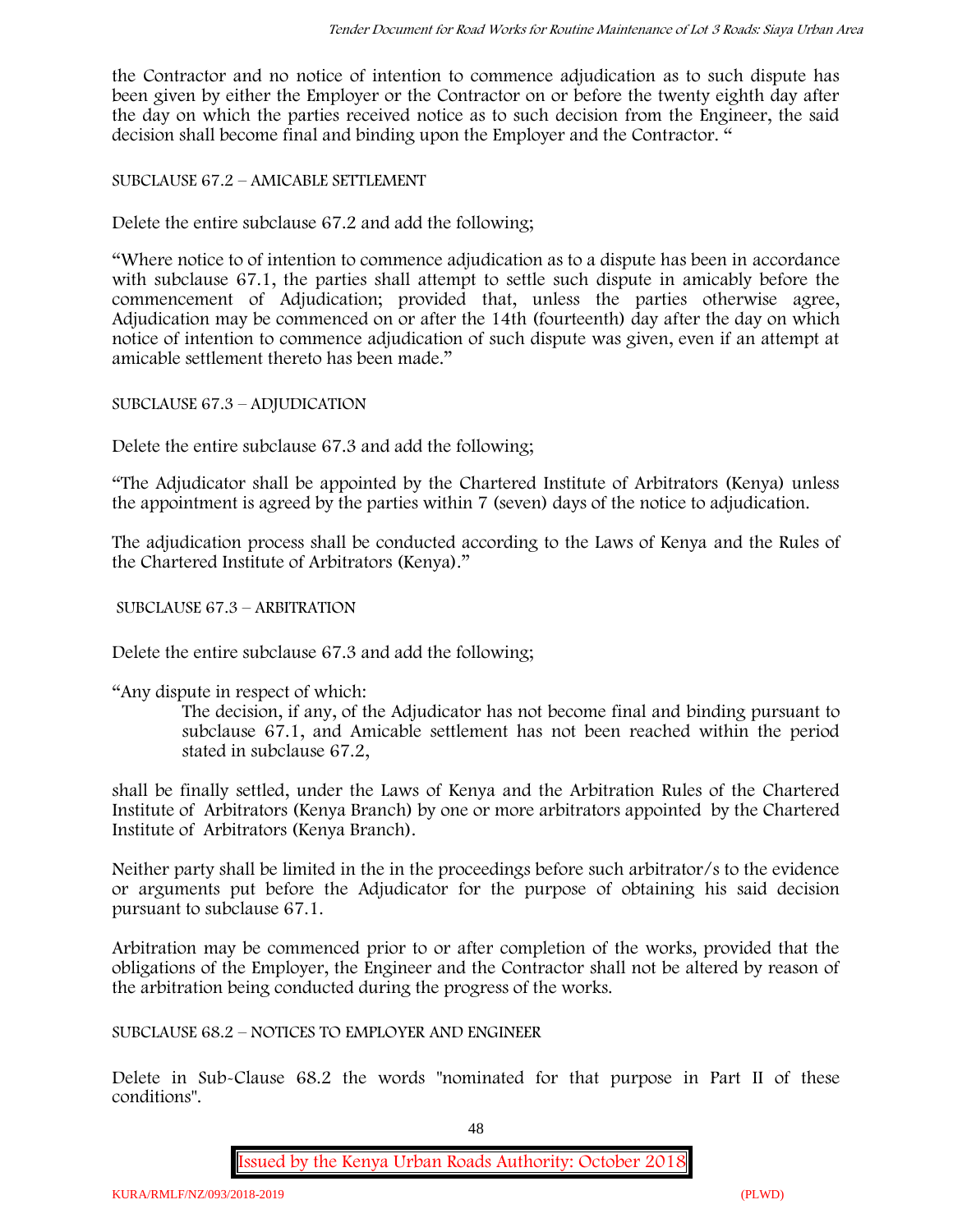- a. The Employer's address is: The Director General, Kenya Urban Roads Authority (KURA), P.O. Box 41727 - 00100 **NAIROBI**
- b. The Engineer's address is: Director (Road Asset and Corridor Management), Kenya Urban Roads Authority (KURA), P.O. Box 41727 - 00100 **NAIROBI**

SUBCLAUSE 68.4 – All letters and notices from the Contractor to the Employer and/Engineer must be signed by the Managing Director or the person given written power of Attorney.

CLAUSE 69 – DEFAULT OF EMPLOYER

Delete Sub-Clause 69.1 (c)

In Sub-Clause 69.4 add at the end of first paragraph the following "the period of such suspension shall be as agreed upon by both parties and in any case not more than six (6) months".

In Subclause 69.4 of General Conditions of Contract Part I, insert at the end -----"The amounts of such costs which shall be added to the Contrct Price shall exclude any cost due to idle time for equipment, plant and labour."

CLAUSE 70 – CHANGES IN COST AND LEGISLATION

There shall be no claims of payments for Variation of Prices (VOP) or changes in cost for legislation.

SUBCLAUSE 70.2 – SUB-CONTRACT

(a) If the Contractor shall decide subject to Clause 4 thereof to sub-let any portion of the work he shall incorporate in the sub-contract provisions to the like effect as those contained in subclause (1) of this Clause;

(b) If the price payable under a sub-contract as aforesaid is increased above or decreased below the price in such sub-contract by reason of the operation of the incorporated provisions of sub- clause (1) of this clause then the net amount of such increase or decrease shall as the case may be, be paid to or allowed by the Contractor under this contract.

SUBCLAUSE 70.3 – NOMINATED SUB-CONTRACTORS

This clause shall not apply in respect of work executed by any nominated sub-Contractor (fluctuation in relation to nominated sub-Contractors shall be dealt with under provisions in relation thereto which may be included in the appropriate sub-contract or contract of sale).

SUBCLAUSE 70.4 – DATE OF BID PRICING

49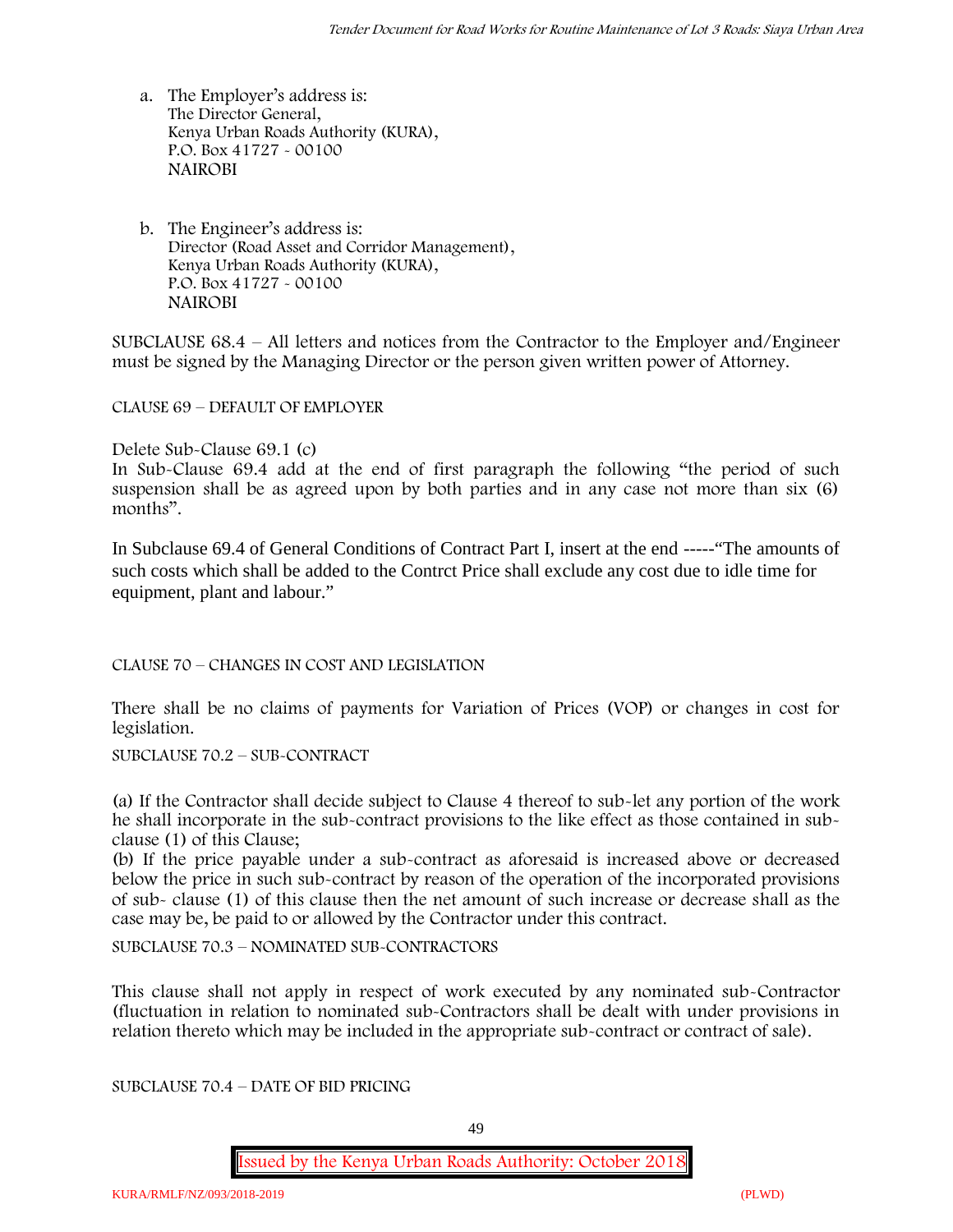The expression "the date of BID pricing" as used in this Clause means the date 30 days prior to the final date for submission of BIDs as determined by the Employer in the BID documents

SUBCLAUSE 70.5 – PRIME COST

For imported materials, the supplier's/ manufacturer's Prime costs shall be C.I.F. cost at point of entry by the same means of transport as determined by the Contractor's Basic Rate.

For locally produced materials, the supplier's or manufacturer's prime costs shall be at their nearest depot or the nearest railway station relevant to the works.

For materials that are subject to Government Price Control, payments for price variations will be determined from the difference between the control price in force at a date 30 days prior to the final date for submission of BIDs and the price in force on the date of purchase.

SUBCLAUSE 70.11 – SUBSEQUENT LEGISLATION

No payment shall be paid for changes in the prices of the materials and labour.

SUBCLAUSE 70.8 – CONTRACTORS HEAD OFFICE EXPENSES

No payments will be made for price variation related to expenses incurred by the Contractor in his Head Office in Kenya, or overseas.

SUBCLAUSE 70.9 – CURRENCY OF PAYMENTS UNDER CLAUSE 70

All payments made pursuant to Clause 70 shall be in Kenya Shillings.

SUBCLAUSE 70.11 – SUBSEQUENT LEGISLATION

Renumber sub-clause 70(2) of part I as sub-clause 70.11 and add the following:

"Notwithstanding the foregoing, such additional or reduced cost shall not be separately paid or credited as aforesaid if the same shall already have been taken into account in accordance with the provisions of sub-clause 70.1 through 70.10 of this clause.

CLAUSE 72 – RATES OF EXCHANGE COST

Delete clause 72 in its entirety and substitute the following: The currency of BID and payment is Kenya Shillings and rates of exchange requirements are not applicable.

CLAUSE 73 – BRIBERY AND COLLUSION

Add new Clause 73.1:

"The Contractor shall not:

(a) Offer or give or agree to give to any person in the service of the Government of Kenya any gift or consideration or any kind as an inducement or reward for doing or forbearing to do or for having done or forborne to do any act in relation to the obtaining or execution of this or any other contract to which the Government of Kenya is a party or for showing or forbearing

50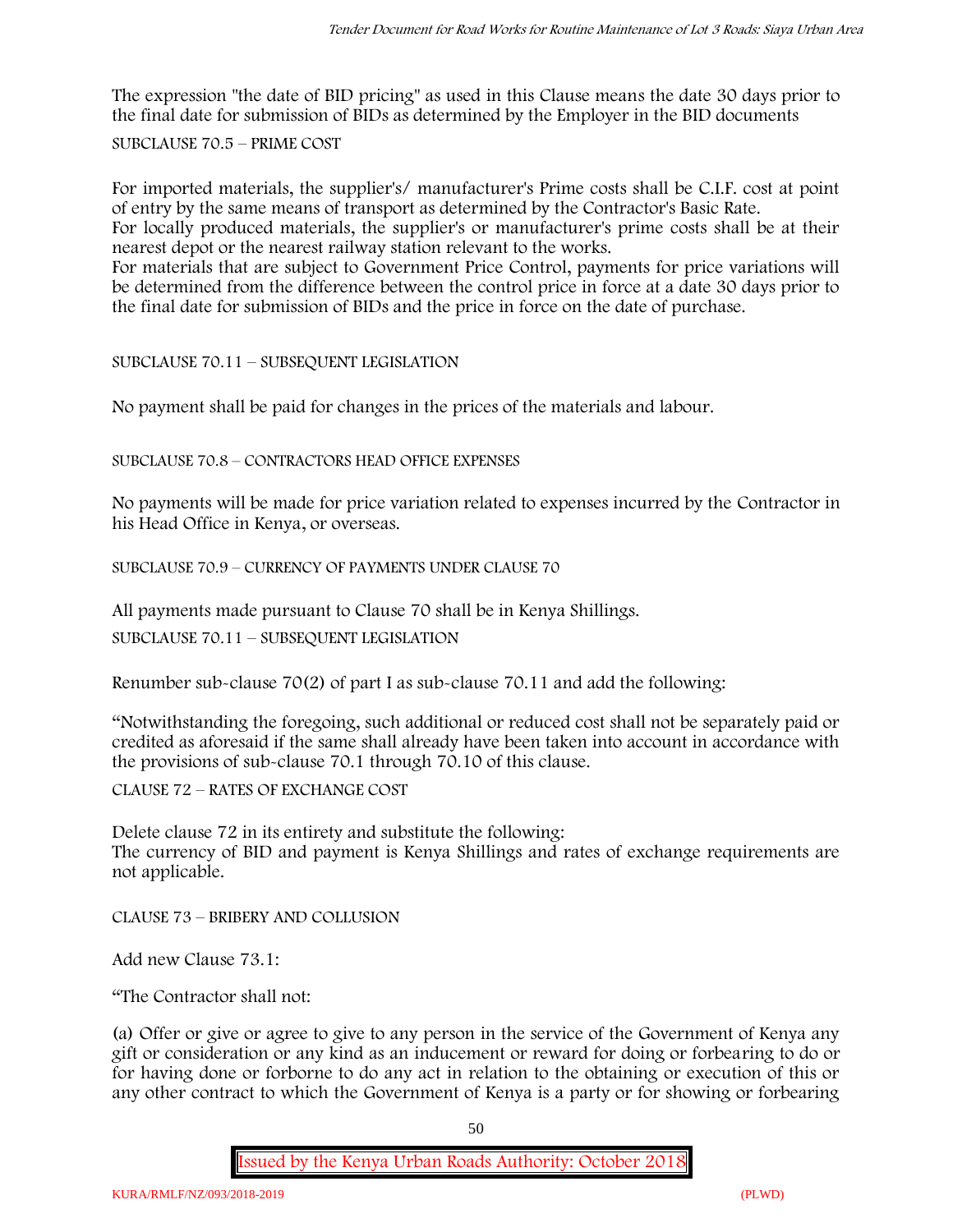to show favour or disfavour to any person in relation to this or any other contract for the Government of Kenya.

(b) Enter into this or any other contract with the Government of Kenya in connection with which commission has been paid or agreed to be paid by or on his behalf or to his knowledge, unless before the contract is made particulars of any such commission and of the terms and conditions of any agreement for the payment thereof have been disclosed in writing to the Employer.

Any breach of this condition by the Contractor or by anyone employed by him or acting on his behalf (whether with or without the knowledge of the Contractor) or the commission of any offence by the Contractor or by anyone employed by him or acting on his behalf in relation to this or any other contract to which the Government of Kenya is a party shall entitle the Employer to determine the Contract (See Condition 63 hereof) and/ or to recover from the Contractor the amount or value of any such gift, consideration or commission.

Any dispute or difference of opinion arising in respect of either the interpretation, effect or application of this condition or of the amount recoverable hereunder by the Employer from the Contractor shall be decided by the Employer, whose decision shall be final and conclusive.

### CLAUSE 74 – CONTRACT CONFIDENTIAL

Add new Clause 74.1:

The Contractor shall treat the details of this Contract as Private and Confidential and shall not publish or disclose the same or any particulars thereof in any trade or technical paper or elsewhere (save in so far as may be necessary for the purpose thereof) without the previous consent in writing of the Government. If any dispute arises as to the necessity of any publication or disclosures for the purposes of this Contract the same shall be referred to the decision of the Engineer mentioned in the said Conditions of Contract whose award shall be final.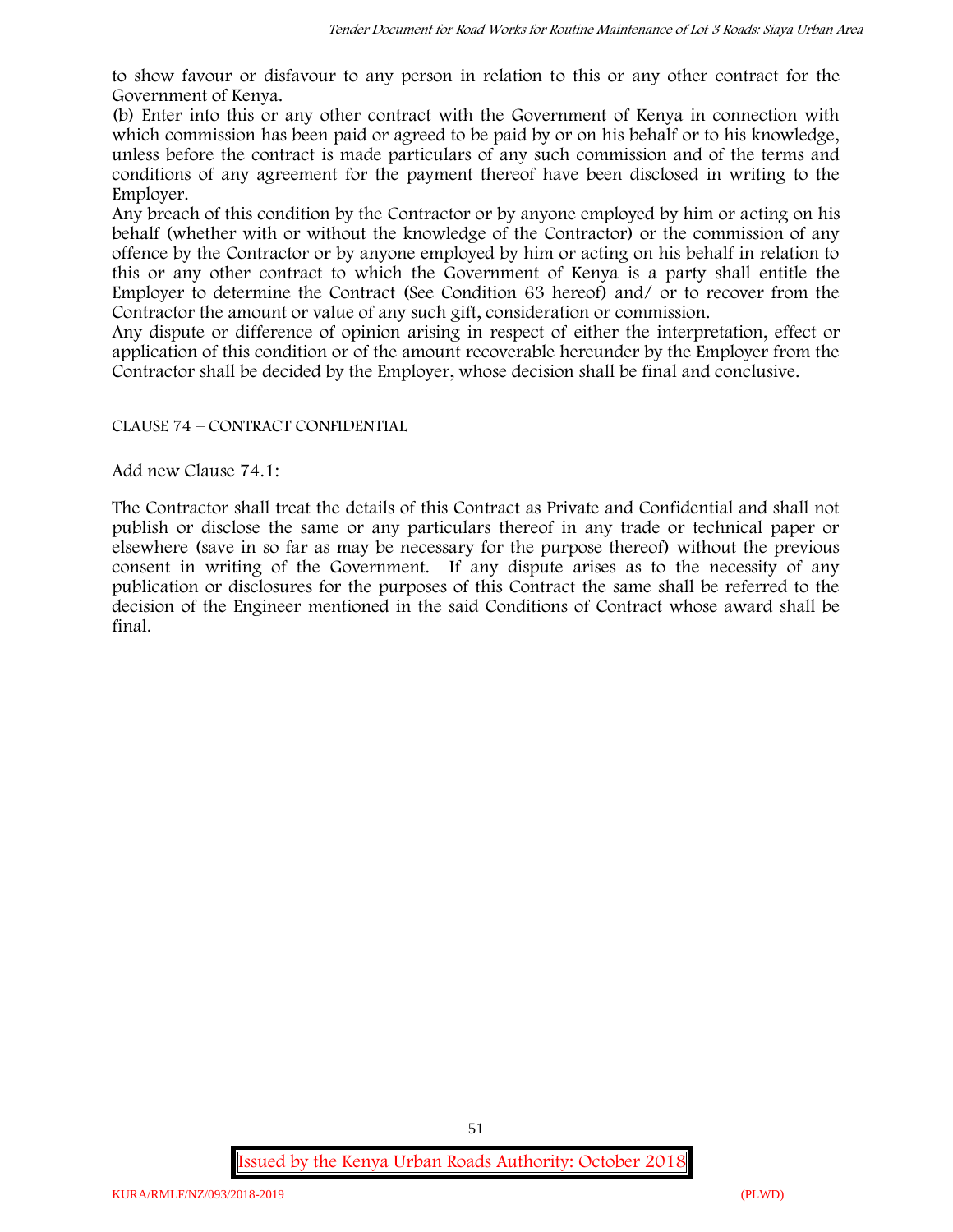# **SECTION V: SPECIFICATIONS**

**Issued by the Kenya Urban Roads Authority: October 2018**

52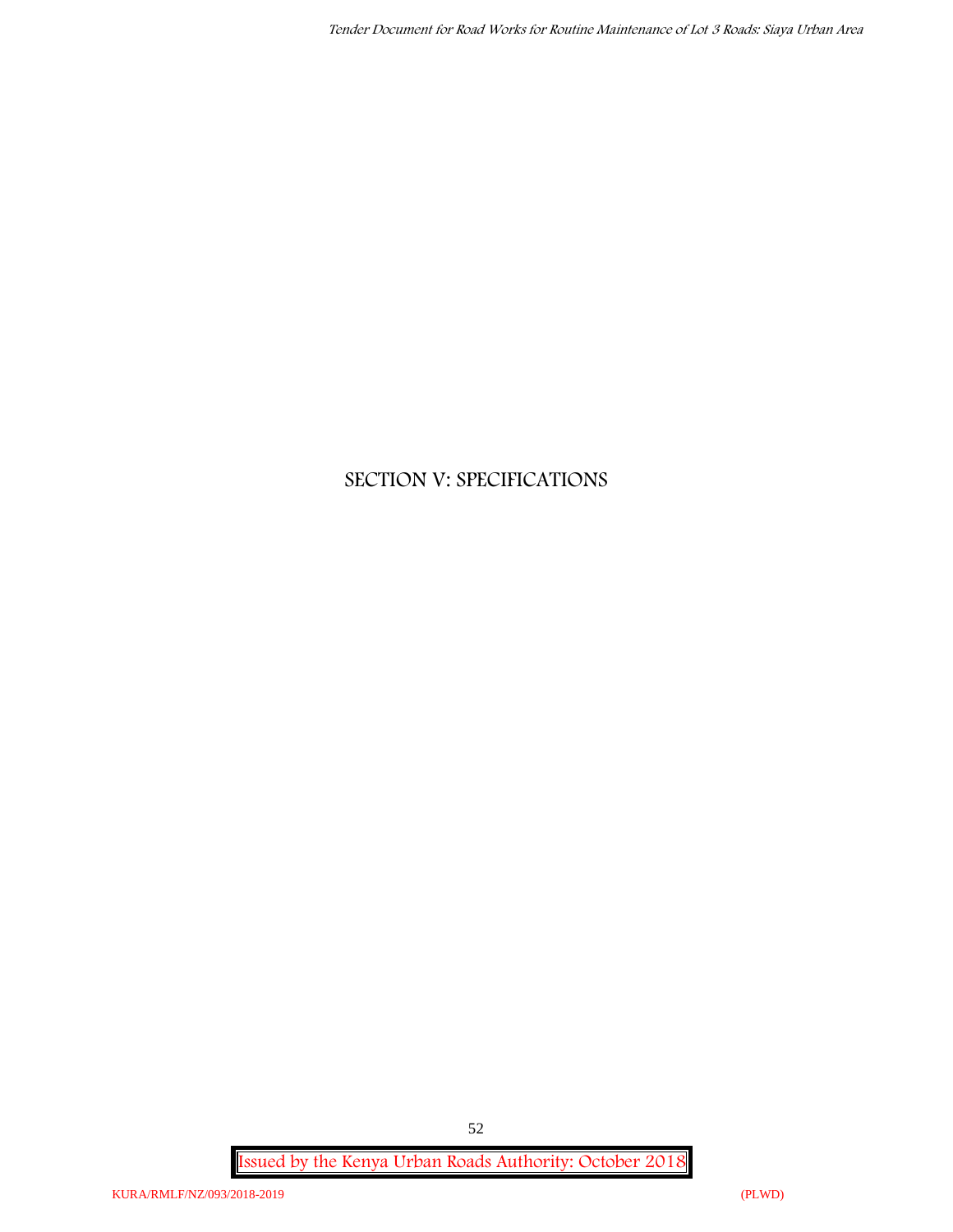#### **PART I: STANDARD SPECIFICATIONS**

Standard Specifications refers to the Standard Specifications for Road and Bridge Construction, 1986 Edition.

**Issued by the Kenya Urban Roads Authority: October 2018**

53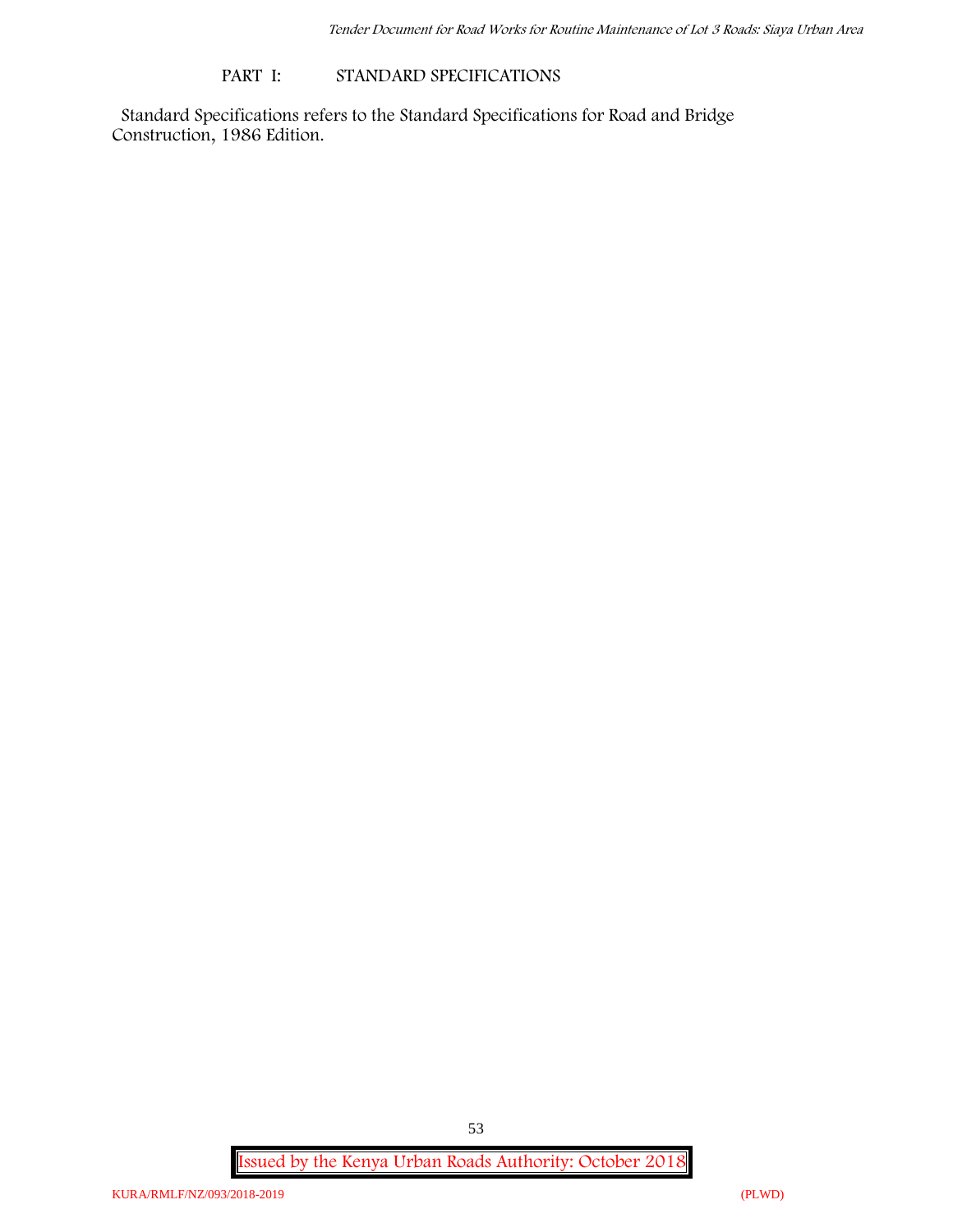**PART II: SPECIAL SPECIFICATIONS**

**SECTION 1 – GENERAL**

**101 SPECIAL SPECIFICATIONS**

Special specification is supplementary to the Standard Specifications and the two must be read in conjunction. In any case where there appears to be conflict between the two then the Special Specifications will take precedence.

**102 LOCATION OF CONTRACT.**

The works are located in Nyanza Region within Siaya Urban Area.

The roads contained in Lot 3 are as detailed below:

| S/N <sub>O</sub> | Road                    | Length (Km) |
|------------------|-------------------------|-------------|
|                  | B9 - Rabango            | 1.00        |
| 2                | Works - Awelo           | 2.90        |
| 3                | Awelo - $C116$          | 1.30        |
| $\overline{4}$   | Siaya District Hospital | 1.60        |
| 5                | Rabango - DC            | 0.70        |
| 6                | B9 - Loop to Rabango    | 2.10        |
| 7                | B9 - Luanda South Loop  | 1.10        |
|                  | Total                   | 10.70       |

### **103 EXTENT OF CONTRACT**

The works to be executed under the Contract comprise mainly of but not limited to the following: -

- **1. Road Works**
- Light bush clearing
- Light grading
- Providing, placing, spreading, watering and compaction of gravel wearing course – spot gravelling
- **2. Drainage Works**
- Excavation/cleaning of drains
- Installation of 600mm dia culverts
- Culvert cleaning
- **3. Maintenance of passage of traffic through and around the works.**
- **4. Relocation of services.**
- **5. Maintenance of works during Contract Period – Defect Liability Period shall be 1 month.**

Any other activity not listed above in either category but deemed to be necessary by the Engineer, shall be subject to the Engineer's formal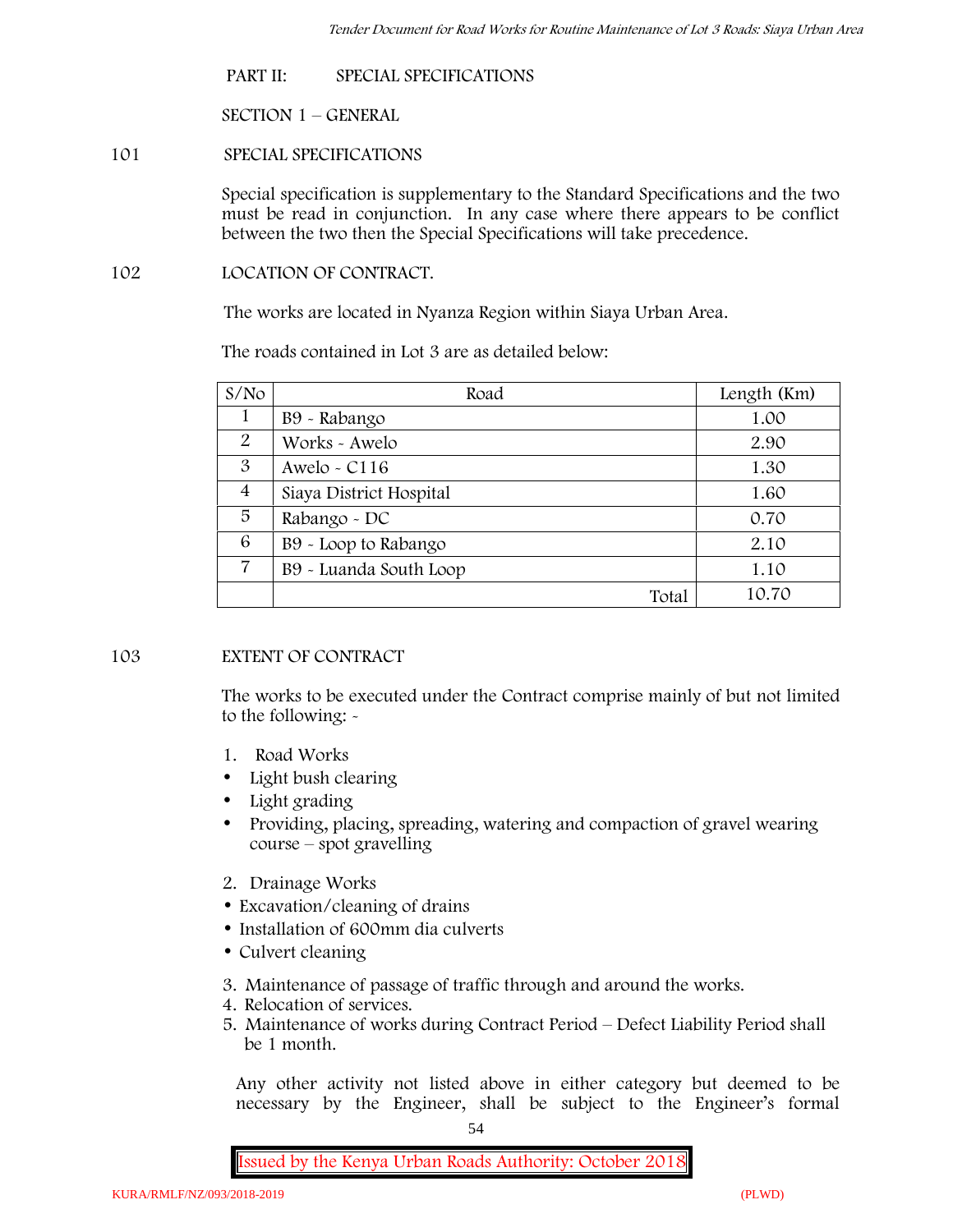instructions within the mode of payment stipulated either by day works or on a measured basis.

#### **105 ORDER OF EXECUTION OF WORKS**

In addition to Clause 105 of the Standard Specification the Contractor shall carry out the Works such that a continuous and consecutive output of fully completed work is achieved.

### **107 TAKING OVER CERTIFICATE**

The minimum length of the road for which a certificate will be issued under clause 48 of the conditions of Contract shall be the whole length of each section of the road substantially completed.

#### **109 NOTICE OF OPERATIONS**

Add the following sub- Clause.

#### Notification Terms

It shall be the Contractor's responsibility to notify the Engineer when any item of works scheduled are completed and ready for approval, and the contractor shall give sufficient notice to allow control tests to be performed.

### Explosive and Blasting

- (a) The requirements of the Laws of Kenya governing explosives and other requirements and regulations of Government of Kenya and other authorities shall be complied with.
- (b) No explosives of any kind shall be used without prior written consent of the Engineer.

The Contractor shall be solely responsible for the provision, handling, storage and transporting of all explosives, ancillary materials and all other items of related kind whatsoever required for blasting.

### **120 PROTECTION OF EXISTING WORKS AND SERVICES**

The Contractor shall acquaint himself with the position of all existing services such as sewers, water drains, cables for electricity and telephone, lighting and telephone poles, water mains, etc., before commencing any excavation or other work likely to affect the existing services.

The cost of all plant, equipment and materials, labour, technical and professional staff, transport and the like necessary for determining the locations of existing services, including the making good of any damage caused to such services all to the satisfaction of the Engineer, shall be deemed to be included in the tender rates. No other payment shall be made for the costs of such operations or for the making good of damage caused thereby to the existing services.

The Contractor shall be held responsible for injury to existing structures, works or services and shall indemnify and keep indemnified the Employer against any claims in this respect (including consequential damages).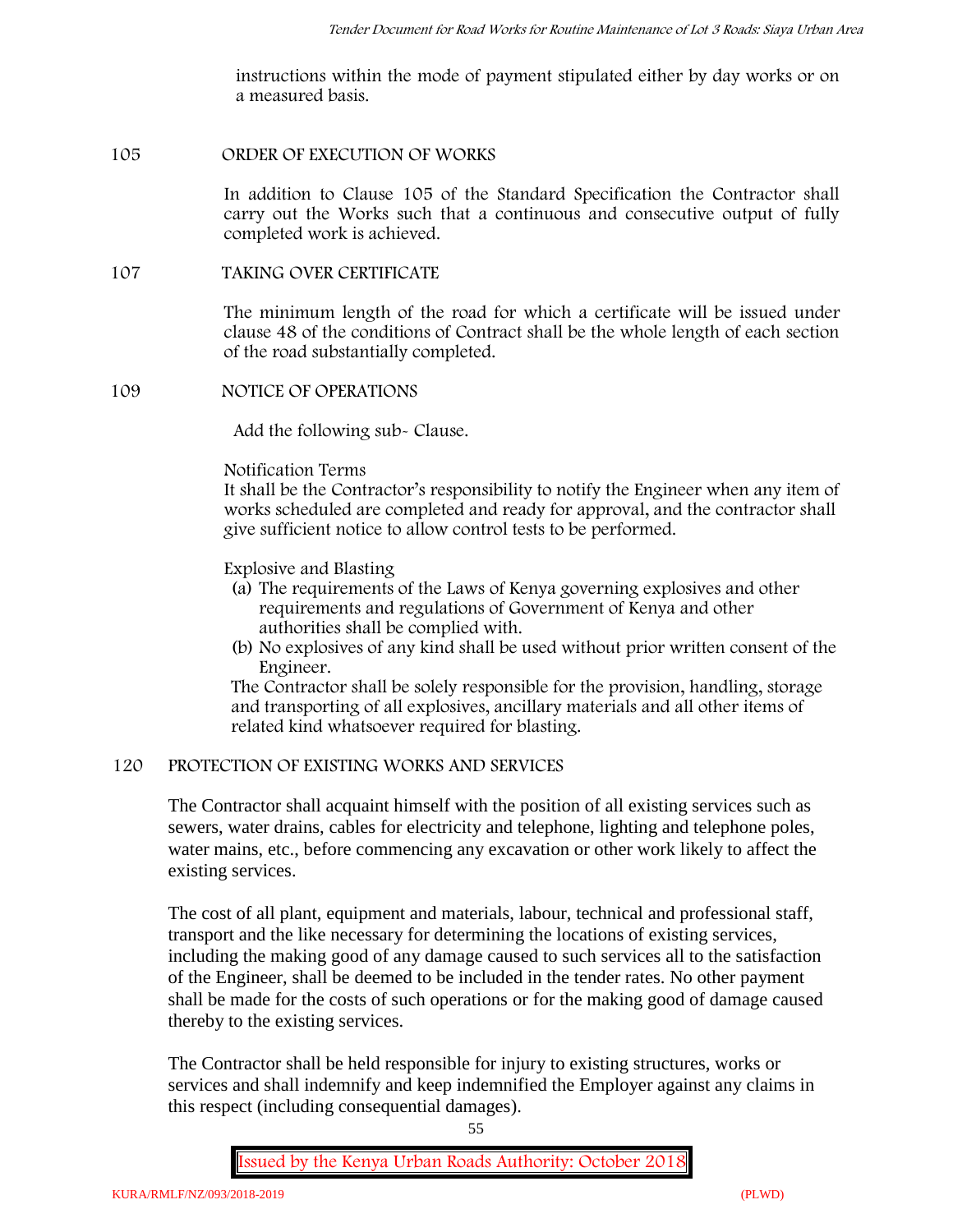### **121 DIVERSION OF SERVICES**

- (a) The Contractor shall acquaint himself with the location of all existing services such as telephone lines, electricity cables, water pipes, sewers etc., before execution of any works that may affect the services. The cost of determining the location of the existing services together with making good or repairing of any damage caused all to the satisfaction of the Engineer shall be included in the BID rates.
- (b) Subject to the agreement with the Engineer, the Contractor shall be responsible for removal of alteration and relocation of existing services.
- (c) The Contractor shall indemnify the Employer against claims originating from damage to existing services or works.

#### **123 LIAISON WITH GOVERNMENT AND POLICE OFFICIALS**

The Contractor shall keep in close touch with the Police and the other Government officials of the area regarding their requirements in the control of traffic or other matters, and shall provide all assistance or facilities, which may be required by such officials in the execution of their duties.

**124 LAND FOR ALL CAMPS SITES AND FOR THE CONTRACTOR'S OWN PURPOSES, INCLUDING TEMPORARY WORKS.**

> Notwithstanding Clause 124 of the Standard Specification all requirements of land for temporary works and construction purposes shall be to the approval of the Engineer but the Contractor will make all necessary arrangements with the property owners concerned and pay all charges arising therefrom. On or before completion of the Contract, the Contractor shall remove all temporary works and shall restore all such land to the condition in which it was immediately prior to the occupation thereof as far as is reasonable and practicable. No separate payment will be made to the Contractor on account of these items and the Contractor must make due allowance for them in his rates.

> Notwithstanding Clause 120 of the Standard Specifications, the Contractor shall be required to appoint competent surveyors who will liaise with the Engineer on matters related to the demarcation of the existing road reserve, site measurements, removal and reinstatement of existing services.

#### **128 STORAGE OF MATERIALS**

All materials shall be stored on Site in a manner approved by the Engineer and the Contractor shall carefully protect from the weather all work and materials which may be affected thereby.

#### **129 TEST CERTIFICATES**

When instructed by the Engineer the Contractor shall submit certificates of test from the suppliers of materials and goods required in connection with the works as the Engineer may require.

Such certificates shall certify that the materials or goods concerned have been tested in accordance with the requirements of the specifications and shall give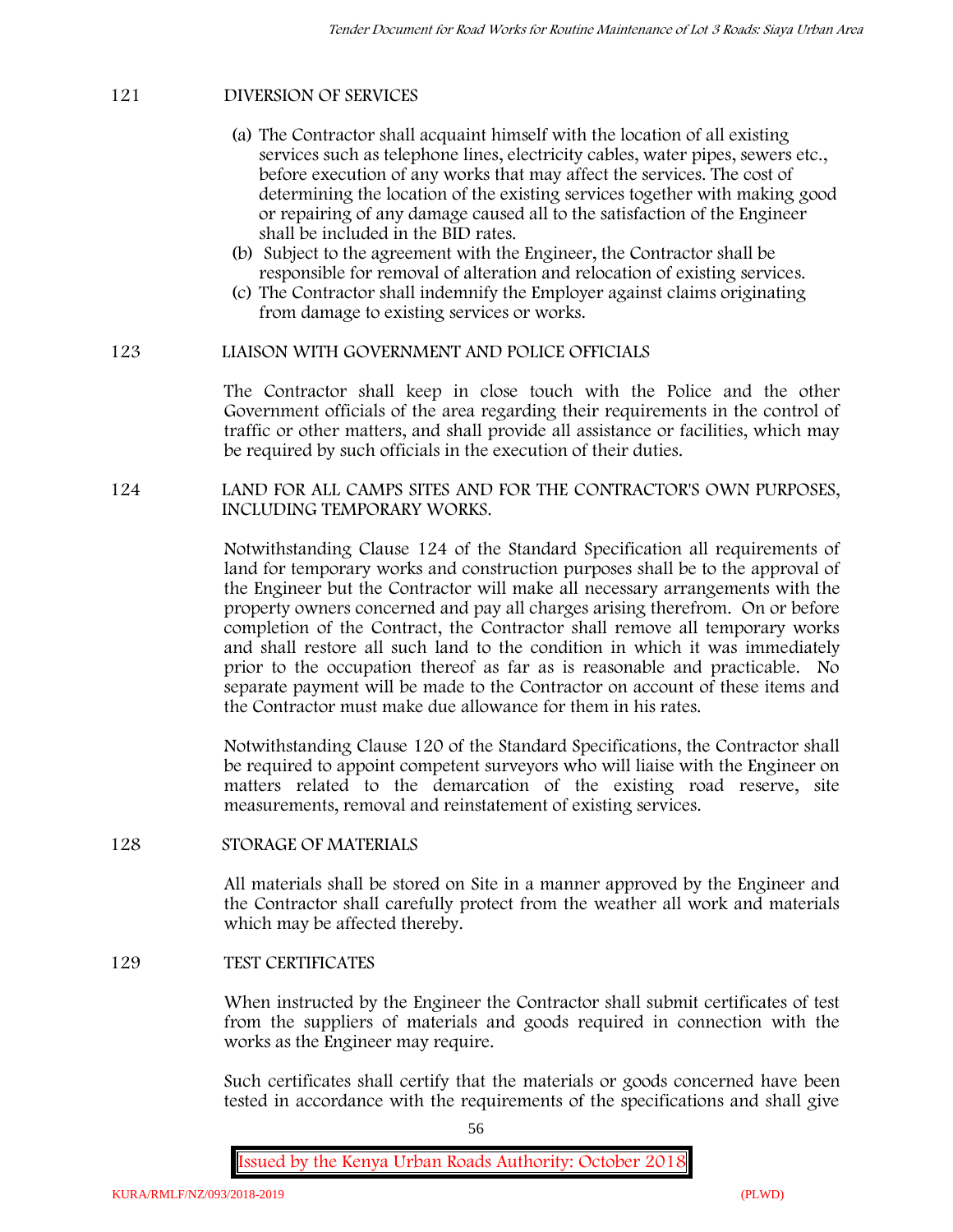the results of all the tests carried out. The Contractor shall provide adequate means of identifying the materials and goods delivered to the site with the corresponding certificates.

#### **131 SIGNBOARDS**

The Contractor shall provide and erect two (2) publicity signs on the site as directed. The Engineer shall, as shown in the Drawings, direct the minimum dimensions and thickness of the steel framework and sheet. The framework and sheet shall be prepared and painted black, while the ring at the top of the supporting frames shall be painted white. The wordings and KURA's logo shall be printed on backlit sticker paper resistant to the effects of weather using reflectorised paint or material approved by the Engineer. The sticker shall be placed on both sides of the board. The colours, fonts and heights of the letters shall be as indicated on the typical drawings and as directed by the Engineer.

#### **132 OFFICE FOR THE RESIDENT ENGINEER, SURVEY EQUIPMENT AND FURNITURE**

#### **132.1 ENGINEER'S REPRESENTATIVE OFFICE**

The contractor, when instructed, shall for the duration of the Contract, furnish and equip Resident engineer's office located at the KURA's Regional offices. The room to be occupied by the Engineer's Representative and its front office shall be provided with a floor carpet to be approved by the Engineer. The windows shall be fitted with curtains and blinders.

A telephone shall also be provided for the Resident Engineer's office for his exclusive use. All the charges and fees related to the installation and maintenance of the telephone shall be deemed to have been included in the rates for providing and maintaining the Office. The Contractor will be reimbursed, separately, the cost of operating the telephone under appropriate bill item in the BoQ.

The offices shall be provided with day and night watchmen and security lights, the cost of which shall be deemed to have been included in the rates for the offices.

The Contractor may be instructed by the Engineer under clause 58 of the General Conditions of Contract to make payments of general receipted accounts for such items as stationery, stores, furniture and equipment, claims and allowances for supervision personnel and any miscellaneous claims or the Engineer may direct the Contractor to purchase or pay for the above. The Contractor will, on provision of receipts, be paid under appropriate bill items in the BoQ.

**The survey equipment to be provided would include:**

1. Engineer's automatic level Wild NAK 2 or similar 2No

2.Total station reading 1'' with tripod and setting on

pole with datalogger and survey software to match Total Station Datalogger. Include data transfer program,

57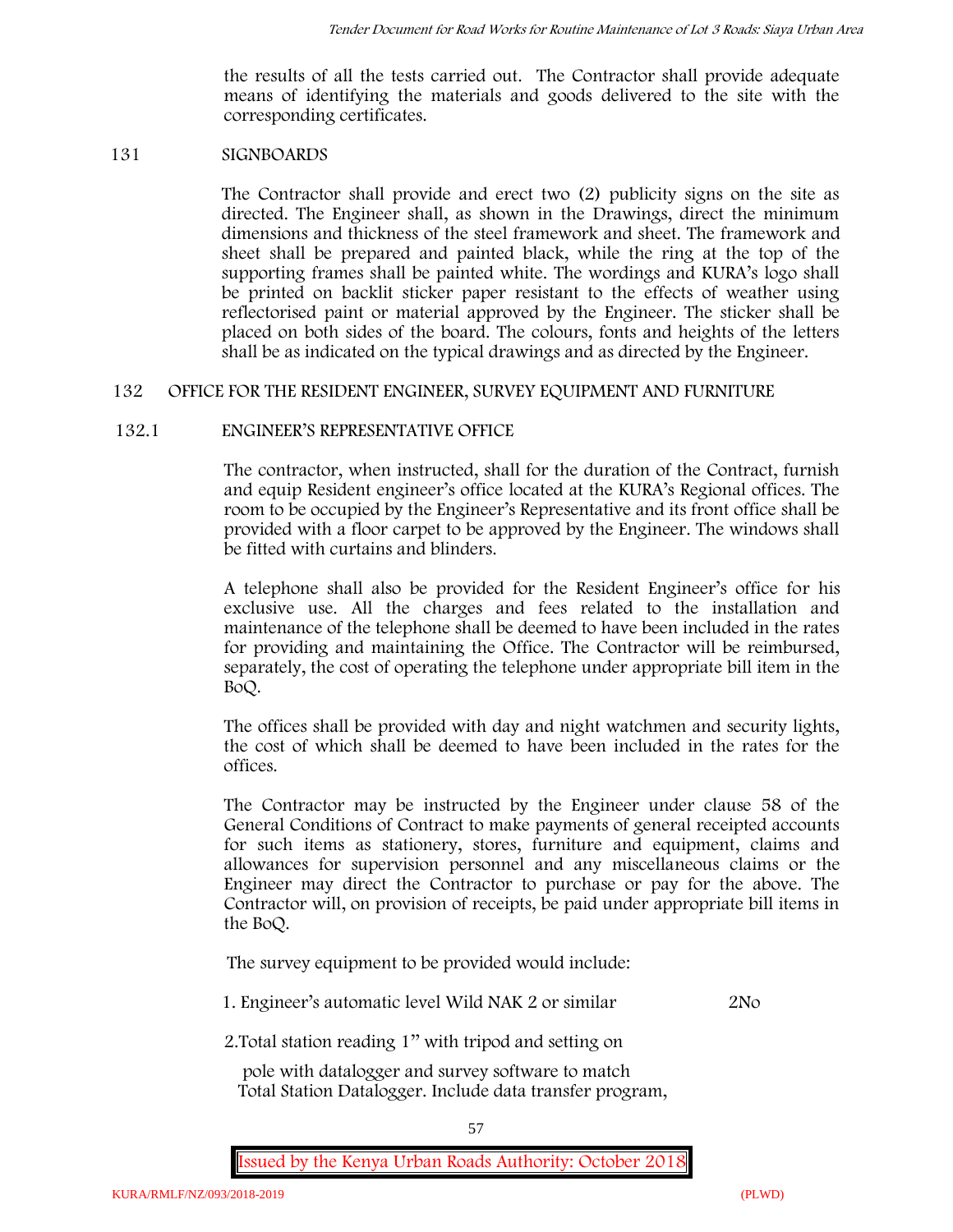| and plotting modes, setting out calculations           |                 |
|--------------------------------------------------------|-----------------|
| and Cogo facilities                                    | 1N <sub>o</sub> |
| 3. Levelling staff 5m. with levelling bubble Wild GNLE |                 |
| or similar                                             | 4No             |
| 4. 50 m. steel band measuring tape                     | 2N <sub>O</sub> |
| 5. 30m. linen measuring tape                           | 2No.            |
| 6. 3m. aluminium straight edge                         | 2No             |
| 7. 1m. stainless steel straight edge                   | 1No             |
| 8. 100m. steel band tape                               | 2No.            |
| 9. Draughtsman's stool                                 | 3No.            |
| 10. Complete set of highway curves                     | 1No             |
| 11. Programmable scientific calculators FX 880P or     |                 |
| equivalent                                             | 4No             |
| 12. Survey umbrella                                    | 2No.            |
| 13. Roll of tracing paper                              | 10No            |
| 14. Protractor 360                                     | 2N <sub>O</sub> |
| 15. Graph paper A3 size                                | 100No           |
| 16. Drawing table                                      | 2No.            |
| 17. Erasing shield                                     | 4No.            |
| 18. 3m. ranging rods                                   | 9No             |
| 19. Marker pens                                        | 30No.           |

The contractor may be directed to pay for stationery, equipment or reagents that are foresaid and also pay for servicing and repair of the laboratory equipment being used on the project.

The Contractor shall provide, install and maintain in a good state of repair, such survey and other equipment as listed for the duration of the contract.

Such equipment shall be of approved manufacture, and shall be made available to the Engineer for the Engineer's exclusive use throughout the Contract, not later than three (3) weeks after the Engineer's order to supply. All equipment shall be ready to use and complete to perform the tests. The equipment shall revert to the Employer on completion of the Contract.

Any delays to the Contractor or the Contractor's activities caused by the Engineer being unable to perform survey work, field or laboratory tests due to the contractor's failure to supply and/or maintain the said equipment shall be deemed to have been caused entirely by the Contractors own actions, and any consequences of such delays shall be interpreted as such.

The payment to comply with this requirement is provided in the Bill of Quantities and ownership of all equipment paid for as instructed above shall revert to the Employer after the completion of the Works.

Failure by the Contractor to provide or maintain the equipment shall make him responsible to bear all costs that may be incurred as a result of the Engineer's staff using alternative means of communication, including delays in supervision and approval of Works by the Engineer.

# **(a) Mobile phones**

### **132.3 COMMUNICATION FOR THE ENGINEEER**

The Contractor shall provide, connect and maintain mobile phones for the exclusive use by the

58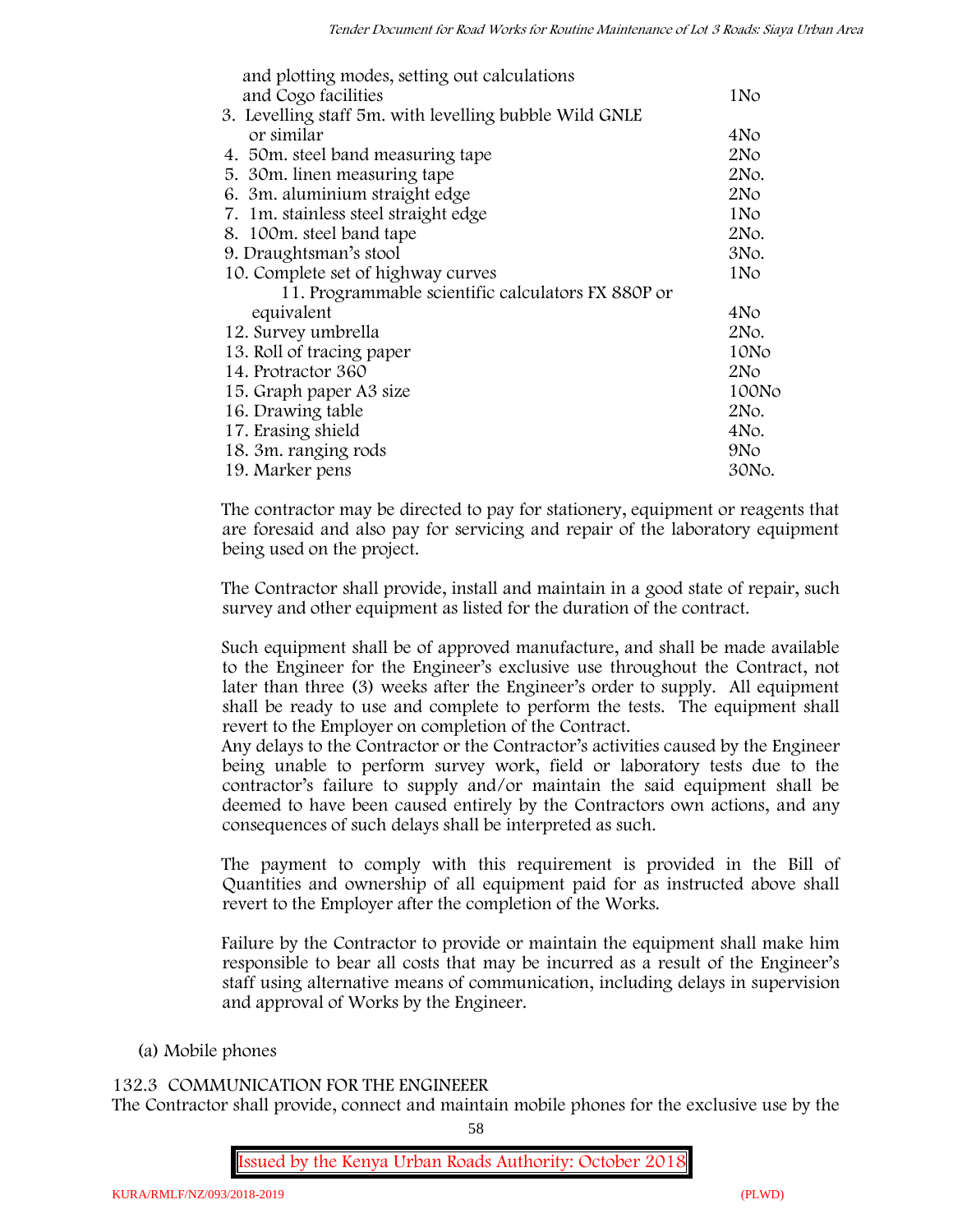Engineer for the duration of the contract. The Contractor shall include for the cost of providing the mobile units complete with charger unit, "hands free" headset for each unit, connection to the network and all service charges applicable all as directed by the Engineer. The Contractor shall provide air-time with each mobile phone which shall be paid for under prime cost sum allowed for in the bills of quantities. The mobile telephones shall be WAP enabled with e-mail capabilities and integrated camera of a minimum of 3.0 mega pixels. Payment for these mobiles and associated costs is included in the Bill of Quantities, and ownership of mobile phones will revert to the Employer after completion of the Works.

### **(b) Internet and e-mail services**

Where directed, the contractor shall provide 24 hours terrestrial or wireless internet connectivity with minimum throughput speed of 128kilobytes per second for the exclusive use by the Engineer, including all accessories and Terminal Equipment and pay for all associated installation, maintenance and usage charges throughout the duration of the contract.

The contractor shall allow for the provision and maintenance of internet connectivity and associated costs as per Appendix to item 1.17 of the Bills of Quantities.

### **137 ATTENDANCE UPON THE ENGINEER AND HIS STAFF**

In addition to the staff stated in Clause 135, the following staff will be provided for the supervision of work: 1No. Artisans, 2No. Labourers, 1No. Office assistants, 2No. Lab attendants. Additional attendant staff, as required by the Engineer, shall be paid for under Item 01-80-030 of the Bill of Quantities.

### **138 VEHICLES AND DRIVERS FOR THE ENGINEER AND HIS STAFF AND METHOD OF PAYMENT**

In addition to provisions of the Clause 138 of the Standard Specification, the Contractor shall when instructed, provide and maintain in good working condition for the exclusive use of the Engineer and his staff throughout the Contract, the following types and numbers of brand new vehicles or as specified. The Engineer shall approve the type of vehicles and confirm the number of each type to be provided. The Contractor shall insure the vehicles comprehensively for any licensed drivers and shall provide competent drivers during normal working hours and whenever required by the Engineer. The cost of provision of the vehicle shall be inclusive of the first 4,000 kilometers travelled in any month.

.Should any vehicle supplied not be in roadworthy condition, the Contractor shall provide an acceptable equivalent replacement vehicle until such a time as the original vehicle is repaired to the satisfaction of the Engineer and returned for use.

### **(a) Type 1 Vehicles (Double Cabin 4WD Pick up)**

Type 1 Vehicles should be four Wheel Drive (4WD), with power assisted steering, Double wishbone independent suspension at front axle and rigid axle with leaf springs at rear, diesel propelled engine maximum 2,500 cc. The starting mileage of the vehicles shall not exceed 60,000km odometer reading. The vehicles should be fitted with other accessories below:

- (a) Spare tyre and wheel jack;
- (b) FM radio and CD player;
- (c) Power Windows;
- (d) Full Air-conditioning;
- (e) Immobilizer and antitheft security system;
- (e) Driver and passenger SRS Airbags;
- (f) Canvas cover over the carrying deck at the back.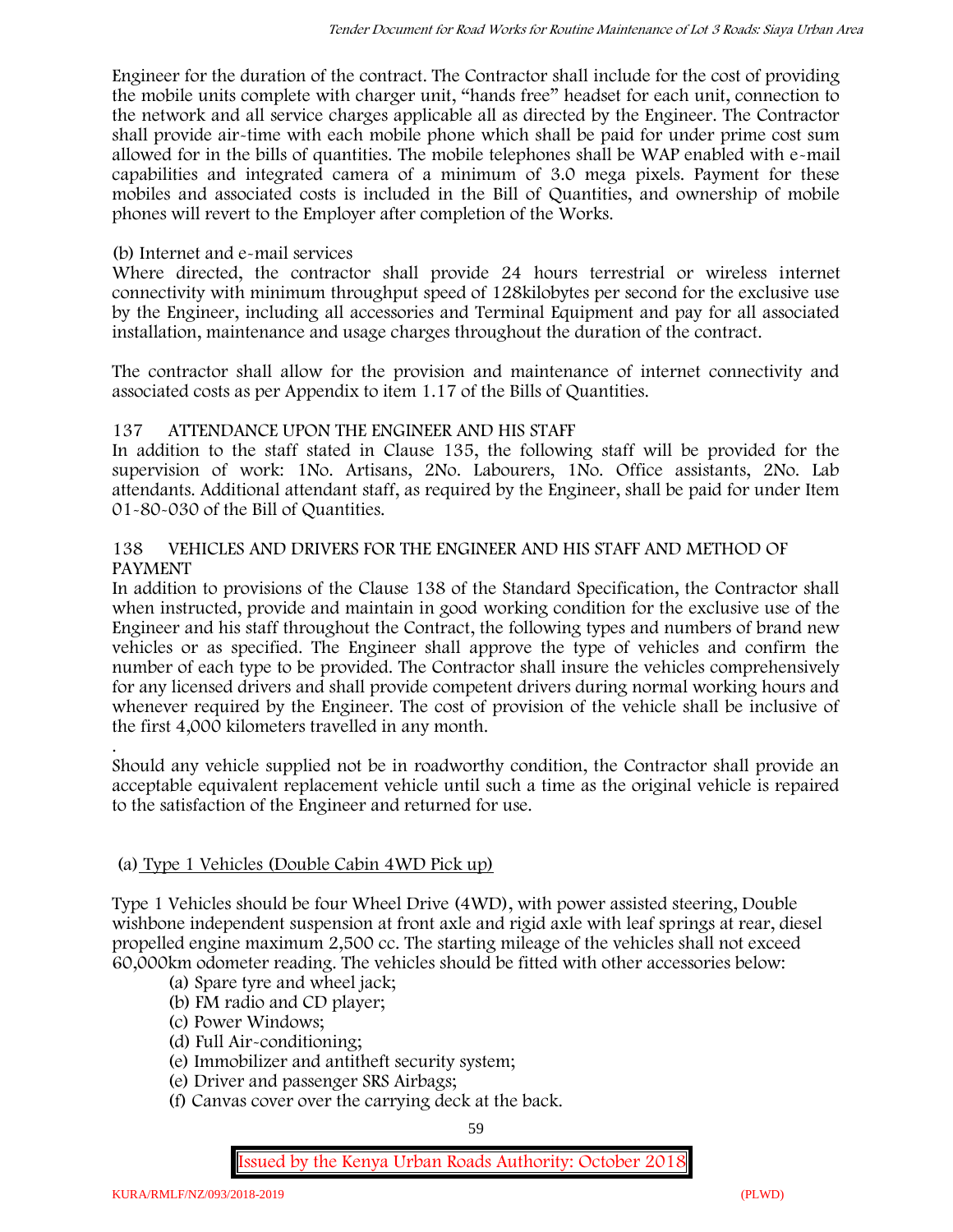At the end of the contract, all type 1 vehicles shall revert to the Contractor.

### **(c) Type 2 Vehicles (station wagon/saloon)**

Specifications for Type 2 Vehicles shall be station wagon/saloon vehicles; petrol propelled engine maximum 1,800 cc. The starting mileage of the vehicles shall not exceed 60,000km odometer reading. shall in addition be fitted with a fibre glass body or similar and two columns of sitting benches on the carting deck at the back.

The Contractor shall insure comprehensively the vehicles for any licensed drivers and shall provide competent drivers during normal working hours and whenever required by the Engineer.

At the end of the contract, all type 2 vehicles shall revert to the Contractor.

Payment of vehicle shall be per vehicle month in item 01-80-017/18 of the BOQ.

### **139 MISCELLANEOUS ACCOUNTS**

The Contractor maybe instructed by the Engineer to make payments of general miscellaneous accounts for such items as stationary, stores and equipment and miscellaneous supervision personnel and claims or the Engineer may direct the Contractor to purchase or pay for the above. The Contractor will be paid on a prime cost basis plus a percentage for overheads and profits under appropriate items in the Bills of Quantities.

### **142 ENVIRONMENTAL PROTECTION**

The Contractor shall comply with the Statutory Regulations in force in Kenya regarding environmental protection and waste disposal, and shall liaise with the National Environmental Management Agency (NEMA).

The Contractor shall ensure so far as is reasonably practicable and to the satisfaction of the Engineer; that the impact of the construction on the environment shall be kept to a minimum and that appropriate measures are taken to mitigate any adverse effects during the construction.

- (a) The Contractor shall exercise care to preserve the natural landscape and shall conduct his construction operations so as to prevent any unnecessary destruction, scarring, or defacing of the natural surroundings in the vicinity of the work. Except where clearing is required for permanent works, all trees, native shrubbery, and vegetation shall be preserved and shall be protected from damage by the Contractor's construction operations and equipment. All unnecessary destruction, scarring, damage or defacing resulting from the Contractor's operations shall be repaired, replanted, reseeded or otherwise corrected as directed by the Engineer, and at the Contractor's expense.
- (b) The Contractor shall ensure that measures are in place to control soil erosion and water pollution, by use of berms, dykes, silt fences, brush barriers, dams, sediment basins, filter mats, netting, gravel, mulches, grasses, slope drains, contour banks, and other erosion control devices and methods. Temporary erosion control provisions shall be coordinated with permanent erosion control features to assure economical, effective and continuous measures throughout the period of the works. The Contractor's attention is drawn to the requirements of Clause 502, in that works need to be progressively finished so that permanent vegetation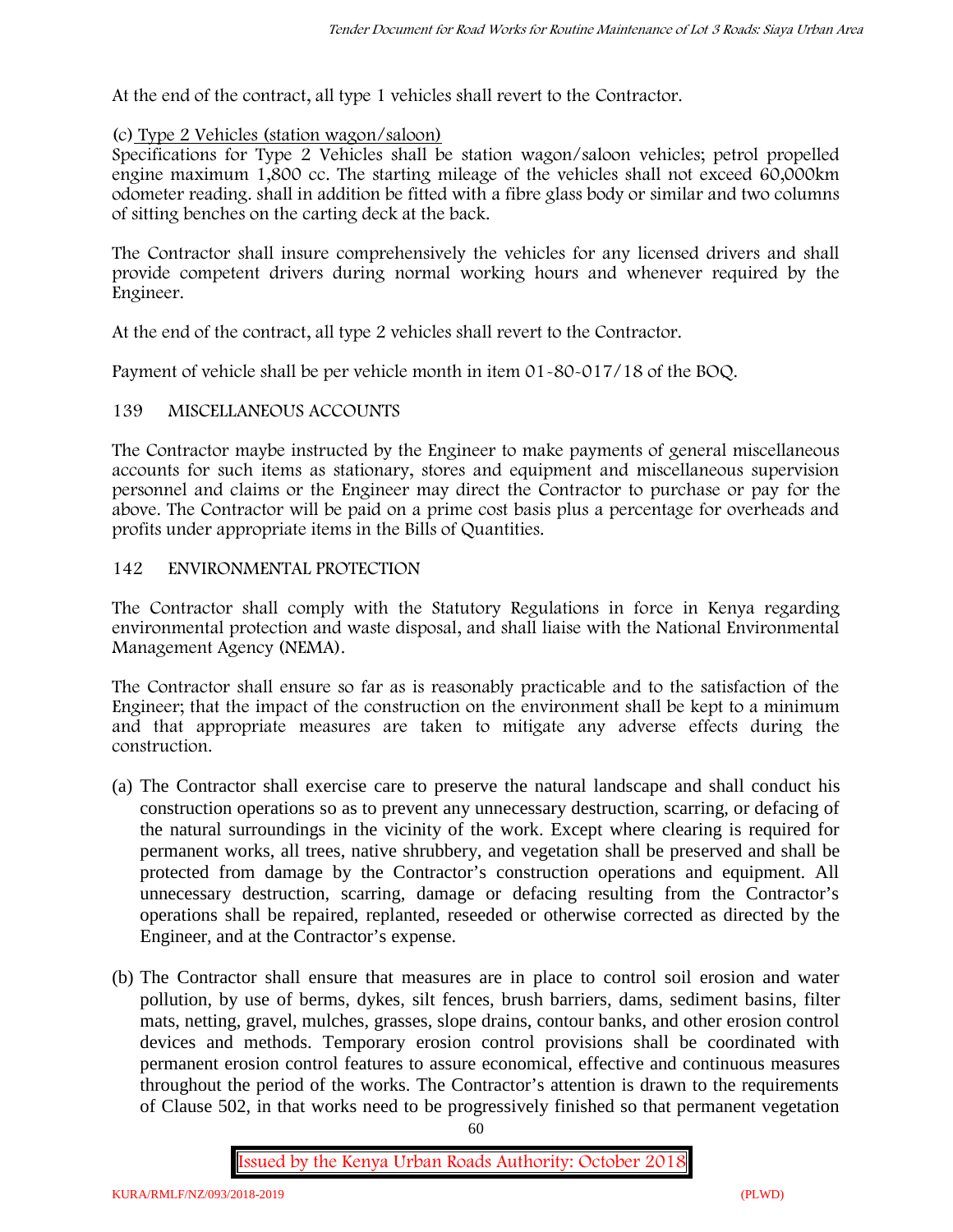can establish quickly to mitigate soil erosion and erosion of drains.

- (c) The Contractor shall provide all the labour, equipment, materials, and means required and shall carry out proper and efficient measures wherever and as often as necessary to minimise the dust nuisance.
- (d) The Contractor shall comply with all applicable Kenyan laws, orders and regulations concerning the prevention, control and abatement of excessive noise. Blasting, use of jackhammers, pile driving, rock crushing, or any other activities producing high-intensity impact noise may be performed at night only upon approval of the Engineer.
- (e) Immediately after extraction of materials, all borrows pits shall be backfilled to the satisfaction of the Engineer. In particular borrow pits near the project road shall be backfilled in such a way that no water collects in them.
- (f) Spilling of bitumen fuels Oils and other pollutants shall be cleared up.
- (g) The Contractor's attention is drawn to the requirements of the Standard Specification in regard to the environment and in particular to the following clauses:

| Clause 115: Construction Generally                                  |
|---------------------------------------------------------------------|
| Clause 116: Protection from Water                                   |
| Clause 136: Removal of Camps                                        |
| Clause 605: Safety and Public Health Requirements Clause            |
| Clause 607: Site Clearance and Removal of Topsoil and<br>Overburden |

(h) No additional payment will be made to the Contractor to cover costs arising from the requirements for this Clause and the Contractor must include these costs in the rates inserted into the Bills of Quantities.

### **143 STAFF TRAINING**

The Contractor shall allow for training of engineers, technicians and other support staff as may be instructed by the Engineer.

The payment of the allowances of such staff shall be made as instructed by the Engineer under the relevant provisions in the Bills of Quantities.

61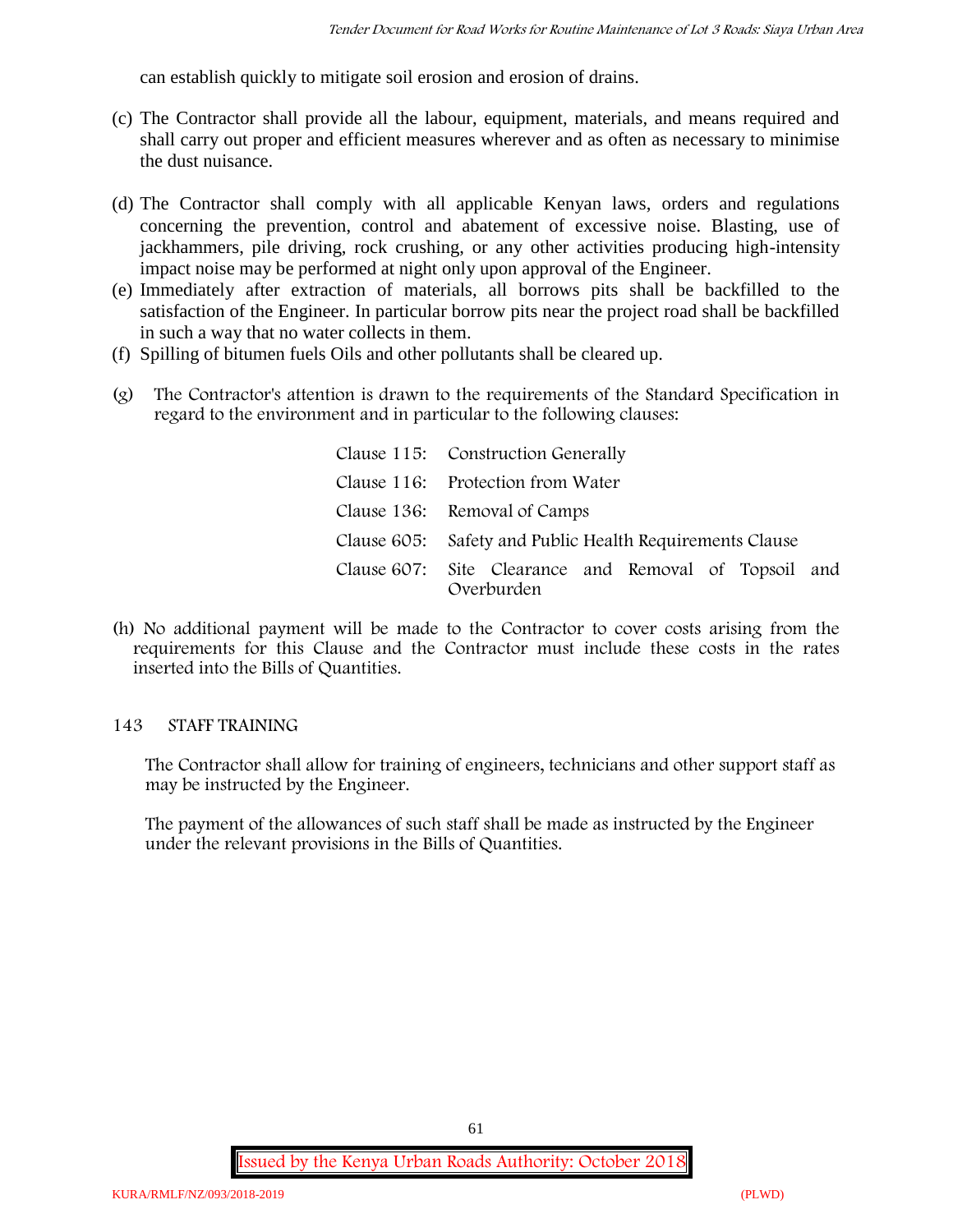#### **SECTION 2 - MATERIALS AND TESTING OF MATERIALS**

All materials testing shall be in accordance with Section 2 of the Standard Specifications.

#### **SECTION 3 - SETTING OUT & TOLERANCES**

#### **301 SETTING OUT**

a) In addition to the provisions of clause 3.01(a) if the traverse points to be used for the setting out are close to the existing carriageway and interfere with construction works then the Contractor will have to relocate them to a location where they will not be disturbed. The co ordinates and heights of all traverse points so located shall be listed and provided to the Engineer for checking and/or approval. Contractor shall also monument the new centreline every 200m along straight and all salient points along curves by a pin in the concrete beacon before commencement of any works.

The road reserve boundary posts shall have 12mm diameter steel pins embedded in concrete, 200mm long with 25mm exposed to the air, sticking out form its top surface. This pin shall be co-ordinated and heighted and result of the same shall be provided to the Engineer for approval. Cost of these works shall be included in the rates as no separate item has been provided.

Commencement of the works shall not be permitted until this basic survey data has been provided and approved by the Engineer for at least 2 Kms of the road.

b) Detailed Setting Out

Reference pegs shall be 50mm by 50mm in section 600mm long driven 400mm firmly into ground and painted white above the ground. The offset from centre line shall be indicated by small nail 20mm to 25mm long with its head driven flush with the top of the peg.

Chainages, offset and reference elevation shall be clearly indicated to the sides of the peg to the satisfaction of the Engineer.

After cutting of benches and prior to commencement of earthworks or subgrade works, Contractor shall take cross-sections again and submit the copy of the same to Engineer for agreement. These cross-sections shall then be used as basis of measurement for all subsequent layers, unless otherwise stated.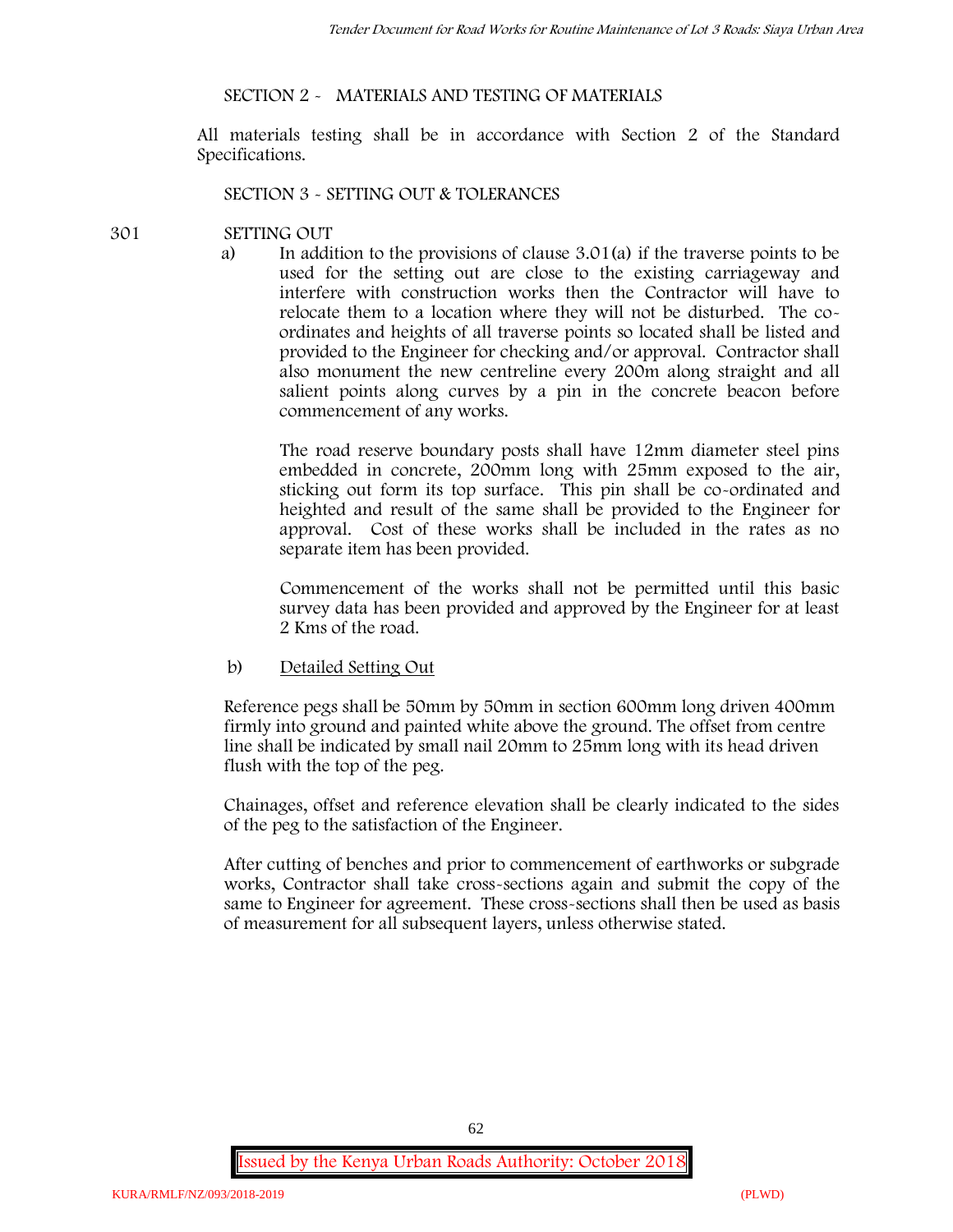#### **SECTION 4- SITE CLEARANCE AND TOP SOIL STRIPPING**

#### **401 SITE CLEARANCE**

Site Clearance shall be carried out as directed by the Engineer.

#### **402 REMOVAL OF TOPSOIL**

Topsoil shall include up to 200mm depth of any unsuitable material encountered in existing or newly constructed drains, drainage channels, and accesses.

**403 REMOVAL OF STRUCTURES, FENCES AND OBSTRUCTIONS**

When instructed by the Engineer, the Contractor shall demolish or remove any structure and payment for this shall be made on day works basis.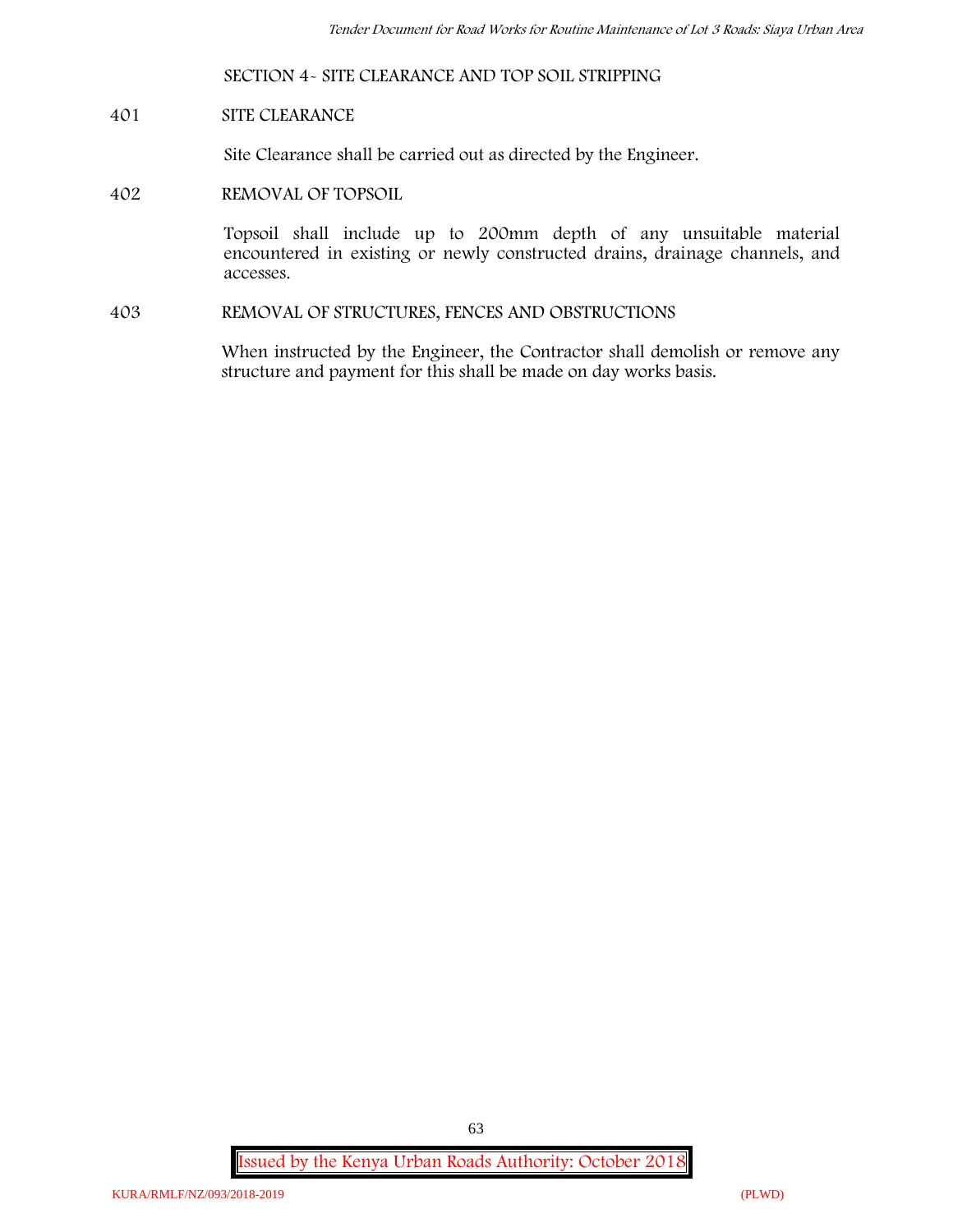### **SECTION 5 - EARTHWORKS**

#### **504 PREPARATION PRIOR TO FORMING EMBANKMENT**

Where benching is required for existing pavement to accommodate earthworks subgrade or subbase for widening the road, the rate for compaction of existing ground shall be deemed to cover this activity.

Excavation in the pavement of the existing road shall be kept dry. In the event of water penetrating the underlying layer, construction of the subsequent layers shall be postponed until the underlying layers are dry enough to accommodate the construction plant without deforming or otherwise showing distress.

Step construction shall be carried out per layer at the joint where excavating both vertically and perpendicular to the direction of the travel. The step shall be 500mm perpendicular to the direction of the travel and 150mm vertical unless otherwise instructed by the Engineer.

Special care shall be taken when compacting the new material at the joint ensuring that specified density is achieved.

#### **505 CONSTRUCTION OF EMBANKMENTS**

Only material approved by the Engineer shall be used for fill in embankments. Material with high swelling characteristics or high organic matter content and any other undesirable material shall not be used, unless specifically directed by the Engineer. Unsuitable material shall include:

- (i) All material containing more than 5% by weight or organic matter (such as topsoil, material from swamps, mud, logs, stumps and other perishable material)
- (ii) All material with a swell of more than 3% (such as black cotton soil)
- (iii) All clay of plasticity index exceeding 50.
- (iv) All material having moisture content greater than 105% of optimum moisture content (Standard Compaction)

Subgrade: Shall mean upper 300mm of earthworks either insitu or in fill and subgrade shall be provided for as part of earthworks operation and payment shall be made as "fill". The material for subgrade shall have a CBR of not less than 8% measured after a 4 day soak in a laboratory mix compacted to a dry density of 100% MDD (AASHTO T99) and a swell of less than 1%.

Subgrade repair: Where directed by the Engineer, any localized failure in the subgrade shall be repaired by filling in selected soft, hard or natural of minimum CBR 30% and compacted in accordance with clauses in the specifications applying to normal subgrade.

Embankment repair: Where directed by the Engineer, any localized filling in soft, hard or natural; selected material requirements shall be executed in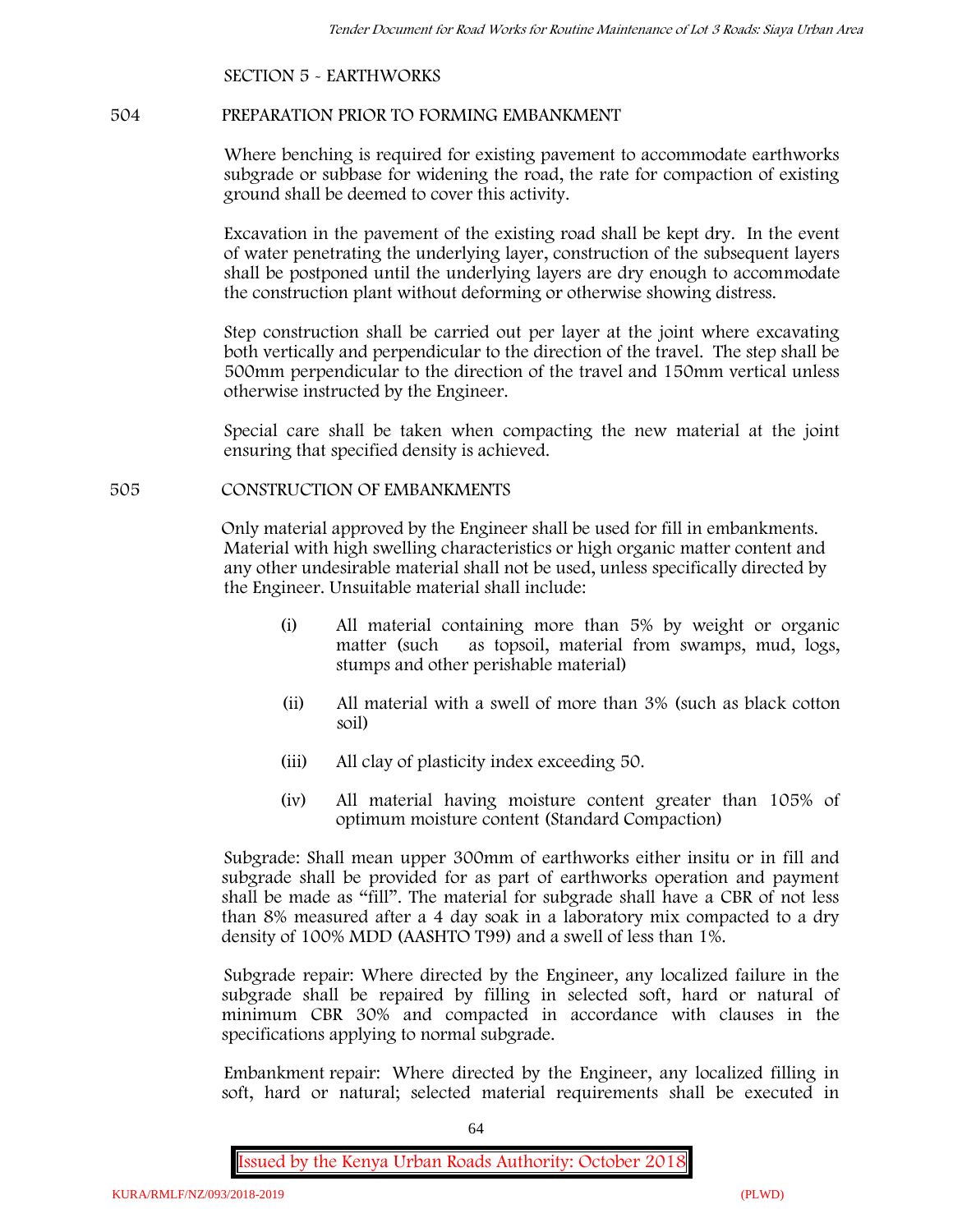accordance with Clause 505.

#### **508 COMPACTION OF EARTHWORKS**

At pipe culverts, all fill above ground level around the culverts shall be compacted to density of 100% MDD (AASHTO T.99) up to the level of the top of the pipes or top of the surround(s), if any and for a width equal to the internal diameter of the pipe on either side of the pipe(s) or surround(s) as applicable.

At locations adjacent to structures, all fill above ground level upto the underside of the subgrade shall be compacted to density of 105% MDD (AASHTO T.99). In case of fill around box culverts this should be carried out for the full width of the fill and for a length bounded by the vertical plane passing through the ends of the wingwalls.

Notwithstanding the provision of clause 503 of the standard Specification, Compaction of subgrade material (i.e. material immediately below formation) in cut areas shall not be carried out by the contractor in areas where the formation is formed in hard material, unless specific instructions to the contrary are issued by the Engineer.

Where improved sub-grade material shall be required, this shall be compacted and finished to the same standards and tolerances as those required for normal subgrade and clauses in the specifications applying to normal subgrade shall also apply.

#### **511 BORROW PITS**

The first part of the Standard Specification is amended as follows:-

Fill material which is required in addition to that provided by excavation shall be obtained from borrow pits to be located and provided by the Contractor but to the approval of the Engineer contrary to what has been stated.

#### **517 MEASUREMENT AND PAYMENT**

Notwithstanding the provisions of clause 517 of the standard specifications, the rate for compaction of fill in soft material shall allow for the requirements of clause 508 of the special specification and no extra payment shall be made for compaction around pipe culverts (100% MDD AASHTO T.99).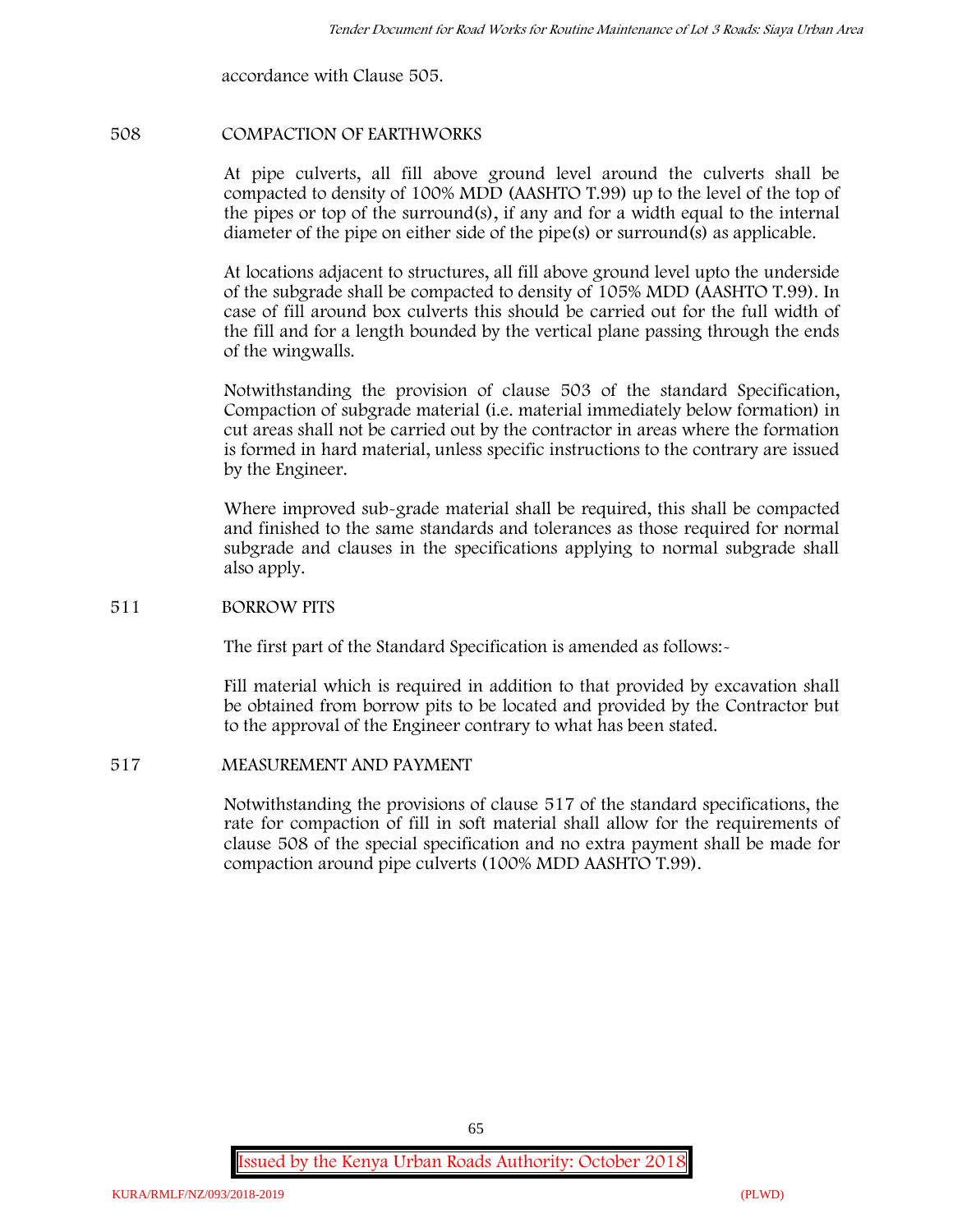### **SECTION 6 - QUARRIES, BORROW PITS, STOCKPILES AND SPOIL AREAS**

#### **601 GENERAL**

Notwithstanding any indications to the contrary in the Standard specification the Engineer will not make available to the Contractor any land for quarries, borrow pits, stockpiles and spoil areas, except for those areas in road reserves specifically approved by him.

The contractor will be entirely responsible for locating suitable sources of materials complying with the Standard and Special Specifications, and for the procurement, Wining, haulage to site of these materials and all costs involved therein. Similarly the contractor will be responsible for the provision and costs involved in providing suitable areas for stockpiling materials and spoil dumps. Should there be suitable sites for spoil dumps or stockpiles within the road reserve forming the site of the works the Contractor may utilise these subject to the approval of the Engineer.

No additional payment will be made to the Contractor to cover costs arising from the requirements for this Clause and the Contractor must include these costs in the rates inserted into the Bills of Quantities.

#### **602 MATERIAL SITES**

The information on possible material sites is given for the general guidance of bidders. Bidders are however advised to conduct their own investigation as the information contained therein is neither guaranteed nor warranted

#### **603 PROVISION OF LAND**

Notwithstanding any indications to the contrary in the Standard specification the Engineer will not make available to the Contractor any land for quarries, borrow pits, stockpiles and spoil areas, except for those areas in road reserves specifically approved by him.

The contractor will be entirely responsible for locating suitable sources of materials complying with the Standard and Special Specifications, and for the procurement, Wining, haulage to site of these materials and all costs involved therein. Similarly the contractor will be responsible for the provision and costs involved in providing suitable areas for stockpiling materials and spoil dumps. Should there be suitable sites for spoil dumps or stockpiles within the road reserve forming the site of the works the Contractor may utilise these subject to the approval of the Engineer.

No additional payment will be made to the Contractor to cover costs arising from the requirements for this Clause and the Contractor must include these costs in the rates inserted into the Bills of Quantities.

#### **605 SAFETY AND PUBLIC HEALTH REQUIREMENTS**

In addition to clause 605, the contractor shall allow for professionals to conduct lectures to the workers regarding the spread of HIV/Aids. **SECTION 7 - EXCAVATION AND FILLING FOR STRUCTURES**

66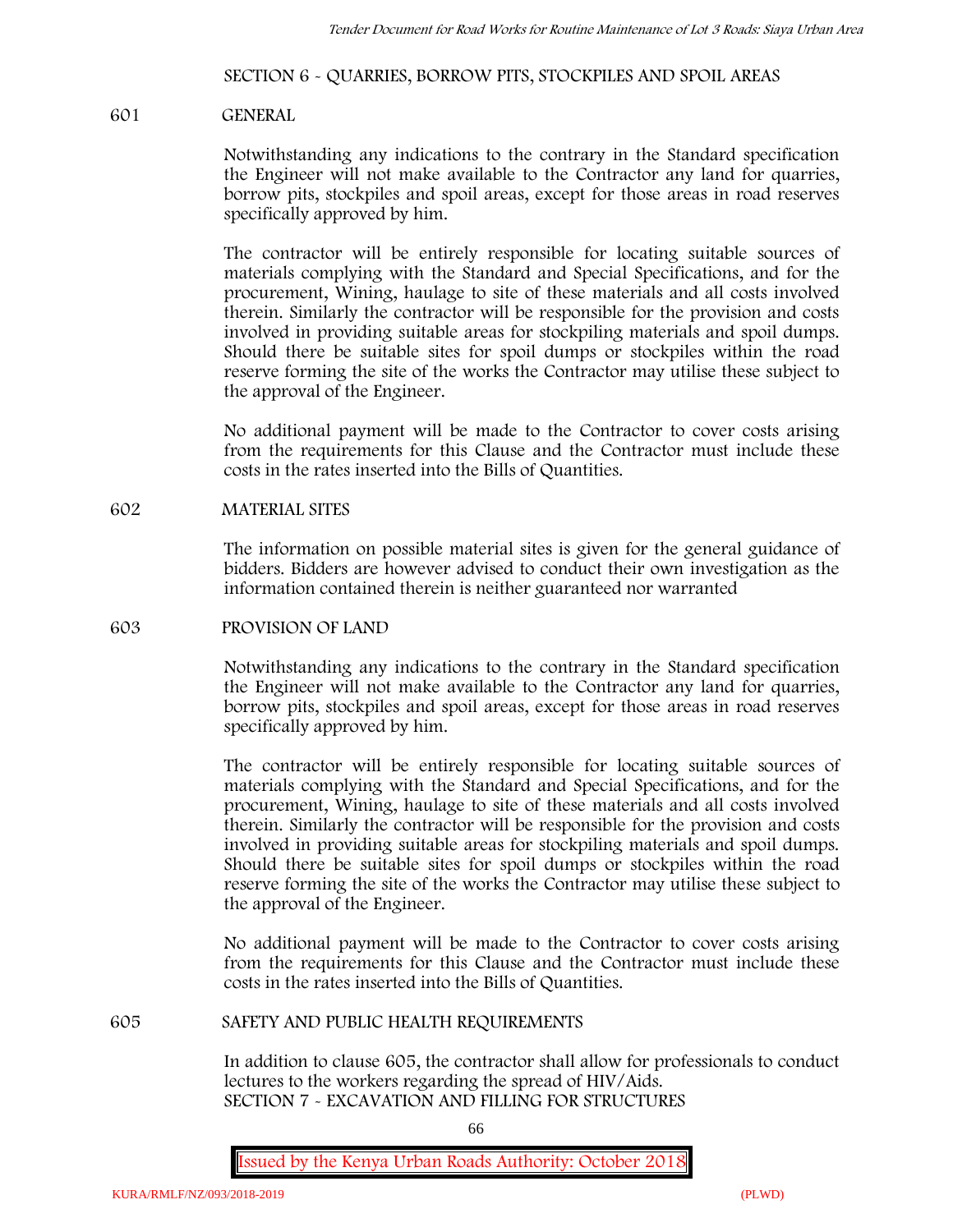#### **703 EXCAVATION OF FOUNDATIONS FOR STRUCTURES**

Unless otherwise instructed by the Engineer, all excavated surfaces in material other than hard material, on which foundations for structures shall be placed, shall be compacted to 100% MDD (AASHTO T.99) immediately before structures are constructed.

Paragraph 4, last line: - Replace "95%" with "100%".

**707 BACKFILLING FOR STRUCTURES**

Unless otherwise instructed by the Engineer, all backfilling material shall be compacted to a minimum of 100% MDD (AASHTO T.99).

#### **709 EXCAVATIONS FOR RIVER TRAINING AND NEW WATER COURSES**

Payments for river training and establishment of new watercourses shall only be made where such work constitute permanent works. Works done for road deviation or other temporary works shall not qualify for payment.

#### **710 STONE PITCHING**

Stone pitching to drains, inlets and outlets of culverts to embankments and around structure shall consist of sound unweathered rock approved by the Engineer.

The stone as dressed shall be roughly cubical in shape with minimum dimensions of 150 x 150mm for normal thickness of stone pitching.

The surface to receive the pitching shall be compacted and trimmed to slope and the stone laid, interlocked and rammed into the material to give an even finished surface.

In areas where stone pitching has been damaged, the Contractor shall identify such areas and notify the Engineer for his agreement of the extent of the Works required and his approval and instructions to proceed with the Works. Stone Pitching Repair and Reconstruction shall be carried out in accordance with Clause 710 of the Standard Specifications.

The Works shall involve removal of the damaged stone pitching and reconstruction of the said areas in accordance with Clause 710 of the Standard Specifications by use of the sound salvaged material together with any necessary additional material where all such materials shall comply with Section 7 of the Standard Specifications.

Contrary to clause 713 of the standard specifications, the rates inserted for stone pitching shall allow for grouting. **711 GABIONS**

> Where instructed by the Engineer the Contractor will install gabions as protection works to washout areas or bridge Piers and or Abutments. Gabions shall be constructed in accordance with Clause 711 of the Standard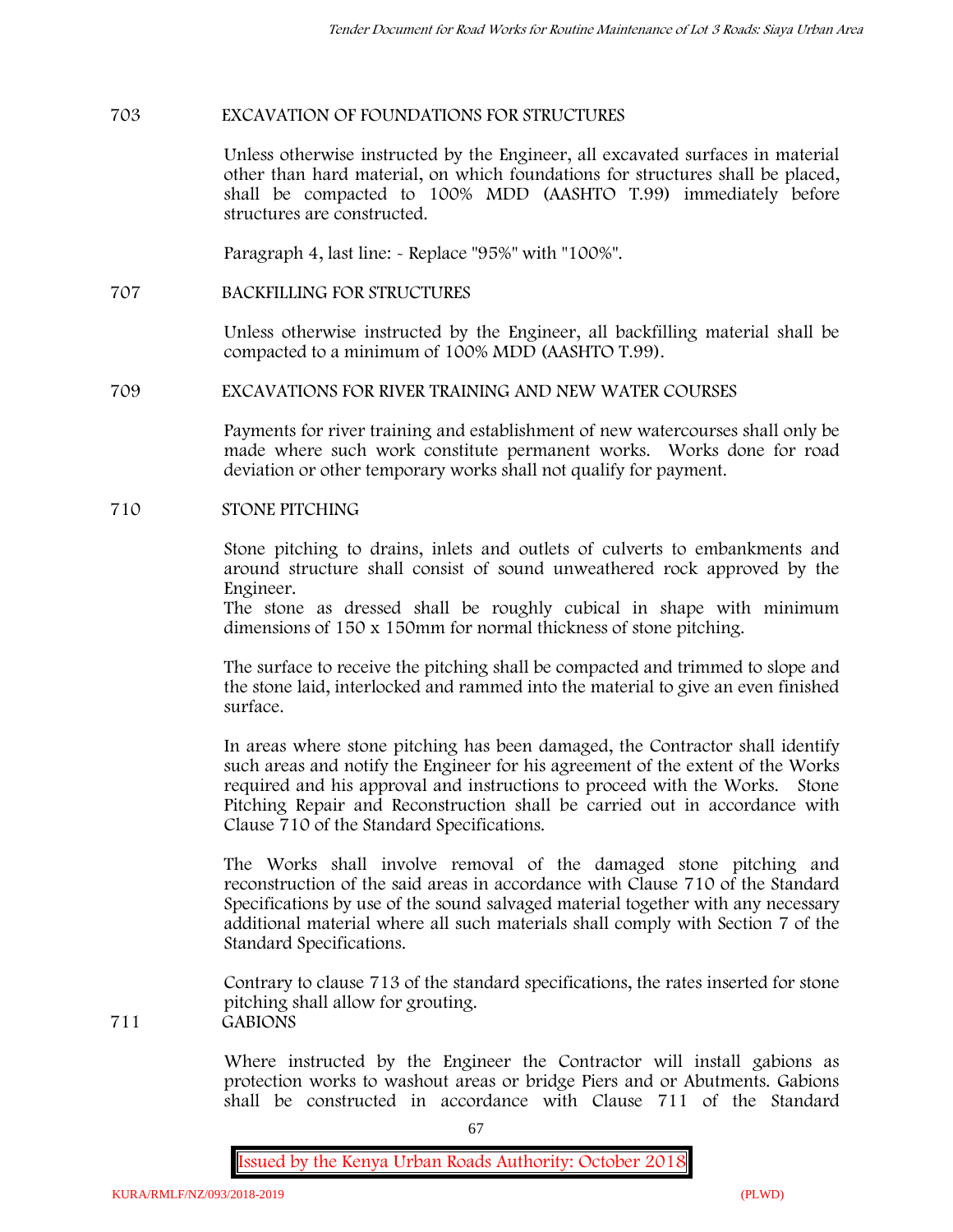#### Specification.

I n cases where existing gabions have been damaged, the Contractor shall identify them and notify the Engineer for his agreement of the extent of the Work required and his approval and instructions to proceed with the Works.

The Works shall involve removal of the damaged gabions / rocks, excavation to the correct levels and grades as directed by the Engineer, and in accordance with Clause 711 of the Standard Specifications and reconstruction with new gabions and other necessary materials as necessary. The damaged gabions shall be recovered and transported to the nearest KURA'S Yard or M.O. R &P.W Department depot.

### **712 RIP-RAP PROTECTION WORK**

Quarry waste or similar approved material shall be used to backfill scoured and eroded side, outfall and cut-off drain. The material shall be compacted to form a flat or curved surface preparatory to stone [pitching of drainage channels, existing and new scour checks as directed by the Engineer.

The surface to receive the pitching shall be compacted and trimmed to slope and the stone hand laid, interlocked and rammed into the material to give an even finished surface. The interstices of the Pitching shall be rammed with insitu material. The insitu material immediately behind the pitching shall be compacted to minimum density of 100% MDD compaction (AASHTO T.99)

### **714 BACKFILL BELOW STRUCTRURES**

Where instructed this shall be carried out in compliance with the requirements of Clause 507 and 804 of the Standard Specification.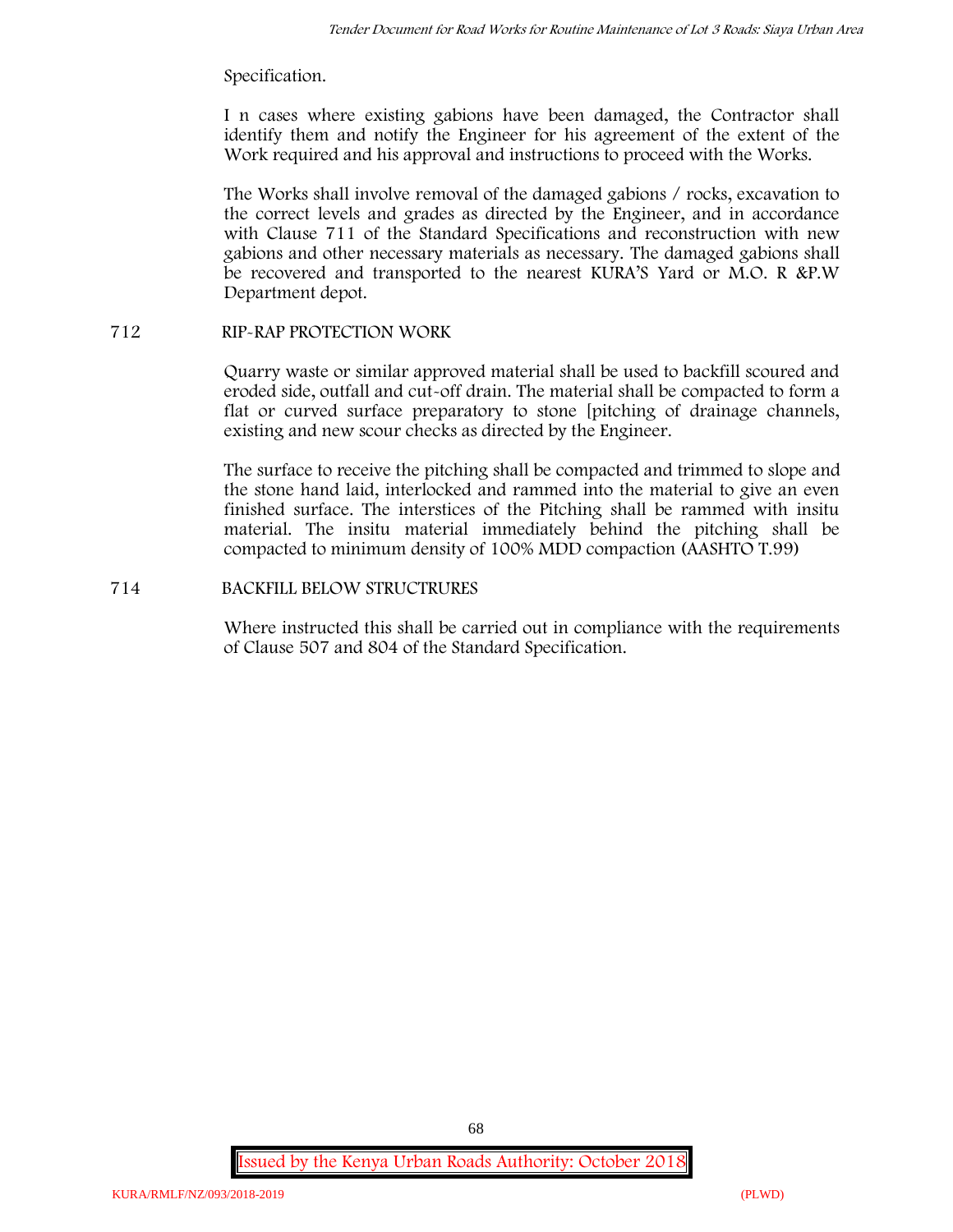### **SECTION 8 - CULVERTS AND DRAINAGE WORKS**

#### **801 SCOPE OF SECTION**

The operations specified in this section apply to the installation of drainage works and reinstatement and improvement of the same.

In addition, this Section covers: -

- Extending of existing 450mm, 600mm and 900mm diameter pipes to be compatible with the increased road width or access.
- Desilting and cleaning of existing pipes and outfall drains to make them free flowing.

**804 EXCAVATION FOR CULVERTS AND DRAINAGE WORKS**

In the Standard Specifications, make the following amendments: -

- (a) In paragraph 6, line 3, and in paragraph 7, line 5 and in paragraph 11, line 6, delete "95%" and insert "100%".
- (b) Removal of Existing Pipe Culverts

Where instructed by the Engineer, the Contractor shall excavate and remove all existing blocked or collapsed culvert pipes of 450mm, 600mm and 900mm diameter including concrete surround, bedding, inlet and outlet structure.

The void left after removal of culvert pipes shall be widened as necessary to accommodate new concrete bedding, pipe and haunching. The payment of this work shall be per linear metre of pipes removed,

and the volume in m<sup>3</sup> of inlet/outlet structure removed. The void left by removal of these pipes shall be carefully preserved in order to accommodate replacement of 450mm, 600mm or 900mm diameter pipe culverts as shall be directed by the Engineer.

- (c) Removal of Other Existing Drainage Structures When instructed by the Engineer, the Contractor shall demolish or remove any other structure and payment for this shall be made on day work basis.
- (d) Excavation for Culverts and Drainage Works The Contractor shall carry out all excavations for new culverts and drainage works to the lines, levels, inclinations, and dimensions shown on the drawings or as instructed by the Engineer.

#### **805 EXCAVATION IN HARD MATERIAL**

In the Standard Specifications, Sub-clauses 805(a) and 805 (b) delete "95%" and insert "100%".

In sub-clause 809(a), paragraph 1, line 1, substitute "95%" with "100%".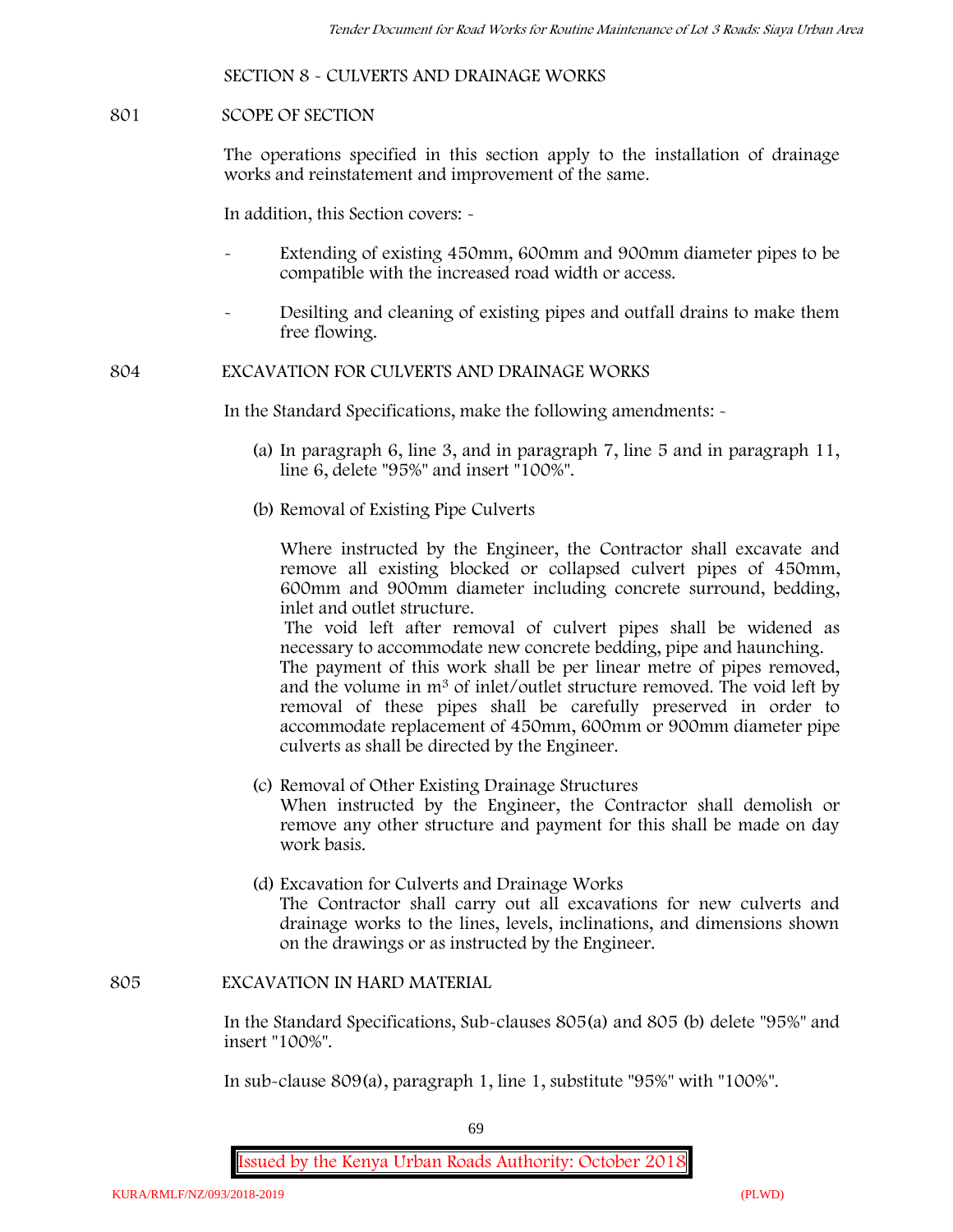In sub-clause 809(c), paragraph 2, line 4, between the words "compacted" and "and shaped" insert the words "to 100% MDD (AASHTO T.99)".

Hard material is material that can be excavated only after blasting with explosives or barring and wedging or the use of a mechanical breaker fitted with a rock point in good condition and operated correctly. Boulders of more than 0.2m<sup>3</sup> occurring in soft material shall be classified as hard material.

#### **809 BEDDING AND LAYING OF PIPE CULVERTS**

Concrete pipes shall be laid on a 150mm thick concrete bed of class 15/20 and the pipes shall be bedded on a 1:3 cement: sand mortar at least 50mm thick, 150mm wide and extending the full length of the barrel.

The rates inserted shall allow for compaction of the bottom of excavation to 100% MDD (AASHTO T.99).

**810 JOINTING CONCRETE PIPES**

The concrete pipes for the culverts shall have ogee joints and will be jointed by 1:2 cement: sand mortar and provided with fillets on the outside as described in clause 810 of the Standard Specification.

#### **812 BACKFILLING OVER PIPE CULVERTS**

In the Standard Specifications, clause 812

a) Wherever the expression "dry density of 95% MDD (AASHTO T. 99)" occurs delete and replace with "dry density of 100% MDD (AASHTO T.99)".

The rates entered for laying of pipe culverts shall allow for backfilling to pipe culverts and compacting to 100% MDD (AASHTO T.99) and these works shall not be measured and paid for separately.

#### **814 SUBSOIL DRAINS**

In the event of excavation for repairs exposing local seepage, springs or unacceptably high water table, the Engineer may instruct the provision of counter fort or French drains.

These drains shall consist of a trench excavated to the alignment, width, depth and gradient instructed by the Engineer, and backfilled with approved compacted clean hard crushed rock material as specified in clause 815 of the standard specification. Where these drains lie within the carriageway the carriageway shall be reinstated with compacted stabilised gravel and surfaced with hot asphalt or a surface dressing as instructed by the Engineer.

### **815 INVERT BLOCK DRAINS AND HALF ROUND CHANNELS**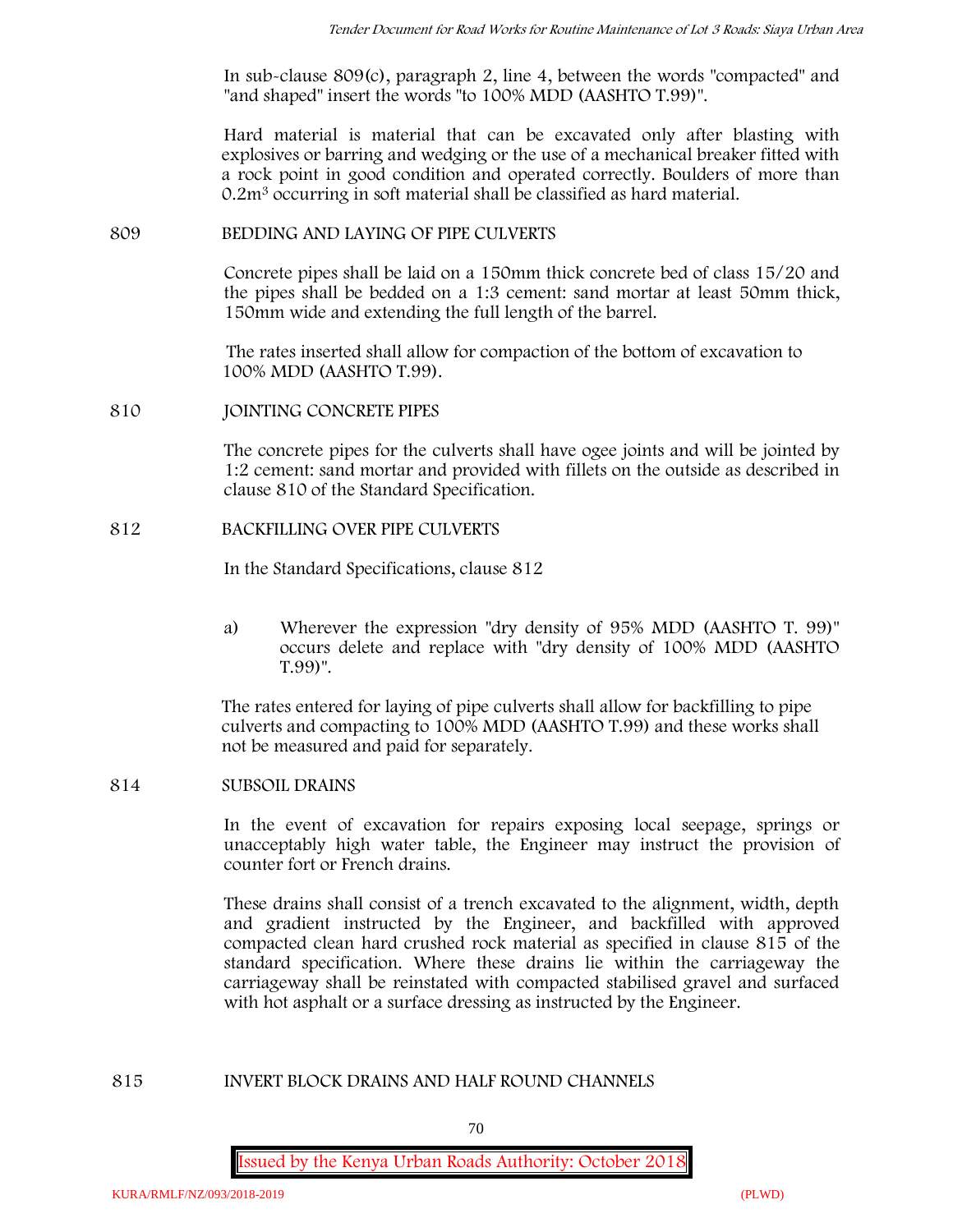Invert Block Drains and Half Round Channels shall be constructed as shown in the drawings provided in accordance with the Standard Specifications where directed by the Engineer.

- **817 REPAIRS TO DRAINS**
- **817.1 Cleaning and Repair of Existing Drains**

In areas of existing side drains, mitre or outfall drains where such are blocked, the Engineer shall instruct the Contractor to clean and clear the drains to free flowing condition.

The work shall consist of:

- (a) Stripping and removal of any extraneous material to spoil including vegetation and roots in the drains to the satisfaction of the engineer.
- (b) Spreading of any spoil to the satisfaction of the Engineer.

Shaping the drains to free flowing condition as directed by the Engineer. Removing any broken side slabs for inverted block drains and replacing with a new removing any broken inverted block drains and replacing with a new one well jointed.

Measurement and Payment for cleaning drains shall be by linear metre of drain cleaned measured as the product of plan area and vertical depth of extraneous material instructed to be removed. No extra payment will be made for removal of vegetation and roots.

**817.2 Channels**

The Engineer may instruct that the Contractor provides open channels in place of existing subdrains where the latter may be damaged or in any other place. The rates entered by the Contractor in the bills of quantities must include for removal and disposal of any subdrain material, excavation to line and level, backfilling and compaction as directed by the engineer. The channels shall be constructed of precast class 20/20 concrete of minimum 80mm thickness and lengths or widths not exceeding 1000mm. Joints shall be at least 15mm wide filled with 1:2 cement sand mortar.

**817.3 Rubble fills for protection work**

Quarry waste or similar approved material shall be used to back fill scoured and eroded side, outfall and cut-off drains. The material shall be compacted to form a flat or curved surface preparatory to stone pitching of drainage channels, existing and new scour checks as directed by the Engineer.

### **817.4 Stone Pitching**

Stone pitching shall be constructed in accordance with clause 710 of the

71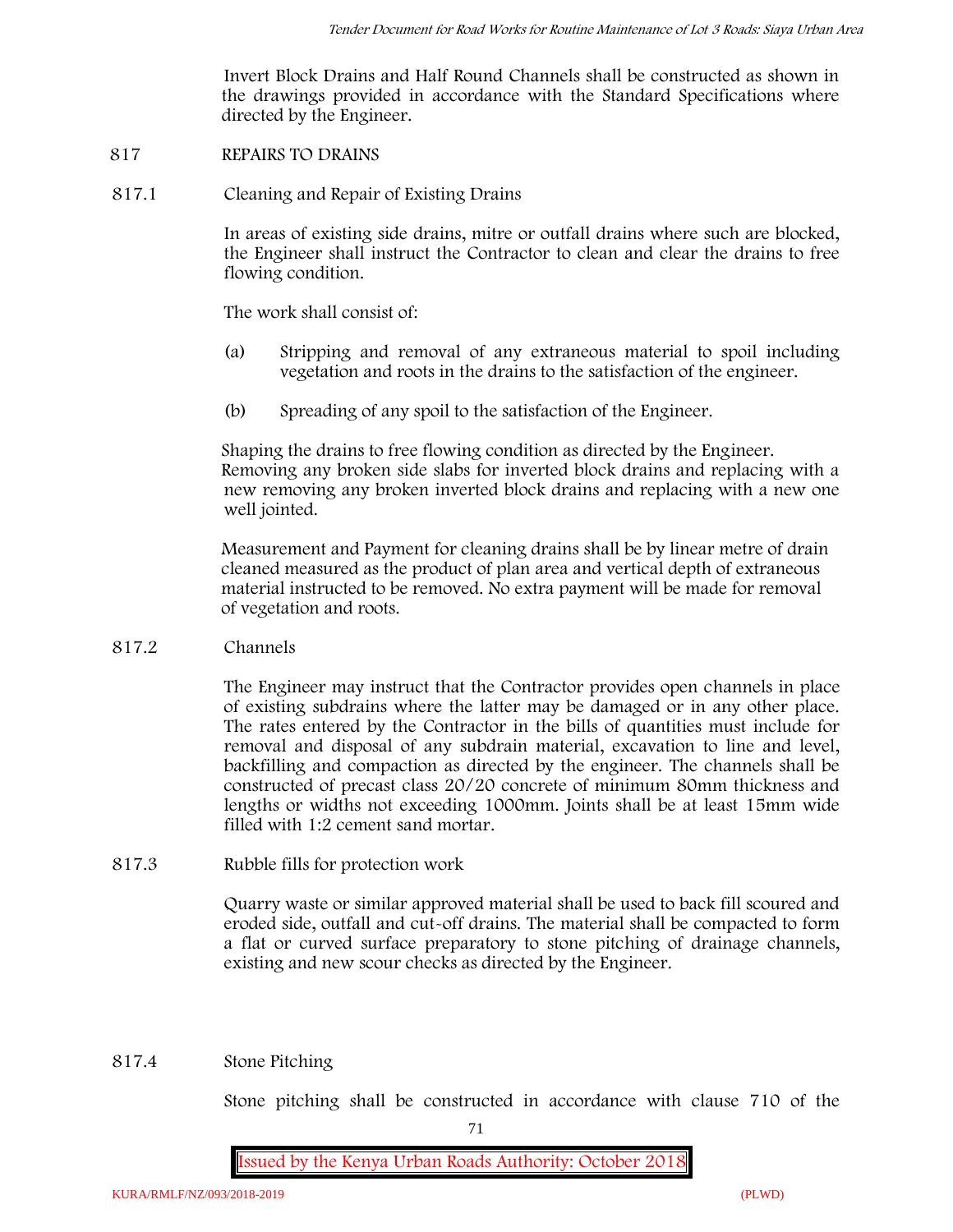standard Specification.

# **817.5 Gabions**

Gabions shall be constructed in accordance with clause 711 of the standard Specification.

# **817.6 Spoil Material**

The Contractor shall be responsible for removal from site of all materials excavated in the course of undertaking works in this section of the specifications, unless suitable for re-use, and deposit of the material in a spoil dump to be approved by the Engineer.

# **818 SCOUR CHECKS**

Scour checks are to be constructed in mass concrete in accordance with clause 818 of the standard Specifications and the drawings as shall be provided.

# **819 CLEANING AND MAINTENANCE**

# **819.1 Desilting of Pipe Culverts**

Where instructed, Contractor shall desilt the existing pipe culverts by removing all the material from the pipe to make them clean and free flowing.

Measurement and payment shall be by the linear metres of pipes de-silted, regardless of diameter size.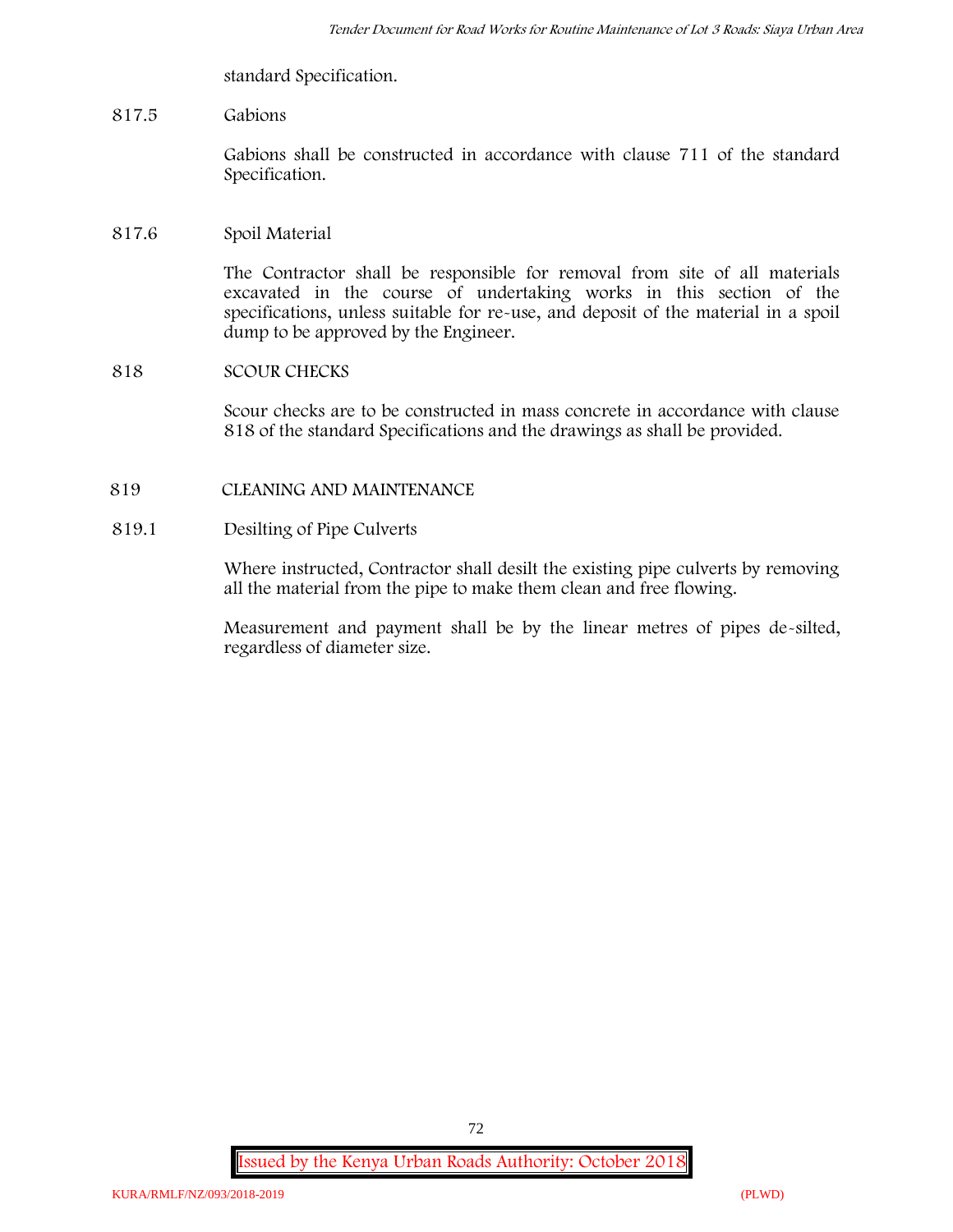# **SECTION 9 - PASSAGE OF TRAFFIC**

#### **901 SCOPE OF THE SECTION**

The Contractor shall so arrange his work to ensure the safe passage of the Traffic at all times and if necessary construct and maintain an adequate diversion for traffic complete with all the necessary road traffic signs.

The contractor shall provide to the satisfaction of the Engineer adequate warning signs, temporary restriction signs, advance warning signs, barriers, temporary bumps and any other device and personnel equipped with two way radios to ensure the safe passage of traffic through the works.

When carrying out the Works the Contractor shall have full regard for the safety of all road users.

The Contractor shall also provide sign posts and maintain to the satisfaction of the Engineer all deviations necessary to complete the works. The contractor should allow for the costs of complying with the requirements of this clause in his rates.

The contractor will be deemed to have inspected the site and satisfied himself as to the adequacy of his bid for these works and no additional payments will be made to the contractor for any expenditure on traffic control or the provision of deviations. The employer shall not be liable for inadequate prior investigations of this nature by the contractor.

### **903 MAINTENANCE OF EXISTING ROADS**

The Contractor shall when instructed, maintain the existing project road ahead of works using compacted asphalt concrete type I in accordance with the provisions in clause 1601B – 1607B of the Special Specifications or gravel material depending on the nature of the wearing course surface.

### **904 CONSTRUCTION OF DEVIATIONS**

(a) **General**

In addition to requirement of this clause, the Contractor shall when instructed construct and complete deviations to the satisfaction of the Engineer before commencing any permanent work on the existing road. Also during these works the contractor is supposed to provide a detour of adequate pipe culverts for pedestrian and traffic crossing where there is bridge works.

Subject to the approval by the Employer, the Contractor may maintain and use existing roads for deviation. Payment for this, made in accordance with clause 912 (a) (i), shall be by the Kilometre used depending on the type of road used, whether bituminous or earth/gravel. The rates shall include for the provision of materials and the works involved.

b) **Geometry**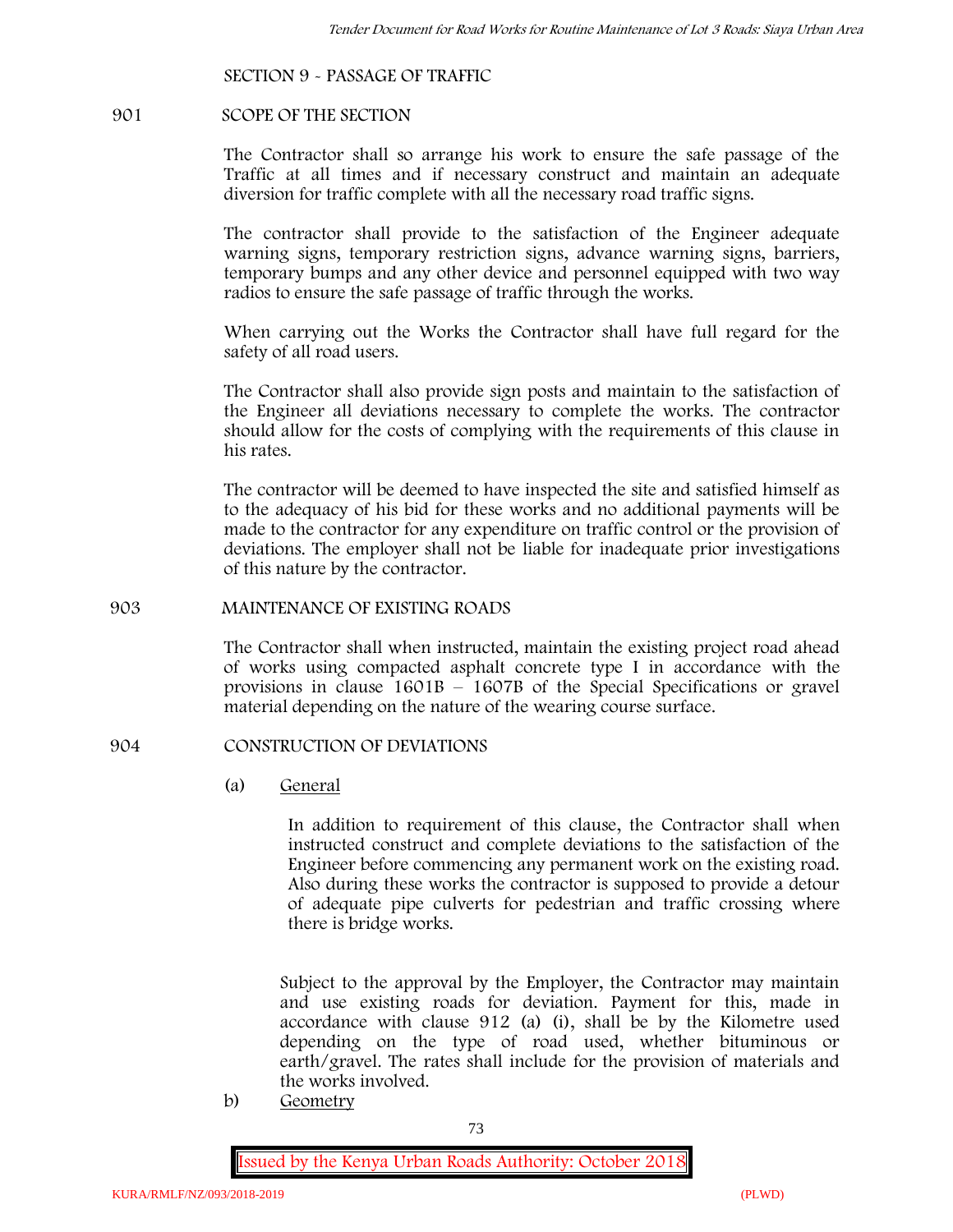The carriageway width of the deviations shall not be less than 6m wide and suitable for 2-way lorry traffic unless otherwise specified.

c) **Construction**

Unless otherwise instructed gravel wearing course for the deviation shall be 150mm compacted thickness complying with section 10 of the Standard Specification. The Contractor shall allow in his rate for removal of any unsuitable material before placing of gravel wearing course, as this will not be paid for separately.

In addition to provision of this clause, Contractor is required to sprinkle water at least 4 times a day at the rate of  $1$  to  $1.4$  litres/ $M<sup>2</sup>$  in regular interval to minimise the effects of dust. Latest sprinkling time shall be one hour before the sunset.

Where existing neighbouring roads are used as deviation, Contractor shall carry out repairs and maintenance in parent materials used for the existing base and surfacing of the road being used.

### **906 PASSAGE OF TRAFFIC THROUGH THE WORKS**

The Contractor shall arrange for passage of traffic through the works during construction whenever it is not practicable to make deviations.

Any damage caused by passing traffic through the works shall be made good at the contractor's own cost.

#### **907 SIGNS, BARRIERS AND LIGHTS**

Contractor shall provide signs, barriers and lights as shown in the drawing in Book of Drawings at the locations where the traffic is being carried off the existing road to the deviation and back again to existing road. The Contractor shall provide ramps and carry out any other measures as instructed by the Engineer to safely carry traffic from the road to deviation.

Contrary to what has been specified in this clause the road signs provided shall be fully reflectorised and in conformity with clause 9.1 of the "Manual for Traffic Signs in Kenya Part II".

### **909 ASSISTANCE TO PUBLIC**

In addition to provision of clause 909, Contractor shall maintain close liaison with the relevant authorities to clear any broken down or accident vehicles from the deviations and the main road, in order to maintain smooth and safe flow of the traffic. Further, the Contractor shall provide a traffic management plan to be approved by the Engineer before the commencement of any construction works and execute the same, to the satisfaction of the Engineer, during the entire period of project implementation. A draft traffic management plan shall be submitted with Bid.

**912 MEASUREMENT AND PAYMENT**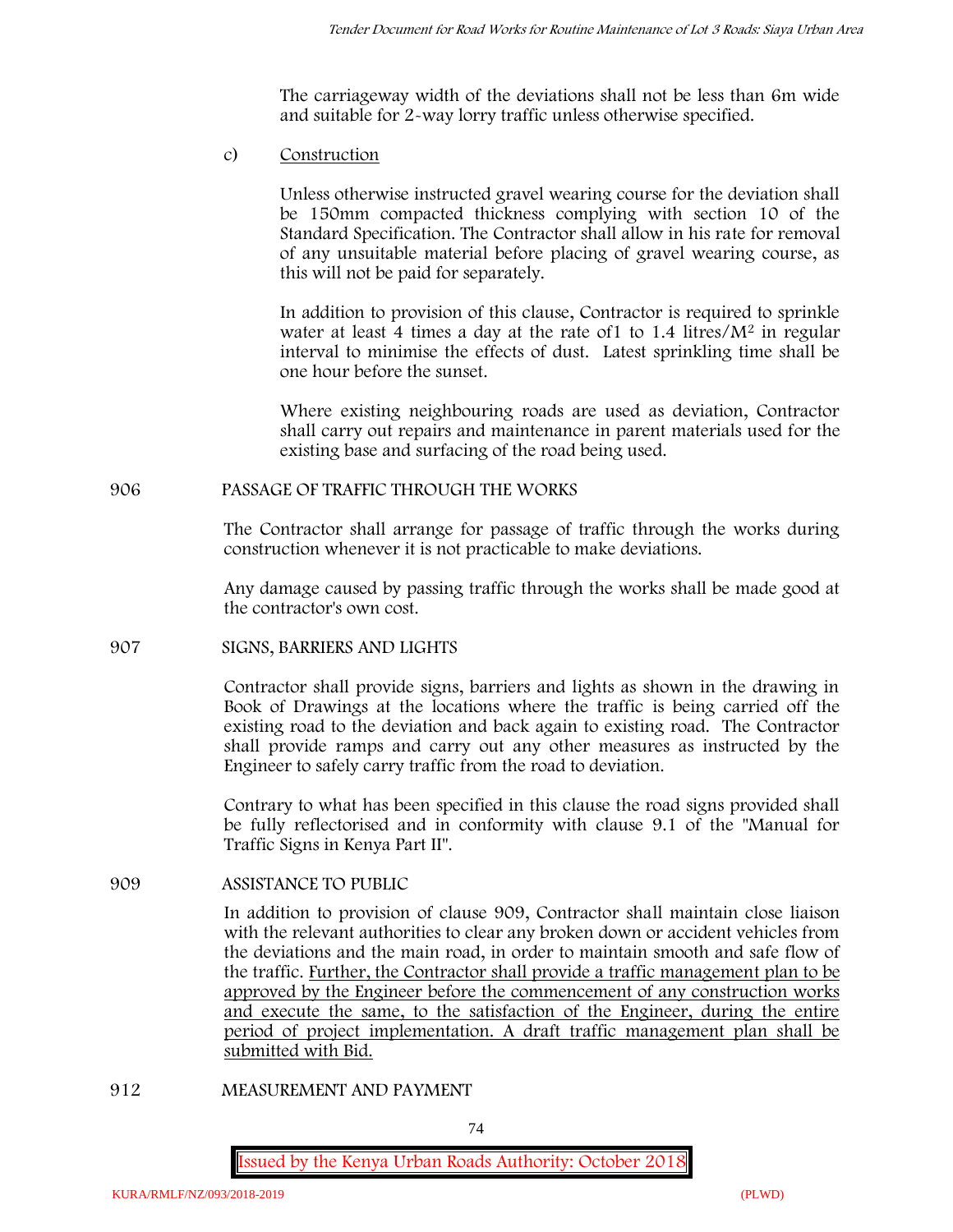### **Construct Deviation**

# **Road Deviation**

The Contractor shall be paid only 50% of the rate for this when he completes deviation road to the satisfaction of the Engineer. The balance shall be paid in equal monthly instalments over the contract period, as he satisfactorily maintains the deviation (as per clause 904 and 905 above) when it is in operation.

Where existing neighbouring road has been used as deviation, payment shall be by the kilometre rate and shall include the cost of repairs and maintenance of the road carried out in parent base and subbase materials.

# **Deviation using Pipe Culverts**

The Contractor shall be paid only 50% of the rate for this when he completes deviation to the satisfaction of the Engineer. The balance shall be paid in equal monthly instalments over the contract period, as he satisfactorily maintains the deviation when it is in operation. The Contractor shall be paid full amount when the bridge under construction will be in use.

### **Maintain existing road**

Asphalt Concrete or gravel for maintaining the existing road shall be measured by the cubic metre placed and compacted upon the road

### **Passage of traffic through the works**

Payment shall be made on Lump Sum basis.

# **Assistance to Public**

The Contractor will be deemed to have included cost of this item in other items and no separate payment shall be made.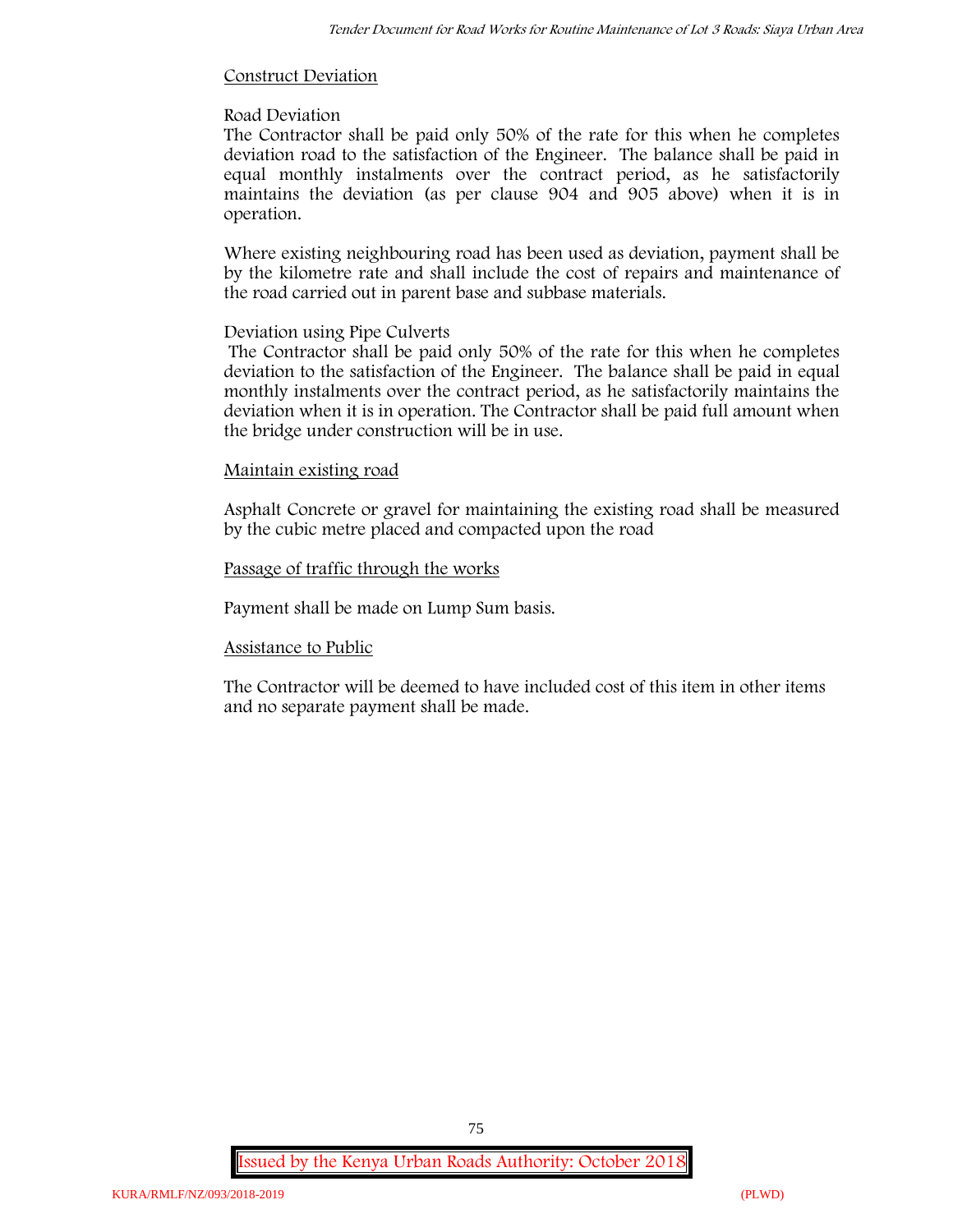# **SECTION 10 – GRADING AND GRAVELLING**

# **1001 GENERAL**

Grading covers the works involved in the reinstatement of the road carriageway to the camber by removing the high points and filling up gullies, corrugations and wheel ruts to restore smooth running surface. Gravelling consists of excavation, loading, hauling, spreading, watering and compaction of gravel or softstone wearing course material on the formation of the road carriageway.

### Ditch and Shoulder grading

The activity consists of cutting of a  $V$  – ditch and reinstating or reforming of the shoulders of road using either Towed or Motor grader.

### Carriageway grading

# **(i) Light grading**

This consists of trimming of the carriageway to control roughness and corrugations using either a towed grader or a motorized grader.

### **(ii) Heavy grading**

This consists of scarifying the existing carriageway surface, cutting high spots and moving materials to fill potholes, corrugations and wheel ruts and reshaping of the surface to the specified camber, using either a towed grader or a motorized grader. All loose rocks, roots, grasses shall be removed and disposed well clear off the drains.

Heavy grading will be considered if 70% of the road has potholes, corrugations and wheel ruts of over 200mm deep.

The material shall be bladed toward the center of the road starting from both edges until the specified camber is achieved.

# **1002 MATERIALS**

Gravel shall include lateritic gravel, quartzitic gravel, calcareous gravel, decomposed rock, softstone/quarry waste material, clayey sand and crushed rock.

# **1003 MATERIAL REQUIREMENTS**

Gravel material shall conform to the requirements given below:

GRADING REQUIREMENTS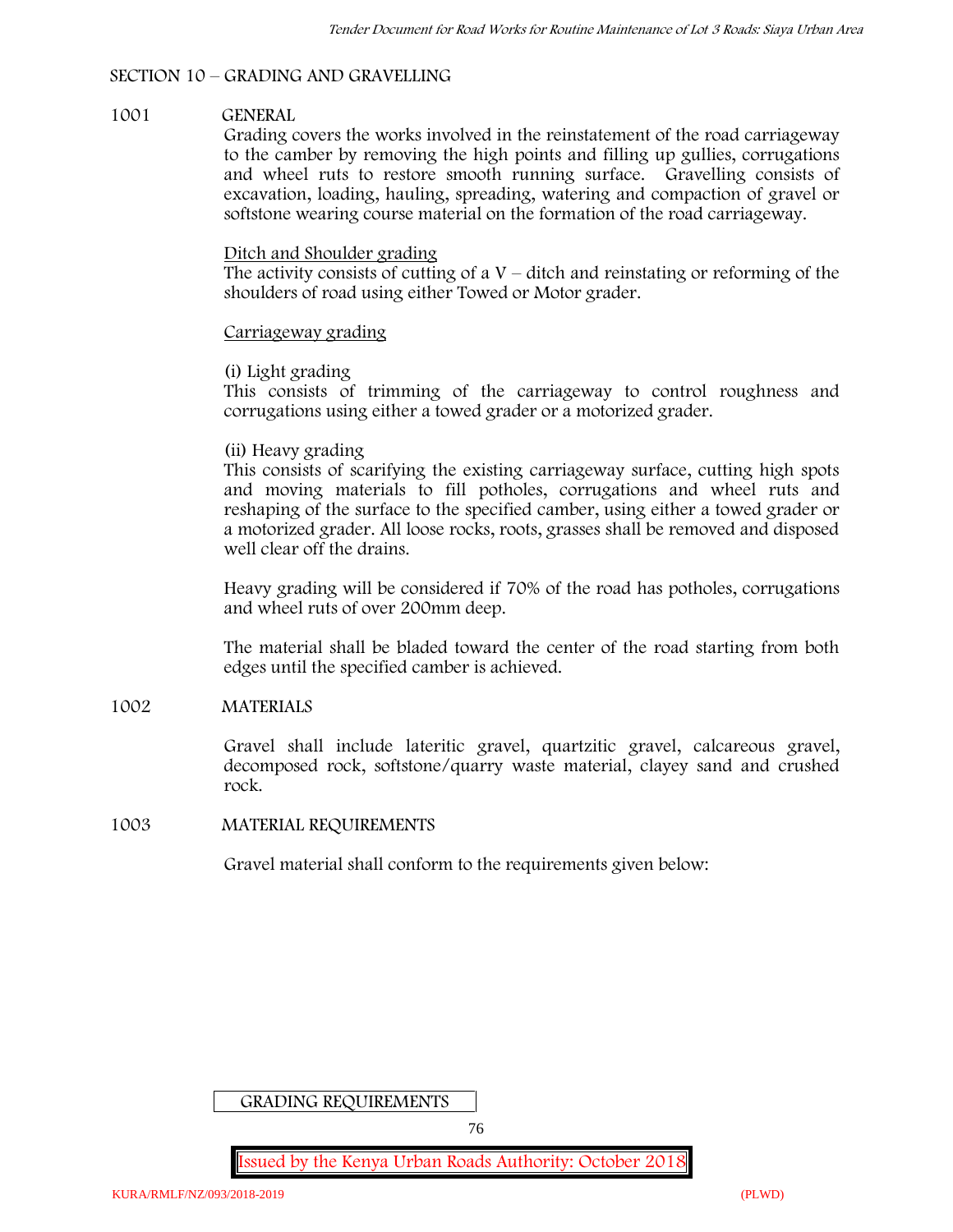|                | <b>AFTER COMPACTION</b>          |     |
|----------------|----------------------------------|-----|
| Sieve          | % by weight                      |     |
| (mm)           | passing                          |     |
| 40             | 100                              |     |
| 28             | $95 - 100$                       |     |
| 20             | $85 - 100$                       |     |
| 14             | $65 - 100$                       |     |
| 10             | $55 - 100$                       |     |
| 5              | $35 - 92$                        |     |
| $\overline{2}$ | $23 - 77$                        |     |
| 1              | $18 - 62$                        |     |
| 0.425          | $14 - 50$                        |     |
| 0.075          | $10 - 40$                        |     |
|                | PLASTICITY INDEX REQUIREMENTS PI |     |
| Zone           | Min                              | Max |
| <b>WET</b>     | 5                                | 15  |
| DRY            | 10                               | 25  |

| BEARING STRENGTH REQUIREMENTS                   |            |                |
|-------------------------------------------------|------------|----------------|
| Traffic                                         | <b>CBR</b> | DCP Equivalent |
| Commercial                                      |            | mm/Blow        |
| VPD                                             |            |                |
| Greater than                                    | $2\Omega$  | 11             |
| 15                                              |            |                |
| Less than 15                                    | 15         | 14             |
| CBR at 95% at MDD, Modified AASHTO and 4        |            |                |
| days soak                                       |            |                |
| Lower quality material (CBR 15) may be accepted |            |                |
| if no better material can be found              |            |                |

NB: Wet Zone – mean annual rainfall greater than 500mm Dry Zone – mean annual rainfall less than 500mm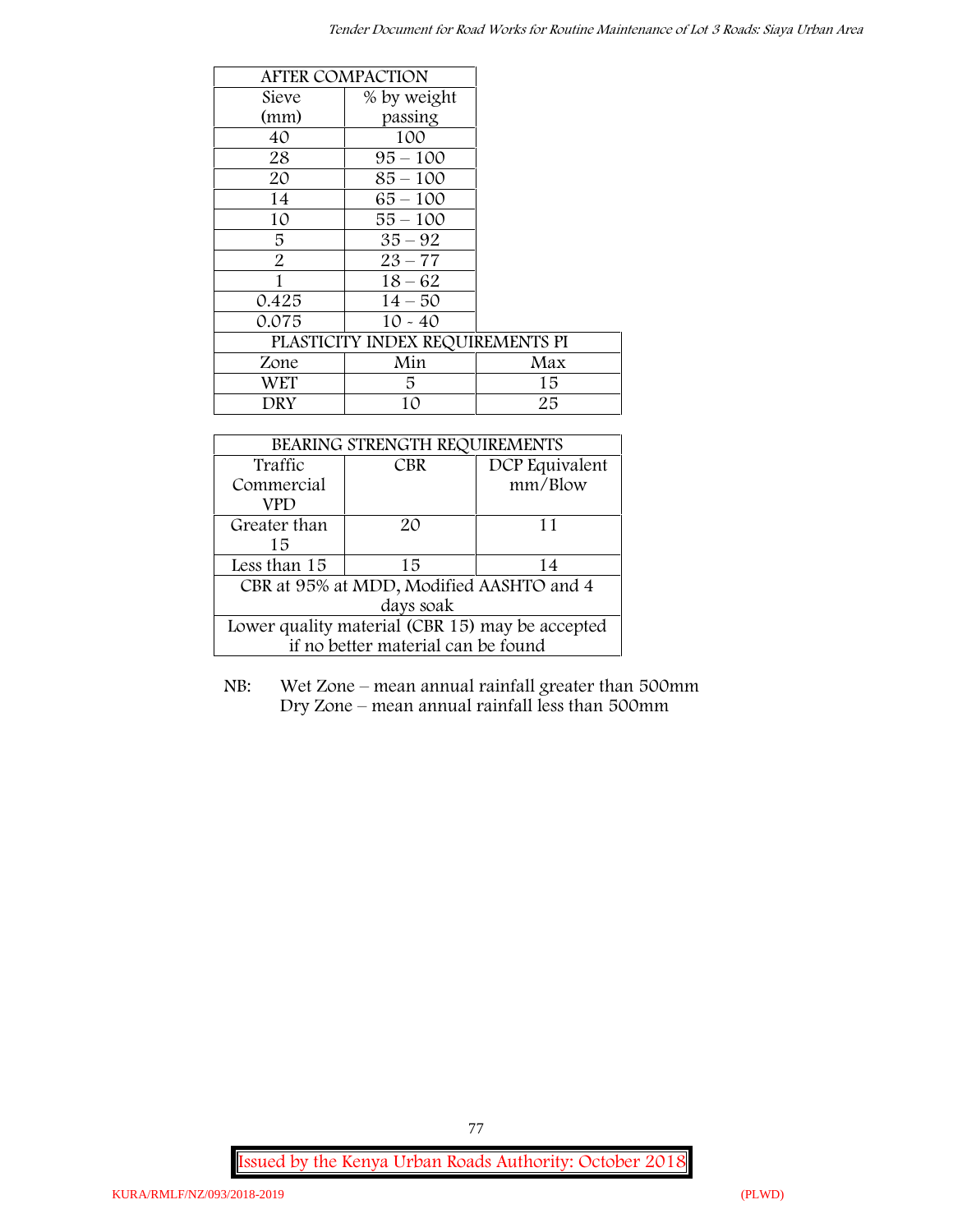# **SECTION 11 – SHOULDERS TO PAVEMENT**

#### **1101 GENERAL**

Shoulders shall be constructed in accordance with guidelines given in 1102 and as directed by the Engineer.

For sections where shoulders are extremely low and requires fill material before the shoulder is reconstructed, the construction of fill embankment shall be in accordance with Section 5 of this specification.

#### **1102 MATERIAL FOR CONSTRUCTION OF SHOULDERS**

The shoulders shall be 1.0m wide both sides and shall be formed of 150mm thick well compacted soft stone material and topsoiled with red coffee soil and planted with grass.

Low shoulder shall be reconstructed by cutting benches, filling and compacting approved fill material to form the formation to the shoulders.

Shoulder reconstruction shall be same in all sections including the slip roads.

### **1105 SURFACE TREATMENT OF SHOULDERS**

The shoulders shall be planted with creeping type kikuyu grass.

# **1106 MEASUREMENT AND PAYMENT**

Payment for shoulder construction shall be in accordance with the relevant clauses in sections 11, 12, 14, 15 and 23 of the relevant Specifications. Payment for fill material on shoulder shall be in accordance with Section 5 of this specification.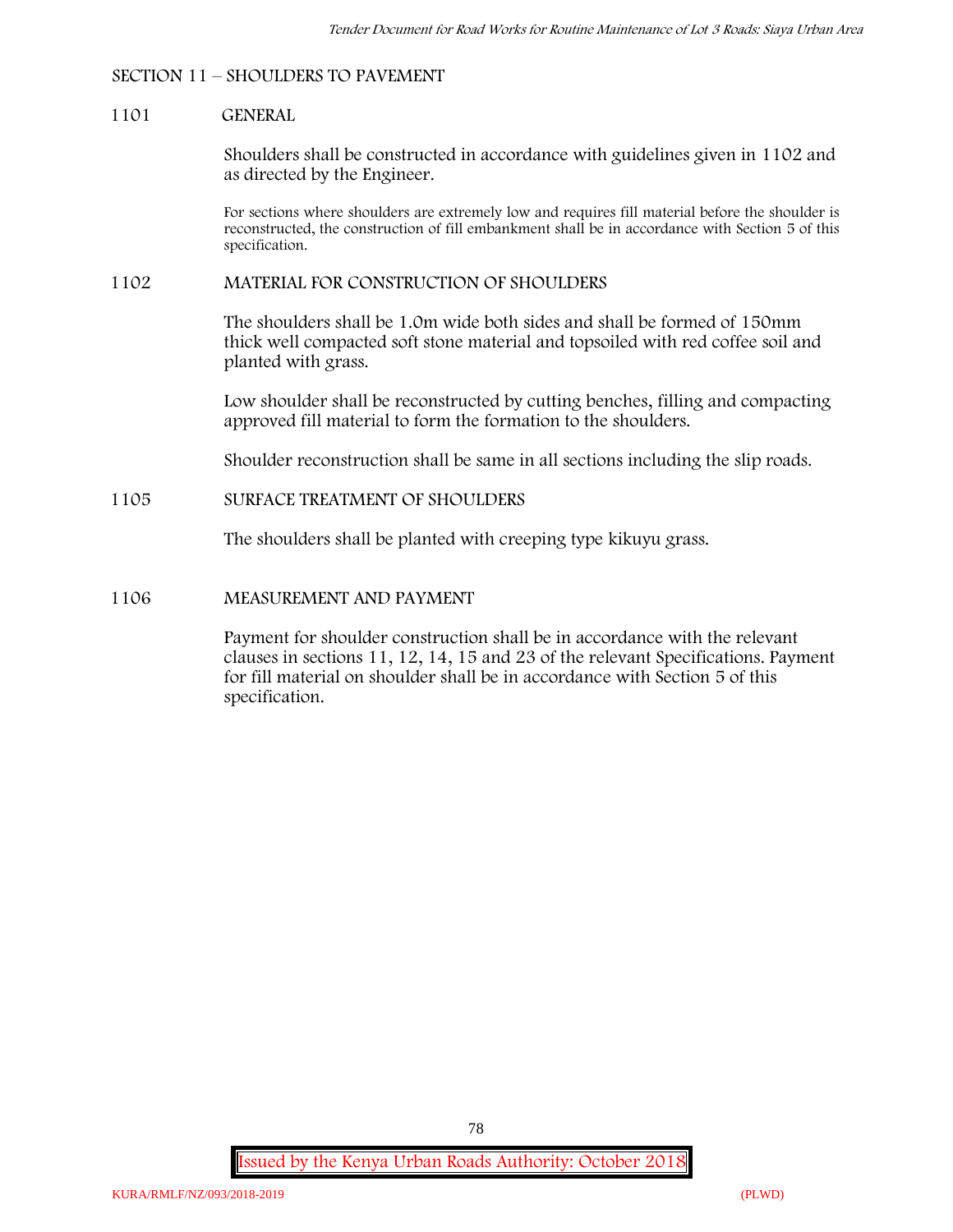### **SECTION 12 - NATURAL MATERIAL SUBBASE AND BASE**

#### **1201 GENERAL**

Where instructed by the Engineer, the Contractor shall undertake repairs, widening and reprocessing to the existing carriageway and shoulders in accordance with sections 12 and 14 of the Special Specifications.

**a) Areas to be scarified and reprocessed**

The contractor will scarify, add new material and reprocess sections as determined by the Engineer.

**b) Pavement repairs**

The Contractor will carry out repairs to base and subbase as directed by the Engineer and according to Specifications given in Sections 12 and 14 of the Standard Specifications.

**c) Pavement widening**

The Contractor shall, as directed by the Engineer, bench and compact the subgrade to 100% MDD (AASHTO T99), provide lay and compact material for subbase and base as directed by the Engineer and in accordance with Sections 5 and 12 of the Standard Specifications.

#### **1203 MATERIAL REQUIREMENTS**

Natural materials for base and subbase shall conform to the specifications given in Section 12 of the Standard Specifications for Road and Bridge Construction for cement and lime improved base and subbase.

### **1209 MEASUREMENT AND PAYMENT**

Natural material for subbase and base shall be measured by the cubic metre placed and compacted upon the road calculated as the product of the compacted sectional area laid and the length.

### **1210 HAND PACKED STONE**

Hand packed stone base is a layer of hand laid stone of defined size and durable in nature, laid in a manner such that when proof rolled and compacted it forms a stable and dense matrix as a road base.

# **a) Material for Hand Packed Stone Base**

This shall consist of durable stone with nominal base dimensions of 75 mm square and minimum height of 150 mm or when compacted to give a layer of 150 mm. The stone shall be class C with the following requirements:

| LAA        | 45 max |  |
|------------|--------|--|
| ACV        | 32 max |  |
| <b>SSS</b> | 12 max |  |

79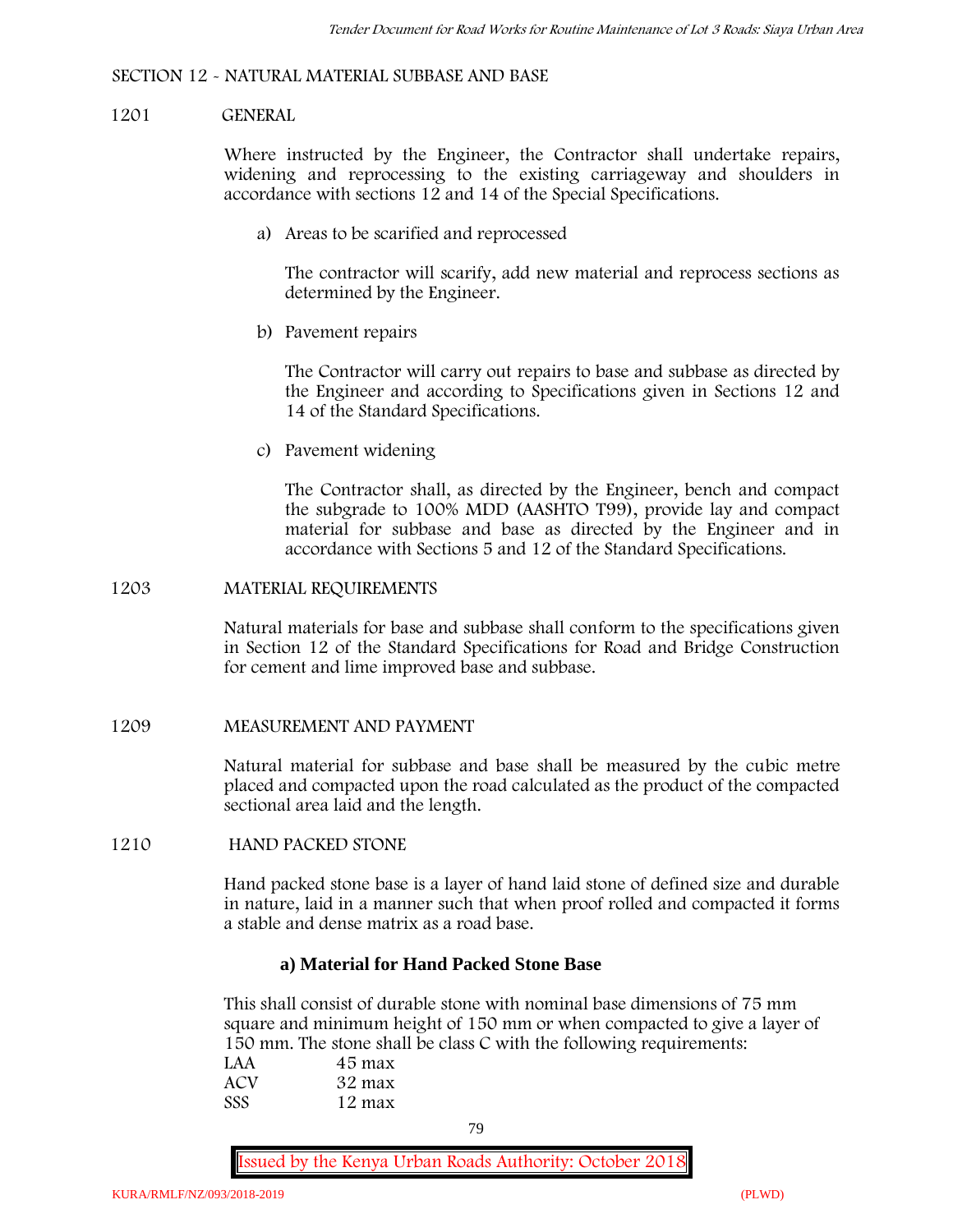| FI | 30 max  |
|----|---------|
| CR | 60 min. |

It shall be free from foreign matter. The fines passing 0.425 mm sieve shall be **NONPLASTIC**

### **b) Laying**

The stone shall be laid by hand closely together. The stone shall be carefully bedded and tightly wedged with suitable spalls. The base of the stone shall alternate with the apex in all directions or as directed by the Engineer. The layer shall be proof rolled with a loaded scrapper or truck with a minimum axle load of 8 tonnes in the presence of the Engineer who shall approve of its stability before compaction.

### **c) Compaction**

This shall be by a steel wheeled roller of at least five tonnes per metre width of roll. It shall consist of four static runs or until there is no movement under the roller. There shall follow vibratory compaction until an average dry density of 85% minimum of specific gravity of stone has been achieved. No result shall be below 82% of specific gravity. The surface of the compacted layer shall then be levelled by quarry dust (0/6 mm). The dust shall have the following specifications:

| Grading       |            |
|---------------|------------|
| Sieve Size    | % Passing  |
| 10            | 100        |
| 6.3           | $90 - 100$ |
|               | 75-95      |
| $\mathcal{P}$ | $50 - 70$  |
|               | $33 - 50$  |
| 0.425         | 20-33      |
| 0.300         | 16-28      |
| 0.150         | $10 - 20$  |
| 0.075         | $6 - 12$   |

The stone shall be class C

The dust shall be free from foreign matter and fines passing 0.425 mm sieve shall be **NON-PLASTIC**. The maximum layer shall be 40 mm or as directed by the Engineer

### **d) Measurement and Payment**

Payment shall be by the cubic metre laid (m<sup>3</sup>). Measurement of volume shall be determined as the product of length and compacted thickness laid. The rate quoted for this item should include the cost for laying the levelling quarry dust layer, as no extra payment shall be made for this layer.

#### **1211 REPROCESSING EXISTING PAVEMENT LAYERS**

### **(b) General**

The existing surfacing and the base shall be reprocessed with additional material and the composite mixture shall be compacted to form the subbase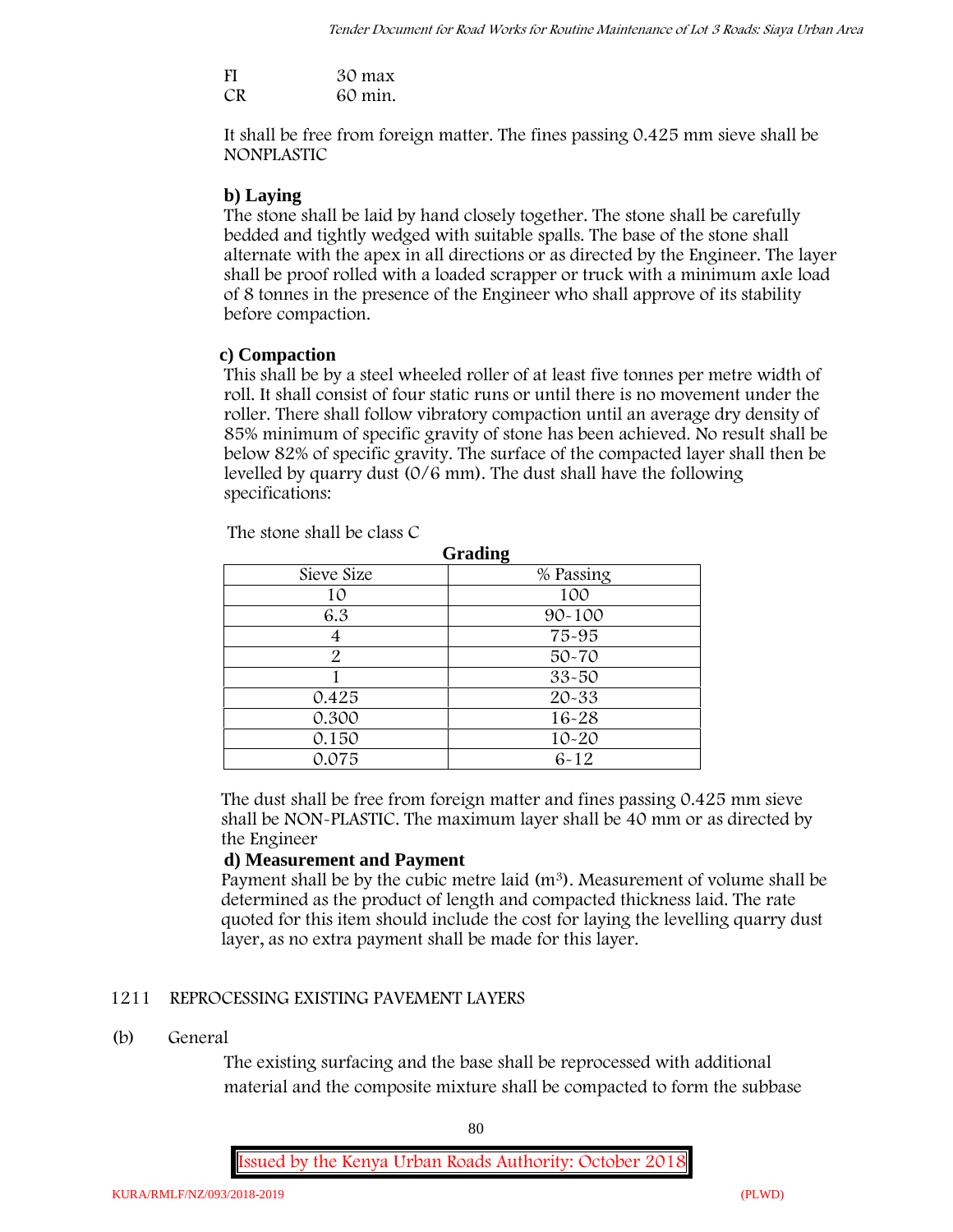layer.

Before commencement of the work the Contractor shall propose plants and equipments he proposes to use for this activity.

The Contractor after approval of his proposal shall carry out test section in accordance with Section 3 of the Standard Specifications.

- (c) The existing surfacing and base course shall be broken up to specified depth and reprocessed in place, where required. The underlying layers shall not be damaged, and material from one layer may normally not be mixed with that of another layer. Where unauthorized mixing occurs or where the material is contaminated in any way by the actions of the Contractor, and the contaminated material does not meet the specified requirements of for the particular layer, he shall remove such material and replace it with other approved material, all at his own expense.
- (d) Any mixture composition of the new layer must not contain more than 30% of the bituminous material by volume. The mixture must not contain pieces of bound bituminous material larger than 37.5mm, and any such material shall be removed at the Contractor's cost.
- (e) The requirements for imported material used in the respective pavement layers shall comply with the limitations, norms, sizes and strengths specified in the Standard Specifications clause 1203(b) and (d) and shall be worked as per Section 14 of the Standard Specification.
- (f) Material reworked in-situ or that obtained from existing pavement is not expected to comply with the material requirements but the reworking should achieve the specified requirements.
- (g) Where the thickness of any existing pavement layer requires to be supplemented within reprocessing and the thickness of the additional material after compaction will be less than 100mm, the existing layer shall be scarified to a depth that will give a layer thickness of at least 100mm after compacting the loosened existing and the additional material.

# **Controlling the Reworked Depth**

The Contractor shall submit a proven method to method to control the depth of excavation, or layer to be reworked, to the Engineer for approval. The Engineer may order a trial section to be reprocessed before any major length of the road is rehabilitated.

# **Excavations**

Excavations in the pavement shall be kept dry. In the event of water penetrating the underlying layers, construction of the consecutive layers shall be postponed until the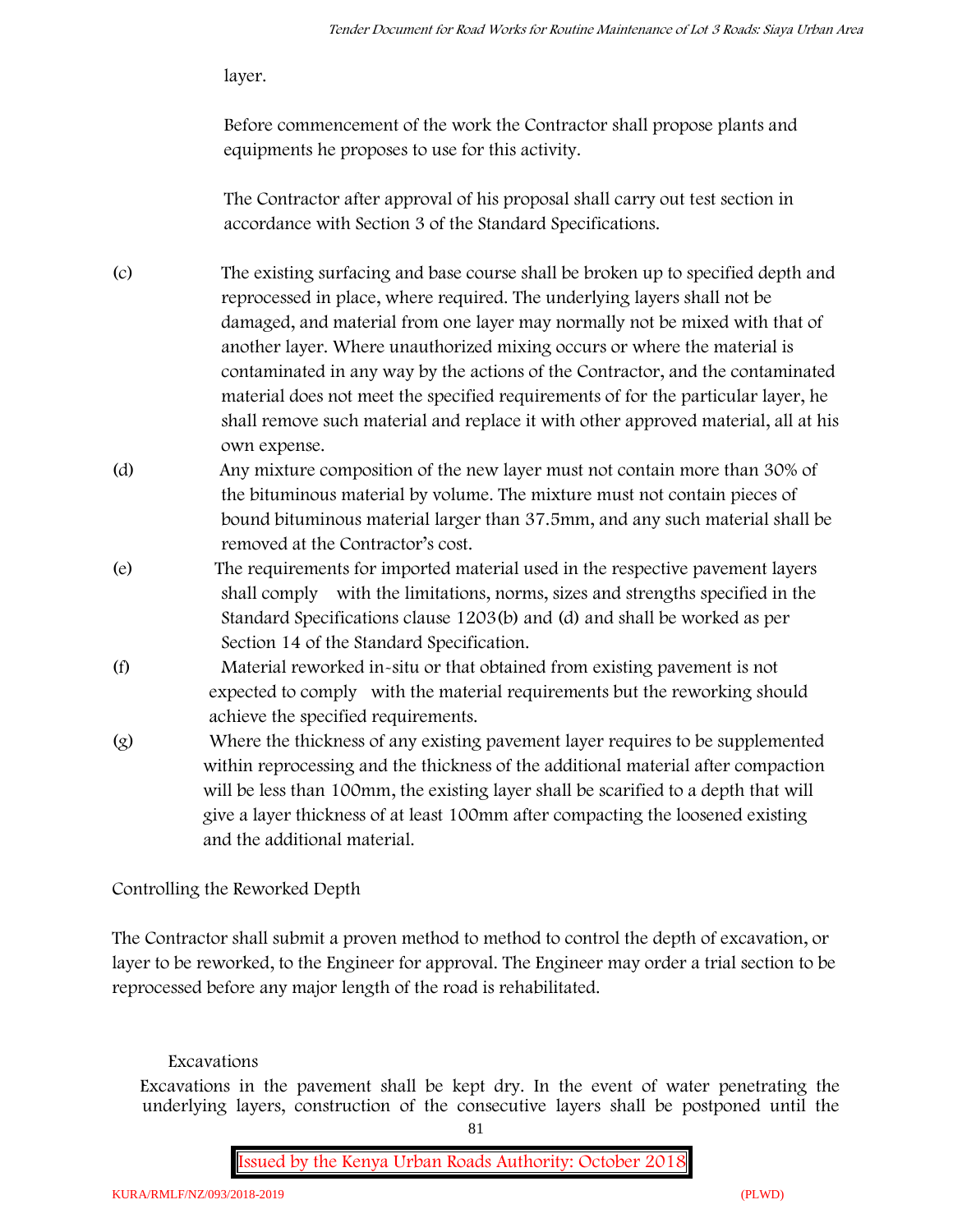underlying layers are dry enough to accommodate the construction plant without deforming or otherwise showing distress.

Step construction shall be carried out per layer at the joint when excavating, both longitudinally (if appropriate) and perpendicular to the direction of travel. The step width shall be 500mm perpendicular to the direction of travel, and 150mm long longitudinally, unless otherwise instructed by the Engineer.

Special care shall be taken when compacting the new material at the joint, ensuring that the specified density is achieved.

# **Measurement and Payment**

(a) Item: In-situ reprocessing of existing pavement layers as subbase compacted to specified density (95% MDD AASHTO T180) and thickness.

# Unit: M<sup>3</sup>

The tendered rate shall include full compensation for breaking up the existing pavement layer to specified depth, breaking down and preparing the material and the spreading and mixing in of any additional material

(b) Item: The addition of extra gravel to subbase.

Unit: M<sup>3</sup>

The tendered rate shall include full compensation for procuring and addition of the material to the in-situ scarified layers and the transportation of the material over unlimited free-haul distance. The tendered rates will also include full compensation for prospecting for materials and any payments necessary to acquire the specified quality material.

# (c) Excavation of existing bituminous pavement materials including unlimited free-haul.

Unit:  $M^3$ 

The tendered rates shall include full compensation for excavating the existing bituminous material from the pavement layers and for loading, transporting the material for unlimited free-haul, off-loading and disposing of the materials as specified.

# (d) Excavation of the existing pavement

Unit:  $M^3$ 

The tendered rate shall include full compensation for excavating the existing material from the pavement layers and for loading, transporting the material for unlimited free-haul distance, off-loading and disposing of the material as specified.

Payment will only be made for breaking up and excavating existing pavement layers to the specified depth if the material is to be removed to spoil.

# **SECTION 15 - BITUMINOUS SURFACE TREATMENTS**

**1501B PREPARATION OF SURFACE**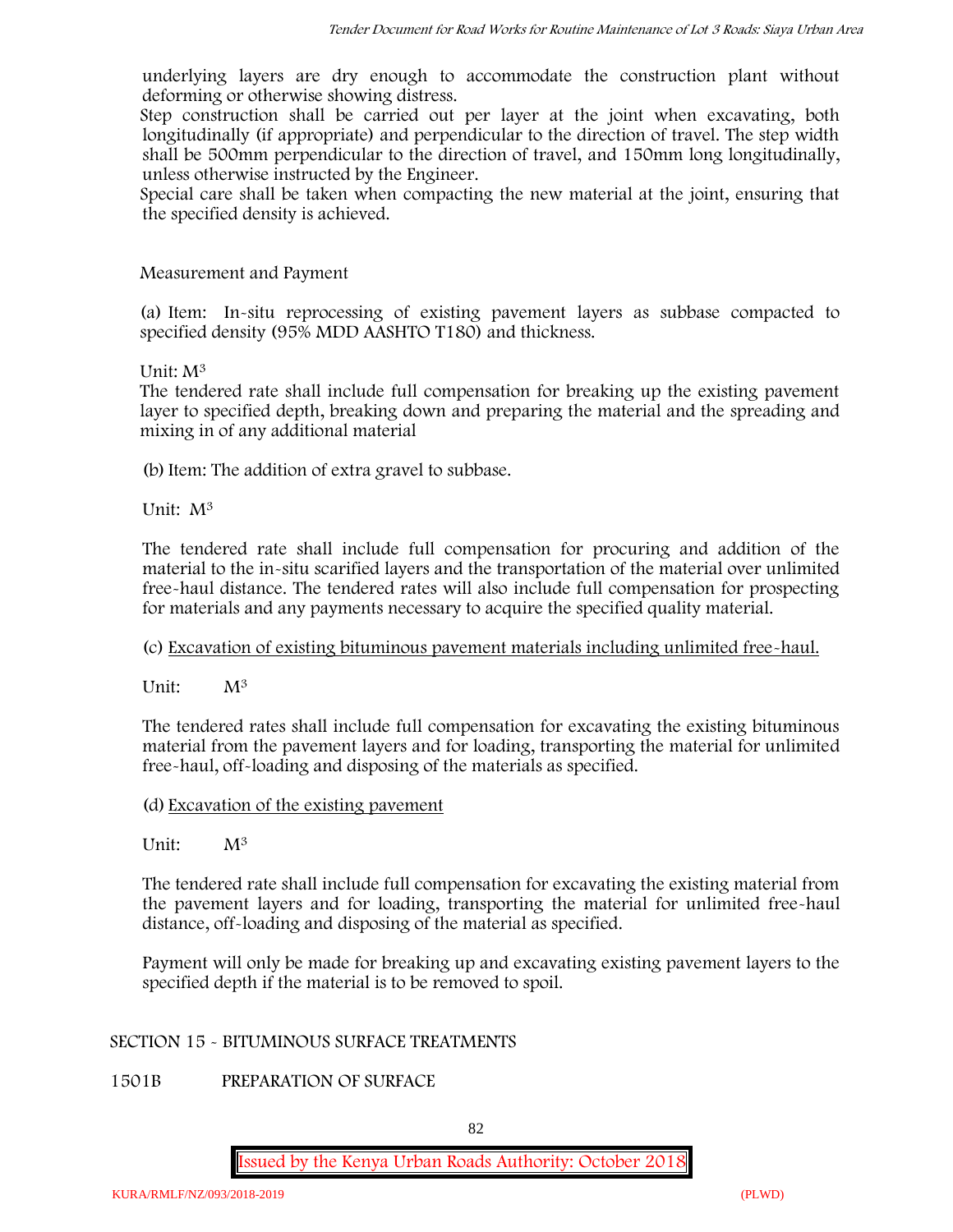In addition to requirements of Clause 1503B of the Standard Specifications, the contractor shall prepare and Repair Cracks, Edges, Potholes and Other Failures as follows: **-**

a) **Cracks 3.0mm or less in width**

The entire crack area shall be cleaned by brushing with a wire brush and then blowing with a compressed air jet and the crack sealed with 80/100 cutback bitumen using a pouring pot or pressure lance and hand squeegee. The surface shall then de dusted with sand or crushed dust.

b) **Cracks greater than 3.0mm in width**

Before these cracks are filled a steel wire brush or router shall be used to clean them and then a compressed air jet shall be used to clean and remove any foreign or lose material in the crack until the entire crack area is clean.

When the crack and surrounding area have been thoroughly cleaned, dry sand shall be forced into the crack until it is sealed in the manner specified for cracks less than 3.0mm width.

c) **Potholes, edges and other repair areas**

Where instructed, the Contractor shall prepare areas for the repair of potholes, road edges and other repair areas by excavating off unsuitable or failed material and debris, trimming off excavated edges, cleaning and compacting the resulting surfaces and applying MC 30 or MC 70 cut-back bitumen prime coat at a rate of 0.8-1.2 litres/m2, all as directed by the Engineer. Measurement and payment shall be made under the relevant item of Bill No 15. Where the surface repair on potholes and edges are to be carried out, Asphalt Concrete Type I (0/14gradation) shall be used. Bituminous material for repair of failures and other repair areas shall be paid for under the relevant item of Bill No 16

# **PART B - PRIME COAT**

# **1502B MATERIALS FOR PRIME COAT AND TACK COAT.**

For prime coat, the binder shall be a medium-curing cutback MC 70 unless otherwise directed by the Engineer.

The rate of spray of bituminous prime coat refers to the gross volume of the cutback bitumen, that is to say the volume of the bitumen plus dilatants.

Prime coat shall be applied to gravel areas that are to receive bituminous mixes as directed by the Engineer.

The tack coat shall consist of bitumen emulsion KI-60 unless otherwise directed by the Engineer.

The rates of spray of the binder shall be as instructed by the Engineer and shall generally be within the range 0.8-1.2 litres/square metre.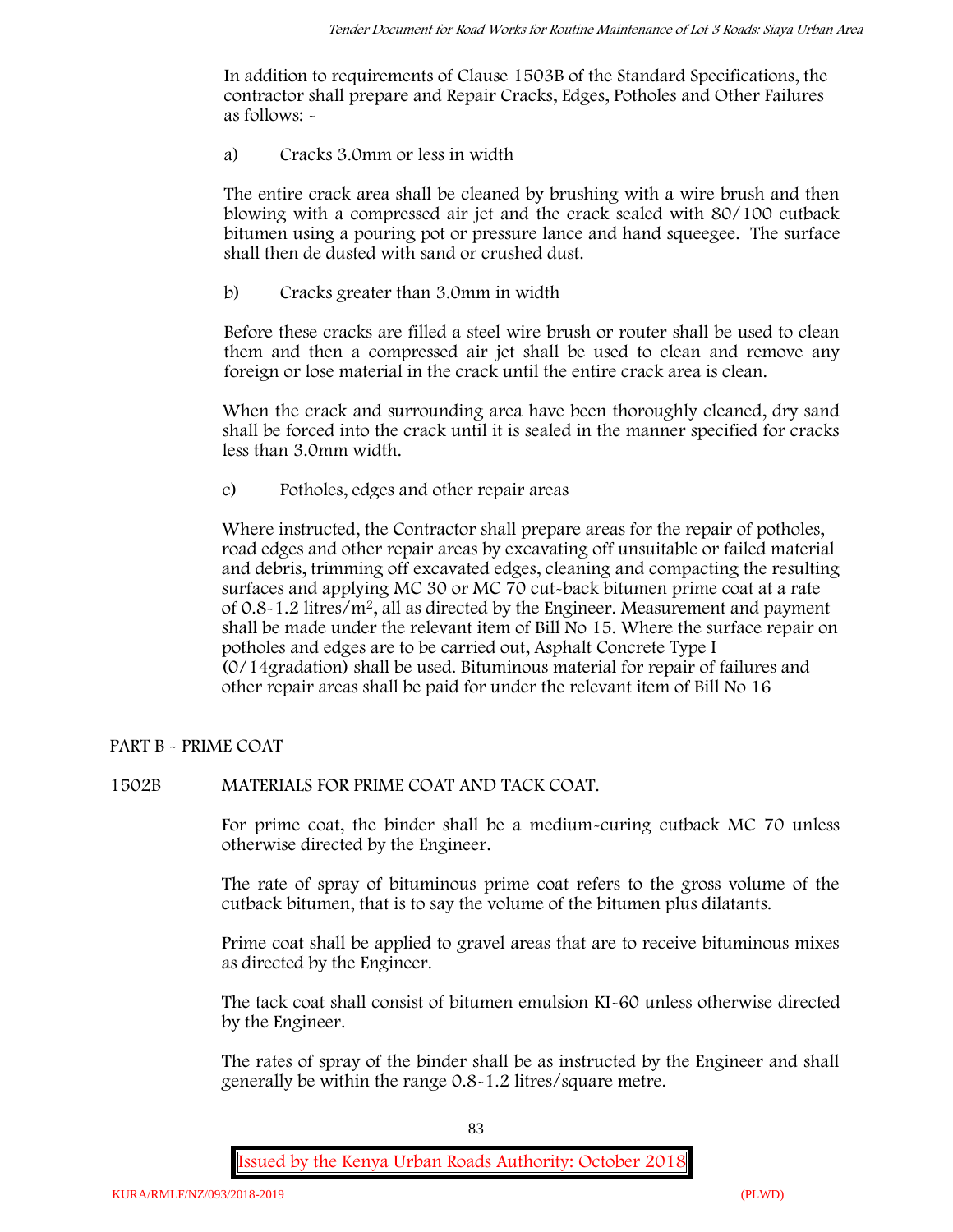# **1511C MEASUREMENT AND PAYMENT**

(a) Seal coat

Seal coats shall be measured by the litre, for each type of bituminous binder for each seal coat, calculated as the product of the area in square metres sprayed and the rate of application in litres/square metres, corrected to 15.6  $\circ$  C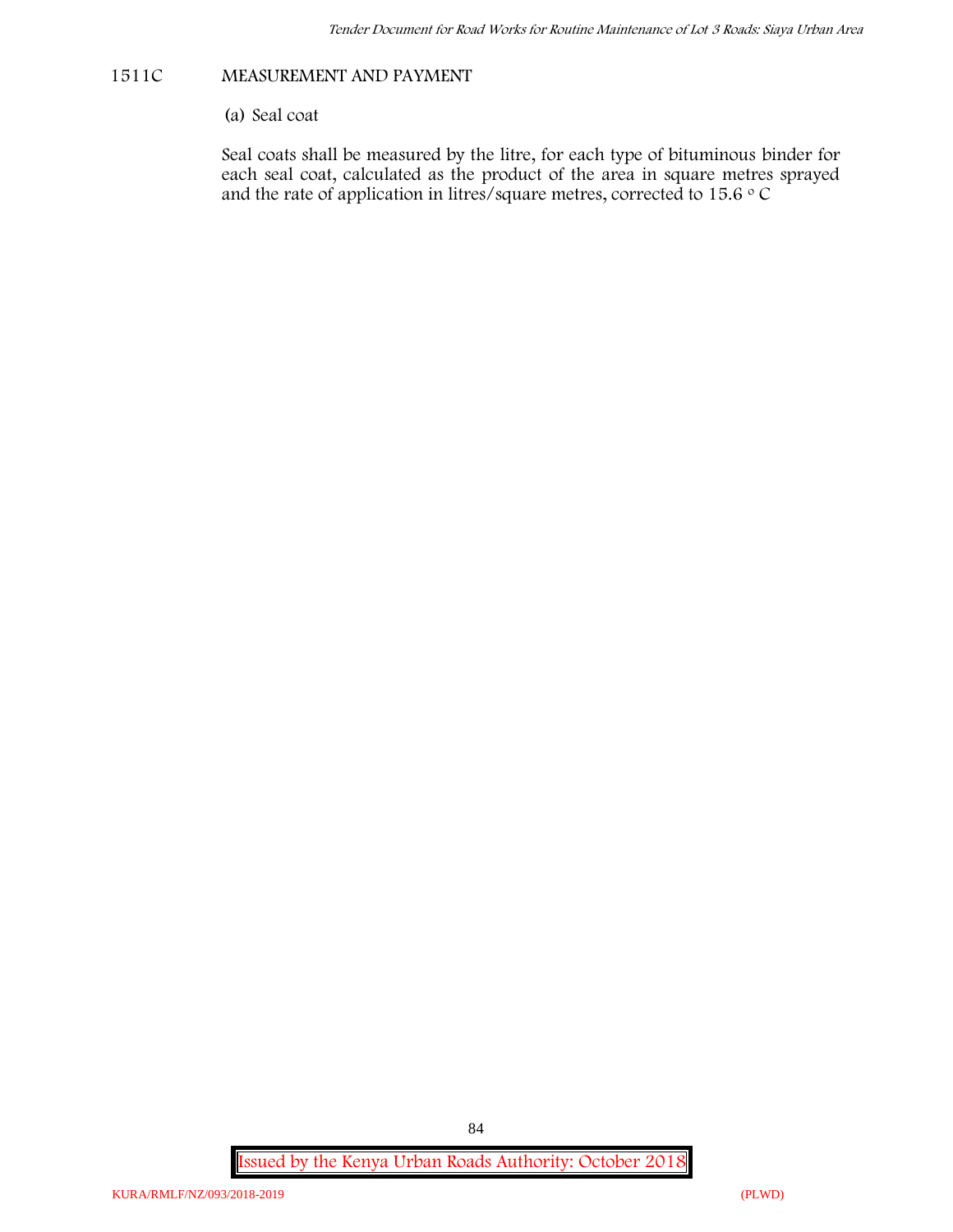**SECTION 16 - BITUMINOUS MIX BASES, BINDER COURSES AND WEARING COURSES**

This section covers different types of bituminous mixes for base and surface (wearing and binder courses) and is divided into the following parts: -

- Part A General
- Part B Asphalt Concrete for carriageway

# **PART A –GENERAL**

# **1601A SCOPE OF PART A**

Part A comprises all the general requirements for bituminous mixes, which apply to Part B as well.

# **1602A REQUIREMENTS FROM OTHER SECTIONS**

The following sections of this Specification apply to Part B of this section and shall be read in conjunction therewith:-

| Section 2  | Materials and Testing of Materials                 |
|------------|----------------------------------------------------|
| Section 3  | Setting Out and Tolerances                         |
| Section 6  | Quarries, Borrow Pits, Stockpile and Spoil Areas   |
| Section 15 | Bituminous Surface Treatments and Surface Dressing |

# **1603A CONSTRUCTION PLANT**

(a) **General**

The Contractor shall submit to the Engineer in accordance with Section 1 of its Specification, full details of the construction plant he proposes to use and the procedures he proposes to adopt for carrying out the permanent Works.

The Engineer shall have access at all times to construction plant for the purposes of inspection. The Contractor shall carry out regular calibration checks in the presence of the Engineer and shall correct forthwith any faults that are found.

All construction plant used in the mixing, laying and compacting of bituminous mixes shall be of adequate rated capacity, in good working condition, and shall be acceptable to the Engineer. Obsolete or worn-out plant will not be allowed on the work.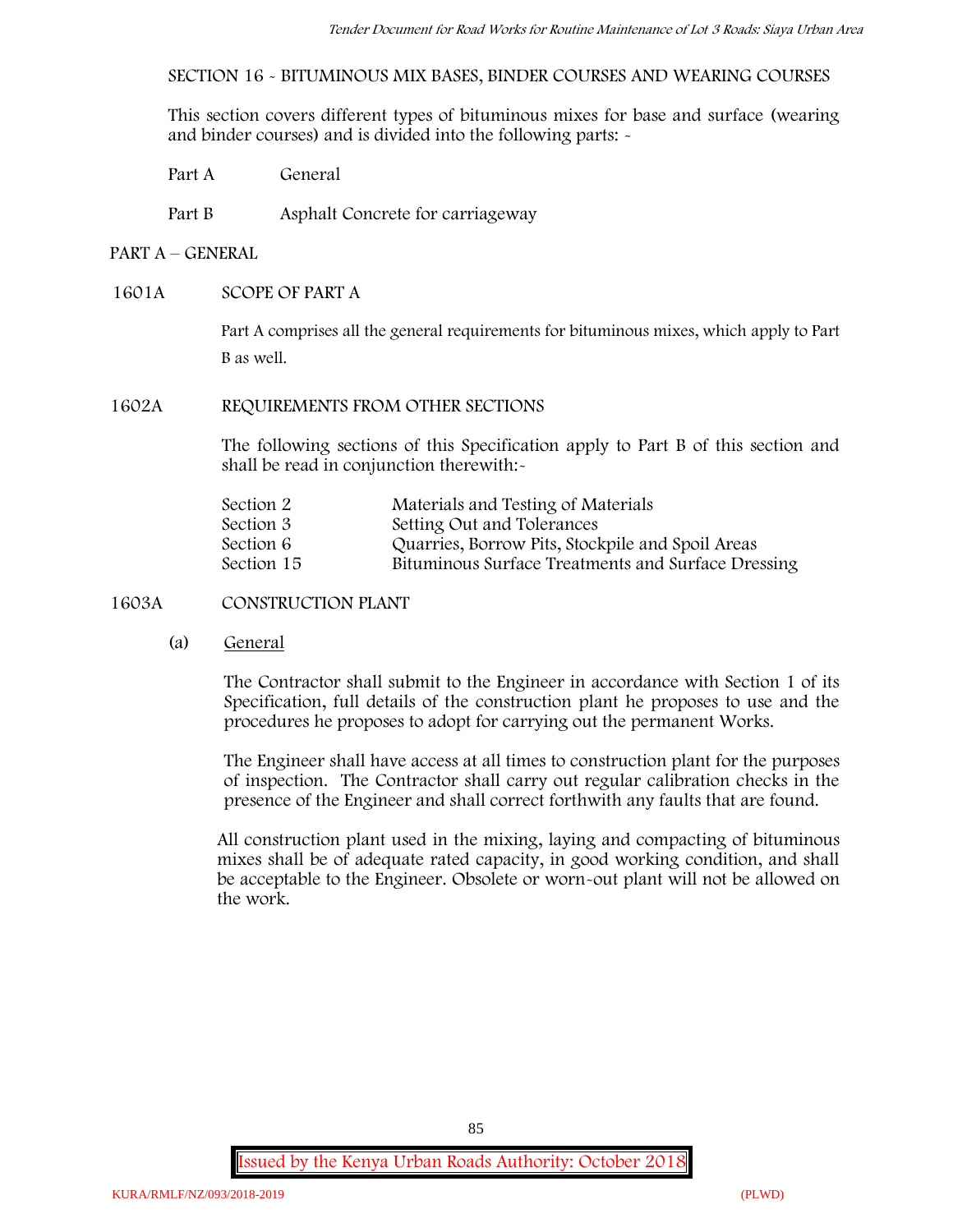# (b) **Mixing Plant**

Bituminous materials shall be mixed in a plant complying with ASTM Designation D995 and shall be located on the Site unless otherwise agreed by the Engineer. It shall be equipped with at least three bins for the storage of heated aggregates and a separate bin for filler. All bins shall be covered to prevent the ingress of moisture.

The plant may be either the batch-mix type or the continuous-mix type and shall be capable of regulating the composition of the mixture to within the tolerances specified in Clause 1614A of this Specification.

The bitumen tank shall be capable of maintaining its contents at the specified temperature within a tolerance of  $5^{\circ}$ C and a fixed thermometer easily read from outside the tank. Any bitumen that has been heated above  $180^{\circ}$ C or has suffered carbonisation from prolonged heating shall be removed from the plant and disposed of.

# (c) **Laying Plant**

Bituminous materials shall be laid by a self-propelled spreader finisher equipped with a hopper, delivery augers and a heated adjustable vibrating screed. It shall be capable of laying bituminous materials with no segregation, dragging, burning or other defects and within the specified level and surface regularity tolerance. Delivery augers shall terminate not more than 200mm from the edge plates.

# (d) **Compaction Plant**

The Contractor shall provide sufficient rollers of adequate size and weight to achieve the specified compaction. Prior to commencing the laying of bituminous mixes in the permanent Works the Contractor shall carry out site trials in accordance with Section 2 of this Specification to demonstrate the adequacy of his plant and to determine the optimum method of use and sequence of operation of the rollers.

It is important to achieve as high a density as possible at the time of construction and it is expected that vibrating rollers will be required to produce the best results. However, it is essential that thorough pre-construction trials are carried out to ensure that:-

- (a) The roller is set up to have the optimum amplitude and frequency of vibration for the particular material being laid
- (b) That the roller does not cause breakdown of the aggregate particles.
- (c) That the optimum compaction temperatures are established which allow compaction without causing ripple effects or other distortions of the surfacing.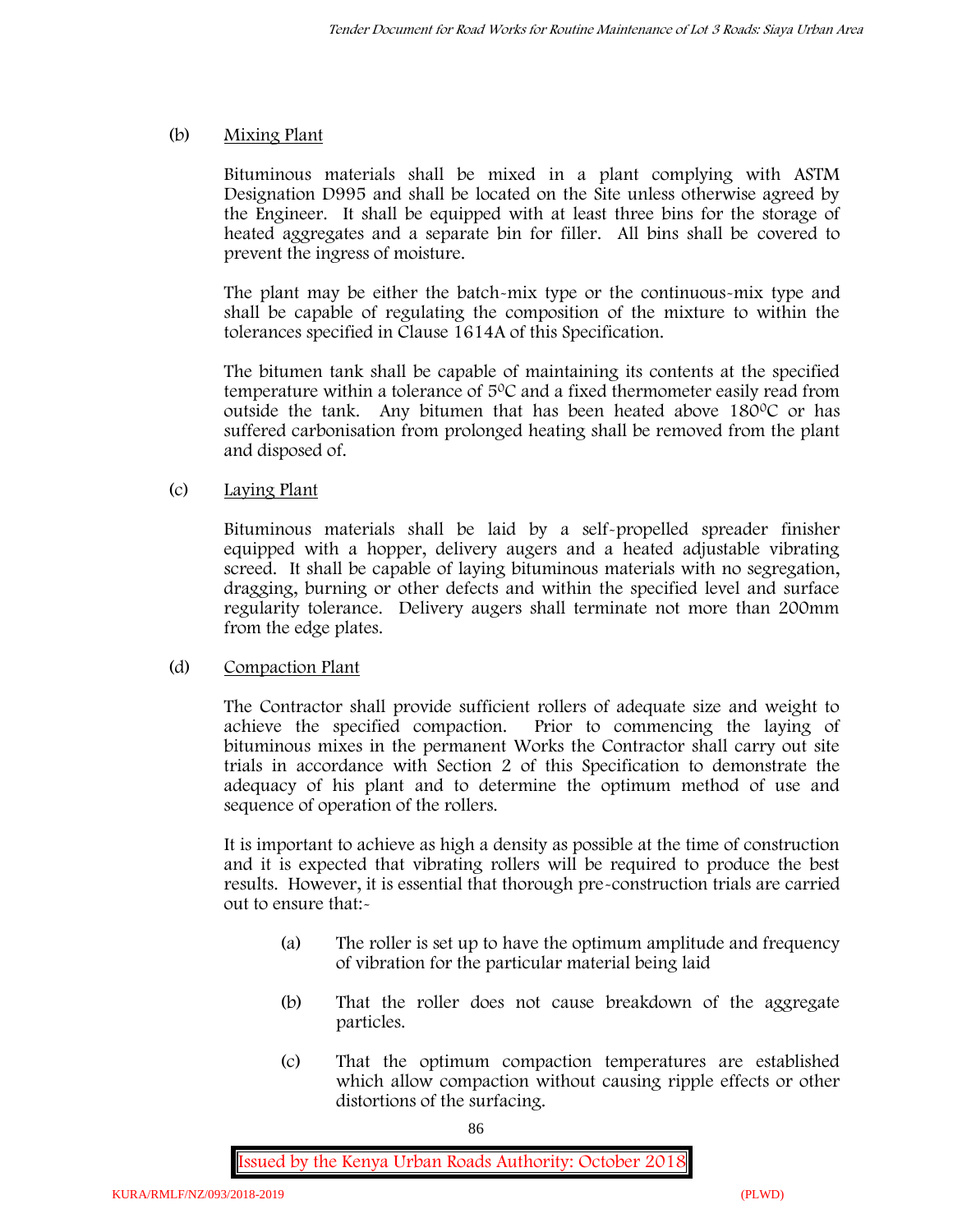### **1604A PREPARATION OF SURFACE**

Immediately before placing the bituminous mix in the pavement, the existing surface shall be cleaned of all material and foreign matter with mechanical brooms or by other approved methods. The debris shall be deposited well clear of the surface to be covered.

Any defect of the surface shall be made good and no bituminous mix shall be laid until the Engineer has approved the surface.

A tack coat shall be applied in accordance with Section 15 of this Specification. If the Engineer considers a tack coat is required prior to laying the bituminous mix or between layers of the bituminous mix, due solely to the

Contractor's method of working, then such tack coat shall be at the Contractor's expense.

#### **1605A DESIGN AND WORKING MIXES**

At least two months prior to commencing work using a bituminous mix, the Contractor shall, having demonstrated that he can produce aggregates meeting the grading requirements of the Specification, submit samples of each constituent of the mix to the Engineer. The Engineer will then carry out laboratory tests in order to decide upon the proportion of each constituent of the initial design mix or mixes to be used for site trials to be carried out in accordance with Clause 1606A of this Specification.

Should the Engineer conclude from the site trials that the mix proportion or aggregate grading are to be changed, the Contractor shall submit further samples of the constituents and carry out further site trials all as directed by the Engineer.

The Engineer may instruct the alteration of the composition of the -75 micron fraction of the aggregates by the addition or substitution of mineral filler. The Engineer may also instruct the alteration of all or part of the -6.3mm fraction of the aggregates by the addition or substitution of natural sand.

The Contractor shall make the necessary adjustments to his plant to enable the revised mix to be produced.

Following laboratory and site trials the Engineer will determine the proportions of the working mix and the Contractor shall maintain this composition within the tolerances given in Clause 1614A.

Should any changes occur in the nature or source of the constituent materials, the Contractor shall advise the Engineer accordingly. The procedure set out above shall be followed in establishing the new mix design.

#### **1606A SITE TRIALS**

Full scale laying and compaction site trials shall be carried out by the Contractor on all asphalt pavement materials proposed for the Works using the construction plant and methods proposed by the Contractor for constructing the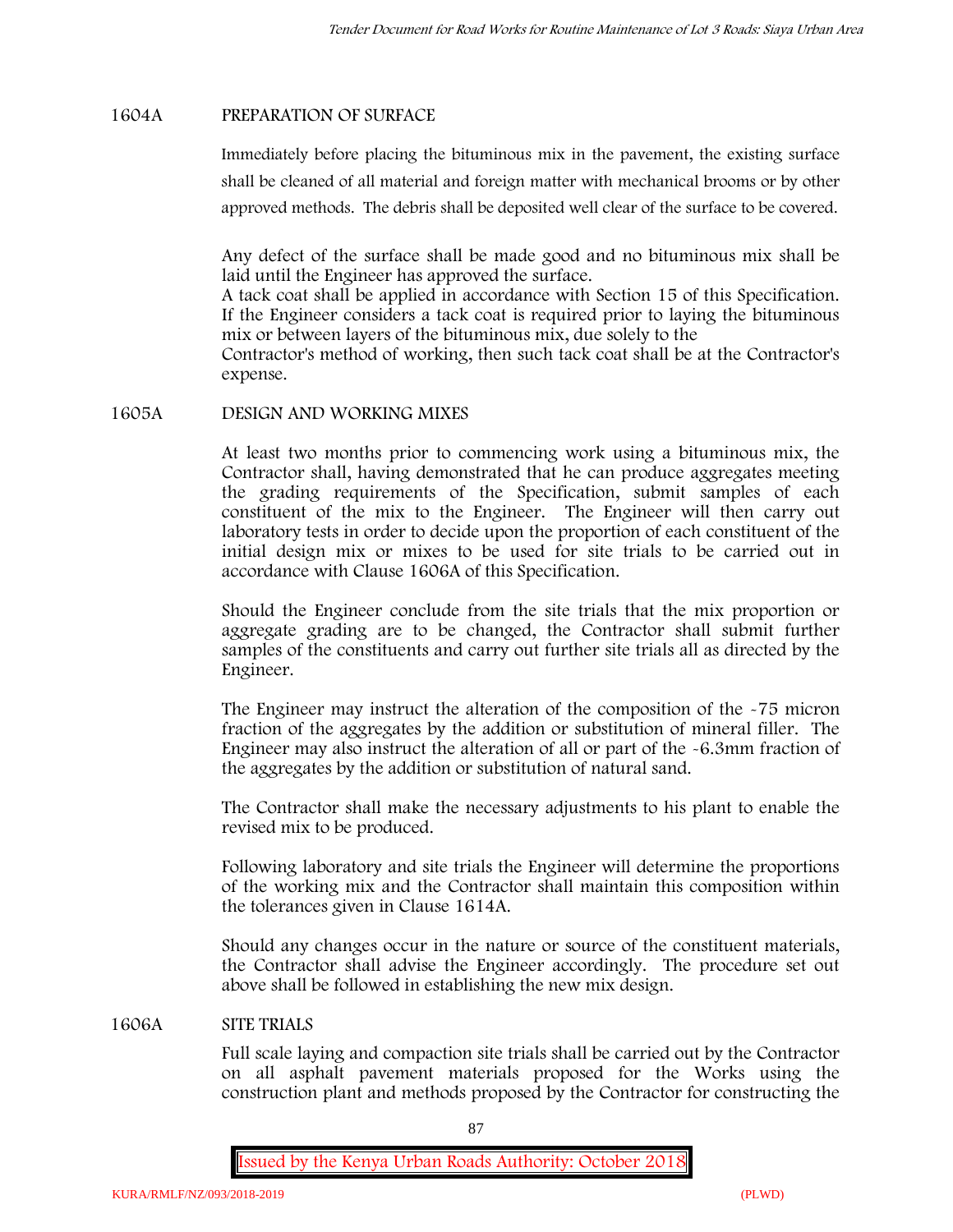Works. The trials shall be carried out with the agreement, and in the presence of the Engineer, at a location approved by the Engineer.

The trials shall be carried out to: -

- a) Test materials, designed in the laboratory, so that a workable mix that satisfies the specification requirements can be selected.
- b) To enable the Contractor to demonstrate the suitability of his mixing and compaction equipment to provide and compact the material to the specified density and to confirm that the other specified requirements of the completed asphalt pavement layer can be achieved.

Each trial area shall be at least 100 metres long and to the full construction width and depth for the material. It may form part of the Works provided it complies with this Specification. Any areas that do not comply with this Specification shall be removed.

The Contractor shall allow in his programme for conducting site trials and for carrying out the appropriate tests on them. The trial on any pavement layer shall be undertaken at least 21 days ahead of the Contractor proposing to commence full-scale work on that layer.

The Contractor shall compact each section of trial over the range of compactive effort the Contractor is proposing and the following data shall be recorded for each level of compactive effort at each site trial:  $\sim$ 

- i. The composition and grading of the material including the bitumen content and type and grade of bitumen used.
- ii. The moisture content of aggregate in the asphalt plant hot bins.
- iii. The temperature of the bitumen and aggregate immediately prior to entering the mixer, the temperature of the mix on discharge from the mixer and the temperature of the mix on commencement of laying, on commencement of compaction and on completion of compaction. The temperature of the mixture is to be measured in accordance with BS 598, Part 3, Appendix A.
- iv. The type, size, mass, width of roll, number of wheels, wheel load, tyre pressures, frequency of vibration and the number of passes of the compaction equipment, as appropriate for the type of roller.
- v. The target voids and other target properties of the mix together with the results of the laboratory tests on the mix.
- vi. The density and voids achieved.
- vii. The compacted thickness of the layer.
- viii. Any other relevant information as directed by the Engineer.

At least eight sets of tests shall be made by the Contractor and the Engineer on each 100 metres of trial for each level of compactive effort and provided all eight sets of results over

the range of compactive effort proposed by the Contractor meet the specified requirements for the material then the site trial shall be deemed successful. The above data recorded in the trial shall become the agreed basis on which the particular material shall be provided and processed to achieve the specified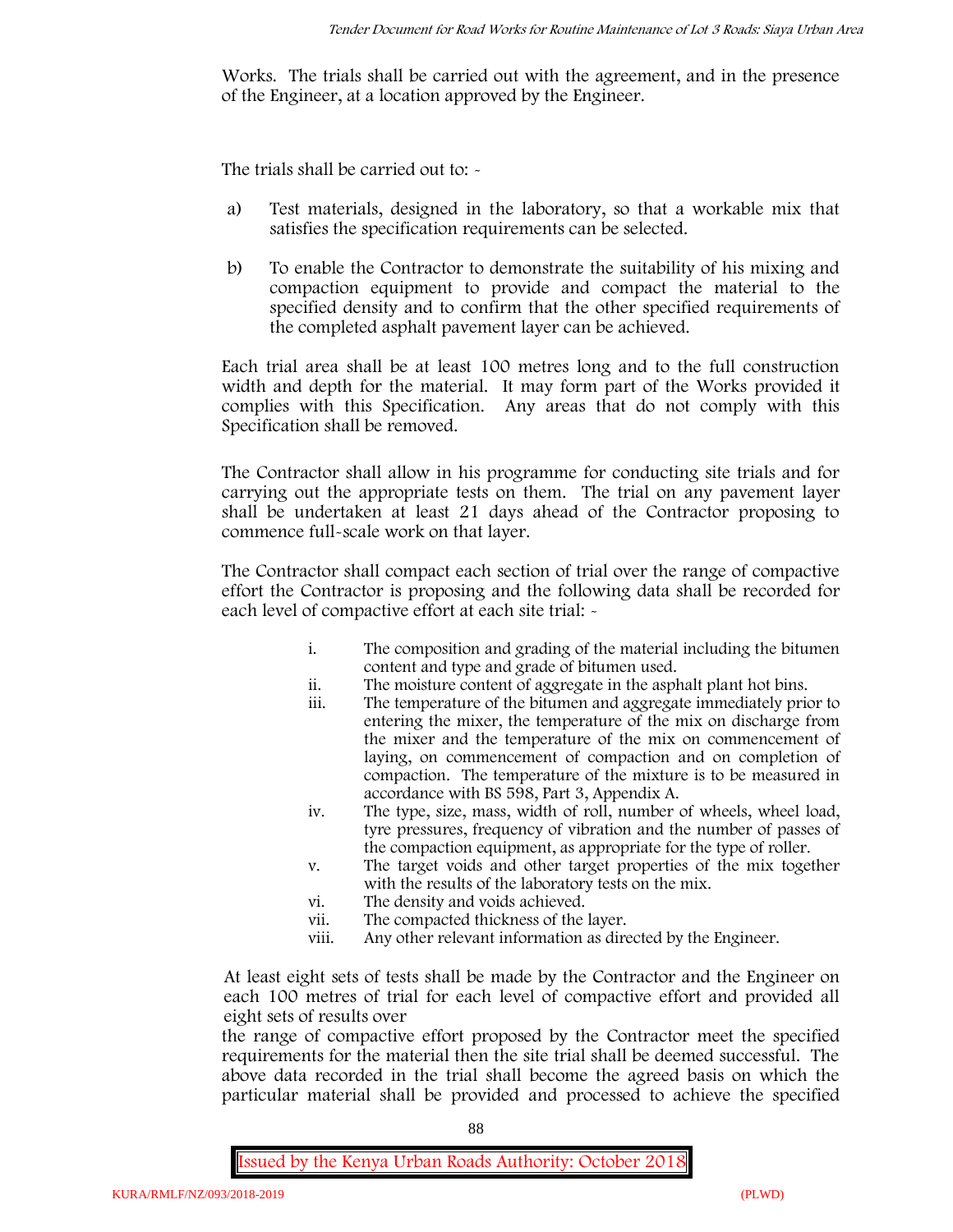requirements.

### **1607A MIXING OF AGGREGATES AND BITUMEN**

The bitumen shall be heated so that it can be distributed uniformly and care shall be taken not to overheat it. The temperature shall never exceed  $170^{\circ}$ C for 80/100-penetration grade bitumen.

The aggregates shall be dried and heated so that they are mixed at the following temperatures: -

125-1650C when 80/100 bitumen is used

The dried aggregates shall be combined in the mixer in the amount of each fraction instructed by the Engineer and the bitumen shall then be introduced into the mixer in the amount specified. The materials shall then be mixed until a complete and uniform coating of the aggregate is obtained.

The mixing time shall be the shortest required to obtain a uniform mix and thorough coating. The wet mixing time shall be determined by the Contractor and agreed by the Engineer for each plant and for each type of aggregate used. It shall normally not exceed 60 seconds.

### **1608A TRANSPORTING THE MIXTURE**

The bituminous mix shall be kept free of contamination and segregation during transportation. Each load shall be covered with canvas or similar covering to protect it from the weather and dust.

# **1609A LAYING THE MIXTURE**

Immediately after the surface has been prepared and approved, the mixture shall be spread to line and level by the laying plant without segregation and dragging.

The mixture shall be placed in widths of one traffic lane at a time, unless otherwise agreed by the Engineer. The compacted thickness of any layer shall be at least 2.5 times the maximum size of the aggregate for wearing course and at least 2 times for binder course. The minimum thickness shall be 25mm.

Only on areas where irregularities or unavoidable obstacles make the use of mechanical laying impracticable, may the mixture be spread and compacted by hand.

# **1610A COMPACTION**

Immediately after the bituminous mixture has been spread, it shall be thoroughly and uniformly compacted by rolling.

The layer shall be rolled when the mixture is in such a condition that rolling does not cause undue displacement or shoving.

The number, weight and type of rollers furnished shall be sufficient to obtain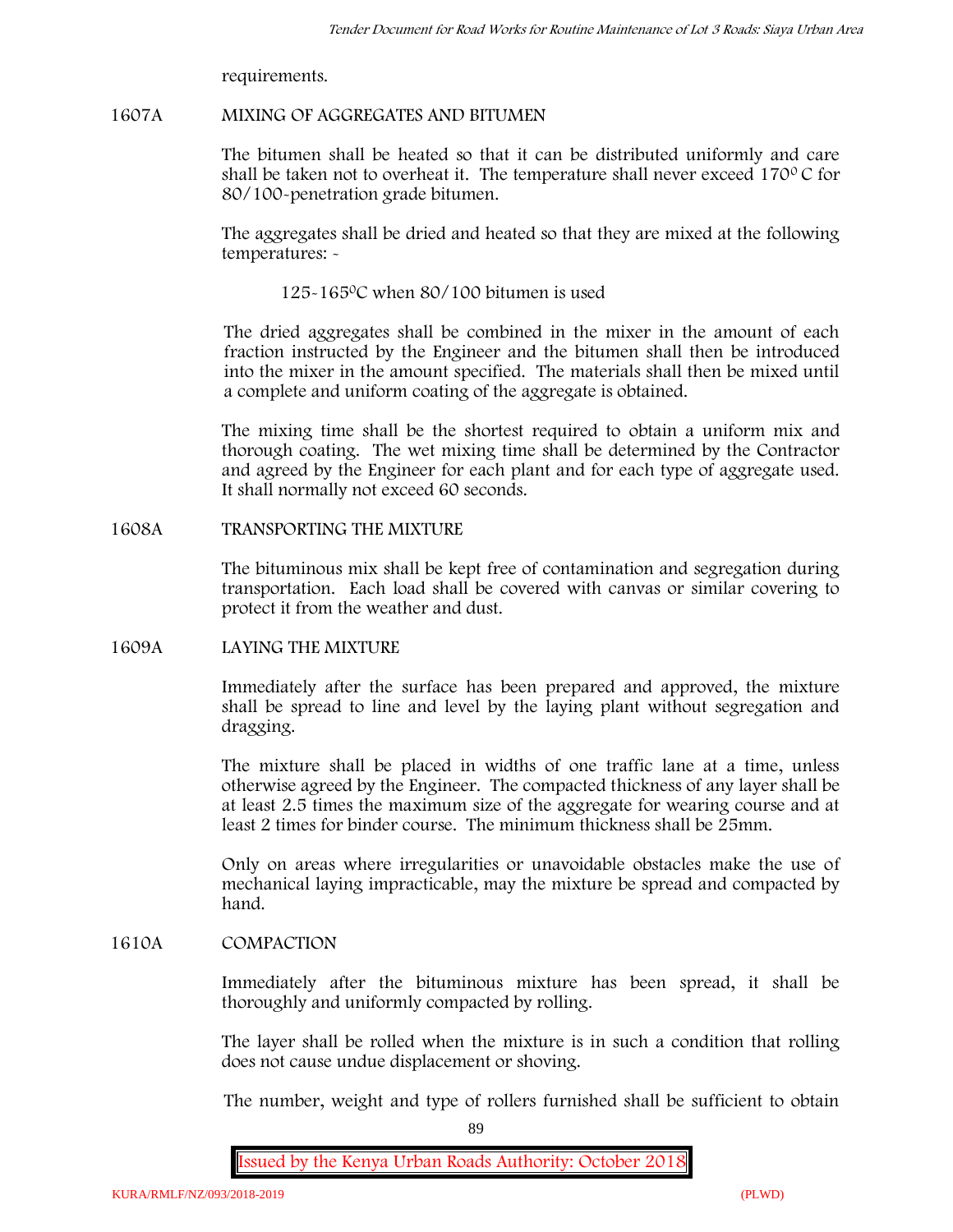the required compaction while the mixture is in a workable condition. The sequence of rolling operations shall be as agreed with the Engineer and proved during site trials. Initial rolling with steel tandem or three-wheeled roller shall follow the laying plant as closely as possible. The rollers shall be operated with the drive roll nearest the laying plant, at a slow and uniform speed (not exceeding 5 Km/Hr).

Rolling shall normally commence from the outer edge and proceed longitudinally parallel to the centreline, each trip overlapping one half of the roller width. On super elevated curves, rolling shall begin at the low side and progress to the high side. Where laying is carried out in lanes care must be taken to prevent water entrapment.

Intermediate rolling with a pneumatic-tyred or vibratory roller shall follow immediately. Final rolling with a steel-wheeled roller shall be used to eliminate marks from previous rolling.

To prevent adhesion of the mixture to the rollers, the wheels shall be kept lightly moistened with water.

In areas too small for the roller, a vibrating plate compactor or a hand tamper shall be used to achieve the specified compaction.

# **1611A FINISHING, JOINTS AND EDGES**

Any mixture that becomes loose and broken, mixed with dirt or foreign matter or is in any way defective, shall be removed and replaced with fresh hot mixture, which shall be compacted to conform to the surrounding area.

Spreading of the mixture shall be as continuous as possible. Transverse joints shall be formed by cutting neatly in a straight line across the previous run to expose the full depth of the course. The vertical face so formed shall be painted lightly with hot 80/100 penetration grade bitumen just before the additional mixture is placed against it.

Longitudinal joints shall be rolled directly behind the paving operation. The first lane shall be placed true to line and level and have an approximately vertical face. The mixture placed in the abutting lane shall then be tightly crowded against the face of the previously placed lane. The paver shall be positioned to spread material overlapping the joint face by 20-30mm. Before rolling, the excess mixture shall be raked off and discarded.

When the abutting lane is not placed in the same day, or the joint is destroyed by traffic, the edge of the lane shall be cut back as necessary, trimmed to line and painted lightly with hot 80/100 penetration grade bitumen just before the abutting lane is placed.

Any fresh mixture spread accidentally on the existing work at a joint shall be carefully removed by brooming it back on to uncompacted work, so as to avoid formation of irregularities at the joint. The finish at joints shall comply with the surface requirements and shall present the same uniformity of finish, texture and density as other sections of the work.

The edges of the course shall be rolled concurrently with or immediately after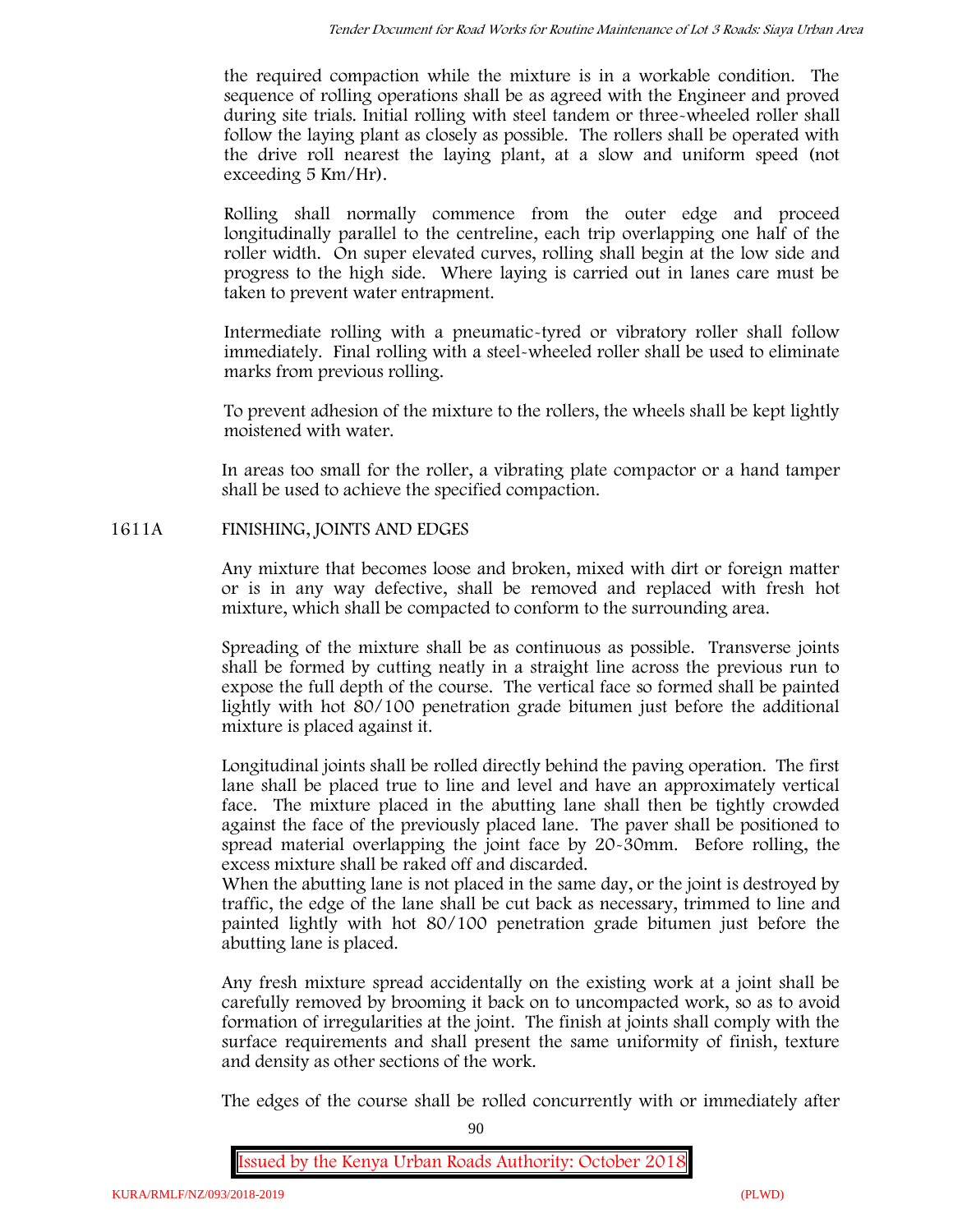the longitudinal joint. In rolling the edges, roller wheels shall extend 50 to 100mm beyond the edge.

#### **1612A SAMPLING AND TESTING OF BITUMINOUS MIXTURES**

The sampling of bituminous mixtures shall be carried out in accordance with AASHTO T168 (ASTM Designation D979).

#### **1613A QUALITY CONTROL TESTING**

During mixing and laying of bituminous mixtures, control tests on the constituents and on the mixed material shall be carried out in accordance with Clause 1612A and Section 2 of this Specification.

If the results of any tests show that any of the constituent materials fail to comply with this Specification, the Contractor shall carry out whatever changes may be necessary to the materials or the source of supply to ensure compliance.

If the results of more than one test in ten on the mixed material show that the material fails to comply with this Specification, laying shall forthwith cease until the reason for the failure has been found and corrected. The Contractor shall remove any faulty material laid and replace it with material complying with this Specification all at his own expense.

### **1614A TOLERANCES**

Surfacing courses and base shall be constructed within the geometric tolerances specified in Section 3 of this Specification.

The Contractor shall maintain the composition of the mixture as determined from the laboratory and site trials within the following tolerances, per single test: -

| Bitumen Content         | 0.3% (by total weight of total mix)                               |
|-------------------------|-------------------------------------------------------------------|
| Passing 10mm sieve      | 6% (by total weight of dry aggregate                              |
| and larger sieves       | including mineral filler)                                         |
| Passing sieves between  | 4% (by total weight of dry aggregate                              |
| 10mm and 1.0mm sieves   | including mineral filler)                                         |
| Passing sieves between  | 3% (by total weight of dry aggregate                              |
| 1.0mm and 0.075mm sieve | including mineral filler)                                         |
| Passing 0.075mm sieve   | 2% (by total weight of dry aggregate<br>including mineral filler) |

The average amount of bitumen in any length of any layer, calculated as the product of the bitumen contents obtained from single tests and the weight of mixture represented by each test, shall not be less than the amount ordered.

The average amount of bitumen for each day's production calculated from the checked weights of mixes shall not be less than the amount ordered.

91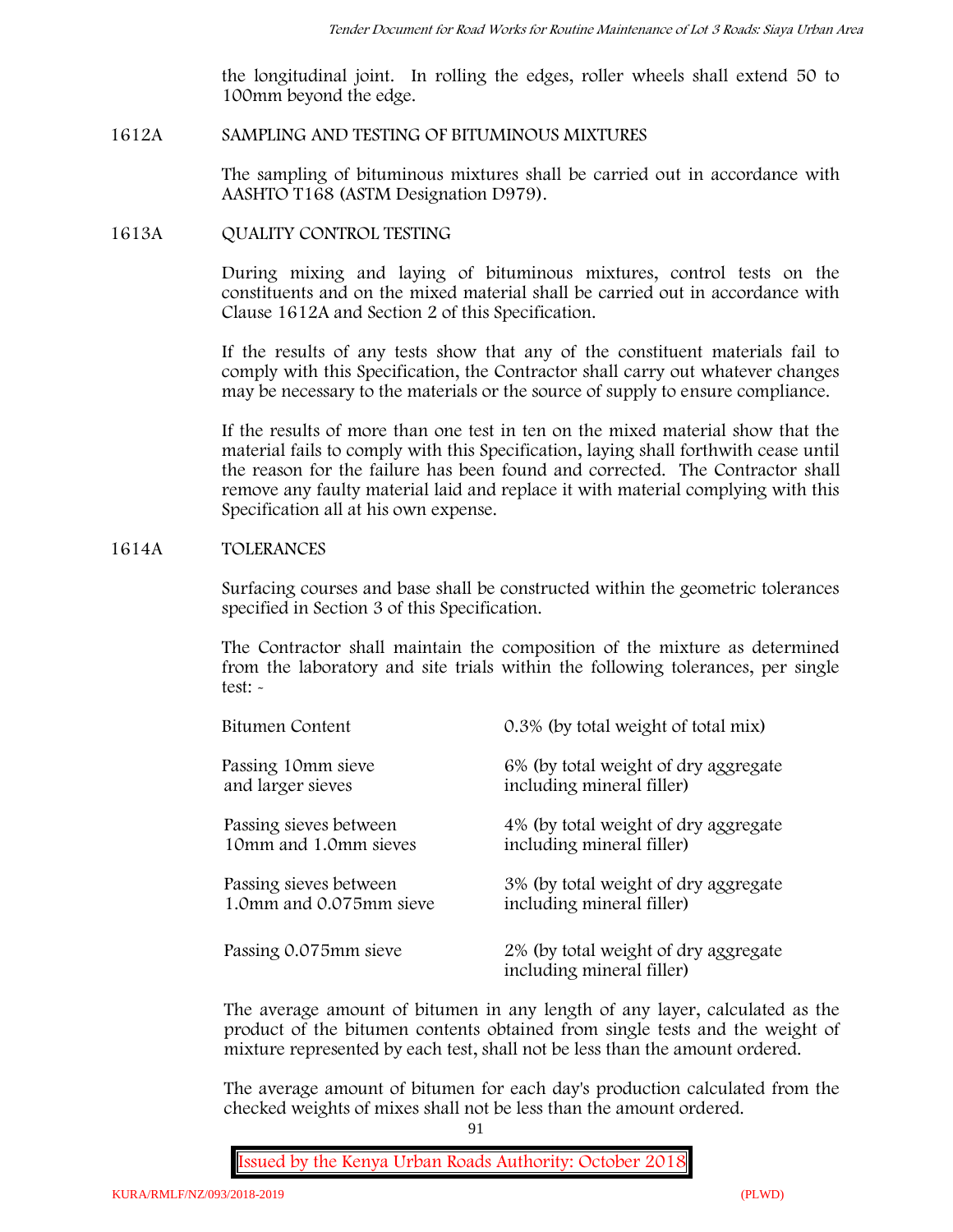The average amount of bitumen in any length of any layer, calculated as the product of the bitumen contents obtained from single tests and the weight of mixture represented by each test, shall not be less than the amount ordered.

The average amount of bitumen for each day's production calculated from the checked weights of mixes shall not be less than the amount ordered.

The final average overall width of the upper surface of a bituminous mix layer measured at six equidistant points over a length of 100m shall be at least equal to the width specified. At no point shall the distance between the centreline of the road and the edge of the upper surface of a bituminous mix layer be narrower than that specified by more than 13mm.

### **1615A MEASUREMENT AND PAYMENT**

No separate measurement and payment shall be made for complying with the requirements of Clauses 1601A to 1614A inclusive and the Contractor shall be deemed to have allowed in his rates in Parts B and C of Section 16 of this Specification for the costs of complying with the requirements of Part A of Section 16 of this Specification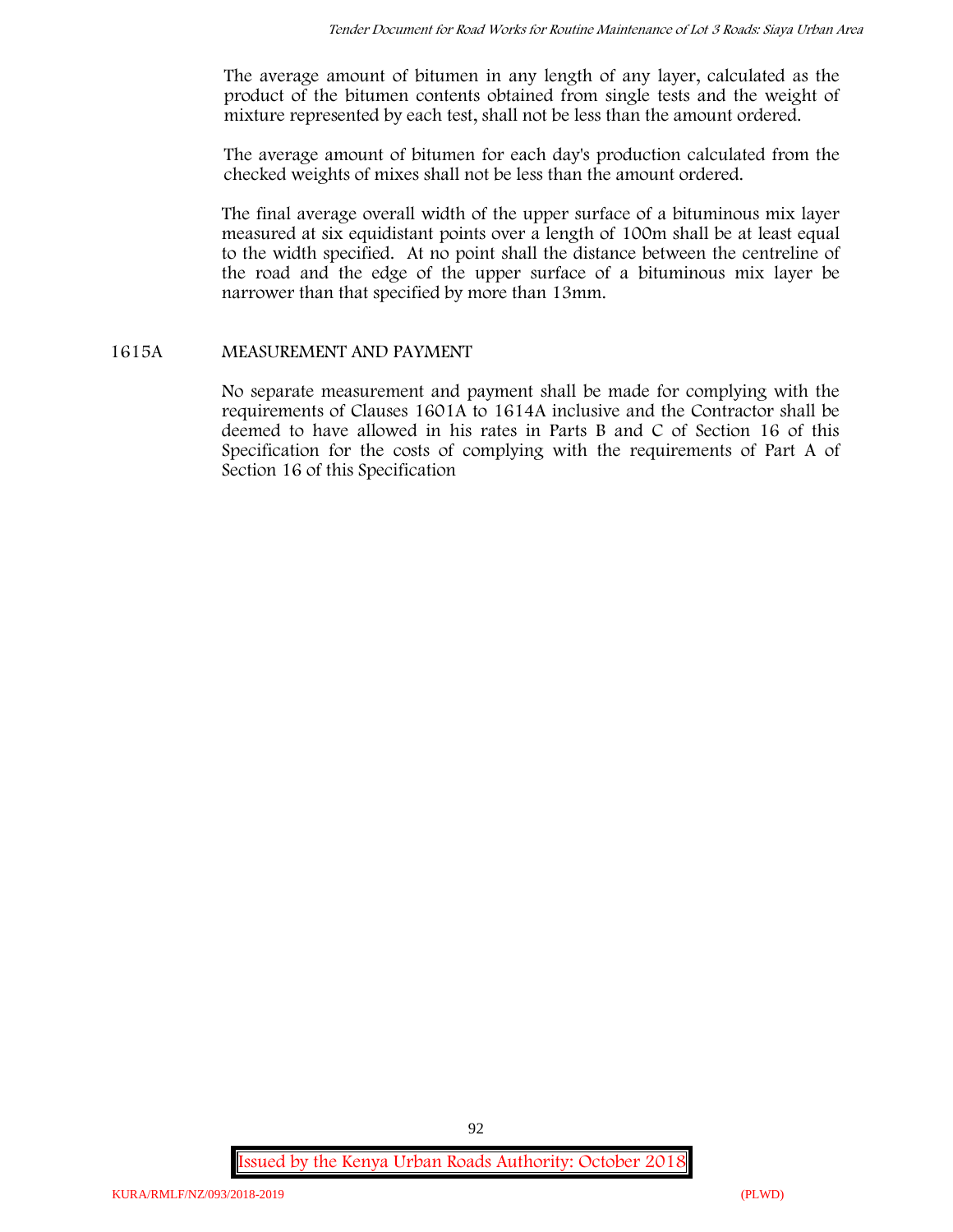### **PART B - ASPHALT CONCRETE FOR SURFACING**

#### **1601B DEFINITION**

Asphalt concrete means a thoroughly controlled, hot-mixed, hot-laid, plant mixture of well-graded dried aggregate and penetration grade bitumen, which, when compacted forms a dense material.

A distinction is drawn between asphalt concrete Type I (High Stability) and asphalt concrete Type II (Flexible). The asphalt concrete type to be used will be Type I.

### **1602B MATERIALS FOR ASPHALT CONCRETE TYPE 1**

a) **Type of bituminous material**

The type of material to be used on severe sites will be of the continuously graded type similar to Asphaltic Concrete or Close Graded Macadam. It is essential that these materials are sealed with a single or double surface dressing or a Cape seal.

b) **Penetration Grade Bitumen**

Bitumen shall be 80/100 penetration grade since material is being laid at an altitude of more than 2,500m.

c) **Aggregate**

Coarse aggregate (retained on a 6.3mm sieve) shall consist of crushed stone free from clay, silt, organic matter and other deleterious substances. The aggregate class will be specified in the Special Specification and it shall comply with the requirements given in Table 16B-1(b). The grading for 0/20 mm for carriageway and 0/14mm for shoulders for binder course is as specified below:

| Sieve size | 0/20       | 0/14       |
|------------|------------|------------|
| 28         | 100        |            |
| 20         | $90 - 100$ | 100        |
| 14         | 75-95      | $90 - 100$ |
| 10         | 60-82      | 70-90      |
| 6.3        | $47 - 68$  | $52 - 75$  |
| 4          | $37 - 57$  | $40 - 60$  |
| 2          | $25 - 43$  | $30 - 45$  |
|            | 18-32      | $20 - 35$  |
| 0.425      | $11 - 22$  | $12 - 24$  |
| 0.300      | $9 - 17$   | $10 - 20$  |
| 0.150      | $5 - 12$   | $6 - 14$   |
| 0.075      | $3 - 7$    | $4 - 8$    |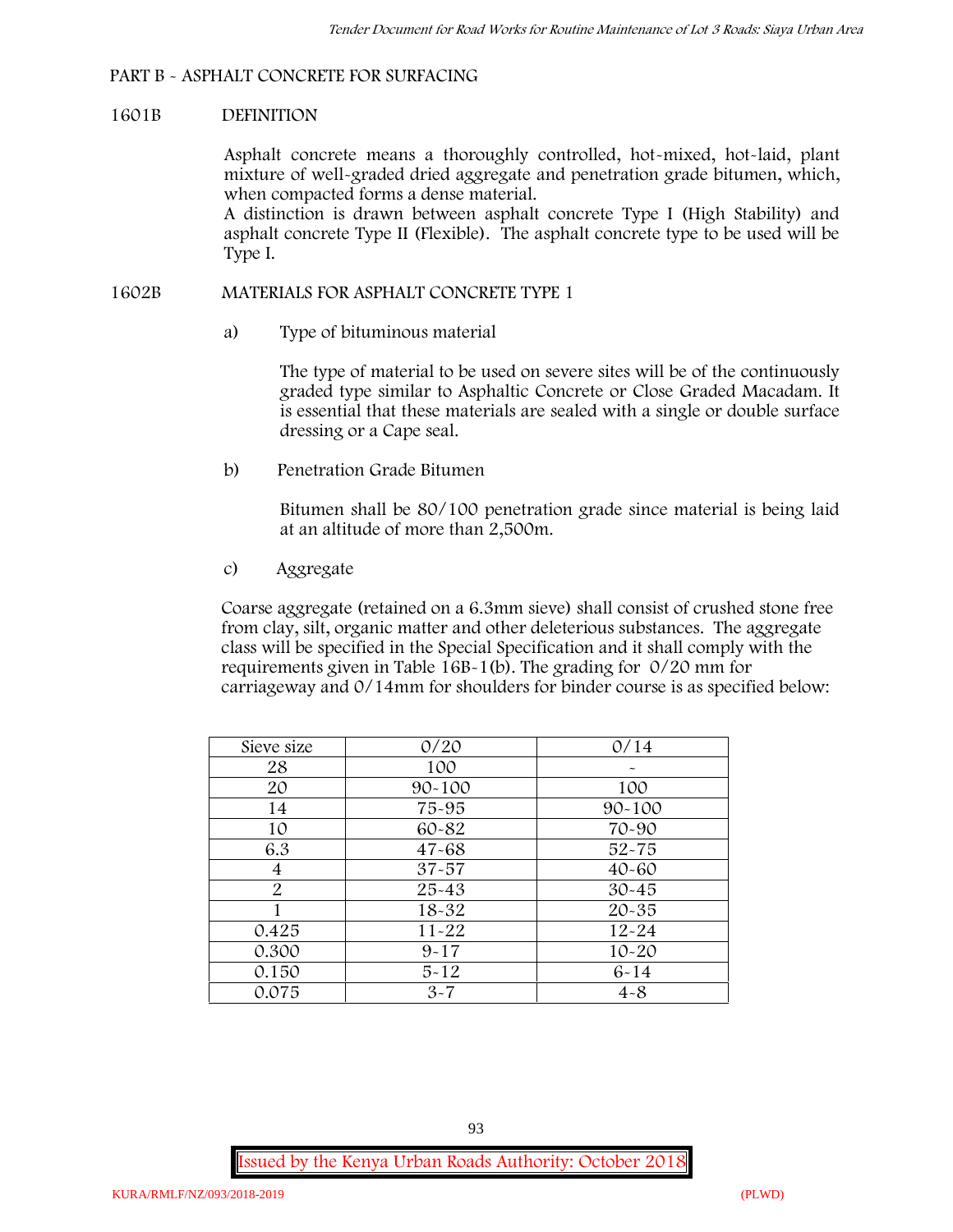# **TABLE 16B-1(b) - REQUIREMENTS FOR COARSE AGGREGATE**

| Coarse Aggregate<br>(Retained on a 6.3mm Sieve) |                      |
|-------------------------------------------------|----------------------|
| Test                                            | Maximum Value        |
| LAA<br><b>ACV</b><br>SSS                        | 30<br>25<br>12<br>25 |

Fine aggregate (passing a 6.3mm sieve) shall be free from clay, silt, organic and other deleterious matter and shall be non-plastic. Unless otherwise specified in the Special Specification it shall consist of entirely crushed rock produced from stone having a Los Angeles Abrasion of not more than 40. The Sand Equivalent of the fine aggregate shall not be less than 40 and the SSS not more than 12.

# **b) Mineral Filler**

Mineral Filler shall consist of ordinary Portland Cement

### **1603B GRADING REQUIREMENTS**

The grading of the mixture of coarse and fine aggregate shall be within and approximately parallel to the grading envelopes given in Table 16B-1(b), for 0/14mm as specified for binder course, as described below.

# **GRADING REQUIREMENTS**

To arrive at a suitable design it is necessary to investigate a number of gradings so that a workable mix, which also retains a minimum of 3 % voids at refusal density, is identified.

The largest particle size used should not be more than 25mm so that the requirements of the Marshall test method can be complied with.

Although the complete range of nominal maximum particle sizes is shown in the Tables, the total thickness of material laid should not be more than 75mm.

#### **1604B REQUIREMENTS FOR ASPHALT CONCRETE TYPE 1**

The mixture shall comply with the requirements given in Table 16B-2 as specified in the Specification. In addition, minimum Marshall Stability for 2 x 75 blows shall be 9 kN and maximum 18 kN and at compaction to refusal shall have 3% VIM.

The proportion, by weight of total mixture, of bitumen shall be  $5.0 - 6.5 %$  for  $0/14$  mm and  $4.5 - 6.5$  % for  $0/20$ mm. This shall be termed the nominal binder content. The binder content of the working mix will be instructed by the Engineer following laboratory and site trials.

94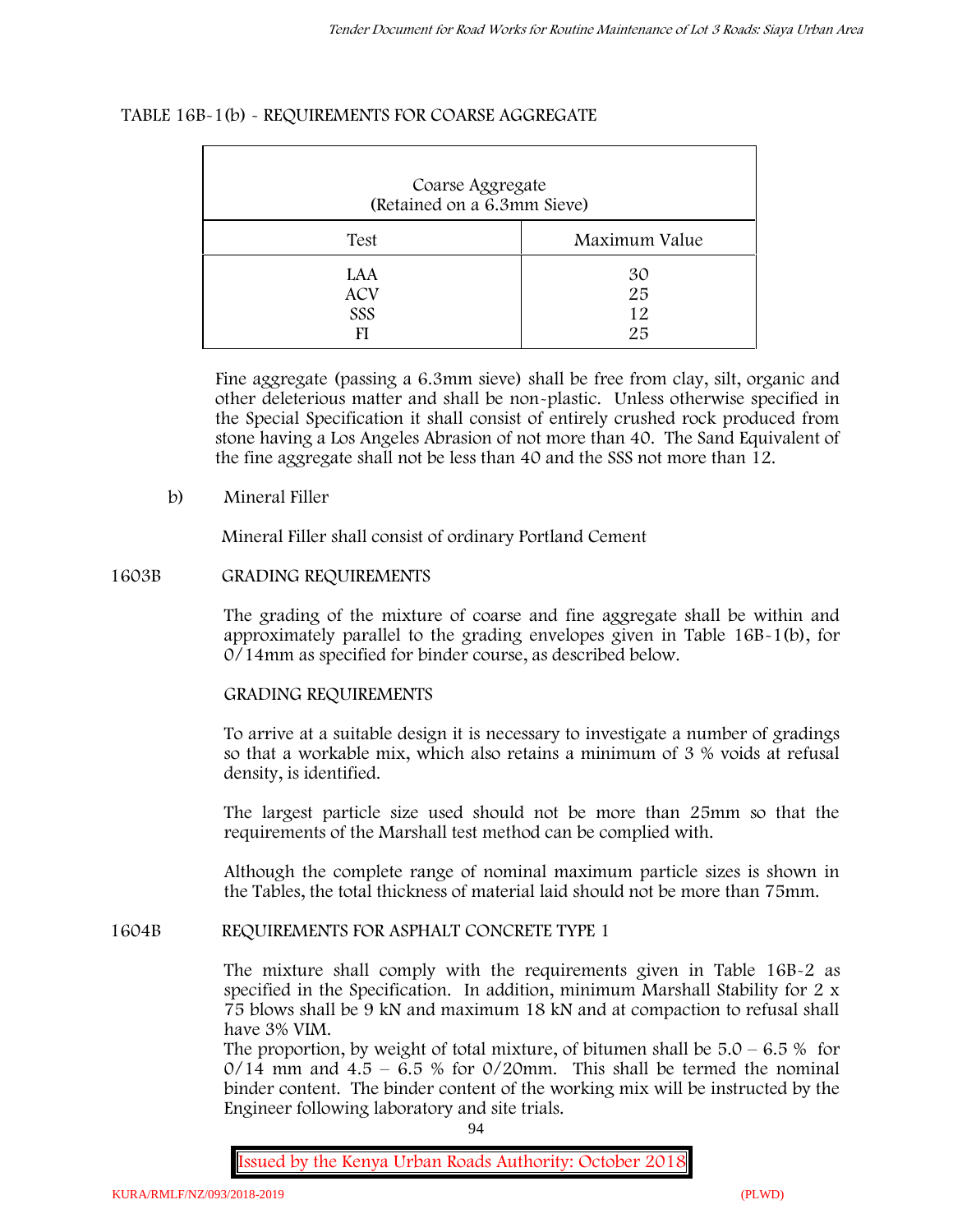In order to determine the suitability of a coarse aggregate source a Marshall test programme shall be carried out. It will be advantageous to use a crushed rock which is known from past experience to give good results in this test procedure. A grading conforming to the Type I Binder Course detailed in Table 16B-1(a) 0/20 of this Specification should be tested (but with 100% passing the 25mm sieve) and it shall meet the requirements of Table 16B-2 of this Specification.

Having established the suitability of the aggregate source several grading shall be tested in the laboratory, including that used for the Marshall test, to establish relationships between bitumen content and VIM at refusal density. For each mix, samples will be made up to a range of bitumen contents and compacted to refusal using a gyratory compactor and a vibratory hammer in accordance with the procedure described in BS 598 (Part 104 : 1989), with one revision.

It should first be confirmed that compaction on one face of the sample gives the same refusal density as when the same compaction cycle is applied to both faces of the same sample. The procedure, which gives the highest density, must be used.

From the bitumen content-VIM relationship it will be possible to identify a bitumen content which corresponds to a VIM of 3 - 7%. If it is considered that the workability of the mix may be difficult then compaction trials should be undertaken. It is advisable to establish two or more gradings for compaction trials.

The mixes identified for compaction trials should be manufactured to the laboratory design bitumen content and to two other bitumen contents of +0.5% and +1% additional bitumen. Cores will be cut to determine the density of the compacted material, having completed this the core will then be reheated to  $145+/-5$  C in the appropriate mould and compacted torefusal in the vibrating hammer test. To be acceptable the cores cut from the compaction trial must have a density equivalent to at least 95% of refusal density.

The compaction trials will identify a workable mix which can be made to a bitumen content which gives 3% VIM at refusal density.

**1605B MIXING AND LAYING HEAVY DUTY ASPHALT**

The temperature of the bitumen and aggregates when mixed shall be  $110+/$ 3C above the softening point (R&B) of the bitumen.

Compaction should commence as soon as the mix can support the roller without undue displacement of material and completed before the temperature of the mix falls below 900C.

The minimum thickness of individual layers should be as follows:-

| a) | For the 37.5mm mix | 65mm |  |
|----|--------------------|------|--|
| b) | For the 25.0mm mix | 60mm |  |
| C) | For the 19.0mm mix | 50mm |  |
| d) | For the 12.5mm mix | 40mm |  |

**1606B COMPACTION**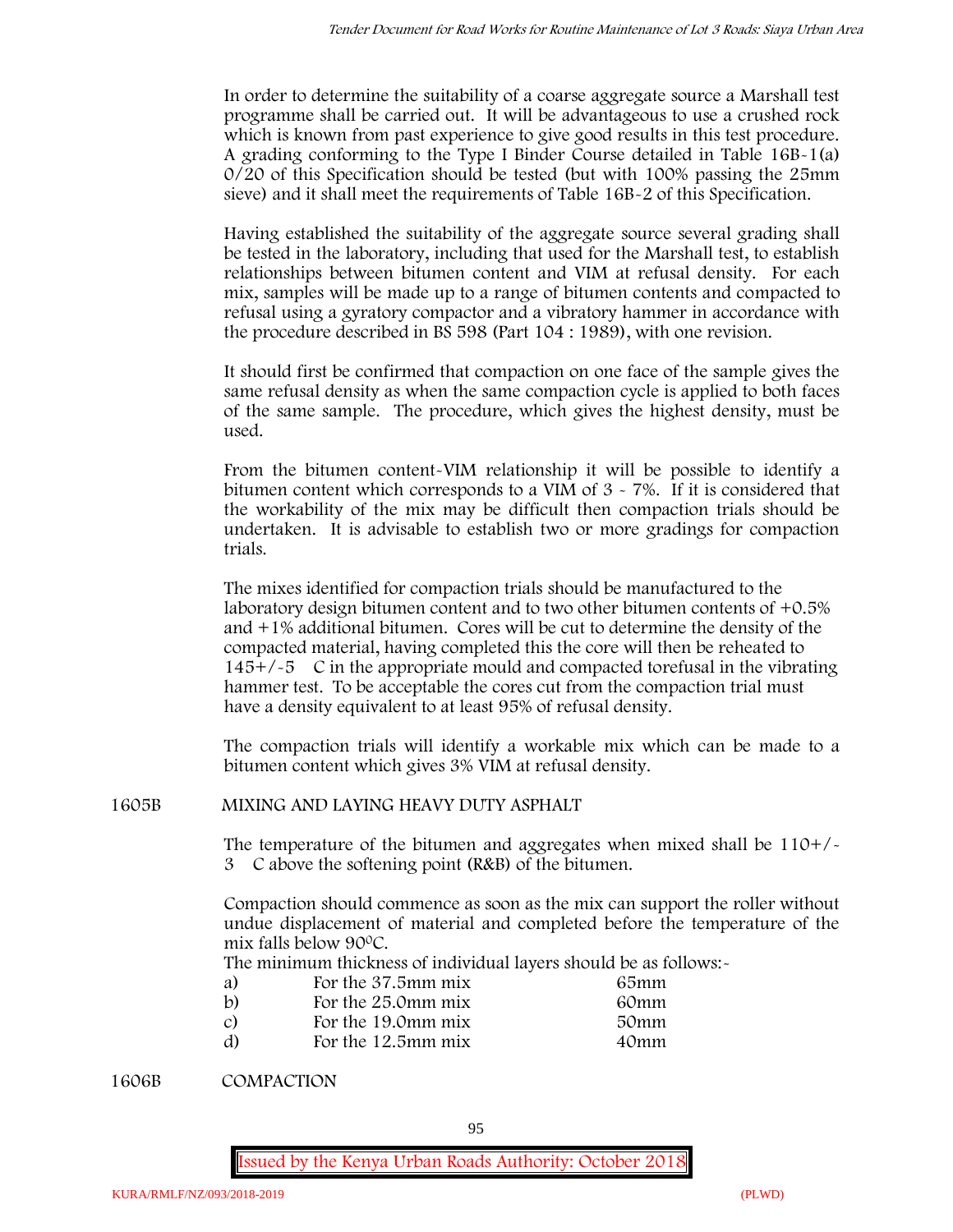Rolling shall be continued until the voids measured in the completed layer are in accordance with the requirement for a minimum density of 98% of Marshall optimum, or, a minimum mean value of 95% of refusal density (no value less than 93%) as appropriate.

**1607B MEASUREMENT AND PAYMENT**

- a) Item : Asphalt Concrete
	- Unit : m<sup>3</sup> of Asphalt Concrete Used

Asphalt concrete shall be measured by the cubic metre compacted on the road calculated as the product of the length instructed to be laid and the compacted cross-sectional area shown on the Drawings or instructed by the Engineer.

The rate for asphalt concrete shall include for the cost of providing, transporting, laying and compacting the mix with the nominal binder content and complying with the requirements of Parts A and B of Section 16 of this Specification.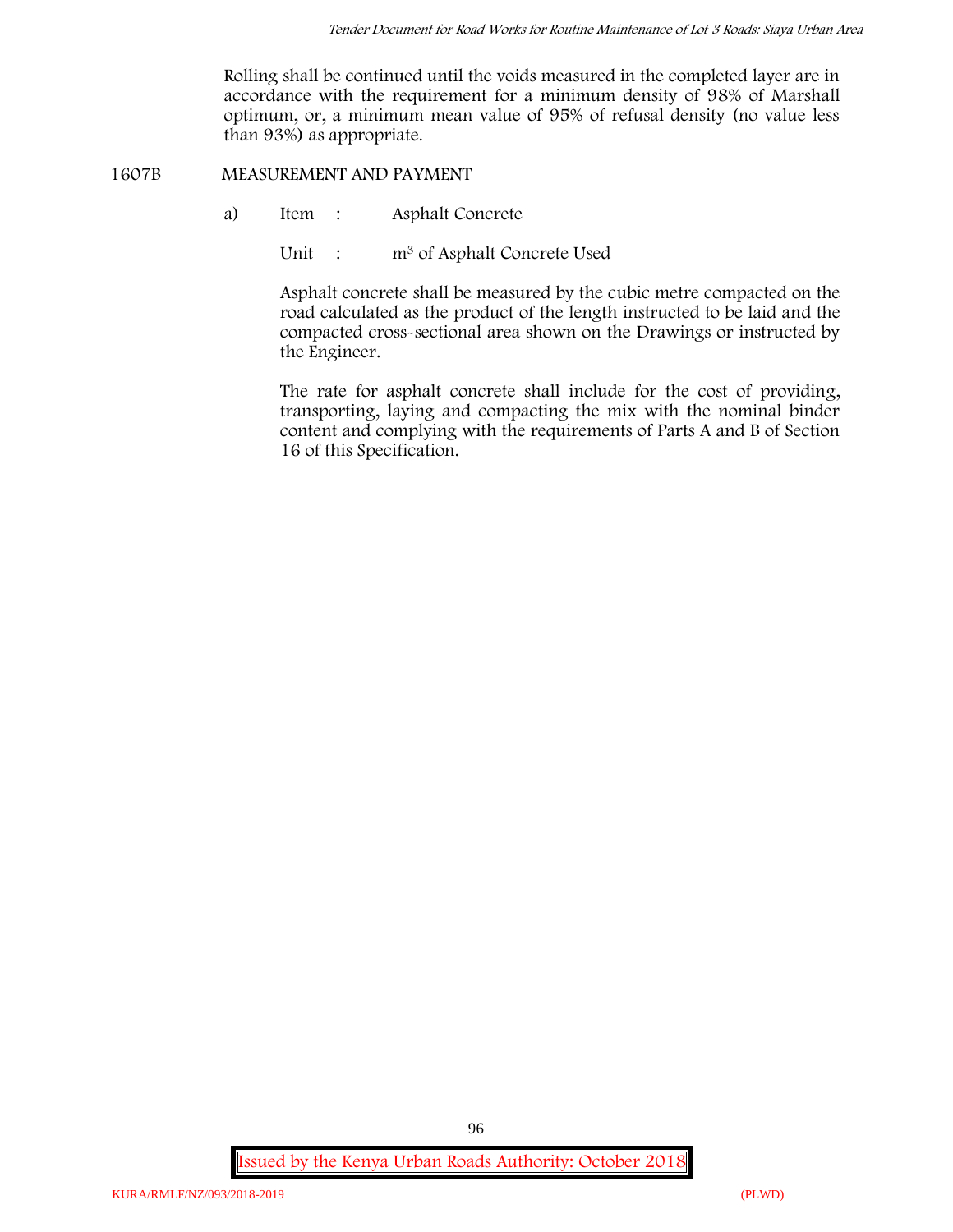# **SECTION 17 - CONCRETE WORKS**

### **1703 MATERIALS FOR CONCRETE**

This work shall consist of placing selected approved material of 250mm minimum diameter on the foundation put after excavation to receive levelling concrete in accordance with these specifications and in conformity with the lines, grades and cross sections shown on the Drawings as directed by the Engineer.

(a) **Materials**

Selected rock: The selected rock builders to be placed for this work shall be hard, sound, durable quarry stones as approved by the Engineer. Samples of the stone to be used shall be submitted to and approved by the Engineer before any stone is placed.

The maximum size of the stone boulders shall be 300mm.

(b) **Construction Method**

After completion of the structural excavation the surface of the loose soil shall be levelled and compacted. Then the stone of the above sizes shall be placed in one layer of 250mm over the compacted bed where the bottom slab will rest. Coarse sand shall be spread to fill up the voids in the stone boulders, and compaction with vibratory compactors should be performed to make this layer dense whereon a concrete of levelling course shall be placed.

(c) **Measurement and payment**

Measurement for the bedding materials shall be made in cubic metres for the completed and accepted work, measured from the dimension shown on the Drawings, unless otherwise directed by the Engineer.

Payment for the bedding Materials for Levelling Concrete Works shall be full compensation for furnishing and placing all materials, all labour equipment, tools and all other items necessary for proper completion of the work in accordance with the Drawings and specifications and as directed by the Engineer.

# **1703(A) LEVELLING CONCRETE (CLASS 15/20) FOR BOTTOM SLAB INCLUSIVE OF COST OF FORM WORKS**

This work shall consist of placing and levelling lean concrete class 15/20 over the prepared bed of stone boulders in the foundation for bottom slab and wingwalls in accordance with these specifications and which conformity with the lines, grades, thickness and typical cross-sections shown on the drawings unless otherwise directed by the Engineer.

(a) **Materials for Levelling Concrete**

Requirement for the concrete class 15/20 is specified as follows:- Design compressive strength (28) days :  $15N/mm^2$ 

97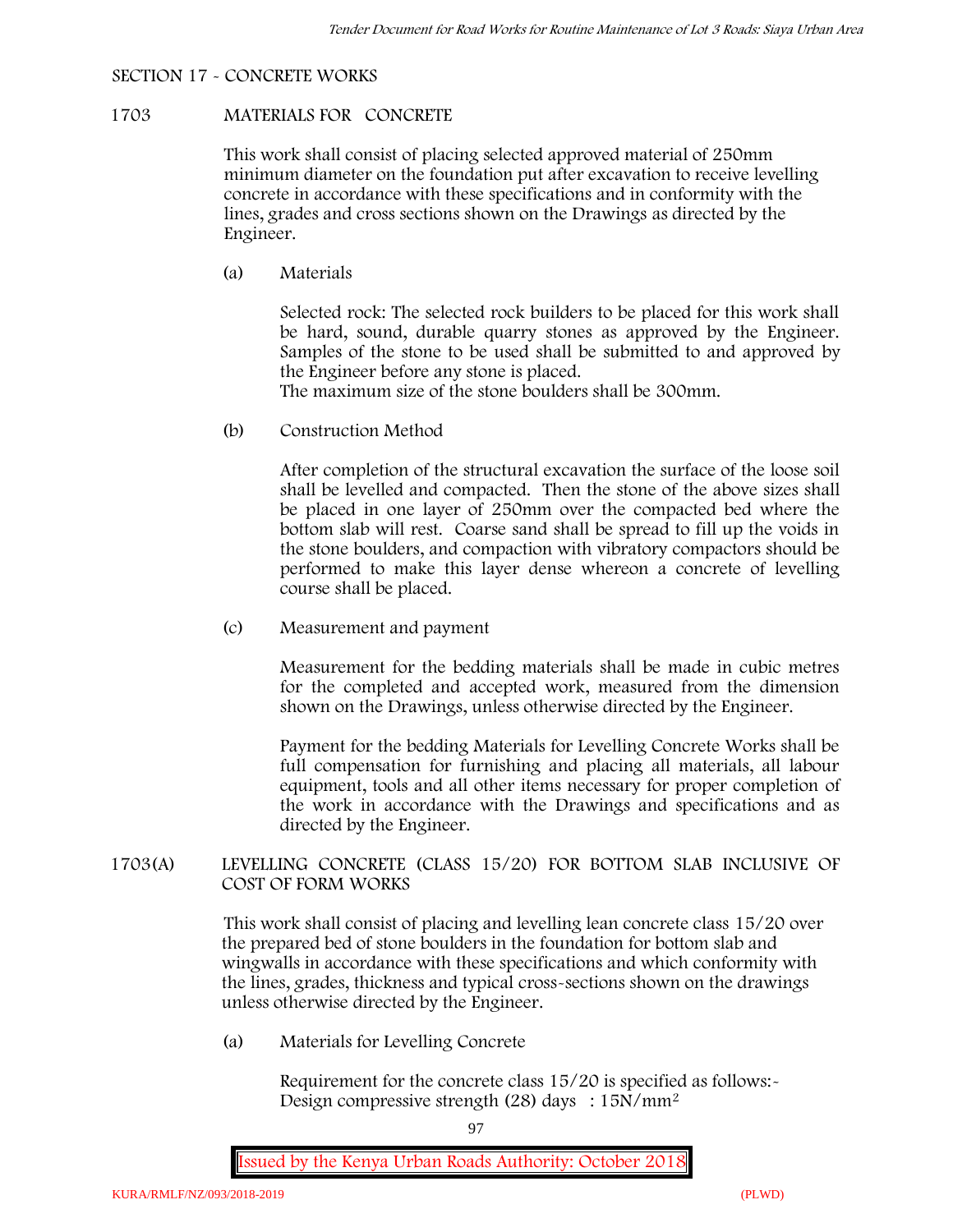| Maximum size of coarse aggregate                       | : 20mm                   |
|--------------------------------------------------------|--------------------------|
| Maximum cement content                                 | : $300 \text{ kg/m}^3$ . |
| Maximum water/cement ration of 50% with slump of 80mm. |                          |

# (b) **Construction Method**

The bed of stone boulders upon which the levelling concrete will be placed shall be smooth, compacted and true to the grades and crosssection shall be set to the required lines and grades.

# **36.2** (c) **Measurement and payment**

Measurement for levelling concrete (class 15/20) shall be made in cubic metres completed and accepted levelling concrete work measured in place which is done in accordance with the Drawings and the Specifications.

Payment for this work shall be the full compensation for furnishing and placing all materials, labour, equipment and tools, and other incidentals to Specifications and as directed by the Engineer.

Pay item No. 17/02 Levelling Concrete Works (Class 15/20) for Box Culvert and wingwalls inclusive of Cost of Form works.

# **1703 (C) FORMWORK FOR CULVERT WALLS**

This work shall consist of all temporary moulds for forming the concrete for culvert walls and slabs together with all temporary construction required for their support. Unless otherwise directed by the Engineer all formworks shall be removed on completion of the walls and slabs.

(a) **Materials**

Forms shall be made of wood or metal and shall conform to the shape, lines and dimensions shown on the Drawings.

All timber shall be free from holes, loose material, knots, cracks, splits and warps or other defects affecting the strength or appearance of the finished structure.

Release Agents – Release agents shall be either neat oils containing a surface activating agent, cream emulsions, or chemical agents to be approved by the Engineer.

- (b) **Construction Method**
	- (i) **Formworks**

Formworks shall be designed to carry the maximum loads that may be imposed, and so be rigidly constructed as to prevent deformation due to load, drying and wetting, vibration and other causes. After forms have been set in correct location, they shall be inspected and approved by the Engineer before the concrete is placed.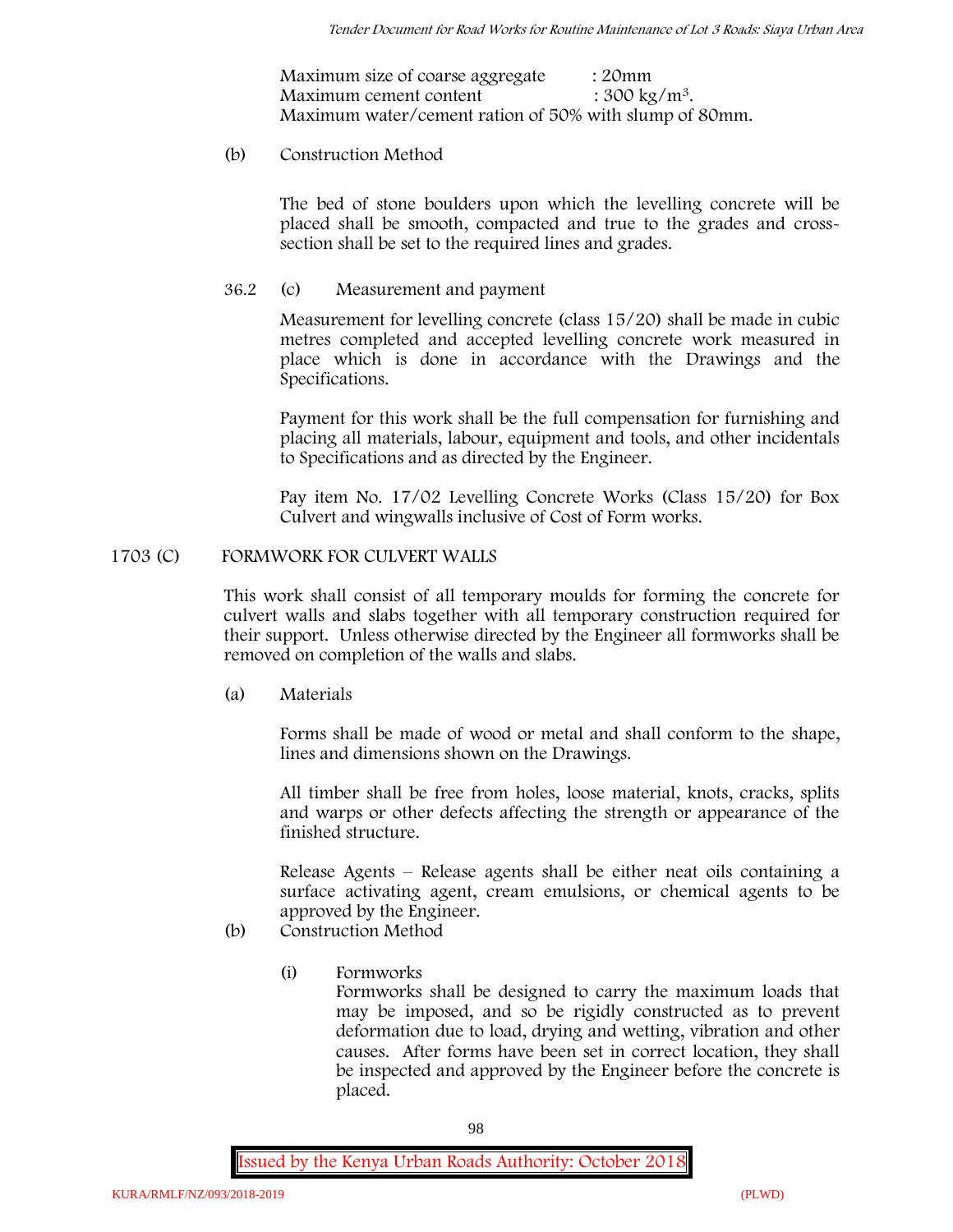If requested, the contractor shall submit to the Engineer working drawings of the forms and also, if requested, calculations to certify the rigidity of the forms.

# **1703(D) CONCRETE WORKS (CLASS 20/20) OF CULVERT WALLS AND SLABS**

This work shall consist of furnishing, mixing, delivering and placing of the concrete for the construction of culvert walls and slabs, in accordance with these Specifications and in conformity with the requirements shown on the Drawings.

Concrete class 20/20 shall be used for Culvert walls and slabs.

**(a) Concrete Materials**

(i) Cement: Cement shall be of Portland type and shall conform to the requirements of BS 12 or equivalent.

The contractor shall select only one type or brand of cement or others. Changing of type or brand of cement will not be permitted without a new mix design approved by the Engineer. All cement is subject to the Engineer's approval; however, approval of cement by the Engineer shall not relieve the Contractor of the responsibility to furnish concrete of the specified compressive strength.

Conveyance of cement by jute bags shall not be permitted. Storage in the Contractor's silo or storehouse shall not exceed more than two (2) months, and age of cement after manufacture at mill shall not exceed more than four (4) months. The Contractor shall submit to the Engineer for his approval the result of quality certificate prepared by the manufacturer.

Whenever it is found out that cement have been stored too long, moist, or caked, the cement shall be rejected and removed from the project.

**(b) Aggregates**

Fine and coarse aggregates must be clean, hard, strong and durable, and free from absorbed chemicals, clay coating, or materials in amounts that could affect hydration, bonding, strength and durability of concrete. Grading of aggregates shall conform to the following requirements:

**(i) Grading of Fine Aggregates**

| Percentage by Weight Passing |
|------------------------------|
|                              |

99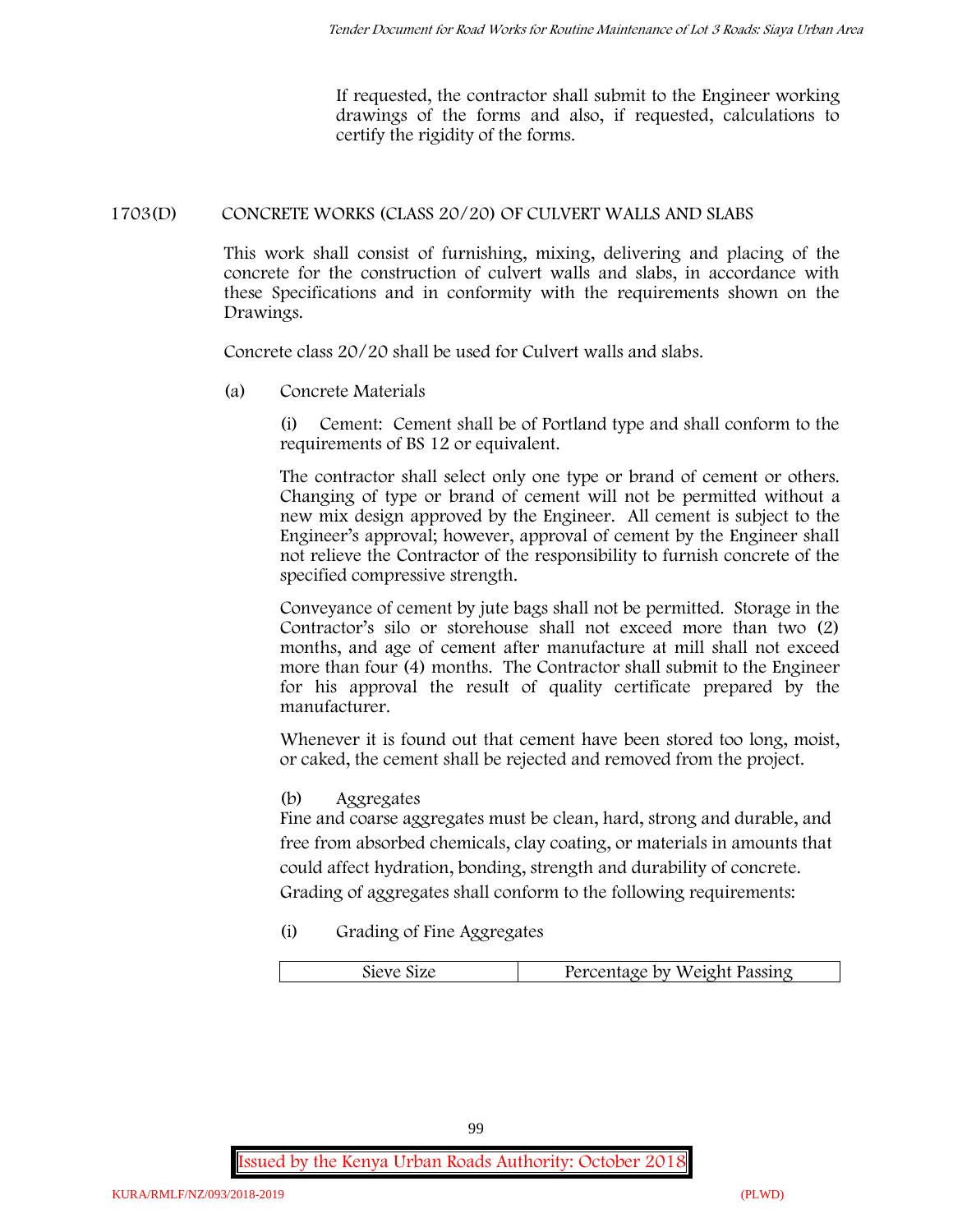| 10<br>mm       | 100        |
|----------------|------------|
| 5<br>mm        | 89-100     |
| $2.5$ mm       | 60-100     |
| $1.2 \cdot mm$ | $30 - 100$ |
| $0.6$ mm       | $15 - 54$  |
| $0.3$ mm       | $5 - 40$   |
| $0.15$ mm      | $0 - 15$   |

# **(ii) Grading of Coarse Aggregates**

| Size     |                       |                           |    | of Amounts finer than each standard sieve percentage by |    |       |          |
|----------|-----------------------|---------------------------|----|---------------------------------------------------------|----|-------|----------|
| Coarse   | weight                |                           |    |                                                         |    |       |          |
| Aggregat | 40                    | 30                        | 25 | 20                                                      | 15 |       | 局        |
|          | 2.5                   |                           |    |                                                         |    |       |          |
|          | 100                   | $\widetilde{\phantom{m}}$ |    | $90 - 100$ -                                            |    | 30-69 | $0 - 10$ |
|          | $\tilde{\phantom{a}}$ |                           |    |                                                         |    |       |          |

Other requirements for aggregates are as follows:

**(iii) Fine Aggregates**

| Fitness Modulus, AASHTO M-6                           | $: 2.3 - 3.1$         |
|-------------------------------------------------------|-----------------------|
| Sodium Sulphate Soundness, AASHTO T104: Max. 10% loss |                       |
| Content of Friable Particles AASHTO 112               | : Max $1\%$ by weight |
| Sand Equivalent, AASHTO T176                          | : Min. 75             |

**(iv) Coarse Aggregate**

Abrasion, AASGTO T96 : Max. 405 loss Soft Fragment and shale, AASHTO M80 : Max. 5% by weight Thin and elongated Pieces, AASHTO M80 : Max. 15%

**(v) Water**

All sources of water to be used with cement shall be approved by

the Engineer. Water shall be free from injurious quantities of oil,

alkali, vegetable matter and salt as determined by the Engineer.

**(vi) Admixture**

Only admixture, which have been tested and approved in the site laboratory through trial mixing for design proportion shall be used. Before selection of admixture, the Contractor shall submit to the Engineer the specific information or guarantees prepared by the admixture supplier.

The contractor shall not exclude the admixture from concrete proportions.

**Concrete class 20/20**

Concrete class 20/20 shall be used for culvert walls and slabs. The requirements of Concrete class 20/20 are provided as follows unless otherwise the Engineer will designate any alteration.

100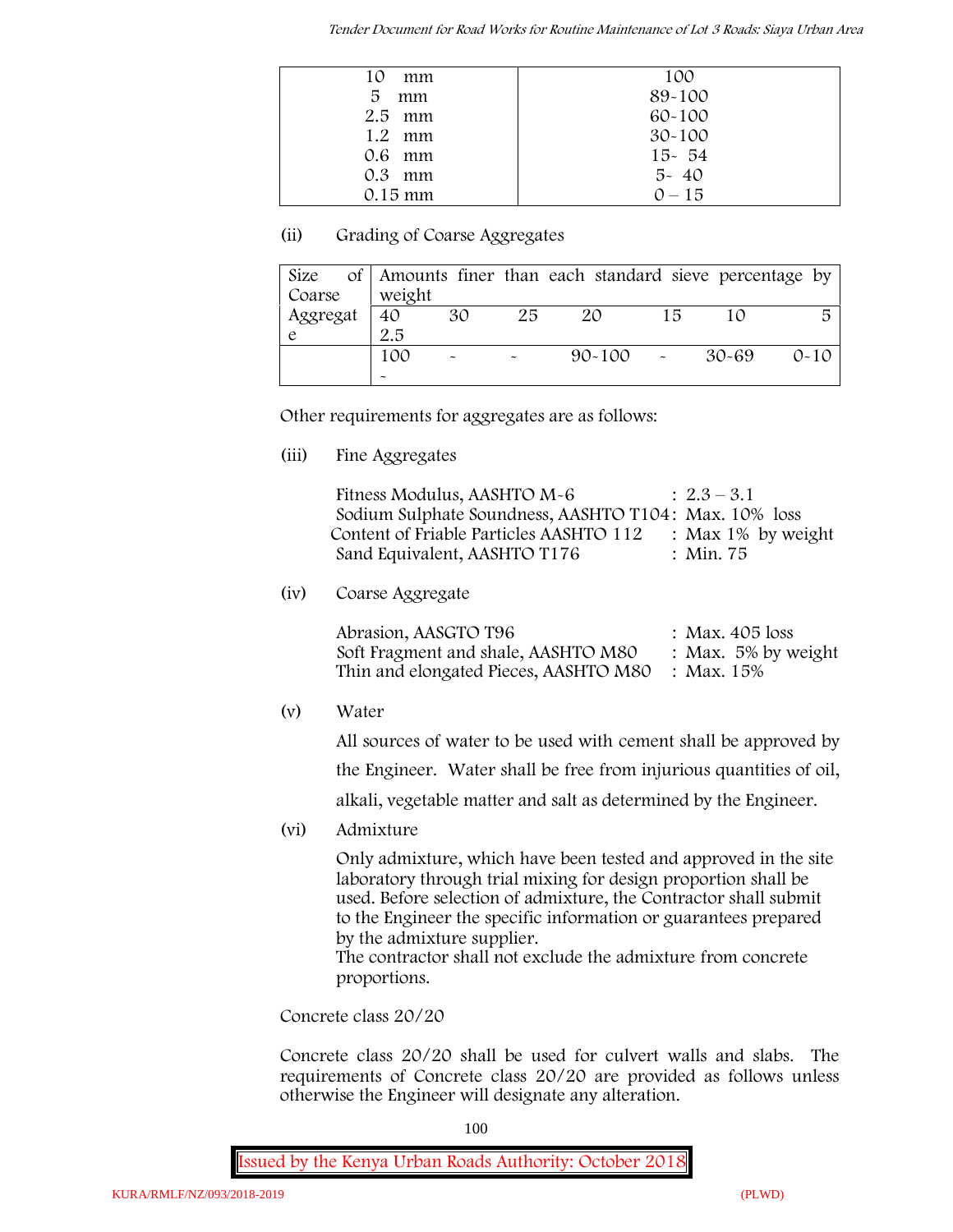Design compressive strength (28 days) : 20N/mm<sup>2</sup> Maximum size of coarse aggregates : 20mm Maximum water/cement ratio of 45% with slump of 80mm

(d) **Proportioning Concrete**

The Contractor shall consult with the Engineer as to mix proportions at least thirty (30) days prior to beginning the concrete work. The actual mix proportions of cement, aggregates, water and admixture shall be determined by the Contractor under supervision of the Engineer in the site laboratory.

The Contractor shall prepare the design proportions which has 120% of the strength requirement specified for the designated class of concrete.

No class of concrete shall be prepared or placed until its job-mix proportions have been approved by the Engineer.

# (e) **Concrete Work**

**(ii) Batching**

Batching shall be done by weight with accuracy of:

| Cement              | $\frac{1}{2}$ percent |
|---------------------|-----------------------|
| Aggregate           | $\frac{1}{2}$ percent |
| Water and Admixture | : 1 percent.          |

Equipment should be capable of measuring quantities within these tolerances for the smartest batch regularly used, as well as for larger batches.

The accuracy of batching equipment should be checked every month in the presence of the Engineer and adjusted when necessary.

**(iii) Mixing and delivery**

Slump of mixed concrete shall be checked and approved at an accuracy of +25mm against designated slump in these specifications.

**(iv) Concrete in hot weather**

No concrete shall be placed when the ambient air temperature is expected to exceed thirty three degrees celsius (33ºc) during placement operations).

**(v) Concreting at night**

No concrete shall be mixed, placed or finished when natural light is insufficient, unless an adequate approved artificial lighting system is operated; such night work is subject to approval by the

101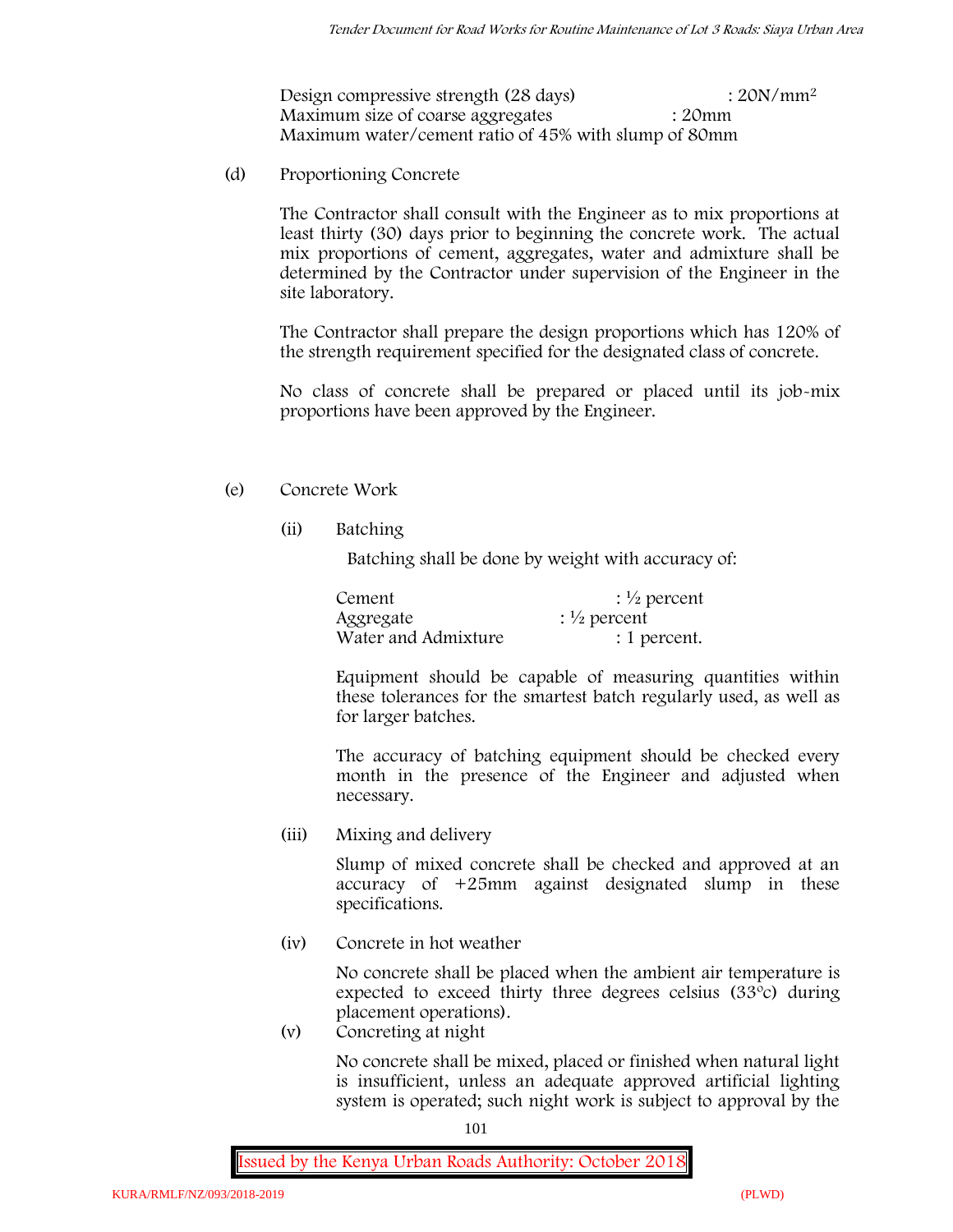engineer.

**(vi) Placing**

In preparation of the placing of concrete, the interior space of forms shall be cleaned and approved by the engineer prior to placing concrete. All temporary members except tie bars to support forms shall be removed entirely from the forms and not buried in the concrete. The use of open and vertical chute shall not be permitted unless otherwise directed by the engineer.

The Contractor shall provide a sufficient number of vibrators to properly compact each batch immediately after it is placed in the forms.

(f) **Measurement and Payment**

Measurements for the Concrete Works Class 20/20 of culvert walls and slabs shall be made in cubic metres for the walls and slabs actually constructed, measured from their dimensions shown on the Drawings. Payment for the Concrete Works (Class 20/20) of culvert walls and slabs shall be the full compensation for furnishing all materials of the concrete mixing, delivering, placing and curing the concrete, equipment and tools, labour and other incidental necessary for the completion of the work in accordance with the Drawings and these Specifications and as directed by the Engineer.

# **SECTION 20 - ROAD FURNITURE**

# **2001 ROAD RESERVE BOUNDARY POSTS**

Road reserve boundary posts shall be provided as directed by the Engineer and in compliance with Standard Specification clause 2001. They shall be placed at 50m intervals along the boundary of the road reserve.

# **2003 EDGE MARKER POST**

Edge marker post shall be provided as directed by the Engineer and in compliance with Standard Specification clause clause 2003

# **2004 PERMANENT ROAD SIGNS**

Permanent Road Signs shall be provided as directed by the Engineer and in compliance with the requirements of the "Manual for Traffic Signs in Kenya" Part II and standard Specification clause 2004.

# **2004B EXISTING ROAD SIGNS**

Where directed by the Engineer, the Contractor shall take down road signs including all posts, nuts, bolts and fittings, and remove and dispose of the concrete foundation and backfill the post holes. The signs shall be stored as directed by the Engineer.

Measurement and payment for taking down road signs shall be made by the number of

102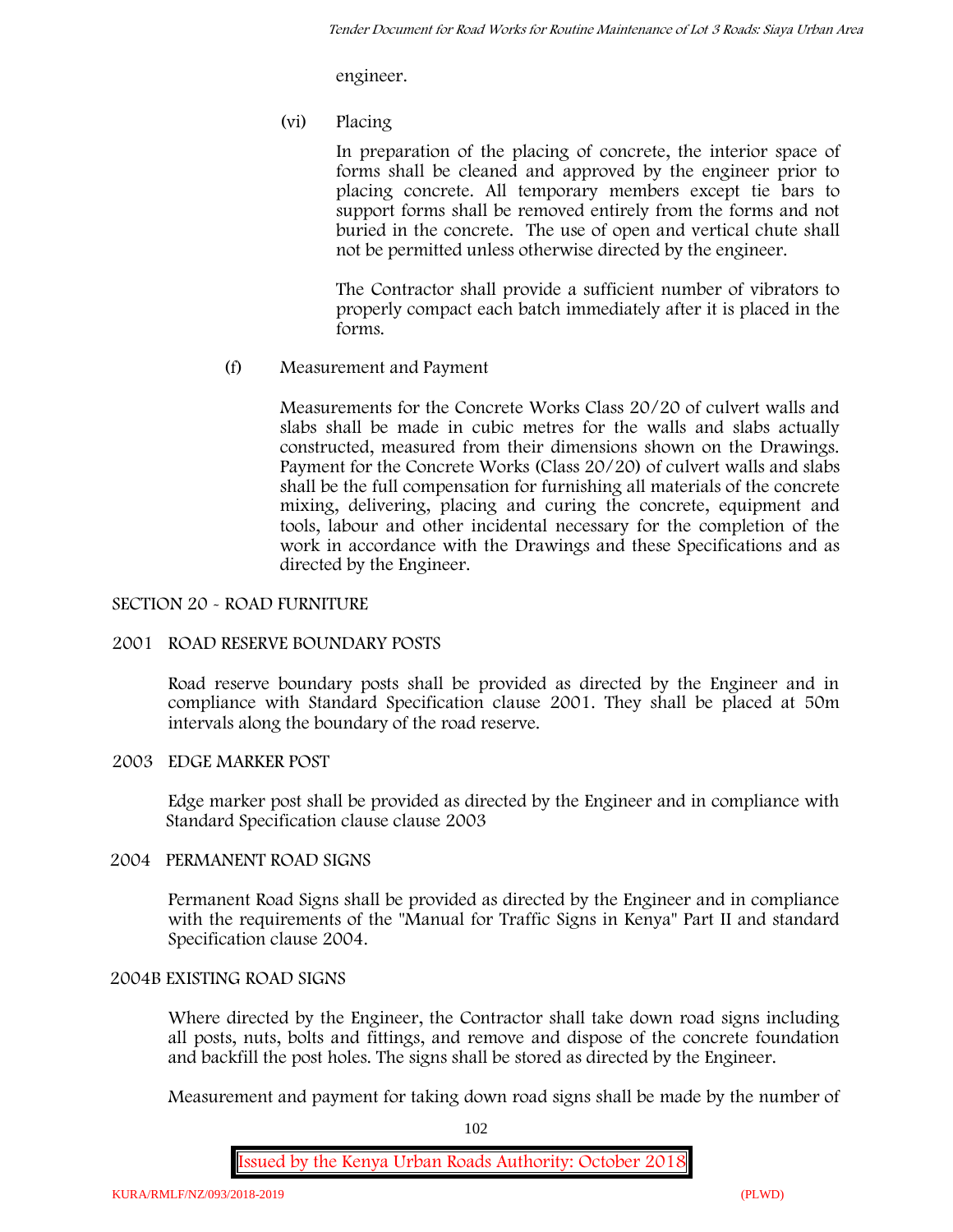signs of any type and size taken down, cleaned and stored as directed.

### **2005 ROAD MARKING**

Paint for road marking shall be internally reflectorised hot applied thermoplastic material in accordance with Clause 219 of the Standard Specification.

The rates inserted in the Bills of Quantities for road marking shall include for prior application of approved tack coat.

# **2005A RAISED PAVEMENT MARKERS – ROAD STUDS**

# **MATERIAL**

Road studs are moulded of acrylonitrile butadiene styrene (ABS) conforming to ASTM Specification D1788 – 68, class 5-2-2 shell filled with inert, thermosetting compound and filler. The lens portion of the marker of the marker is of optical menthly methacrylic.

# **CONSTRUCTION**

The road studs shall be constructed of high impact ABS containing a multi-biconvex glass lens reflector system. It shall be of monolithic construction, and not less than 98.5. m2. The height of the marker shall not exceed 17mm and the underside shall contain a non-honeycomb base (flat).

# **REQUIREMENTS**

The markers shall conform to the following requirements

**Colour**

Shall be white, yellow or red as specified and the Retro – reflectance values should conform to the testing procedures of ASTME 809.

**Impact Resistance**

The market shall not crack or break when tested using a 1000**-**gram weight from a height of 1 metre. (ASTM D 2444) or BS 3900 Part E3.

**Resistance to Water Penetration**

Shall not have water penetration behind the lens after submerged in a water bath at 70 + 50 oF for 10 minutes. And it should still meet the reflectance Requirement. BS 998.

**Heat Resistance**

Shall comply with the initial brightness as per BS 873 Part IV of 1978

# **Night Visibility**

The marker shall be bright as per BS 873 Part IV of 1978

103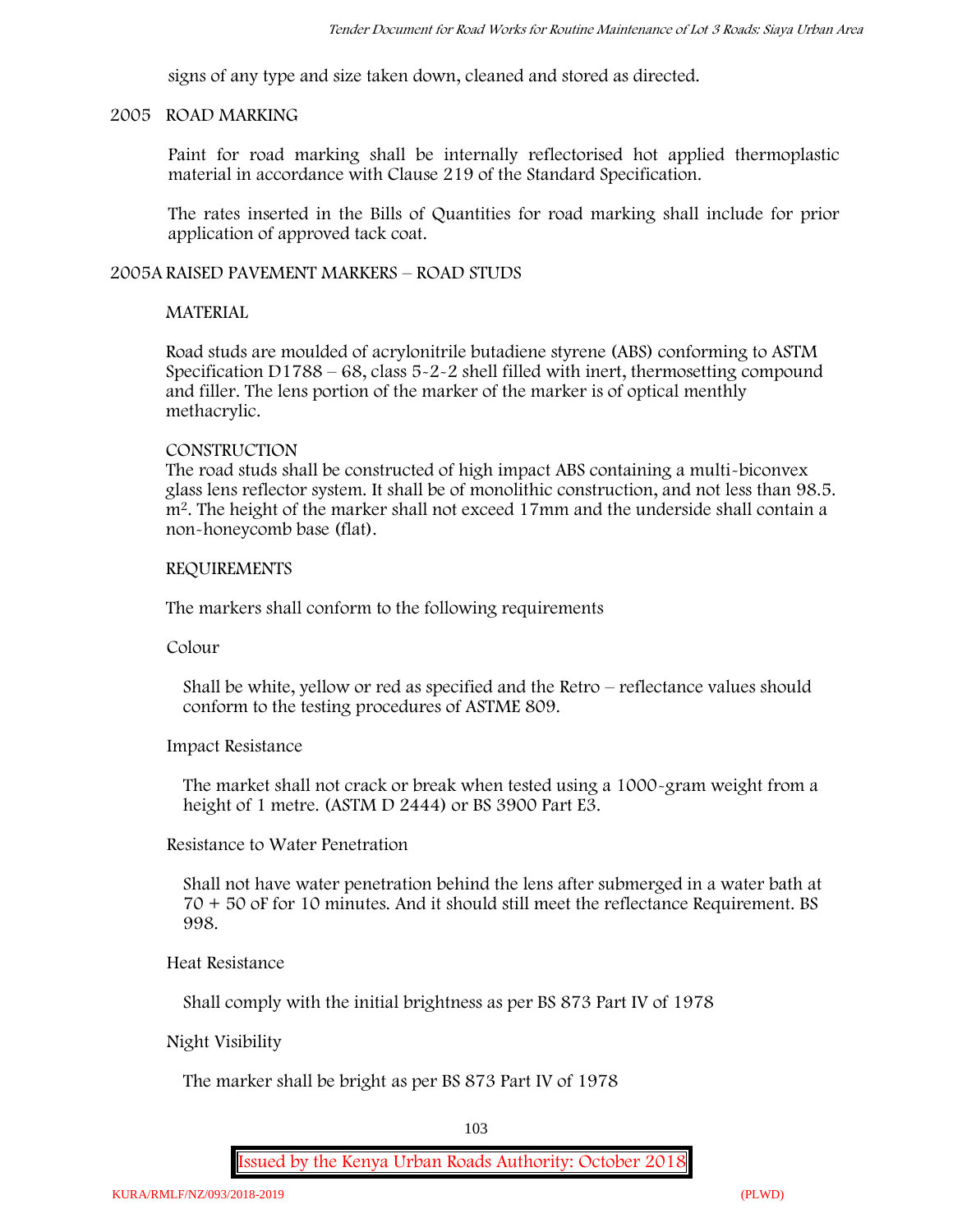#### **Compression Resistance**

There shall be no cracking sound at a pressure lower than 25 tones as per BS 873 Part IV of 1978.

**Corrosion Resistance**

After immersing a sample of Road stud in a solution containing 30g/1 of sodium chloride for 30 days, there shall not be any signs of corrosion **-**(BS998).

**NOTE**: These markers are intended for application directly to pavement surfaces and are compatible with raised pavement makers. These adhesives should be of high quality and tested for conformance to customer requirements.

### **ADHESIVES**

They shall be of Resin Type–Epoxy of 2 different components part 1 and 2 i.e Adhesive and Reactor without any volatile solvents in both.

| Pot life:             | not less than 20 minutes at 20 $\degree$ C  |
|-----------------------|---------------------------------------------|
| Rotational cure time: | between 20 and 30 minutes at 20 $\degree$ C |
| Hard cure:            | Between 40 and 60 minutes at 20 $\degree$ C |

# **APPLICATION INSTRUCTION**

**Preparation of Pavements**

Make sure that the road surface is absolutely dry and free of oil and grease**.**

**Mixing of Adhesive**

Pour component B into the container of component A. Stir mixture by hand with a wooden or metal stick until uniform Grey Tint without a striae is obtained.

### **Installation**

Pour the mixture on to the underside of the road stud. Then place the road stud firmly on the road surface. Adhesive should stand out for about 5mm to 10 mm over the edges of the stud.

**Protection from the Traffic**

Protect studs from traffic for 2 hours until the adhesive has properly hardened. Try by touching the adhesive.

**NUMBER OF STUDS NEEDED FOR LABORATORY TESTS.**

In order to approve a particular type of road stud, 4 sample road studs of each colour shall be submitted.

### **2006 GUARDRAILS**

Contrary to the Standard Specification, guardrail posts shall be concrete 200 mm diameter set vertically at least 1.2m into the shoulder as directed by the Engineer.

104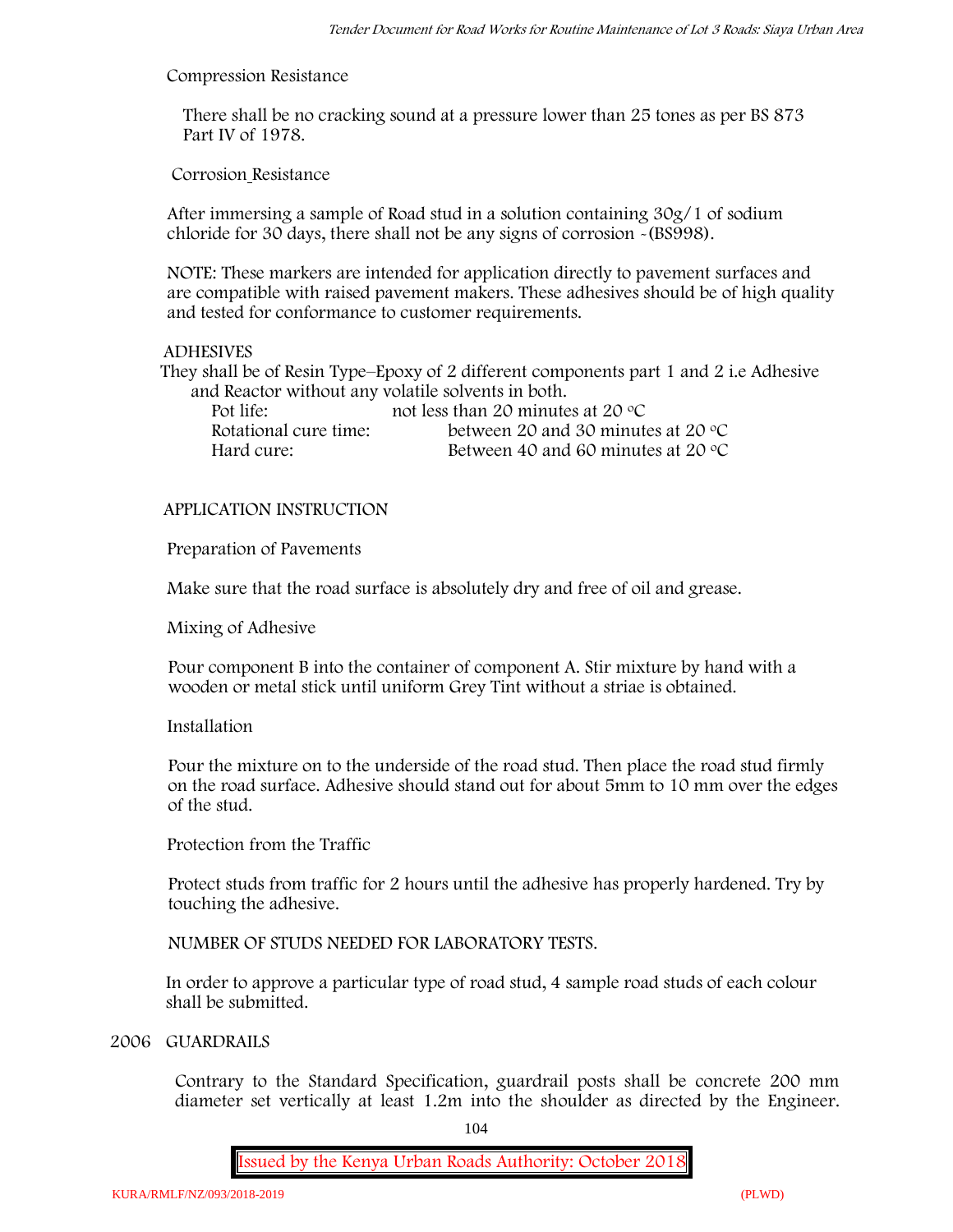Spacer blocks shall also be made of concrete.

Beams for guardrails shall be "Armco Flexbeam" or similar obtained from a manufacturer approved by the Engineer.

### **2007 KERBS**

# a) **Vertical Joints**

Vertical joints between adjacent Kerbs shall not be greater than 5 mm in width and shall be filled with a mortar consisting of 1:3 cement: sand by volume.

### b) **Transition between flush and raised kerbs**

The transition between flush and raised kerbs (e.g. at bus bays) shall be termed as ramped kerbs. The transition between flush and raised kerbs shall occur within a length of 2.0 m.

### **2008 KILOMETRE MARKER POSTS**

Kilometre marker posts shall be provided as directed by the Engineer and in compliance with Standard Specification clause 2008.

### **2009 RUMBLE STRIPS**

Where directed by the Engineer, the Contractor shall provide, place, trim, shape and compact to line and level asphalt concrete rumble strips on the finished shoulders. This shall be done to the satisfaction of the Engineer

# **2011 MEASUREMENT AND PAYMENT**

#### **Road reserve boundary posts**

Road reserve boundary posts shall be measured by the number erected

### **Permanent road signs**

Permanent road signs shall be measured by the number of each particular size erected.

### **Road marking**

Road markings in yellow or white material shall be measured in square metres calculated as the plan area painted.

#### **Road Studs**

Road studs shall be measured by the number of each particular size erected.

#### **Guardrail**

Guardrail shall be measured by the metre as the length of the guardrail constructed.

105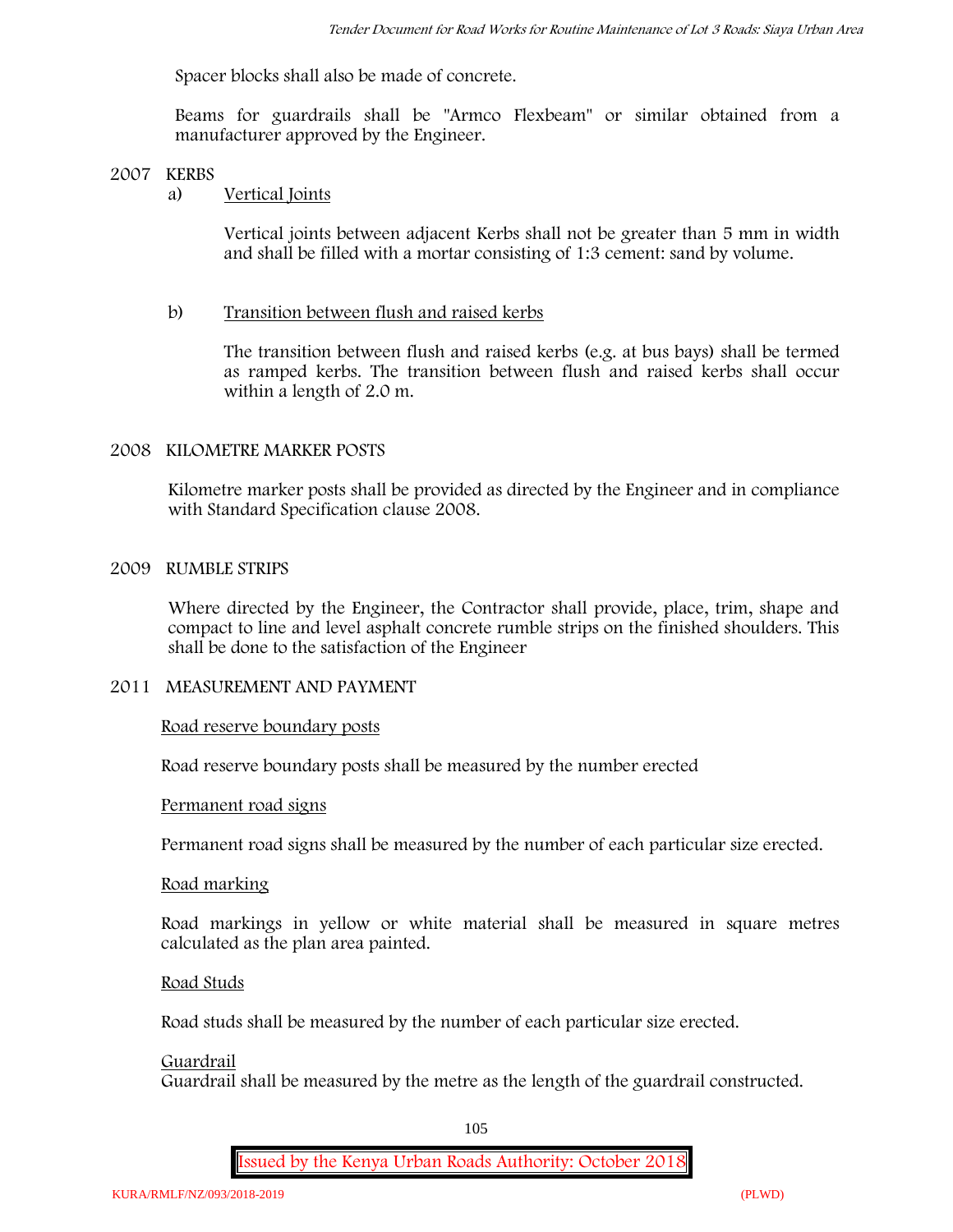# **Kerbs**

Kerbs shall be measured by the metre as the length of kerb constructed

# **SECTION 22-DAYWORKS**

### **2202 MEASUREMENTS AND PAYMENT**

(a) Plant

Where items of major plant listed in the schedule of Day works are specified by type (e.g. Concrete mixer etc.) the power rating if such items of plant are provided by the Contractor shall not be lower than the power ratings of such plant manufactured within the last two years prior to the date of BID. Any item of major plant employed upon Dayworks that has a power rating lower than specified above shall be paid for at rates lower than those in the schedule of Dayworks. The reduction in the rate payable shall be in proportion to the reduction in power rating below that specified above.

# SECTION 23: CONCRETE PAVING BLOCKS

This works shall consist of providing, laying and fixing of concrete paving blocks and concrete paving slabs on a sand base on the driveway and walkways and other areas as directed by the Engineer.

# **a. Concrete Paving Blocks**

The paving blocks shall be of type S of any shape fitting within a 295 mm square coordinating space and a work size thickness of at least 30 mm. The blocks shall confirm to the requirements of BS 6717:Pt. 1:1986 or Kenya standard equivalent.

The laying shall be broken at intervals of 50 m by concrete ribs of class 25 concrete.

The blocks shall be laid on a 40 mm minimum sand base whose specifications are as in section (b) of this specification.

# **b. Sand For Sand Base**

Sand used as bedding for paving blocks and slabs shall be natural sand either pit or river sand. The grading shall conform and be parallel as much as possible to KS02 – 95 Parts 1 &2: 1984 for zones 1,2 or 3. The other requirements shall be as specified in section 1703 (c ) of Standard Specifications.

# **c. Measurement and Payment**

Payment for paving blocks and paving slabs shall be by square metre laid. The rate quoted would include the cost of haulage to site of the blocks, slabs and sand, as no extra payment shall be made for haulage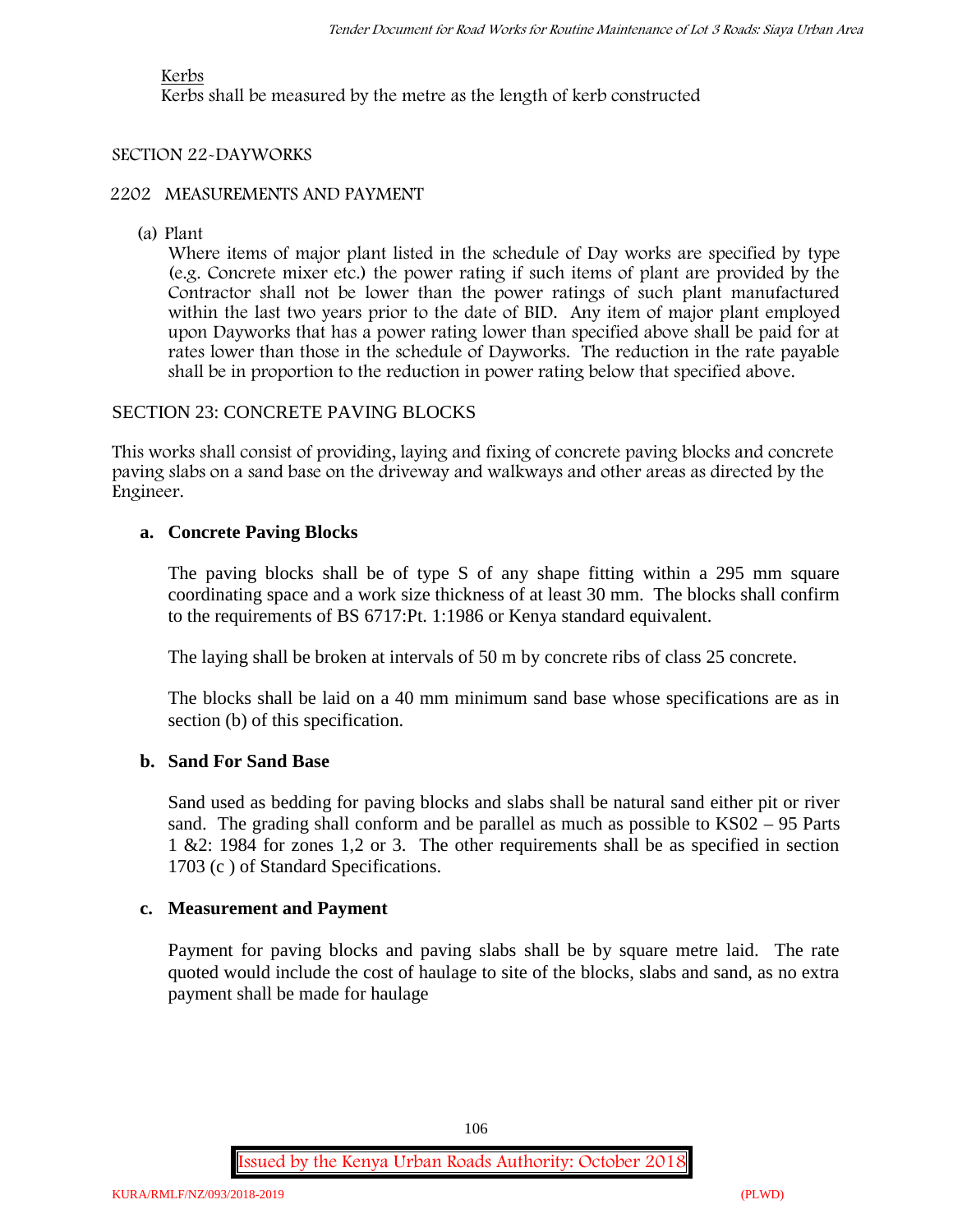**SECTION VI: SUPERVISION AND CONTRACT EVALUATION MANUAL 2012**

The Manual refers to the Ministry of Roads 'Supervision and Contract evaluation Manual for Road Maintenance Works 2012.

**Issued by the Kenya Urban Roads Authority: October 2018**

107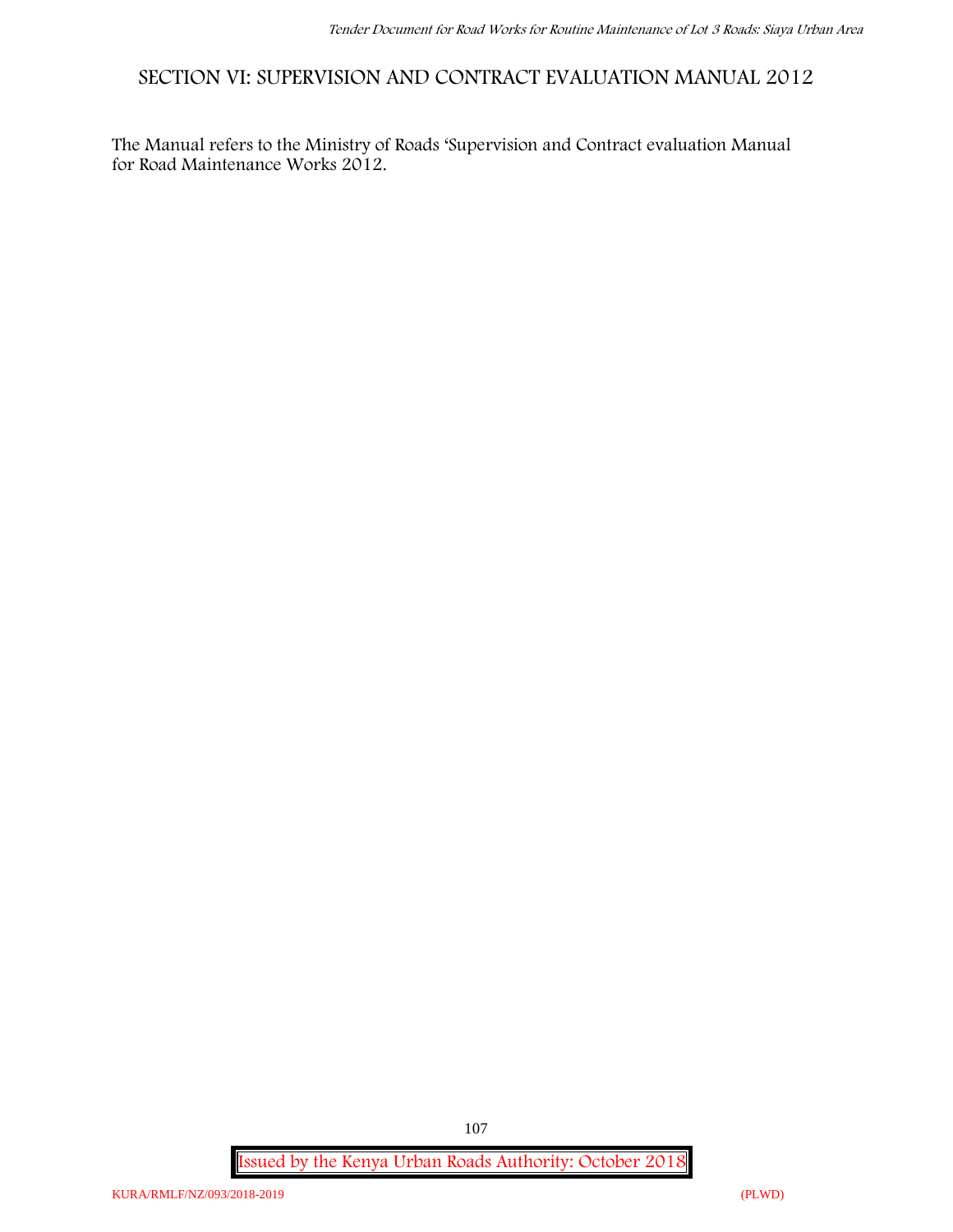# **SECTION VII: DRAWINGS**

The bidder shall provide design drawings on A3 sheets including plan and profile, typical cross-sections, layouts and standard drawings, setting out data and design reports which should include design standards used and key project features as described in section 14.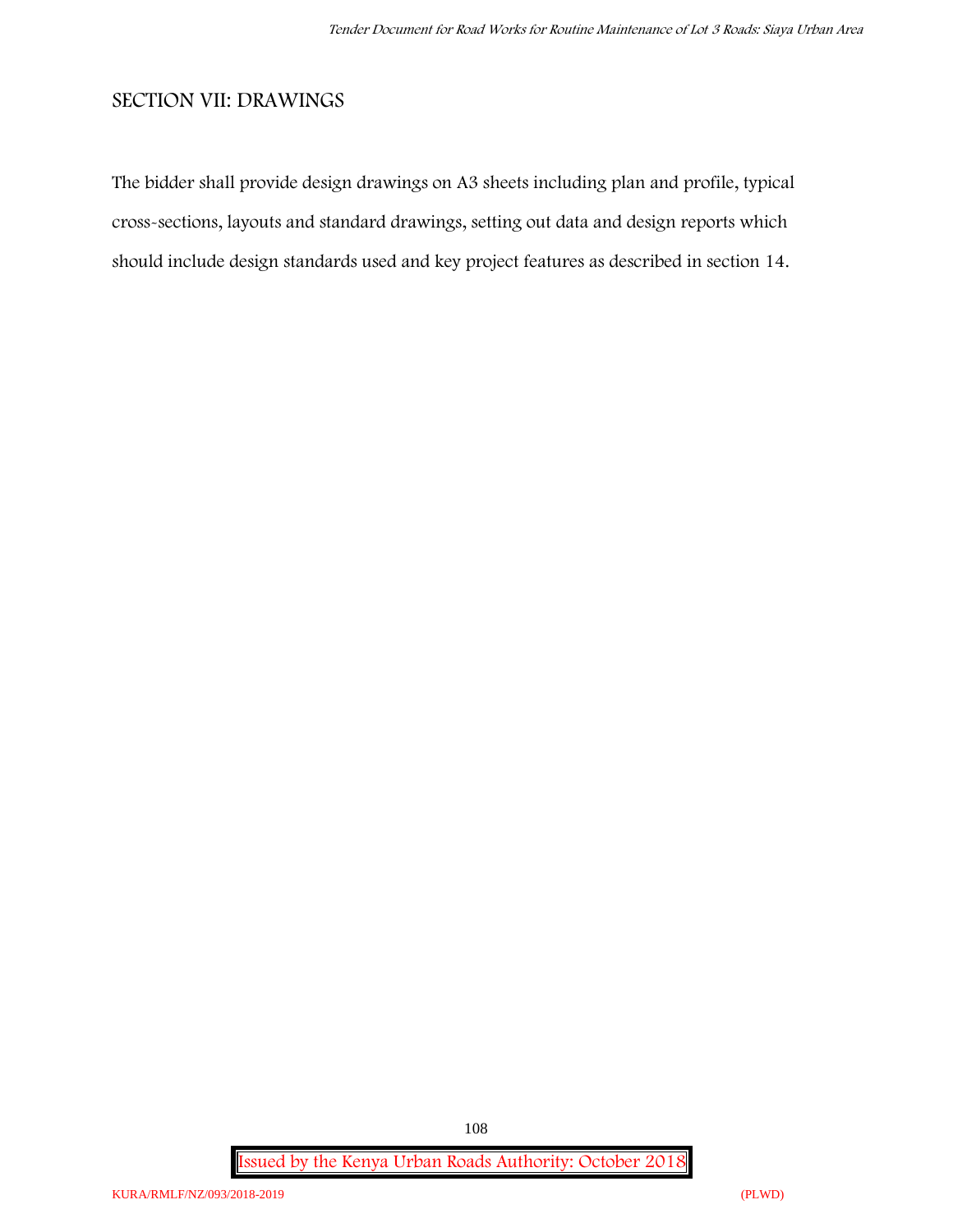# **SECTION VIII: ROAD MAINTENANCE MANUAL**

The Manual refers to the Ministry of Roads 'Road Maintenance Manual, May 2010 Edition'.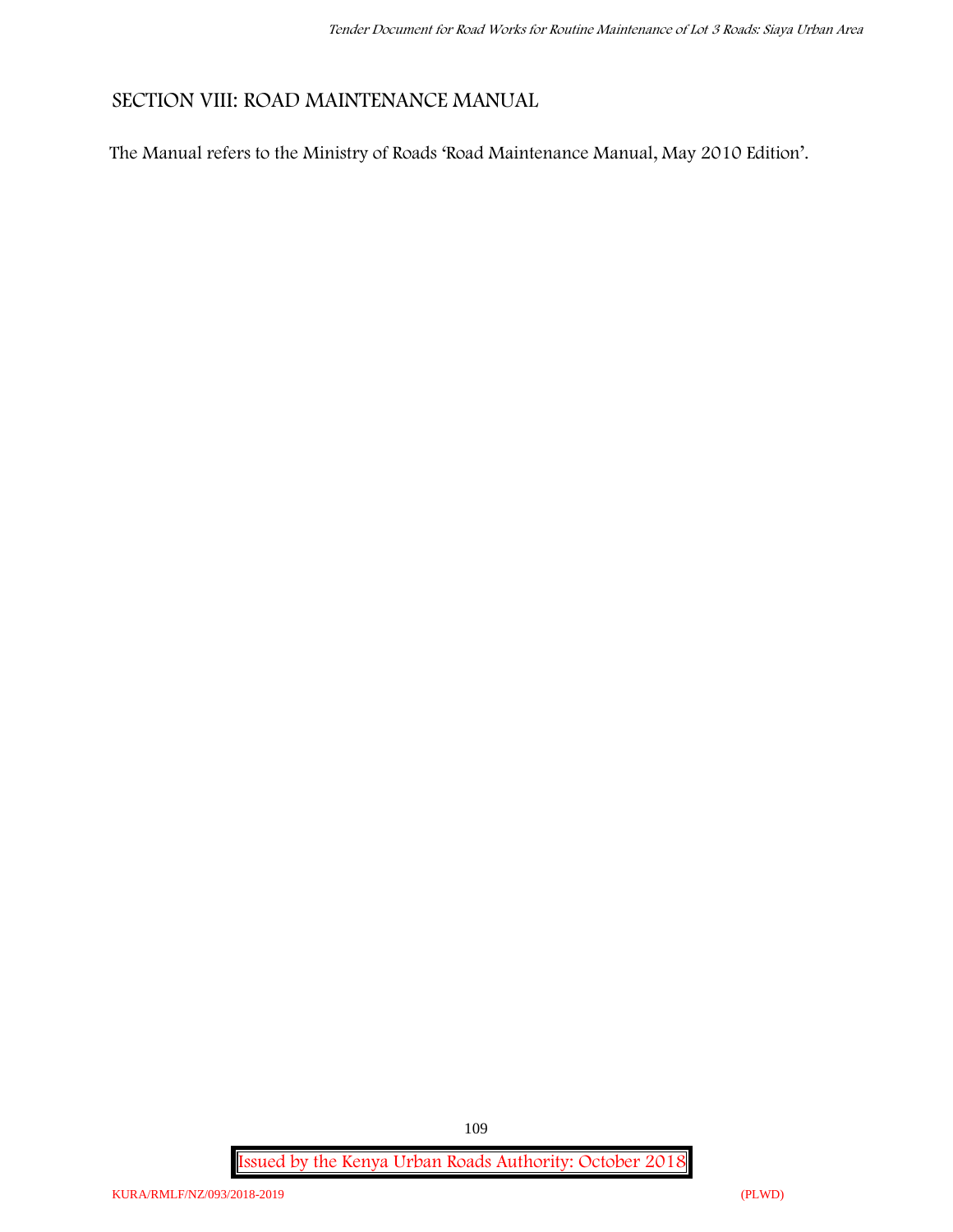# **SECTION IX: BILLS OF QUANTITIES**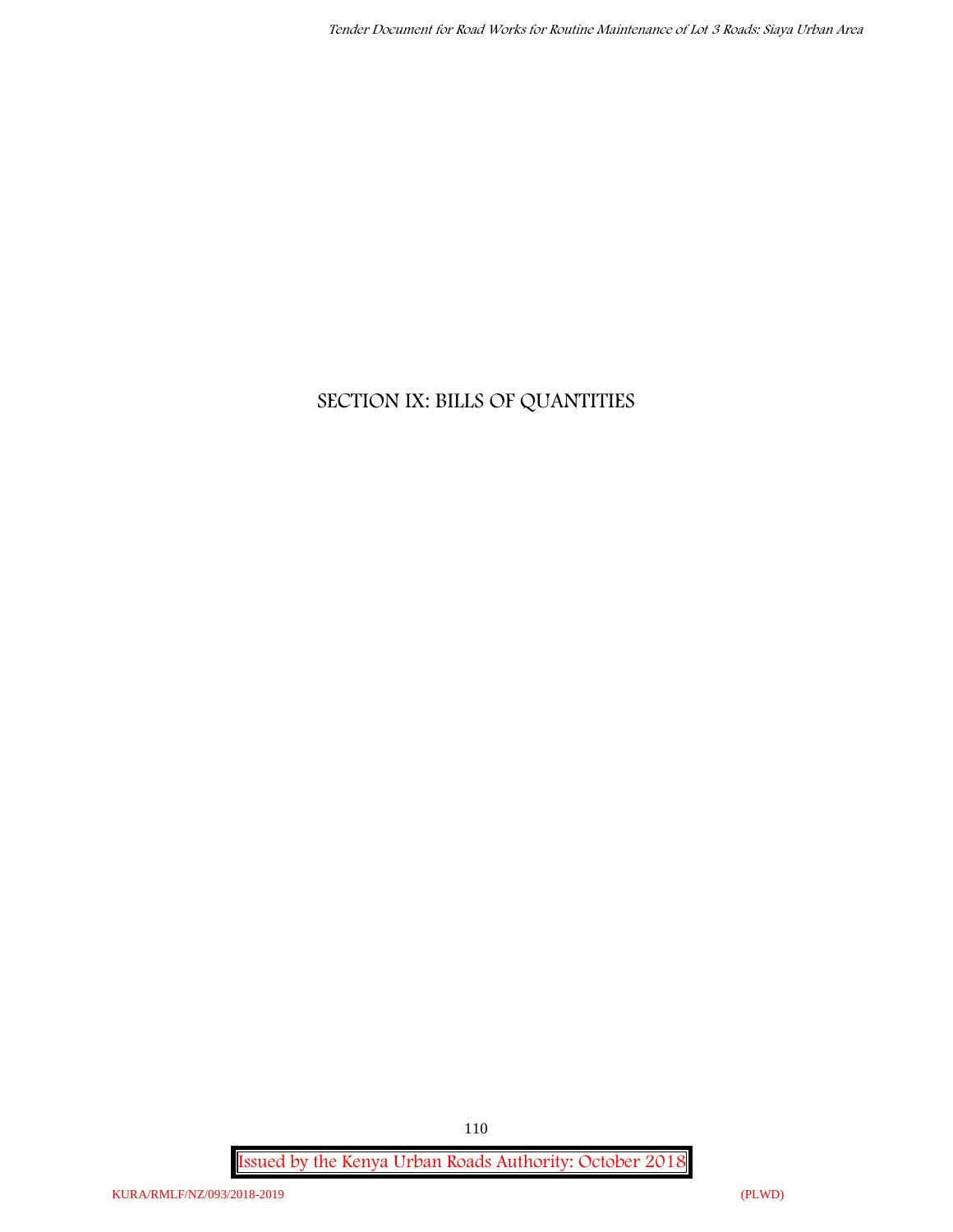#### **PREAMBLE TO BILL OF QUANTITIES**

- 1. The Bills of Quantities forms part of the Contract Documents and are to be read in conjunction with the Instructions to Bidders, Conditions of Contract Parts I and II, Specifications and Drawings.
- 2. The brief description of the items in the Bills of Quantities is purely for the purpose of identification, and in no way modifies or supersedes the detailed descriptions given in the conditions of Contract and Specifications for the full direction and description of work and materials.
- 3. The Quantities set forth in the Bills of Quantities are estimated, representing substantially the work to be carried out, and are given to provide a common basis for bidding and comparing of Bids. There is no guarantee to the Contractor that he will be required to carry out all the quantities of work indicated under any one particular item or group of items in the Bill of Quantities. The basis of payment shall be the Contractor's rates and the quantities of work actually done in fulfilment of his obligation under the Contract.
- 4. The prices and rates inserted in the Bills of Quantities will be used for valuing the work executed, and the Engineer will only measure the whole of the works executed in accordance with this Contract.
- 5. The rates inserted in any road in the tender shall apply to other roads within the same lot upon written instructions to be issued by the Engineer or his representative during execution of works and shall be used only to pay for activities of similar description and nature which may not have been included in the Bills of Quantities for that road.
- 6. A price or rate shall be entered in ink against every item in the Bills of Quantities with the exception of items that already have Provisional sums affixed thereto. The bidders are reminded that no "nil" or "included" rates or "lump-sum" discounts will be accepted. The rates for various items should include discounts if any. Bidders who fail to comply will be disqualified.
- 7. Provisional sums (including Dayworks) in the Bills of Quantities shall be expended in whole or in part at the discretion of the Engineer or his representative.
- 8. Where there are no quantities against the line item especially on dayworks, the bidder shall only fill his rates
- 9. Quantified instructions shall be extracted from the main BOQ for purposes of part implementation of the works and interim measurements/payments shall be based on the quantified instructions read together with the bills of quantities.

The price and rates entered in the Bills of Quantities shall, except insofar as it is otherwise provided under the Contract, include all Constructional plant to be used, labour, insurance, supervision, compliance testing, materials, erection, maintenance of works, overheads and profits, taxes and duties together with all general risks, liabilities and obligations set out or implied in the Contract, transport, electricity and telephones, water, use and replenishment of all consumables, including those required under the contract by the Engineer and his staff.

Errors in the pricing of the Bills of Quantities will be corrected in accordance with Clause (29) of instructions to bidders.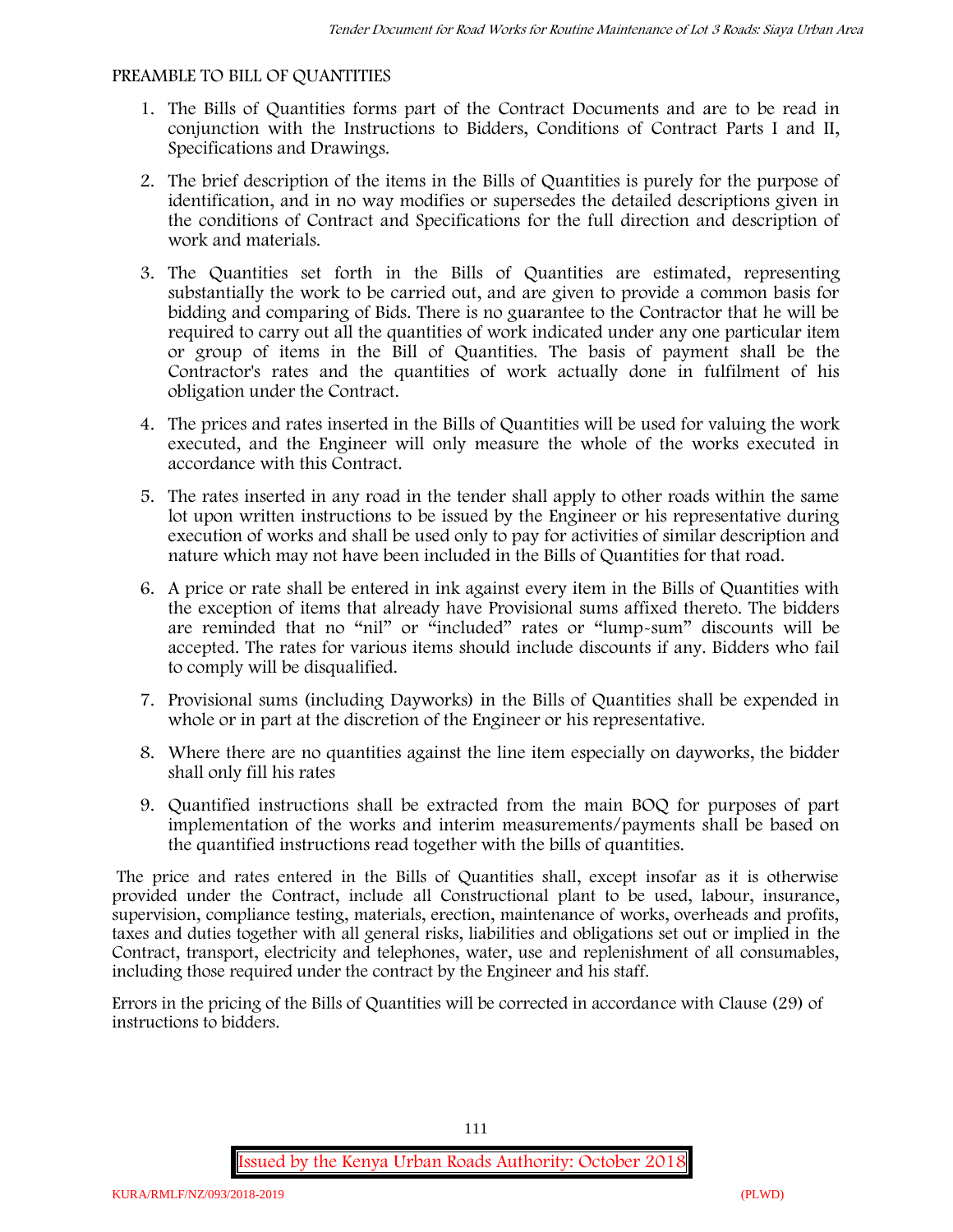*Tender Document for Road Works for Routine Maintenance of Lot 3 Roads: Siaya Urban Area* **Contract Name: ROUTINE MAINTENANCE OF LOT 3 ROADS (SIAYA MUNICIPALITY) Nyanza BILL OF QUANTITIES 2018-2019 Activity Group Title Road Code: UCB 8-Siaya Section Name: B9 - Rabango (1.0KM) Bill ITEM CODE No. ITEM CONDENSIGNATION Quantity UNIT Unit Bid RATE (KShs) Bill Item Cost without VAT (KSHs)** 1 01-80-010 Allow a prime cost of sum for material testing as directed by the Engineer 1 PC SUM 5,000.00 1 01-80-011 Extra over item 01-80-010 for contractors overheads and profits 1 % 1 01-80-026 Allow a prime cost sum for the REs miscellaneous account 1 PC SUM 10,000.00 1 01-80-027 Extra over 01-80-026 for profits and overheads 1 % 1 01-80-030a Prime cost sum for payment of allowances for Engineer's site staff (Permanent staff) 1 PC SUM 30,000.00 1 01-80-030b Extra Over on Item 01-80-030a for the Contractor's Overheads and Profit. 1 % 1 01-80-030 Allow a prime cost for attendance to the RE,s supervisory staff including overtime 1 PC SUM 30,000.00 1 01-80-031 Include percentage of PC sum in item 01-80-030 for contractors overhead and profit 1 % 4 04-50-004 Light Bush Clearing 2,000.00 Sq. Metres 8 08-50-005 Ditch/Mitre drain excavation 150.00 Cub.Metres 8 08-60-030 Excavate for pipe culverts in soft material 18.00 Cub.Metres 8 08-60-033 Provide , lay and join 600mm inner dia concrete pipes 12.00 Metres 8 08-60-035 Concrete class 15/20 for bed and sorrounds and haunches 6.00 Cub.Metres 8 08-60-036 Concrete class 25/20 for apron, wingwalls and headwalls 4.00 Cub.Metres 8 08-60-037 Provide and place A 142fabric mesh reinforcement fabric 28.00 Sq.Metres 10 10-50-001 Light Grading of Carriageway including slopes and ditches 6,000.00 Sq.Metres 10 10-60-003 Provide gravel wearing course excavation,free haul, spread, water 300.00 Cub.Metres

**Issued by the Kenya Urban Roads Authority: October 2018**

and compact gravel to specifications

Sub Total

VAT @ 16%

Total taken to Summary

22 22-50-002 Unskilled Labour 40.00 Person

days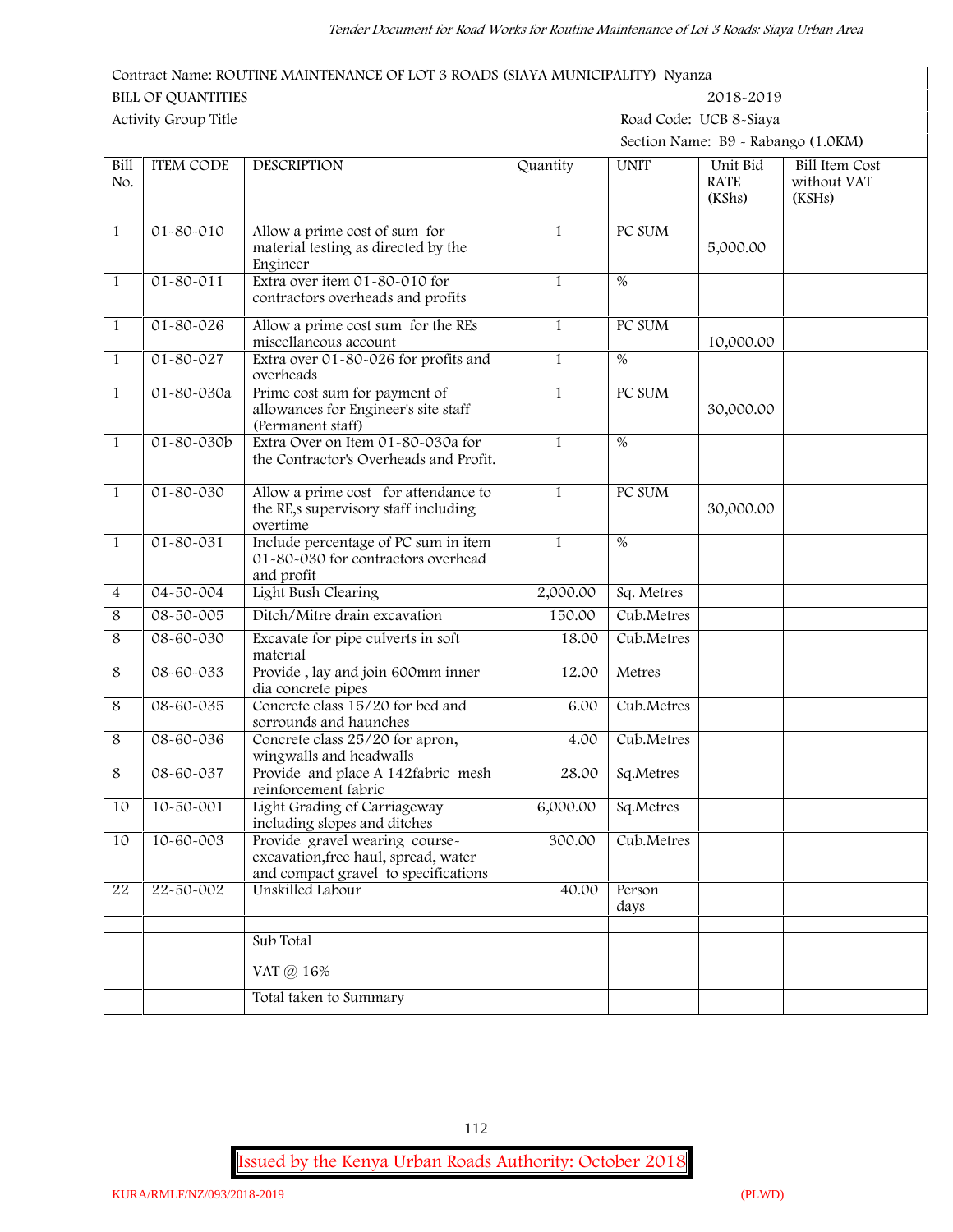|                    |                           | Contract Name: ROUTINE MAINTENANCE OF LOT 3 ROADS (SIAYA MUNICIPALITY) Nyanza                                                                        |                                     |                 |                                      |                                                |  |
|--------------------|---------------------------|------------------------------------------------------------------------------------------------------------------------------------------------------|-------------------------------------|-----------------|--------------------------------------|------------------------------------------------|--|
|                    | <b>BILL OF QUANTITIES</b> |                                                                                                                                                      |                                     | 2018-2019       |                                      |                                                |  |
|                    | Activity Group Title      |                                                                                                                                                      | Road Code: UCB7-Siaya               |                 |                                      |                                                |  |
|                    |                           |                                                                                                                                                      | Section Name: Works - Awelo (2.9KM) |                 |                                      |                                                |  |
| <b>Bill</b><br>No. | <b>ITEM CODE</b>          | <b>DESCRIPTION</b>                                                                                                                                   | Quantity                            | <b>UNIT</b>     | Unit<br>Bid<br><b>RATE</b><br>(KShs) | <b>Bill Item Cost</b><br>without VAT<br>(KSHs) |  |
| $\mathbf{1}$       | $01 - 80 - 010$           | Allow a prime cost of sum for material<br>testing as directed by the Engineer                                                                        | 5,000.00                            | PC SUM          | 1.00                                 |                                                |  |
| $\mathbf{1}$       | $01 - 80 - 011$           | Extra over item 01-80-010 for<br>contractors overheads and profits                                                                                   | 5,000.00                            | $\overline{\%}$ |                                      |                                                |  |
| $\mathbf{1}$       | 01-80-026                 | Allow a prime cost sum for the REs<br>miscellaneuos account                                                                                          | 10,000.00                           | PC SUM          | 1.00                                 |                                                |  |
| $\mathbf{1}$       | $01 - 80 - 027$           | Extra over 01-80-026 for profits and<br>overheads                                                                                                    | 10,000.00                           | $\overline{\%}$ |                                      |                                                |  |
| $\mathbf{1}$       | 01-80-030a                | Prime cost sum for payment of<br>allowances for Engineer's site staff<br>(Permanent staff)                                                           | 50,000.00                           | PC SUM          | 1.00                                 |                                                |  |
| $\mathbf{1}$       | 01-80-030b                | Extra Over on Item 01-80-030a for the<br>Contractor's Overheads and Profit.                                                                          | 50,000.00                           | $\overline{\%}$ |                                      |                                                |  |
| $\mathbf{1}$       | 01-80-030                 | Allow a prime cost for attendance to<br>the RE,s supervisory staff including<br>overtime                                                             | 50,000.00                           | PC SUM          | 1.00                                 |                                                |  |
| $\mathbf{1}$       | 01-80-031                 | Include percentage of PC sum in item<br>01-80-030 for contractors overhead<br>and profit                                                             | 50,000.00                           | %               |                                      |                                                |  |
| $\overline{4}$     | $04 - 50 - 004$           | Light Bush Clearing                                                                                                                                  | 4,800.00                            | Sq. Metres      |                                      |                                                |  |
| 8                  | 08-50-005                 | Ditch/Mitre drain excavation                                                                                                                         | 150.00                              | Cub.Metres      |                                      |                                                |  |
| 8                  | 08-50-006                 | Drain cleaning                                                                                                                                       | 500.00                              | Metres          |                                      |                                                |  |
| 8                  | 08-60-030                 | Excavate for pipe culverts in soft<br>material                                                                                                       | 18.00                               | Cub.Metres      |                                      |                                                |  |
| $\,8\,$            | $08 - 60 - 033$           | Provide, lay and join 600mm inner dia<br>concrete pipes                                                                                              | 12.00                               | Metres          |                                      |                                                |  |
| 8                  | 08-60-035                 | Concrete class 15/20 for bed and<br>sorrounds and haunches                                                                                           | 6.00                                | Cub.Metres      |                                      |                                                |  |
| 8                  | 08-60-036                 | Concrete class 25/20 for apron,<br>wingwalls and headwalls                                                                                           | 4.00                                | Cub.Metres      |                                      |                                                |  |
| 8                  | 08-60-037                 | Provide and place A 142fabric mesh<br>reinforcement fabric                                                                                           | 28.00                               | Sq.Metres       |                                      |                                                |  |
| 10                 | 10-50-003                 | Light Grading of Carriageway including<br>slopes and ditches                                                                                         | 16,800.00                           | Sq.Metres       |                                      |                                                |  |
| 10                 | 10-60-003                 | Provide gravel wearing course-<br>excavation, free haul, spread, water and<br>compact gravel to specifications                                       | 350.00                              | Cub.Metres      |                                      |                                                |  |
| 25                 | 25-50-029a                | Collect, erect, brand, maintain publicity<br>sign and return to the employer upon<br>expiry of the contract period as<br>instructed by the Engineer. | 1.00                                | No.             |                                      |                                                |  |
|                    |                           | Sub Total                                                                                                                                            |                                     |                 |                                      |                                                |  |
|                    |                           | VAT @ 16%                                                                                                                                            |                                     |                 |                                      |                                                |  |
|                    |                           | Total taken to Summary                                                                                                                               |                                     |                 |                                      |                                                |  |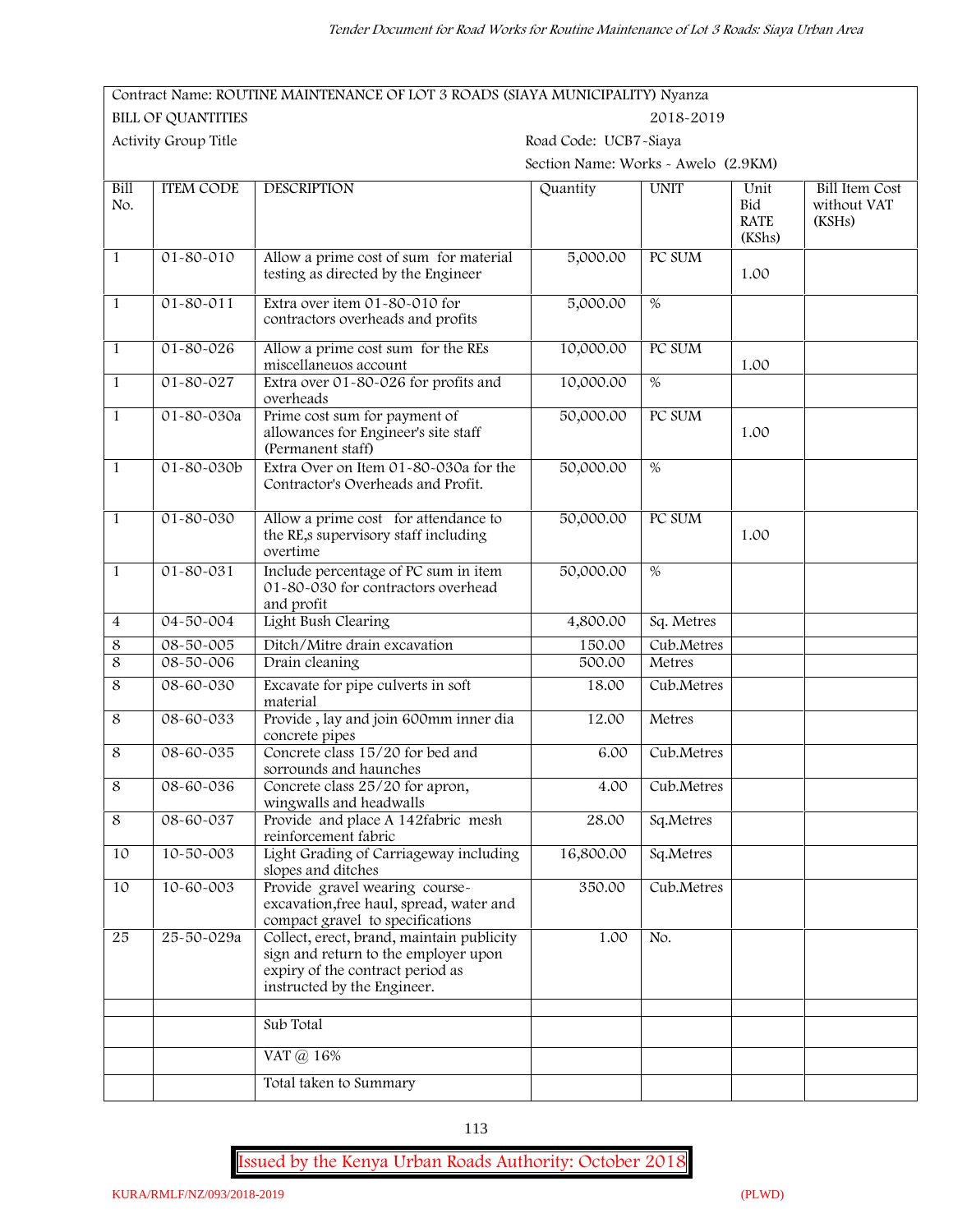#### **Contract Name: ROUTINE MAINTENANCE OF LOT 3 ROADS (SIAYA MUNICIPALITY) Nyanza**

**BILL OF QUANTITIES 2018-2019**

**Activity Group Title Road Code UCB11-Siaya**

**Section Name Awelo - C116 (1.3KM)**

| <b>Bill</b><br>No.      | <b>ITEM CODE</b> | <b>DESCRIPTION</b>                                                                                             | Quantity  | <b>UNIT</b>   | Unit<br>Bid<br><b>RATE</b><br>(KShs) | <b>Bill Item Cost</b><br>without VAT<br>(KSHs) |
|-------------------------|------------------|----------------------------------------------------------------------------------------------------------------|-----------|---------------|--------------------------------------|------------------------------------------------|
| $\mathbf{1}$            | $01 - 80 - 010$  | Allow a prime cost of sum for<br>material testing as directed by the<br>Engineer                               | 5,000.00  | PC SUM        | 1.00                                 |                                                |
| $\mathbf{1}$            | $01 - 80 - 011$  | Extra over item 01-80-010 for<br>contractors overheads and profits                                             | 5,000.00  | $\frac{0}{6}$ |                                      |                                                |
| $\mathbf{1}$            | $01 - 80 - 026$  | Allow a prime cost sum for the REs<br>miscellaneuos account                                                    | 10,000.00 | PC SUM        | 1.00                                 |                                                |
| $\mathbf{1}$            | 01-80-027        | Extra over 01-80-026 for profits and<br>overheads                                                              | 10,000.00 | $\frac{0}{6}$ |                                      |                                                |
| $\mathbf{1}$            | 01-80-030a       | Prime cost sum for payment of<br>allowances for Engineer's site staff<br>(Permanent staff)                     | 30,000.00 | PC SUM        | 1.00                                 |                                                |
| $\mathbf{1}$            | 01-80-030b       | Extra Over on Item 01-80-030a for<br>the Contractor's Overheads and Profit.                                    | 30,000.00 | %             |                                      |                                                |
| $\mathbf{1}$            | $01 - 80 - 030$  | Allow a prime cost for attendance to<br>the RE,s supervisory staff including<br>overtime                       | 30,000.00 | PC SUM        | 1.00                                 |                                                |
| $\mathbf{1}$            | $01 - 80 - 031$  | Include percentage of PC sum in item<br>01-80-030 for contractors overhead<br>and profit                       | 30,000.00 | %             |                                      |                                                |
| $\overline{\mathbf{4}}$ | 04-50-004        | Light Bush Clearing                                                                                            | 2,600.00  | Sq. Metres    |                                      |                                                |
| $\overline{8}$          | 08-50-005        | Ditch/Mitre drain excavation                                                                                   | 100.00    | Cub.Metres    |                                      |                                                |
| $\overline{8}$          | 08-60-030        | Excavate for pipe culverts in soft<br>material                                                                 | 18.00     | Cub.Metres    |                                      |                                                |
| $\,8\,$                 | 08-60-033        | Provide, lay and join 600mm inner<br>dia concrete pipes                                                        | 12.00     | Metres        |                                      |                                                |
| $\,8\,$                 | 08-60-035        | Concrete class 15/20 for bed and<br>sorrounds and haunches                                                     | 6.00      | Cub.Metres    |                                      |                                                |
| $\overline{8}$          | 08-60-036        | Concrete class 25/20 for apron,<br>wingwalls and headwalls                                                     | 4.00      | Cub.Metres    |                                      |                                                |
| $\,8\,$                 | 08-60-037        | Provide and place A 142fabric mesh<br>reinforcement fabric                                                     | 28.00     | Sq.Metres     |                                      |                                                |
| 10                      | 10-50-003        | Light Grading of Carriageway<br>including slopes and ditches                                                   | 8,000.00  | Sq.Metres     |                                      |                                                |
| 10                      | 10-60-003        | Provide gravel wearing course-<br>excavation, free haul, spread, water<br>and compact gravel to specifications | 300.00    | Cub.Metres    |                                      |                                                |
| 22                      | 22-50-002        | Unskilled Labour                                                                                               | 40.00     | Person days   |                                      |                                                |
|                         |                  | Sub Total                                                                                                      |           |               |                                      |                                                |
|                         |                  | VAT @ 16%                                                                                                      |           |               |                                      |                                                |
|                         |                  | Total taken to Summary                                                                                         |           |               |                                      |                                                |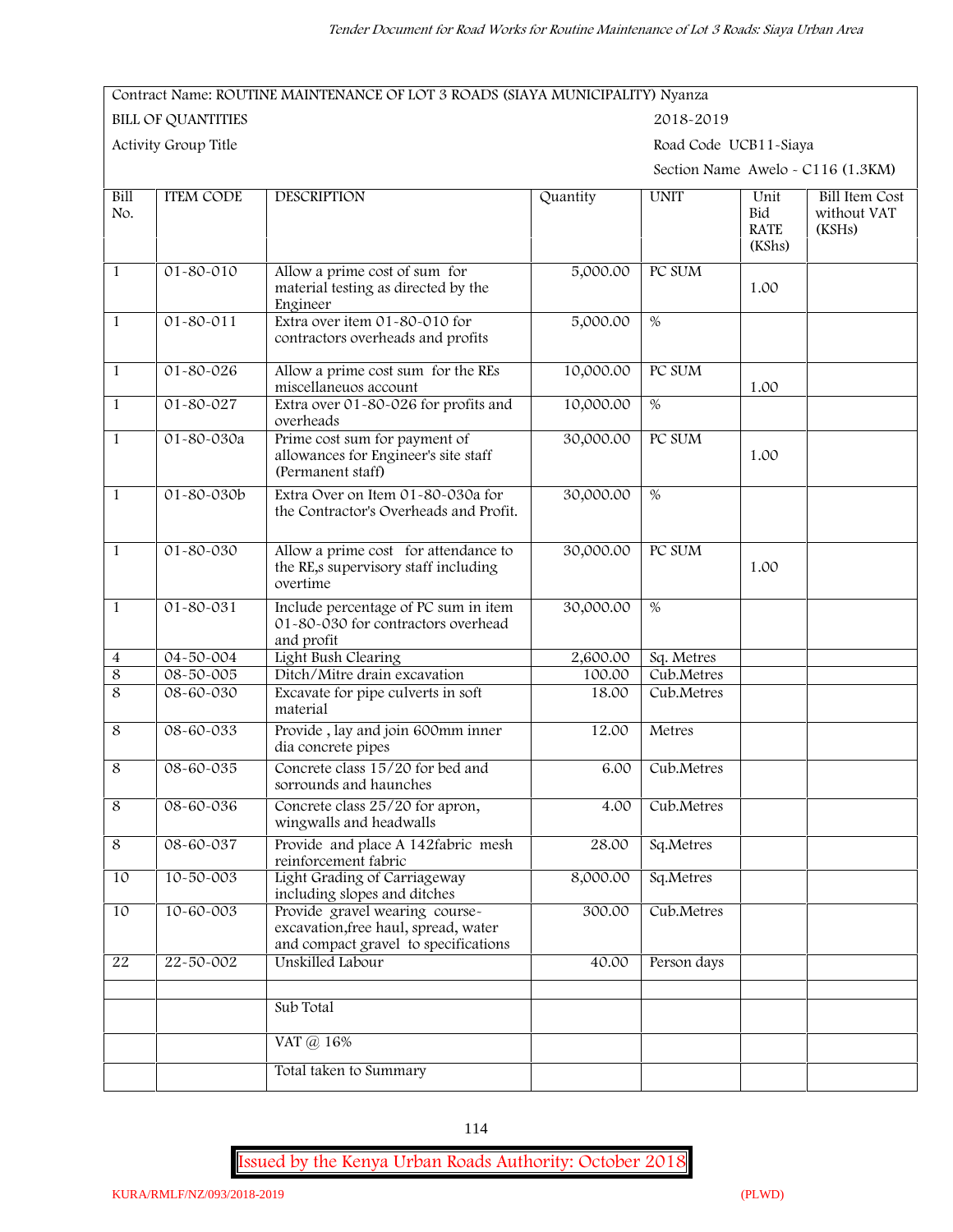#### **Contract Name ROUTINE MAINTENANCE OF LOT 3 ROADS (SIAYA MUNICIPALITY) Nyanza**

**BILL OF QUANTITIES 2018-2019**

**Road Code UCB9-Siaya Activity Group Title**

|                |                  |                                                                                                                                                      |           | (1.6KM)         |                                      | Section Name Siaya District Hospital           |
|----------------|------------------|------------------------------------------------------------------------------------------------------------------------------------------------------|-----------|-----------------|--------------------------------------|------------------------------------------------|
| Bill<br>No.    | <b>ITEM CODE</b> | <b>DESCRIPTION</b>                                                                                                                                   | Quantity  | <b>UNIT</b>     | Unit<br>Bid<br><b>RATE</b><br>(KShs) | <b>Bill Item Cost</b><br>without VAT<br>(KSHs) |
| $\mathbf{1}$   | $01 - 80 - 010$  | Allow a prime cost of sum for material<br>testing as directed by the Engineer                                                                        | 5,000.00  | PC SUM          | 1.00                                 |                                                |
| $\mathbf{1}$   | $01 - 80 - 011$  | Extra over item 01-80-010 for<br>contractors overheads and profits                                                                                   | 5,000.00  | $\overline{\%}$ |                                      |                                                |
| $\mathbf{1}$   | 01-80-026        | Allow a prime cost sum for the REs<br>miscellaneuos account                                                                                          | 10,000.00 | PC SUM          | 1.00                                 |                                                |
| $\mathbf{1}$   | $01 - 80 - 027$  | Extra over 01-80-026 for profits and<br>overheads                                                                                                    | 10,000.00 | $\frac{0}{6}$   |                                      |                                                |
| $\mathbf{1}$   | 01-80-030a       | Prime cost sum for payment of allowances<br>for Engineer's site staff (Permanent staff)                                                              | 30,000.00 | PC SUM          | 1.00                                 |                                                |
| $\mathbf{1}$   | 01-80-030b       | Extra Over on Item 01-80-030a for the<br>Contractor's Overheads and Profit.                                                                          | 30,000.00 | $\overline{\%}$ |                                      |                                                |
| $\mathbf{1}$   | 01-80-030        | Allow a prime cost for attendance to the<br>RE,s supervisory staff including overtime                                                                | 30,000.00 | PC SUM          | 1.00                                 |                                                |
| $\mathbf{1}$   | 01-80-031        | Include percentage of PC sum in item 01-<br>80-030 for contractors overhead and<br>profit                                                            | 30,000.00 | $\overline{\%}$ |                                      |                                                |
| $\overline{4}$ | $04 - 50 - 004$  | Light Bush Clearing                                                                                                                                  | 3,200.00  | Sq. Metres      |                                      |                                                |
| $\,8\,$        | 08-50-005        | Ditch/Mitre drain excavation                                                                                                                         | 50.00     | Cub.Metres      |                                      |                                                |
| $\,8\,$        | 08-60-030        | Excavate for pipe culverts in soft material                                                                                                          | 18.00     | Cub.Metres      |                                      |                                                |
| $\,8\,$        | 08-60-033        | Provide, lay and join 600mm inner dia<br>concrete pipes                                                                                              | 12.00     | Metres          |                                      |                                                |
| $\,8\,$        | 08-60-035        | Concrete class 15/20 for bed and<br>sorrounds and haunches                                                                                           | 6.00      | Cub.Metres      |                                      |                                                |
| $\overline{8}$ | $08 - 60 - 036$  | Concrete class 25/20 for apron,<br>wingwalls and headwalls                                                                                           | 4.00      | Cub.Metres      |                                      |                                                |
| $\,8\,$        | 08-60-037        | Provide and place A 142fabric mesh<br>reinforcement fabric                                                                                           | 28.00     | Sq.Metres       |                                      |                                                |
| 10             | 10-50-001        | Light Grading of Carriageway including<br>slopes and ditches                                                                                         | 9,600.00  | Sq.Metres       |                                      |                                                |
| 10             | 10-60-003        | Provide gravel wearing course-<br>excavation, free haul, spread, water and<br>compact gravel to specifications                                       | 340.00    | Cub.Metres      |                                      |                                                |
| $22\,$         | 22-50-002        | Unskilled Labour                                                                                                                                     | 40.00     | Person days     |                                      |                                                |
| 25             | 25-50-029a       | Collect, erect, brand, maintain publicity<br>sign and return to the employer upon<br>expiry of the contract period as instructed<br>by the Engineer. | 1.00      | No.             |                                      |                                                |
|                |                  |                                                                                                                                                      |           |                 |                                      |                                                |
|                |                  | Sub Total                                                                                                                                            |           |                 |                                      |                                                |
|                |                  | VAT @ 16%                                                                                                                                            |           |                 |                                      |                                                |
|                |                  | Total taken to Summary                                                                                                                               |           |                 |                                      |                                                |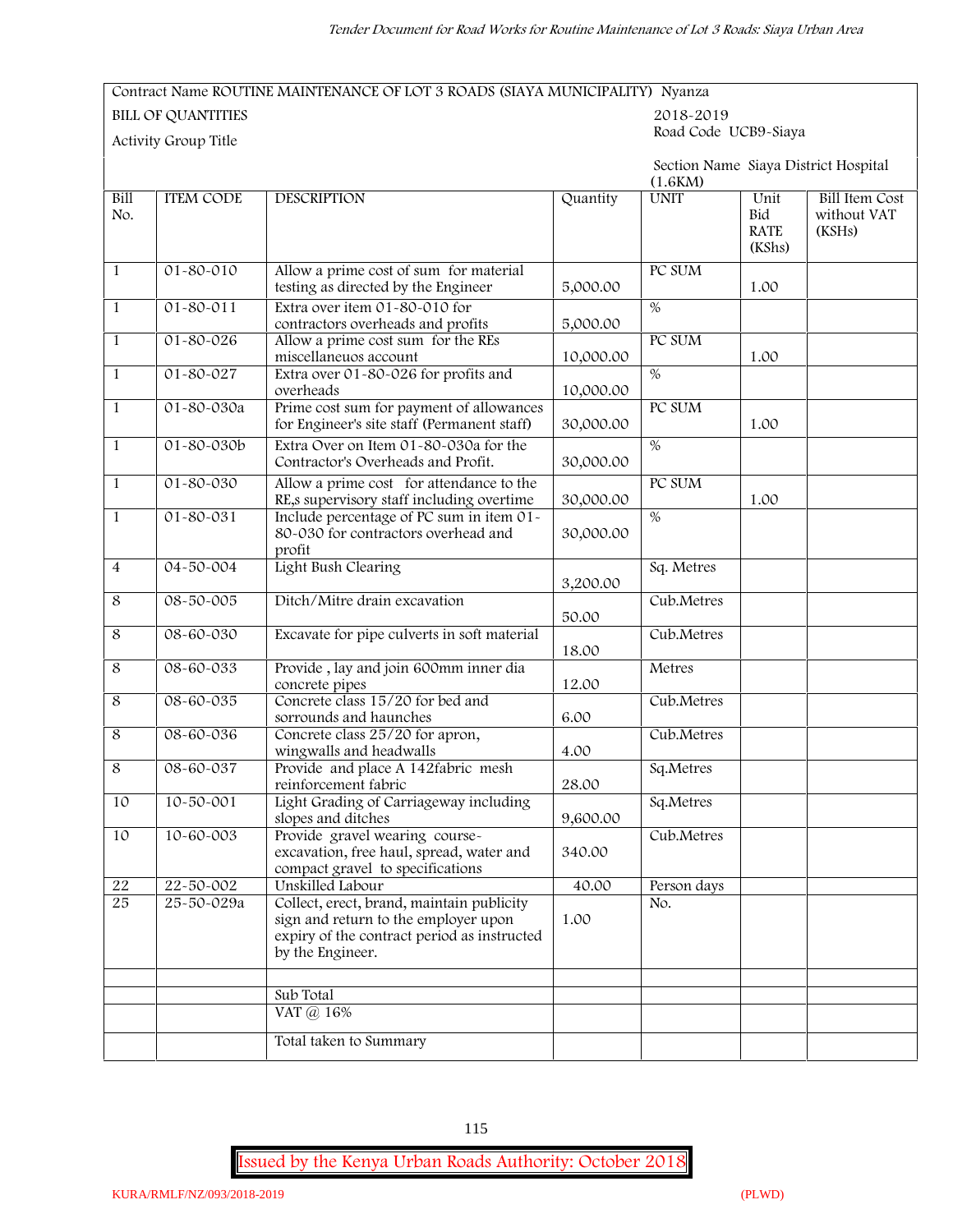#### **Contract Name ROUTINE MAINTENANCE OF LOT 3 ROADS (SIAYA MUNICIPALITY) Nyanza BILL OF QUANTITIES**

|                | Activity Group Title |                                                                                                                |           | 2018-2019<br>Road Code            |                                   |                                                |  |
|----------------|----------------------|----------------------------------------------------------------------------------------------------------------|-----------|-----------------------------------|-----------------------------------|------------------------------------------------|--|
|                |                      |                                                                                                                |           | Section Name Rabango - DC (0.7KM) |                                   |                                                |  |
| Bill<br>No.    | <b>ITEM CODE</b>     | <b>DESCRIPTION</b>                                                                                             | Quantity  | <b>UNIT</b>                       | Unit Bid<br><b>RATE</b><br>(KShs) | <b>Bill Item</b><br>Cost without<br>VAT (KSHs) |  |
| $1\,$          | 01-80-010            | Allow a prime cost of sum for material<br>testing as directed by the Engineer                                  | 2,500.00  | PC SUM                            | 1.00                              |                                                |  |
| $\mathbf{1}$   | $01 - 80 - 011$      | Extra over item 01-80-010 for contractors<br>overheads and profits                                             | 2,500.00  | $\overline{\%}$                   |                                   |                                                |  |
| $\mathbf{1}$   | $01 - 80 - 026$      | Allow a prime cost sum for the REs<br>miscellaneuos account                                                    | 5,000.00  | PC SUM                            | 1.00                              |                                                |  |
| $\mathbf{1}$   | $01 - 80 - 027$      | Extra over 01-80-026 for profits and<br>overheads                                                              | 5,000.00  | $\%$                              |                                   |                                                |  |
| $\mathbf{1}$   | 01-80-030a           | Prime cost sum for payment of allowances<br>for Engineer's site staff (Permanent staff)                        | 20,000.00 | PC SUM                            | 1.00                              |                                                |  |
| $\mathbf{1}$   | $01 - 80 - 030b$     | Extra Over on Item 01-80-030a for the<br>Contractor's Overheads and Profit.                                    | 20,000.00 | $\overline{\%}$                   |                                   |                                                |  |
| $\mathbf{1}$   | 01-80-030            | Allow a prime cost for attendance to the<br>RE, s supervisory staff including overtime                         | 20,000.00 | PC SUM                            | 1.00                              |                                                |  |
| $\mathbf{1}$   | $01 - 80 - 031$      | Include percentage of PC sum in item 01-<br>80-030 for contractors overhead and profit                         | 20,000.00 | $\%$                              |                                   |                                                |  |
| $\overline{4}$ | $04 - 50 - 004$      | Light Bush Clearing                                                                                            | 1,440.00  | Sq. Metres                        | 4.00                              |                                                |  |
| 8              | $08 - 50 - 005$      | Ditch/Mitre drain excavation                                                                                   | 100.00    | Cub.Metres                        | 200.00                            |                                                |  |
| 10             | $10 - 50 - 001$      | Light Grading of Carriageway including<br>slopes and ditches                                                   | 4,200.00  | Sq.Metres                         | 250.00                            |                                                |  |
| 10             | $10 - 60 - 003$      | Provide gravel wearing course-<br>excavation, free haul, spread, water and<br>compact gravel to specifications | 250.00    | Cub.Metres                        | 7,000.00                          |                                                |  |
| 22             | 22-50-002            | Unskilled Labour                                                                                               | 40.00     | Person days                       | 15,000.00                         |                                                |  |
|                |                      | Sub Total                                                                                                      |           |                                   |                                   |                                                |  |
|                |                      | VAT @ 16%                                                                                                      |           |                                   |                                   |                                                |  |
|                |                      | Total taken to Summary                                                                                         |           |                                   |                                   |                                                |  |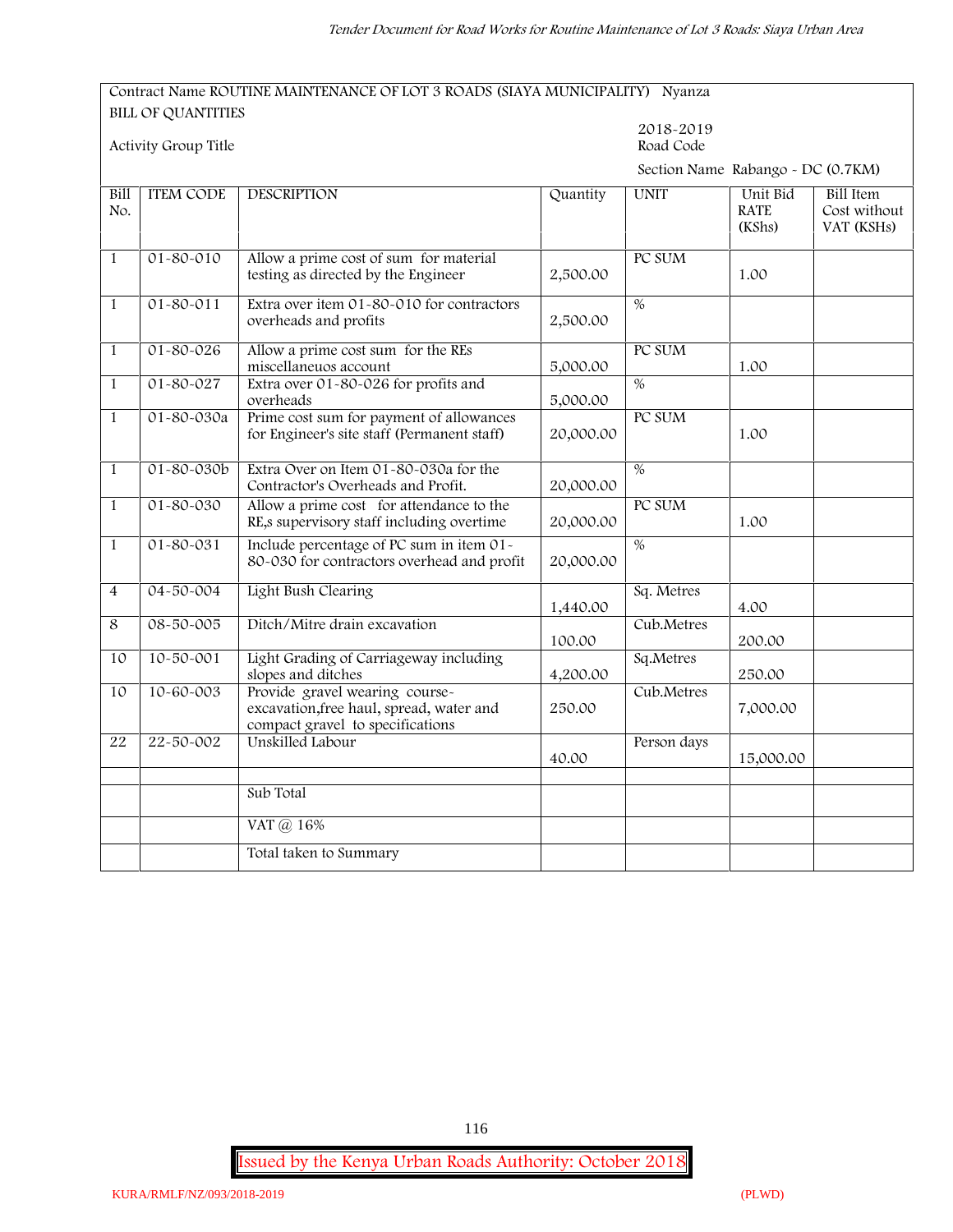**Contract Name ROUTINE MAINTENANCE OF LOT 3 ROADS (SIAYA MUNICIPALITY) Nyanza BILL OF QUANTITIES 2018-2019 Activity Group Title Road Code UCB5-Siaya**

| ity Group Title  |                    | Road Code UCB5-Siava                        |          |             |             |           |  |
|------------------|--------------------|---------------------------------------------|----------|-------------|-------------|-----------|--|
|                  |                    | Section Name: B9 - Loop to Rabango (2.1 KM) |          |             |             |           |  |
| <b>ITEM CODE</b> | <b>DESCRIPTION</b> |                                             | Quantity | <b>UNIT</b> | Unit Bid    | Bill Item |  |
|                  |                    |                                             |          |             | <b>RATE</b> | Cost      |  |
|                  |                    |                                             |          |             | (KShs)      | without   |  |

| No.            |                  |                                                                                                                |           |             | <b>RATE</b><br>(KShs) | Cost<br>without<br><b>VAT</b><br>(KSHs) |
|----------------|------------------|----------------------------------------------------------------------------------------------------------------|-----------|-------------|-----------------------|-----------------------------------------|
| $\mathbf{1}$   | $01 - 80 - 010$  | Allow a prime cost of sum for material<br>testing as directed by the Engineer                                  | 5,000.00  | PC SUM      | 1.00                  |                                         |
| $\mathbf{1}$   | $01 - 80 - 011$  | Extra over item 01-80-010 for<br>contractors overheads and profits                                             | 5,000.00  | $\%$        |                       |                                         |
| $\mathbf{1}$   | $01 - 80 - 026$  | Allow a prime cost sum for the REs<br>miscellaneous account                                                    | 10,000.00 | PC SUM      | 1.00                  |                                         |
| $\mathbf{1}$   | $01 - 80 - 027$  | Extra over 01-80-026 for profits and<br>overheads                                                              | 10,000.00 | $\%$        |                       |                                         |
| $\mathbf{1}$   | 01-80-030a       | Prime cost sum for payment of<br>allowances for Engineer's site staff<br>(Permanent staff)                     | 20,000.00 | PC SUM      | 1.00                  |                                         |
| $\mathbf{1}$   | $01 - 80 - 030b$ | Extra Over on Item 01-80-030a for the<br>Contractor's Overheads and Profit.                                    | 20,000.00 | $\%$        |                       |                                         |
| $\mathbf{1}$   | $01 - 80 - 030$  | Allow a prime cost for attendance to<br>the RE,s supervisory staff including<br>overtime                       | 20,000.00 | PC SUM      | 1.00                  |                                         |
| $\mathbf{1}$   | $01 - 80 - 031$  | Include percentage of PC sum in item<br>01-80-030 for contractors overhead<br>and profit                       | 20,000.00 | $\%$        |                       |                                         |
| $\overline{4}$ | $04 - 50 - 004$  | Light Bush Clearing                                                                                            | 2,100.00  | Sq.Metres   |                       |                                         |
| $\overline{8}$ | $08 - 50 - 005$  | Ditch/Mitre drain excavation                                                                                   | 100.00    | Cub.Metres  |                       |                                         |
| 8              | 08-50-034        | Desilt and clean existing culverts to free<br>flowing condition                                                | 20.00     | Metres      |                       |                                         |
| 10             | $10 - 50 - 001$  | Light Grading of Carriageway including<br>slopes and ditches                                                   | 12,600.00 | Sq.Metres   |                       |                                         |
| 10             | 10-60-003        | Provide gravel wearing course-<br>excavation, free haul, spread, water and<br>compact gravel to specifications | 300.00    | Cub.Metres  |                       |                                         |
| 22             | 22-50-002        | Unskilled Labour                                                                                               | 50.00     | Person days |                       |                                         |
|                |                  | Sub Total                                                                                                      |           |             |                       |                                         |
|                |                  | VAT @ 16%                                                                                                      |           |             |                       |                                         |
|                |                  | Total taken to Summary                                                                                         |           |             |                       |                                         |

**Issued by the Kenya Urban Roads Authority: October 2018**

**Bill**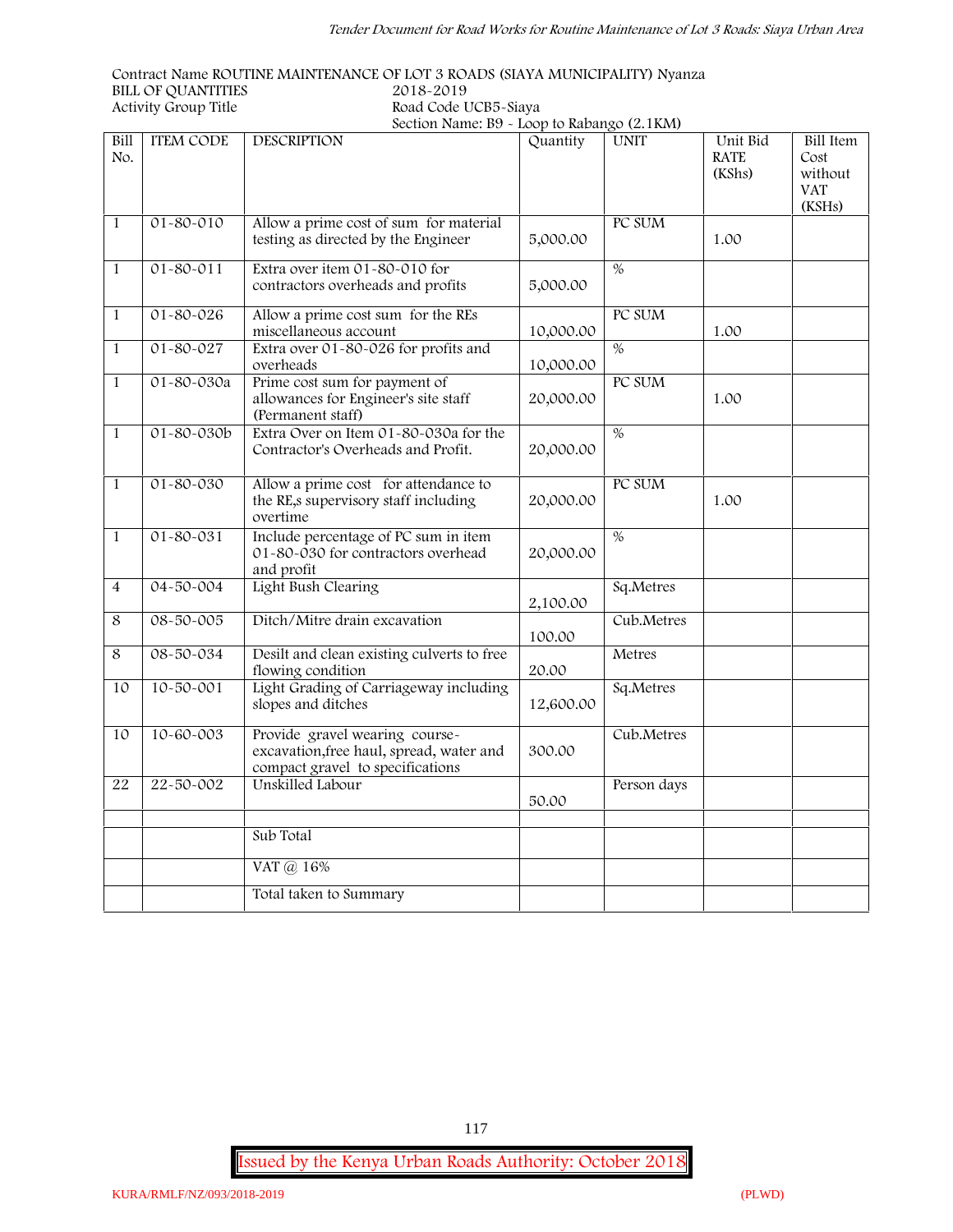**Contract Name ROUTINE MAINTENANCE OF LOT 3 ROADS (SIAYA MUNICIPALITY) Nyanza BILL OF QUANTITIES 2018-2019**

|                | Activity Group Title |                                                                                                                | Road Code | UCB6-Siaya                     |                                   |                                                             |  |
|----------------|----------------------|----------------------------------------------------------------------------------------------------------------|-----------|--------------------------------|-----------------------------------|-------------------------------------------------------------|--|
|                |                      | Section Name                                                                                                   |           | B9 - Luanda South Loop (1.1KM) |                                   |                                                             |  |
| Bill<br>No.    | <b>ITEM CODE</b>     | <b>DESCRIPTION</b>                                                                                             | Quantity  | <b>UNIT</b>                    | Unit Bid<br><b>RATE</b><br>(KShs) | <b>Bill Item</b><br>Cost<br>without<br><b>VAT</b><br>(KSHs) |  |
| $\mathbf{1}$   | 01-80-010            | Allow a prime cost of sum for material<br>testing as directed by the Engineer                                  | 2,500.00  | PC SUM                         | 1.00                              |                                                             |  |
| $\mathbf{1}$   | $01 - 80 - 011$      | Extra over item 01-80-010 for<br>contractors overheads and profits                                             | 2,500.00  | $\%$                           |                                   |                                                             |  |
| $\mathbf{1}$   | 01-80-026            | Allow a prime cost sum for the REs<br>miscellaneuos account                                                    | 5,000.00  | PC SUM                         | 1.00                              |                                                             |  |
| $\mathbf{1}$   | 01-80-027            | Extra over 01-80-026 for profits and<br>overheads                                                              | 5,000.00  | %                              |                                   |                                                             |  |
| $\mathbf{1}$   | 01-80-030a           | Prime cost sum for payment of<br>allowances for Engineer's site staff<br>(Permanent staff)                     | 20,000.00 | PC SUM                         | 1.00                              |                                                             |  |
| $\mathbf{1}$   | $01 - 80 - 030b$     | Extra Over on Item 01-80-030a for the<br>Contractor's Overheads and Profit.                                    | 20,000.00 | $\%$                           |                                   |                                                             |  |
| $\mathbf{1}$   | $01 - 80 - 030$      | Allow a prime cost for attendance to<br>the RE,s supervisory staff including<br>overtime                       | 20,000.00 | PC SUM                         | 1.00                              |                                                             |  |
| $\mathbf{1}$   | $01 - 80 - 031$      | Include percentage of PC sum in item<br>01-80-030 for contractors overhead<br>and profit                       | 20,000.00 | $\%$                           |                                   |                                                             |  |
| $\overline{4}$ | 04-50-004            | Light Bush Clearing                                                                                            | 1,800.00  | Sq.Metres                      |                                   |                                                             |  |
| 8              | 08-50-005            | Ditch/Mitre drain excavation                                                                                   | 100.00    | Cub.Metres                     |                                   |                                                             |  |
| 8              | 08-50-034            | Desilt and clean existing culverts to free<br>flowing condition                                                | 18.00     | Metres                         |                                   |                                                             |  |
| 10             | 10-50-001            | Light Grading of Carriageway including<br>slopes and ditches                                                   | 6,600.00  | Sq.Metres                      |                                   |                                                             |  |
| 10             | $10 - 60 - 003$      | Provide gravel wearing course-<br>excavation, free haul, spread, water and<br>compact gravel to specifications | 280.00    | Cub.Metres                     |                                   |                                                             |  |
| 22             | 22-50-002            | Unskilled Labour                                                                                               | 70.00     | Person days                    |                                   |                                                             |  |
|                |                      | Sub Total                                                                                                      |           |                                |                                   |                                                             |  |
|                |                      | VAT @ 16%                                                                                                      |           |                                |                                   |                                                             |  |
|                |                      | Total taken to Summary                                                                                         |           |                                |                                   |                                                             |  |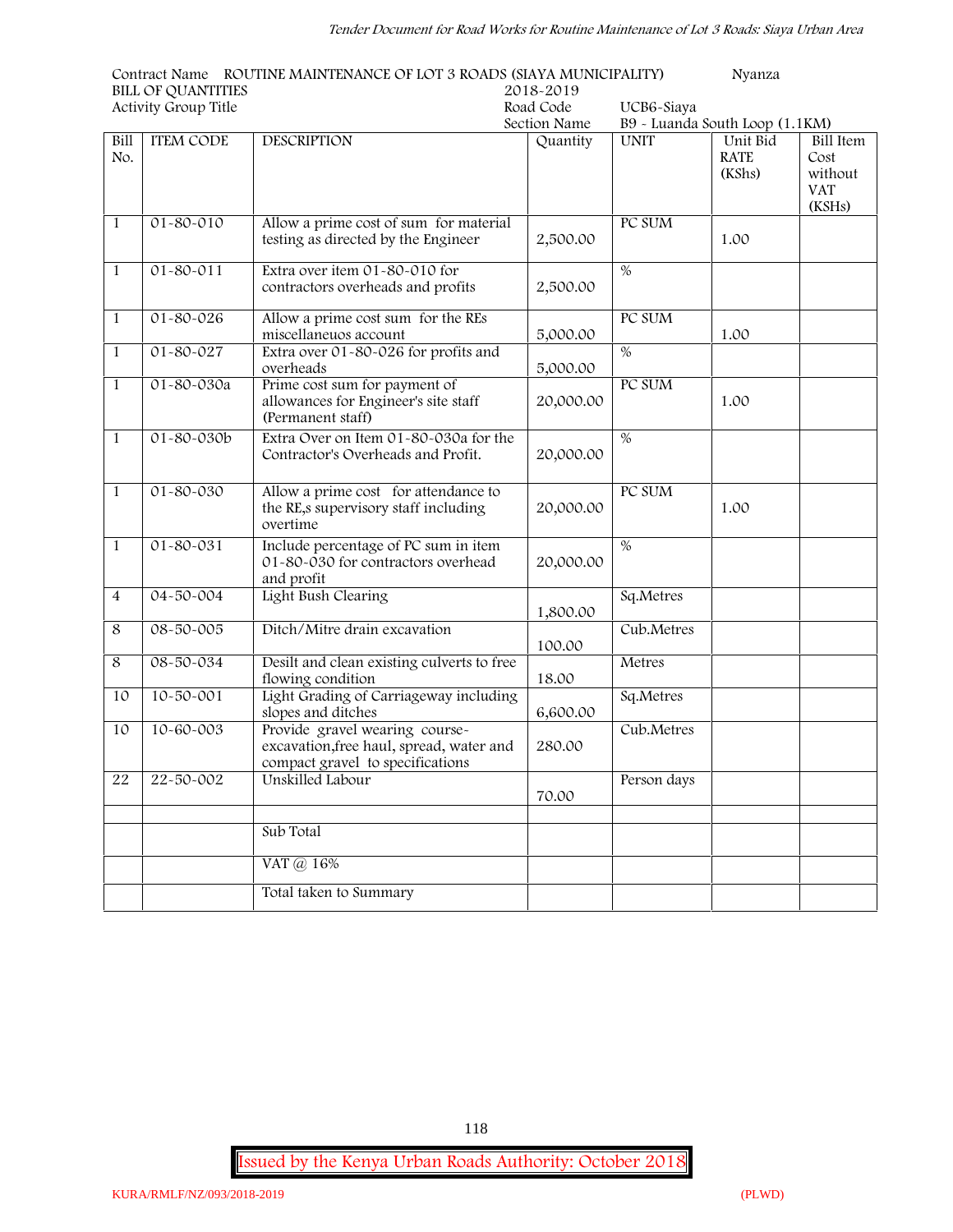| SUMMARY OF LOT 3 ROADS |                                            |                |  |  |
|------------------------|--------------------------------------------|----------------|--|--|
| $S/NO$ .               | Road Name                                  | Amount (Kshs.) |  |  |
| 1.                     | B9 - Rabango                               |                |  |  |
| 2.                     | Works - Awelo                              |                |  |  |
| 3                      | Awelo - $C116$                             |                |  |  |
| $\overline{4}$         | Siaya District Hospital                    |                |  |  |
| 5                      | Rabango - DC                               |                |  |  |
| $\overline{6}$         | B9 - Loop to Rabango                       |                |  |  |
| $\overline{7}$         | B9 - Luanda South Loop                     |                |  |  |
|                        | Grand Total Carried Forward to Form of Bid |                |  |  |

**Issued by the Kenya Urban Roads Authority: October 2018**

119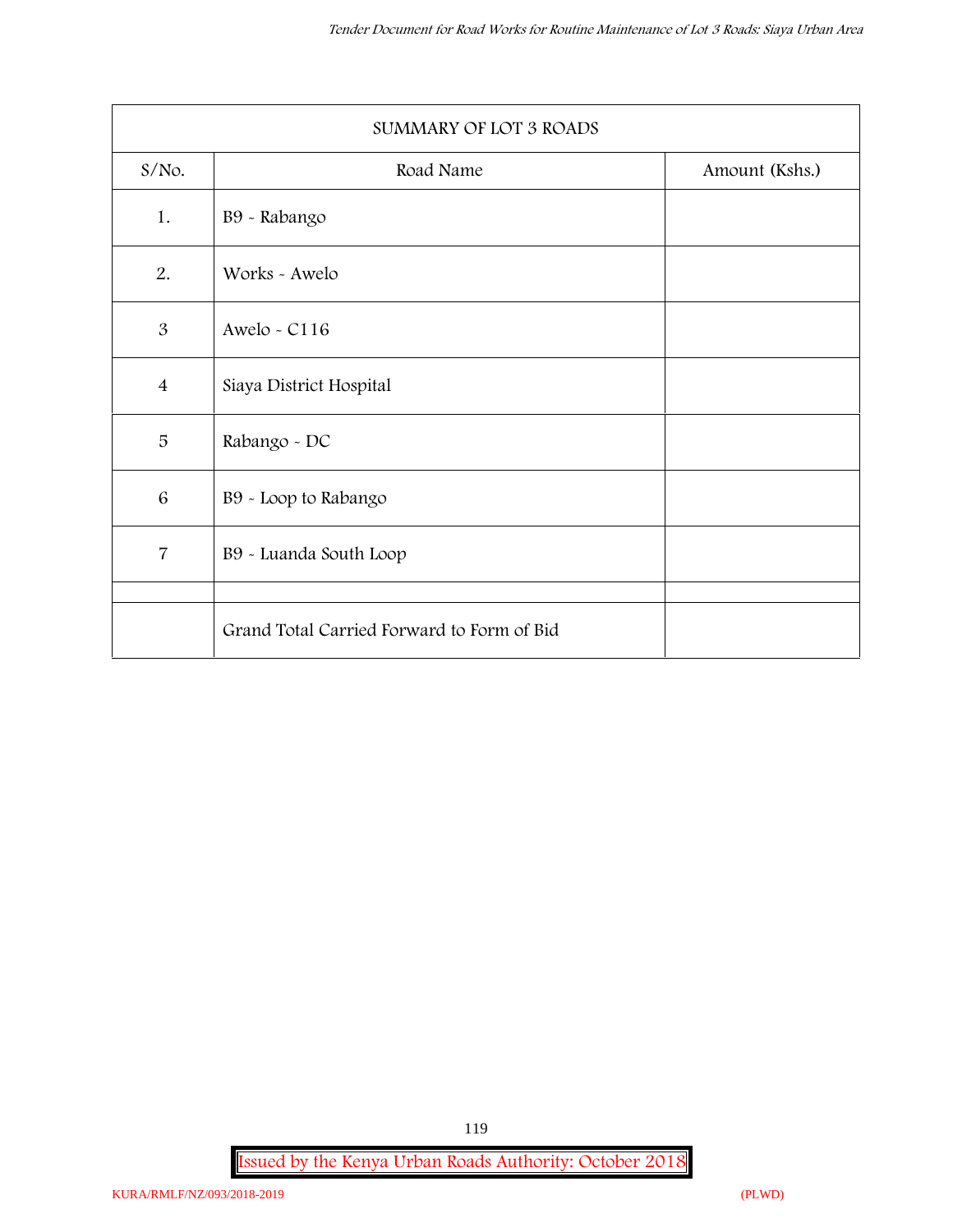# **SECTION X: STANDARD FORMS**

**Issued by the Kenya Urban Roads Authority: October 2018**

120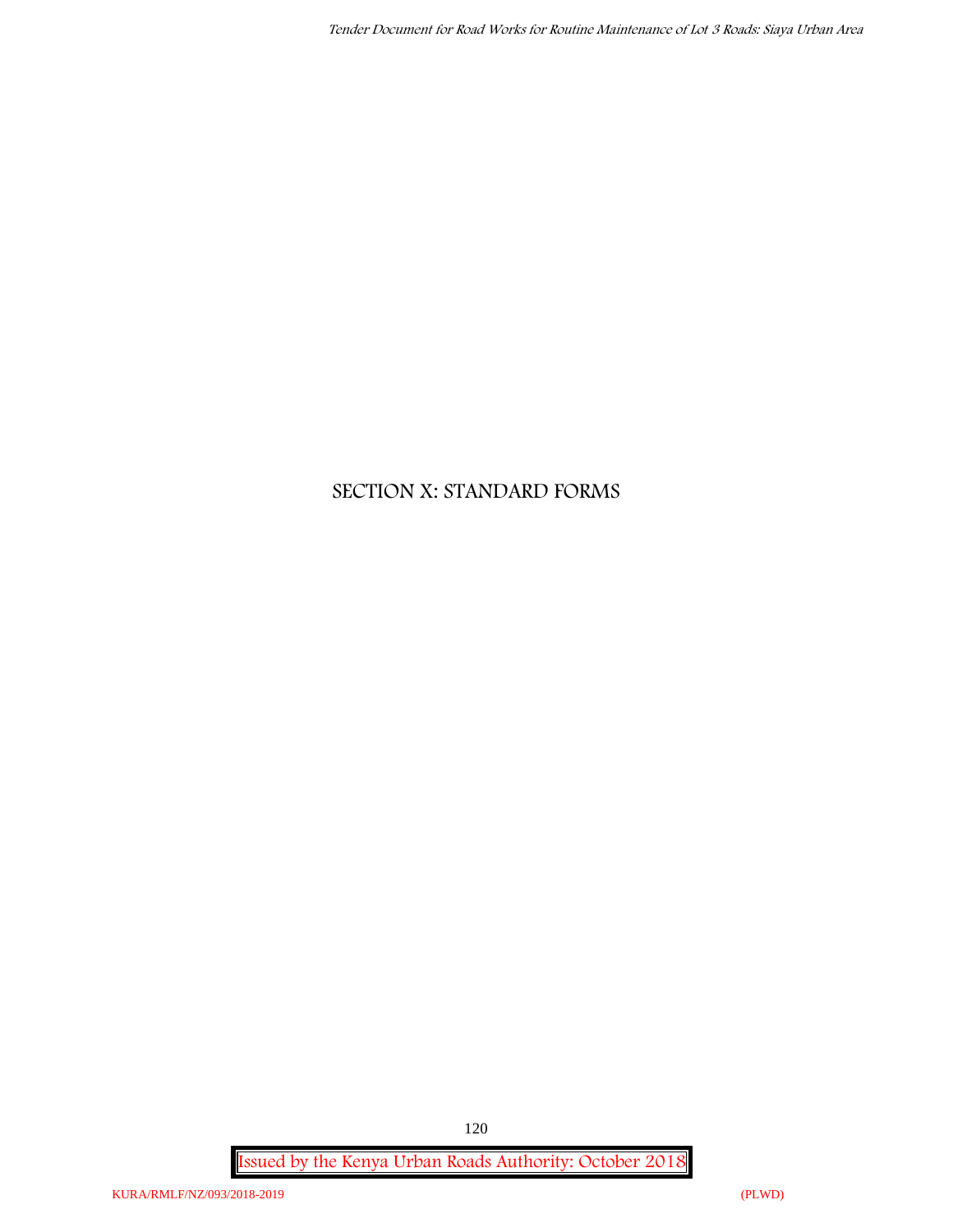# **Form of Bid**

(NOTE: The Appendix forms part of the Bid. Bidders are required to fill all the blank spaces in this form of Bid and Appendix)

#### **NAME OF CONTRACT:**

## **ROUTINE MAINTENANCE OF LOT 3 ROADS: SIAYA URBAN AREA**

TO: Director General, Kenya Urban Roads Authority, P. O. Box 41727-00100, **NAIROBI, KENYA**

Sir,

8. Having examined the Conditions of Contract, Specifications, Bill of Quantities, and Drawings for the execution of the above-named works we, the undersigned, offer to construct and install such works and remedy any defects therein in conformity with the said Bill of Quantities, Conditions of Contract, Specifications and Drawings for the sum of

(Insert amount in words)

………………………………………………………………………………………………..

…………………………………………………………………………………………………

(Insert amount in figures)…………………………………………………………………

as specified in the Appendix to Bid or such other sums as may be ascertained in accordance with the said Conditions.

- 9. We undertake, if our bid is accepted, to commence the works within fourteen (14) days of receipt of the Engineer's order to commence, and to complete and deliver the whole of the works comprised in the contract within the time stated in the Appendix to Bid.
- 10. If our bid is accepted we will, when required, obtain the guarantee of a Bank or other sureties (to be approved by you) to be jointly and severally bound with us in a sum not exceeding 5% of the above named sum for the due performance of the contract under the terms of a Bond to be approved by you.
- 11. We agree to abide by this bid for the period of 90 days from the date fixed for receiving the same and it shall remain binding upon us and may be extended at any time before the expiration of that period.
- 12. We understand that you are not bound to accept the lowest or any bid you may receive.
- 13. On the basis of our previous experience we are fully experienced and competent in the type of work included in this tender and we have adequate financial resources to carry out the works described within the period for completion. We are in a position to fulfil the contract for which we have tendered.

121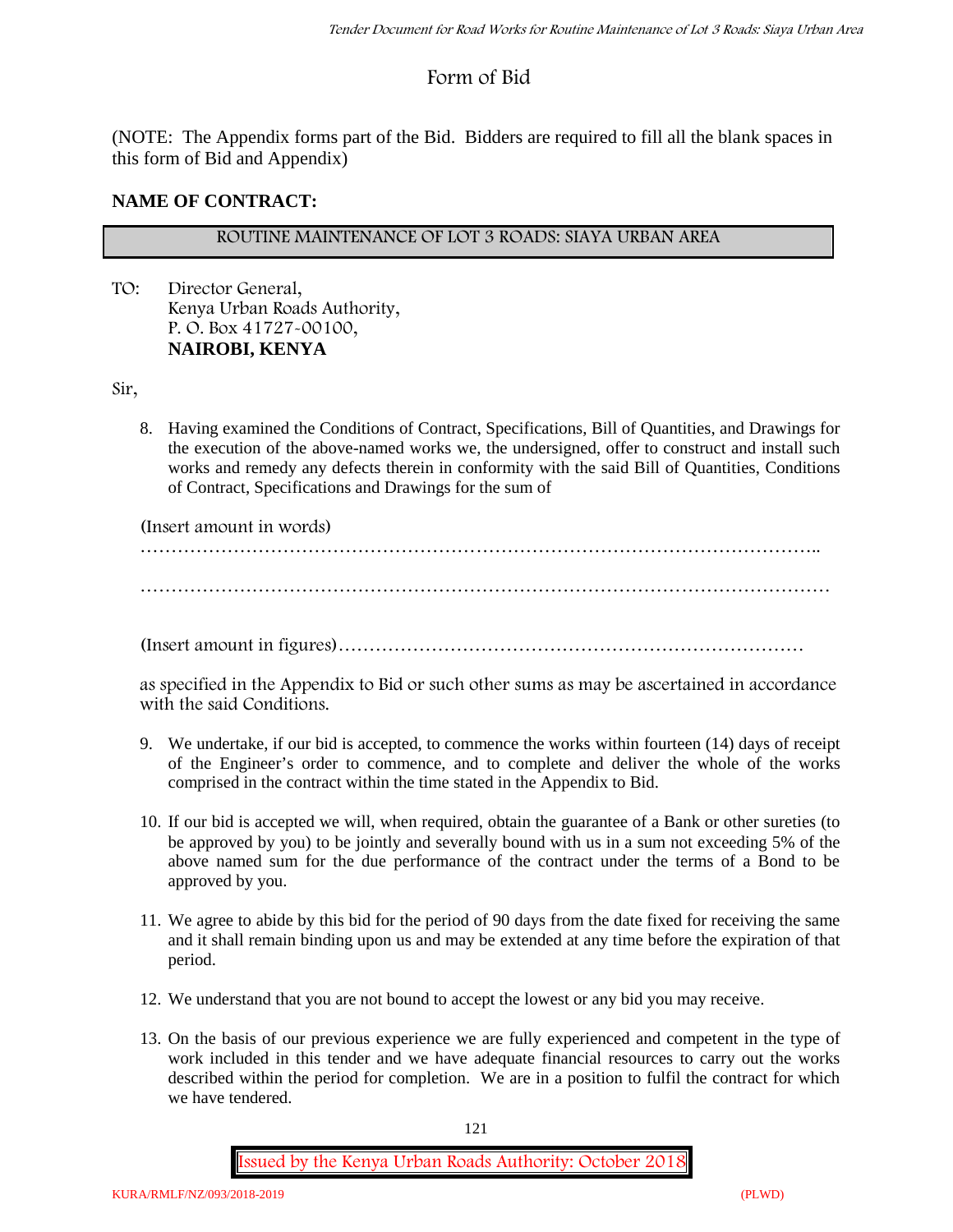**Issued by the Kenya Urban Roads Authority: October 2018**

122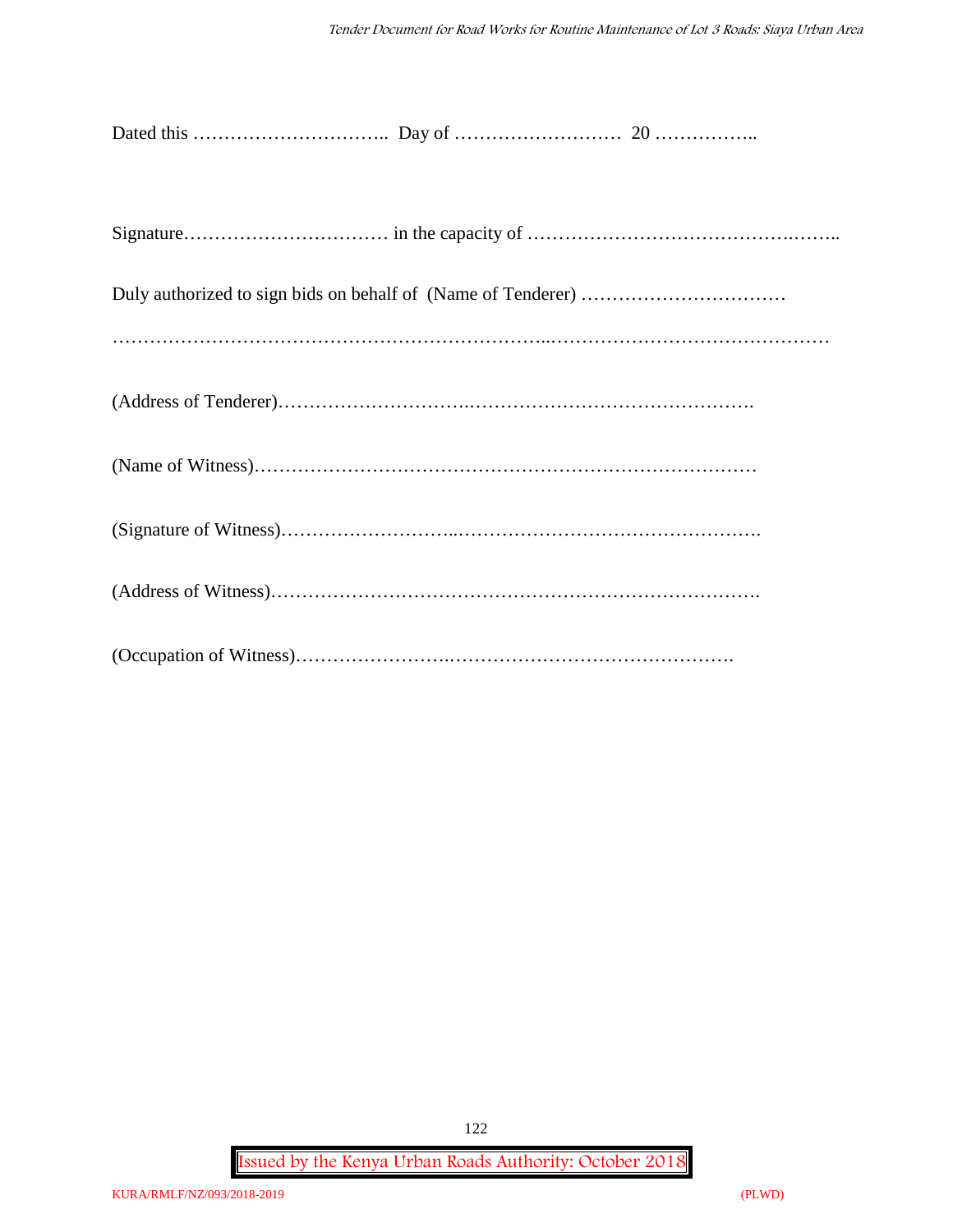**Appendix to Form of Bid**

**Issued by the Kenya Urban Roads Authority: October 2018**

123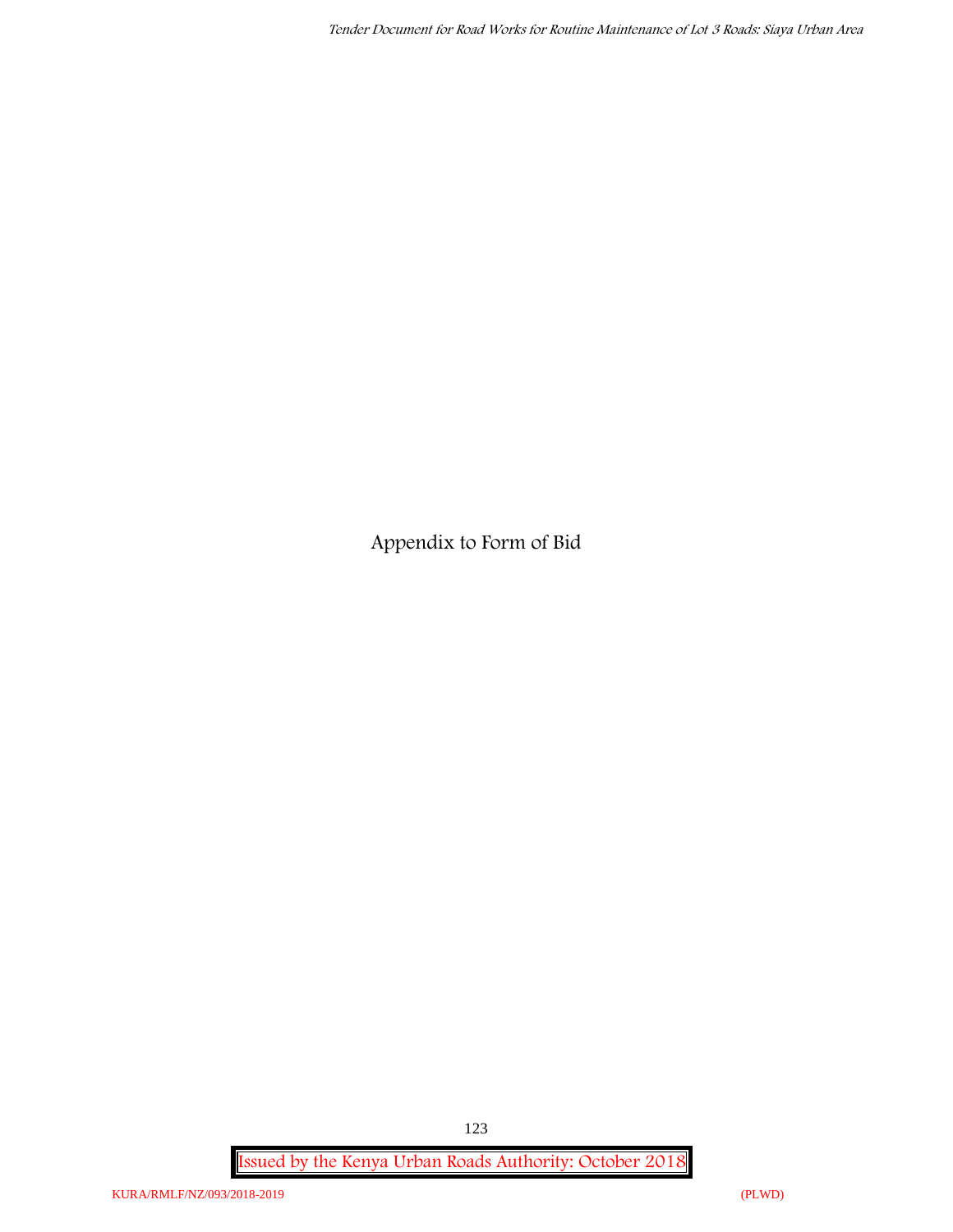| (This appendix forms part of the bid)                                                      |               |                                                                                                                                                                                                                                                                 |
|--------------------------------------------------------------------------------------------|---------------|-----------------------------------------------------------------------------------------------------------------------------------------------------------------------------------------------------------------------------------------------------------------|
| CONDITIONS OF CONTRACT                                                                     | <b>CLAUSE</b> | <b>AMOUNT</b>                                                                                                                                                                                                                                                   |
| <b>Bid Security</b>                                                                        |               | The bidder must fill the Bid Securing<br>Declaration Form                                                                                                                                                                                                       |
| Instructions in Writing                                                                    | 2.5           | Execution of works under site instructions<br>from Resident Engineer to commence<br>within three (3) days                                                                                                                                                       |
| Amount of Performance Security                                                             | 10.1          | 1 per cent of Tender Sum in the form of                                                                                                                                                                                                                         |
| (Unconditional Bank Guarantee)                                                             |               | <b>Unconditional Bank Guarantee</b>                                                                                                                                                                                                                             |
| Program to be submitted                                                                    | 14.1          | Immediately after issuance of Order to                                                                                                                                                                                                                          |
|                                                                                            |               | Commence                                                                                                                                                                                                                                                        |
| Cash flow estimate to be submitted                                                         | 14.3          | Immediately after issuance of Order to<br>Commence                                                                                                                                                                                                              |
| Minimum amount of Third Party Insurance                                                    | 23.2          | 1% of the Contract Sum                                                                                                                                                                                                                                          |
| Period for commencement, from Engineer's<br>order to commence                              | 41.1          | 14 days                                                                                                                                                                                                                                                         |
| Time for completion                                                                        | 43.1          | 6 months                                                                                                                                                                                                                                                        |
| Amount of liquidated damages                                                               | 47.1          | 0.05% of Contract Sum per day                                                                                                                                                                                                                                   |
| Limit of liquidated damages                                                                | 47.1          | 5% of Contract Sum                                                                                                                                                                                                                                              |
| Defects Liability period                                                                   | 60.3          | 1 month                                                                                                                                                                                                                                                         |
| Percentage of Retention                                                                    | 60.3          | 5% of Interim Payment Certificate                                                                                                                                                                                                                               |
| Limit of Retention Money                                                                   | 60.3          | 5% of Contract Sum                                                                                                                                                                                                                                              |
| Minimum amount of interim certificates                                                     | 60.2          | Kshs 1,500,000.00                                                                                                                                                                                                                                               |
| Time within which payment to be made after                                                 | 60.10         | 28 days                                                                                                                                                                                                                                                         |
| Interim Payment Certificate signed by Engineer                                             |               |                                                                                                                                                                                                                                                                 |
| Time within which payment to be made after<br>Final Payment Certificate signed by Engineer | 60.10         | 28 days                                                                                                                                                                                                                                                         |
| Appointer of Adjudicator                                                                   | 67.3          | The Chartered Institute of Arbitrators<br>(Kenya)                                                                                                                                                                                                               |
| Notice to Employer and Engineer                                                            | 68.2          | The Employers address is:<br>The Director General,<br>Kenya Urban Roads Authority (KURA),<br>P.O. Box 41727 - 00100<br><b>NAIROBI</b><br>The Engineer's address is:<br>Director (Road Asset and Corridor<br>Management),<br>Kenya Urban Roads Authority (KURA), |
|                                                                                            |               | P.O. Box 41727 - 00100<br><b>NAIROBI</b>                                                                                                                                                                                                                        |

#### **Appendix to Form of Bid (This appendix forms part of the bid)**

Signature of Tenderer…………………………………….……. Date ………………………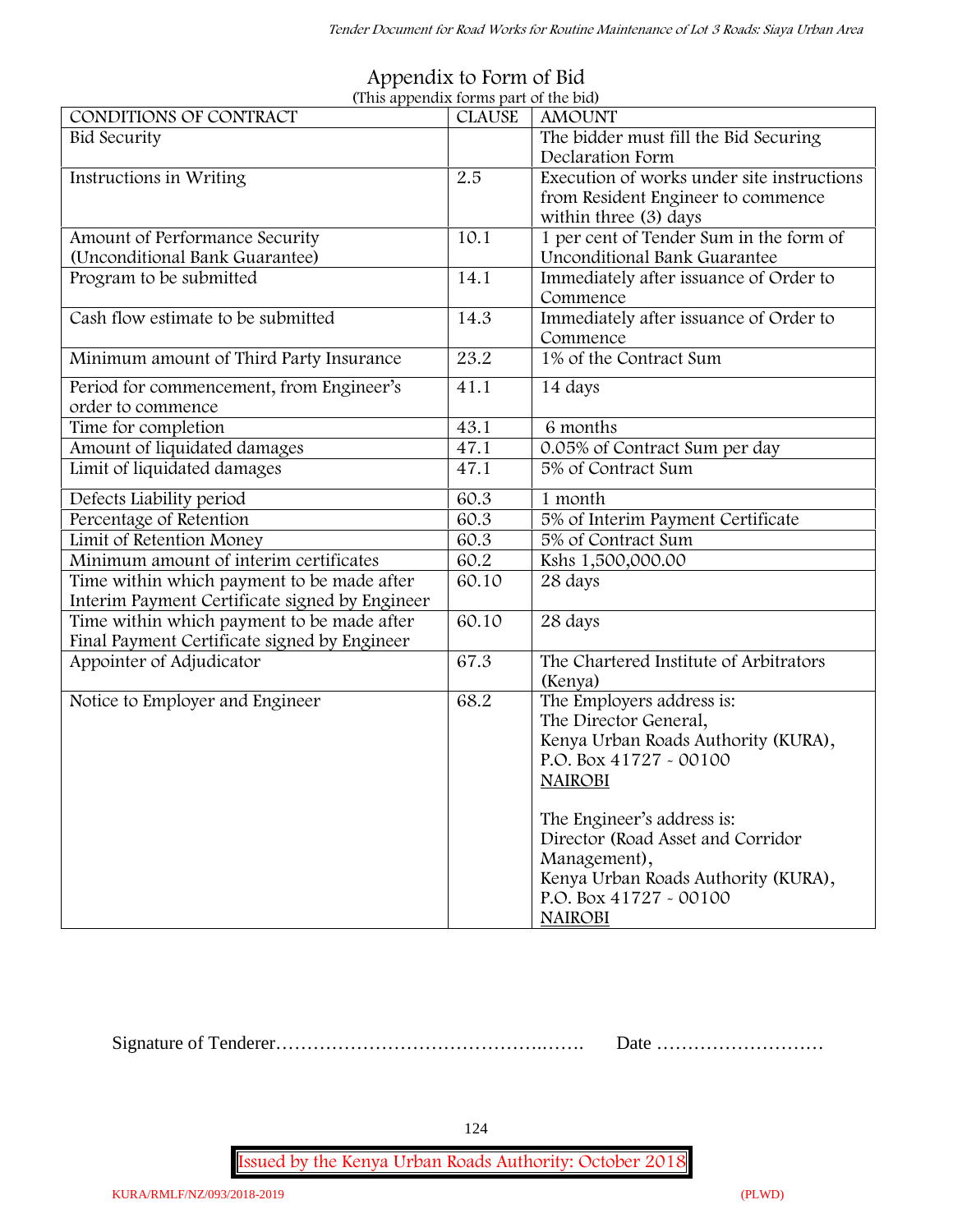**Tender Securing Declaration Form**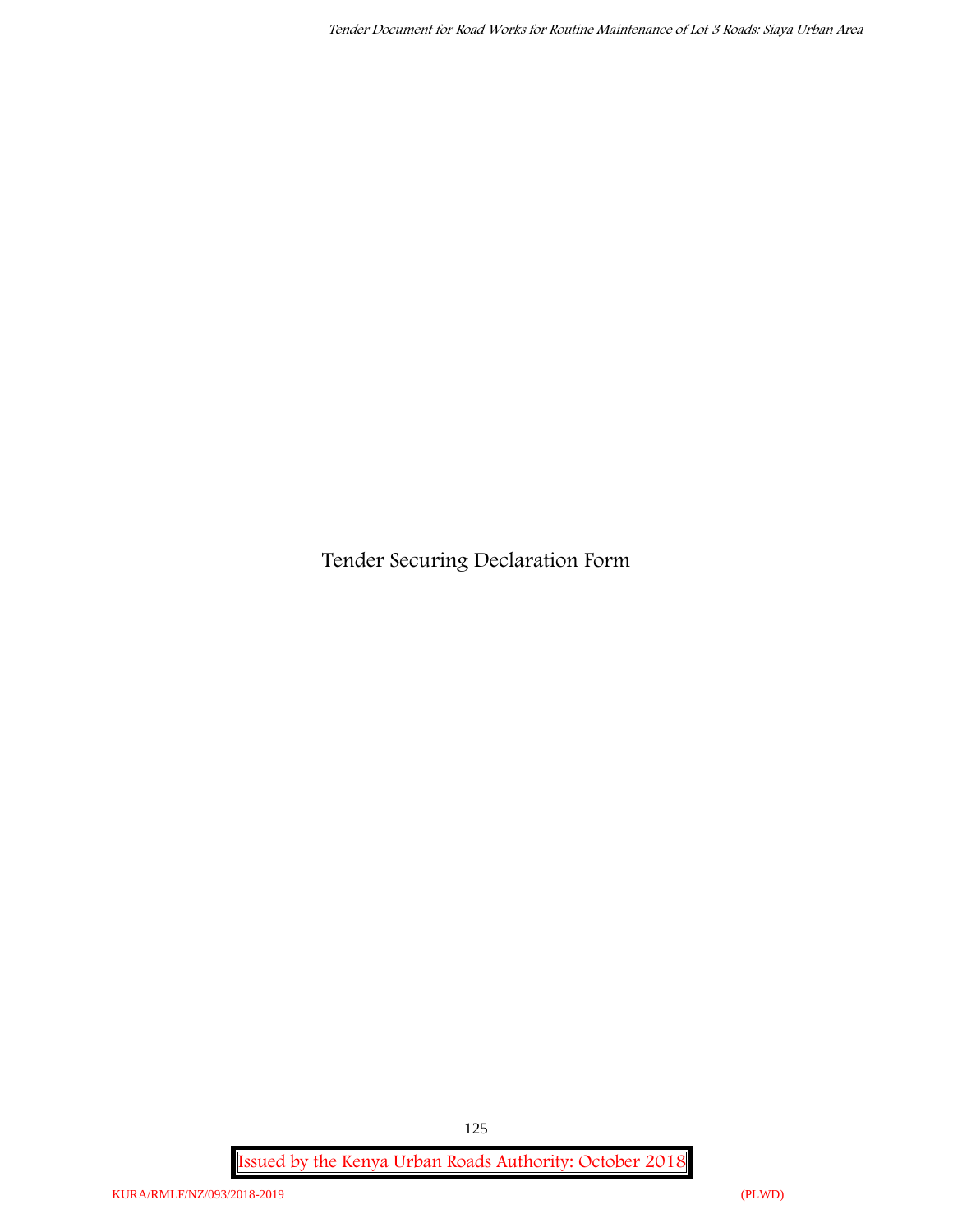# **BID SECURING DECLARATION FORM**

[The Bidder shall complete in this Form in accordance with the instructions indicated]

Date:……………..….. [insert date (as day, month and year) of Bid Submission] Tender No. …………………………………………..[*insert number of bidding process*]

To:…………………………………………………………………………………………. [*insert complete name of Purchaser*]

We, the undersigned, declare that:

- 1 We understand that, according to your conditions, bids must be supported by a Bid-Securing Declaration.
- 2 We accept that we will automatically be suspended from being eligible for bidding in any contract with the Purchaser for the period of time of **5 years** starting on the date of expiration of tender validity period, if we are in breach of our obligation(s) under the bid conditions, because we –
	- (a) have withdrawn our Bid during the period of bid validity specified by us in the Bidding Data Sheet; or
	- (b) having been notified of the acceptance of our Bid by the Purchaser during the period of bid validity,
		- (i) fail or refuse to execute the Contract, if required, or
		- (ii) fail or refuse to furnish the Performance Security, in accordance with the Instruction to tenderers.
- 3 We understand that this Bid Securing Declaration shall expire if we are not the successful Bidder, upon the earlier of
	- (i) our receipt of a copy of your notification of the name of the successful Bidder; or
	- (ii) twenty-eight days after the expiration of our Tender.
- 4 We understand that if we are a Joint Venture, the Bid Securing Declaration must be in the name of the Joint Venture that submits the bid, and the Joint Venture has not been legally constituted at the time of bidding, the Bid Securing Declaration shall be in the names of all future partners as named in the letter of intent.

Signed: *………………………… [signature of person whose name and capacity are shown]* in the capacity of ……………………………………………………… [*insert legal capacity of person signing the Bid Securing Declaration]*

Name: ……………………………………………… [*complete name of person signing the Bid Securing Declaration]*

Duly authorized to sign the bid for and on behalf of:

…………………………………………………………………*[complete name of Bidder]*

Dated on …………………. day of ……………., ………………. [*date of signing*]

126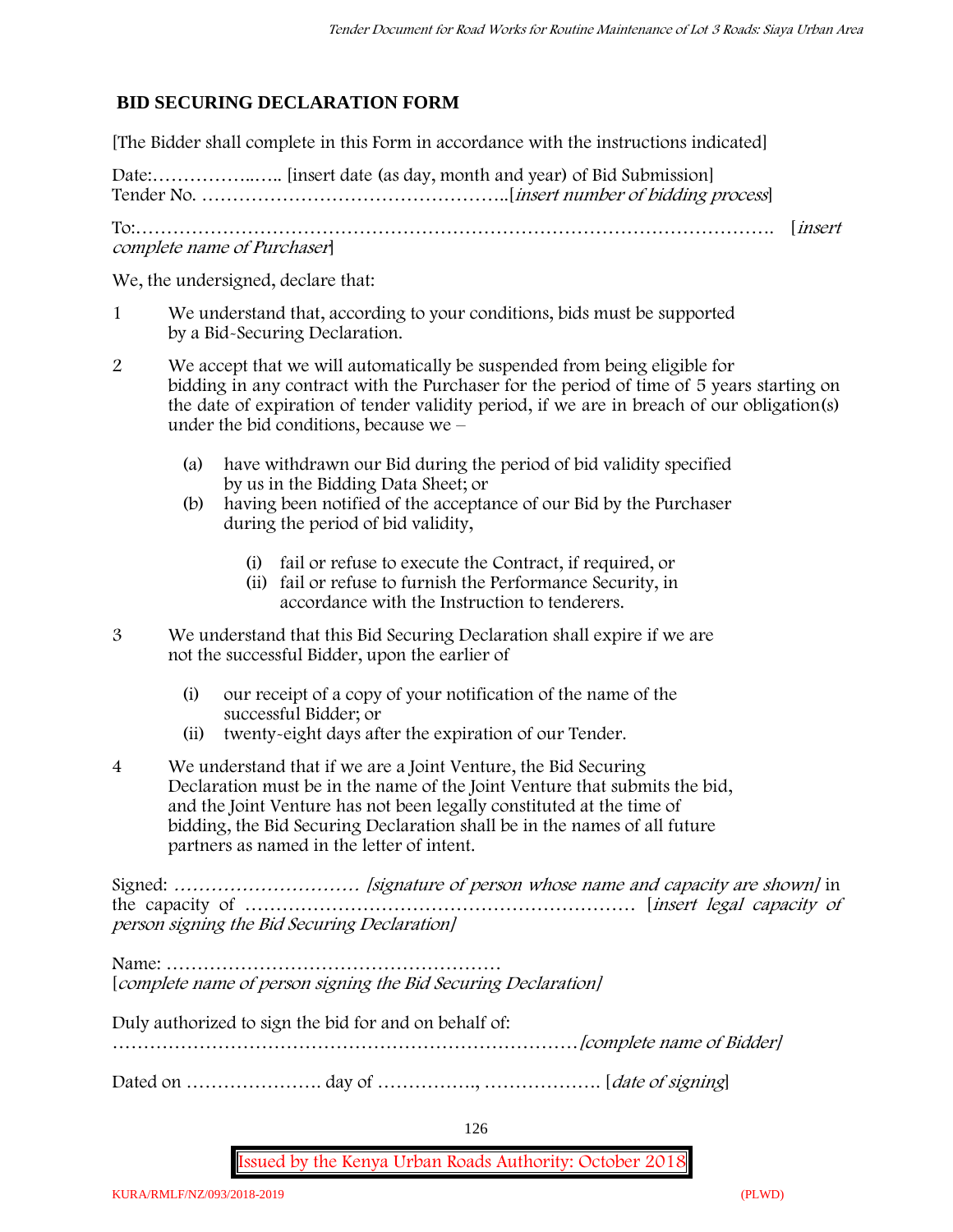# **SECTION XI: SCHEDULES OF SUPPLEMENTARY INFORMATION**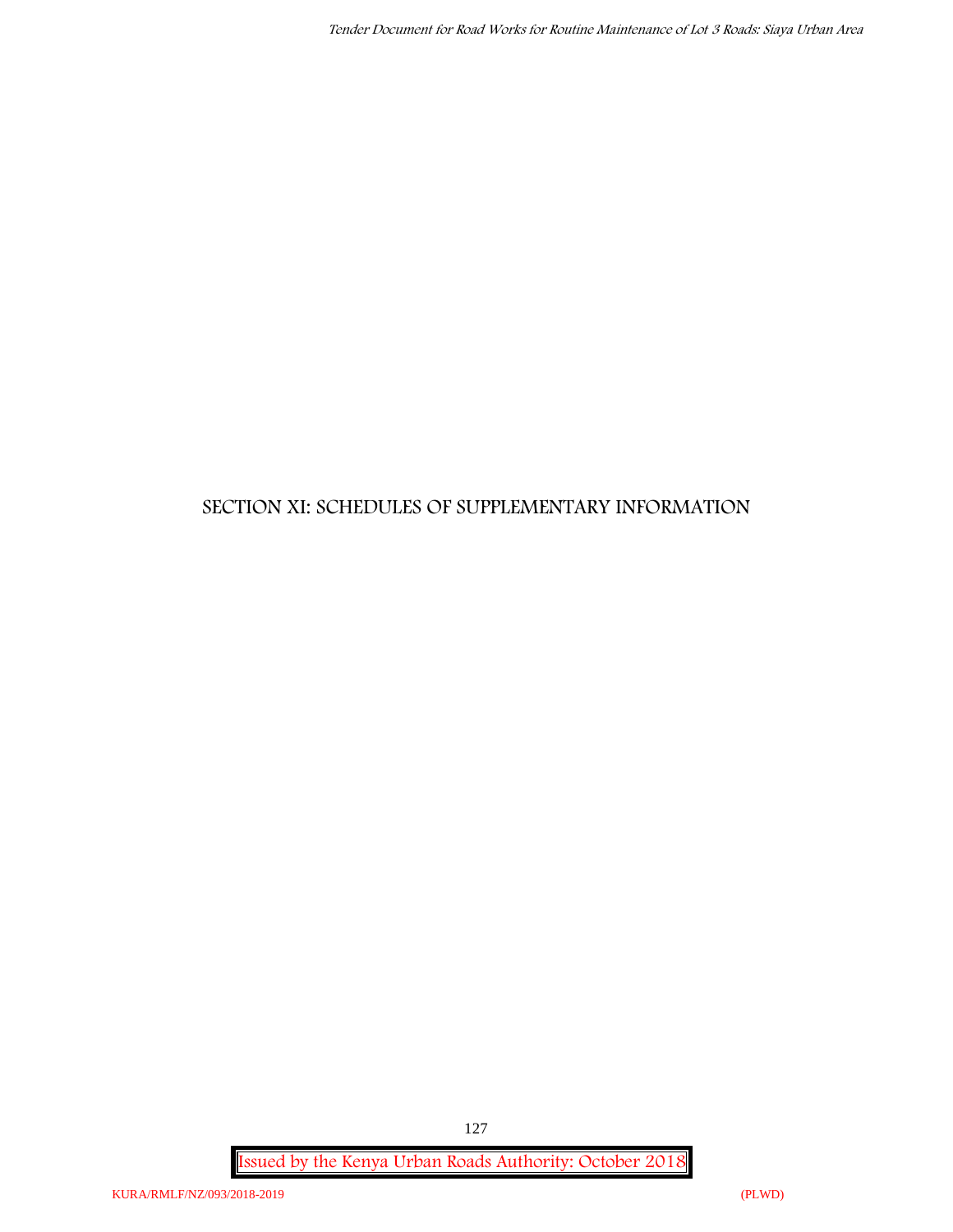| SCHEDULE 4: MAJOR ITEMS OF CONSTRUCTION PLANT AND EQUIPMENT 135        |  |
|------------------------------------------------------------------------|--|
|                                                                        |  |
| SCHEDULE 6: SCHEDULE OF ROADWORKS CARRIED OUT BY THE BIDER IN THE LAST |  |
|                                                                        |  |
|                                                                        |  |
|                                                                        |  |
|                                                                        |  |
|                                                                        |  |
|                                                                        |  |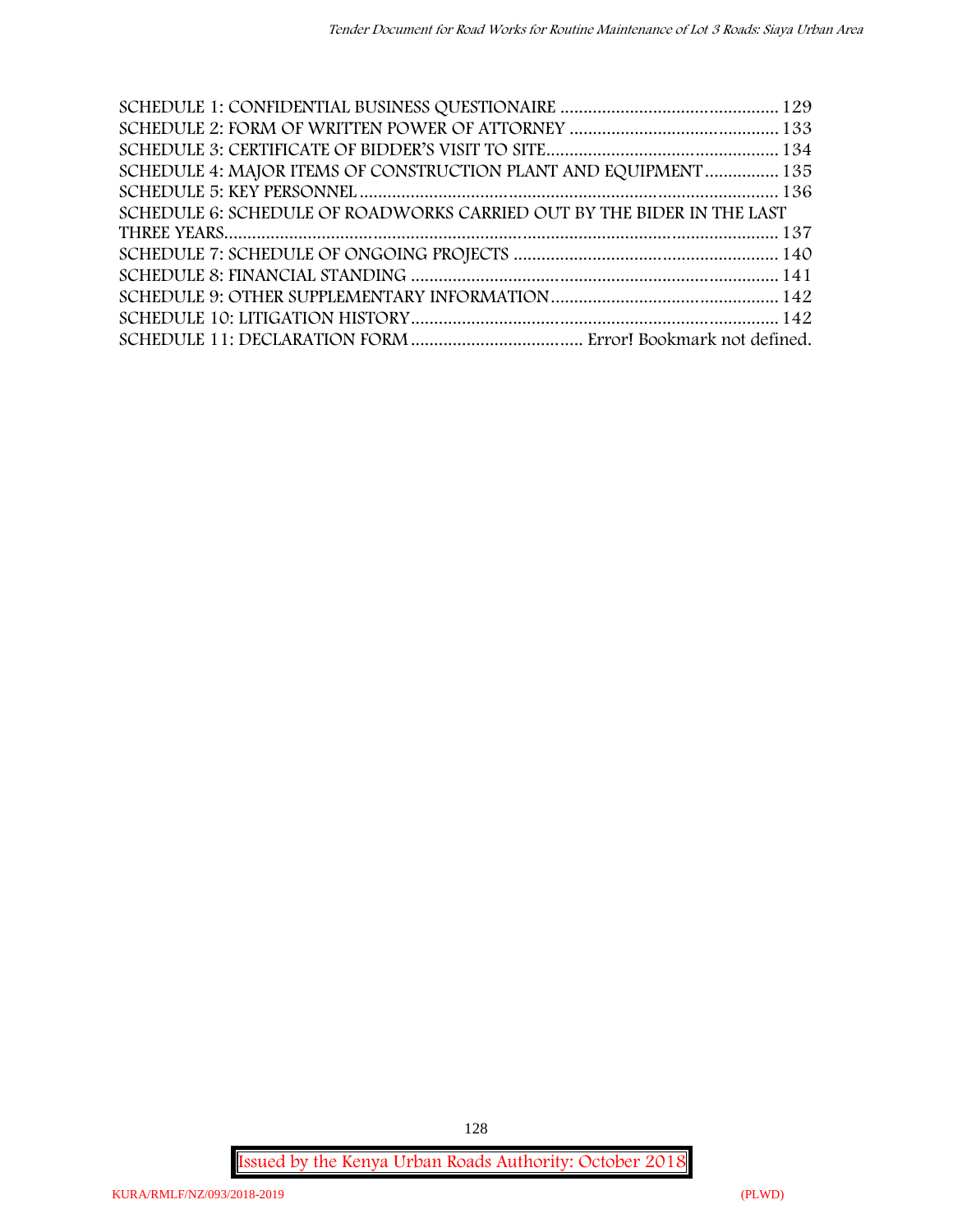## **SCHEDULE 1: CONFIDENTIAL BUSINESS QUESTIONAIRE**

This Confidential Business Questionnaire of the Government of Kenya shall be completed by the Bidder.

**Issued by the Kenya Urban Roads Authority: October 2018**

129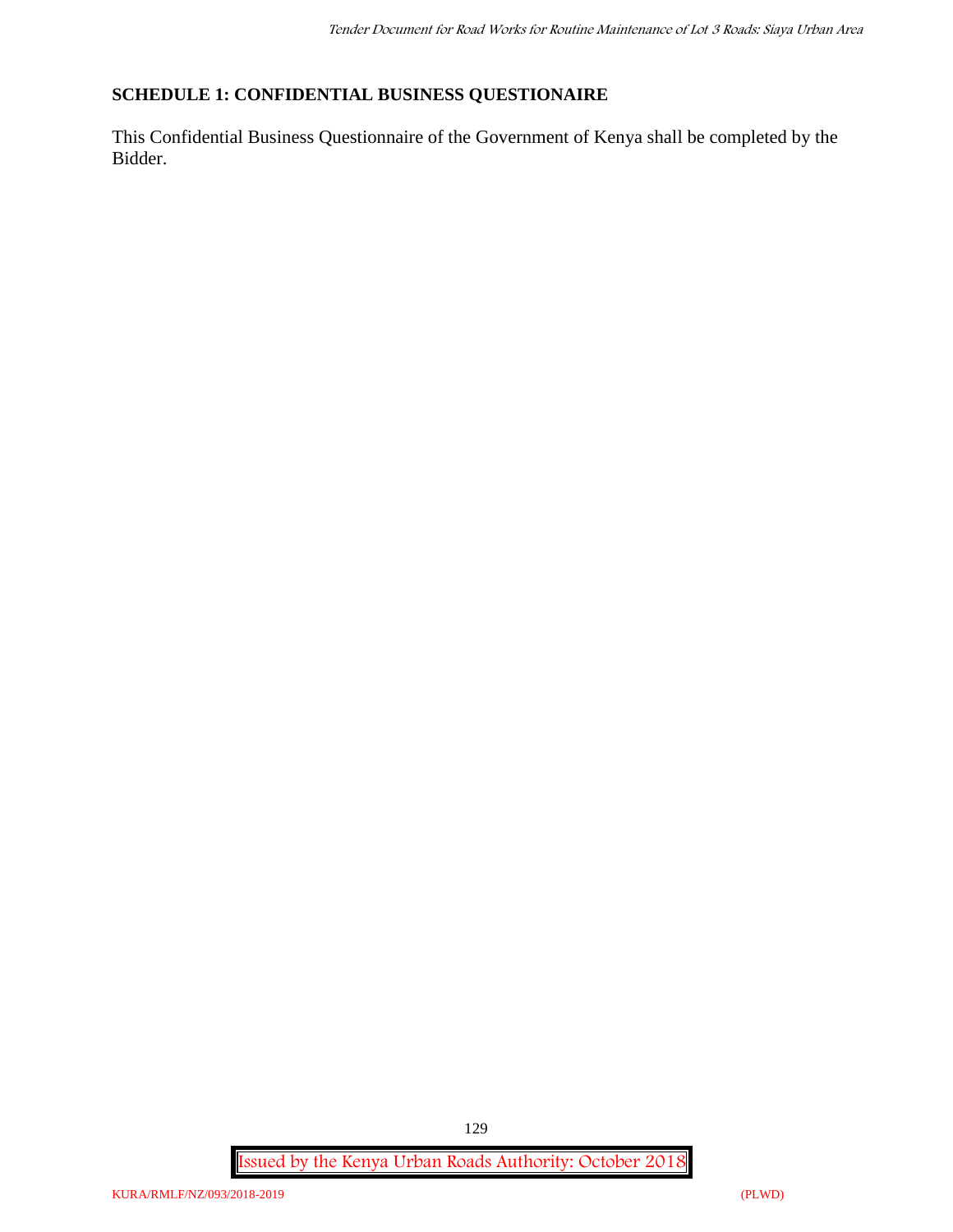#### **REPUBLIC OF KENYA**

## **CONFIDENTIAL BUSINESS QUESTIONNAIRE**

| You are requested to give the particulars indicated in Part 1 and either Part 2 (a). $2(b)$ or $2(c)$<br>whichever applies to your type of business.<br>You are advised that it is a serious offence to give false information on this Form.<br>Part 1 - General: |
|-------------------------------------------------------------------------------------------------------------------------------------------------------------------------------------------------------------------------------------------------------------------|
|                                                                                                                                                                                                                                                                   |
| <b>Business name</b>                                                                                                                                                                                                                                              |
|                                                                                                                                                                                                                                                                   |
| Location of business premises                                                                                                                                                                                                                                     |
|                                                                                                                                                                                                                                                                   |
|                                                                                                                                                                                                                                                                   |
|                                                                                                                                                                                                                                                                   |
|                                                                                                                                                                                                                                                                   |
|                                                                                                                                                                                                                                                                   |
| Maximum value of business which you can handle at any one time:                                                                                                                                                                                                   |
|                                                                                                                                                                                                                                                                   |
|                                                                                                                                                                                                                                                                   |
|                                                                                                                                                                                                                                                                   |
|                                                                                                                                                                                                                                                                   |
| Part $2(a)$ - Sole Proprietor:                                                                                                                                                                                                                                    |
|                                                                                                                                                                                                                                                                   |
| Your name in full                                                                                                                                                                                                                                                 |
|                                                                                                                                                                                                                                                                   |
|                                                                                                                                                                                                                                                                   |
|                                                                                                                                                                                                                                                                   |
|                                                                                                                                                                                                                                                                   |
|                                                                                                                                                                                                                                                                   |
|                                                                                                                                                                                                                                                                   |
|                                                                                                                                                                                                                                                                   |

130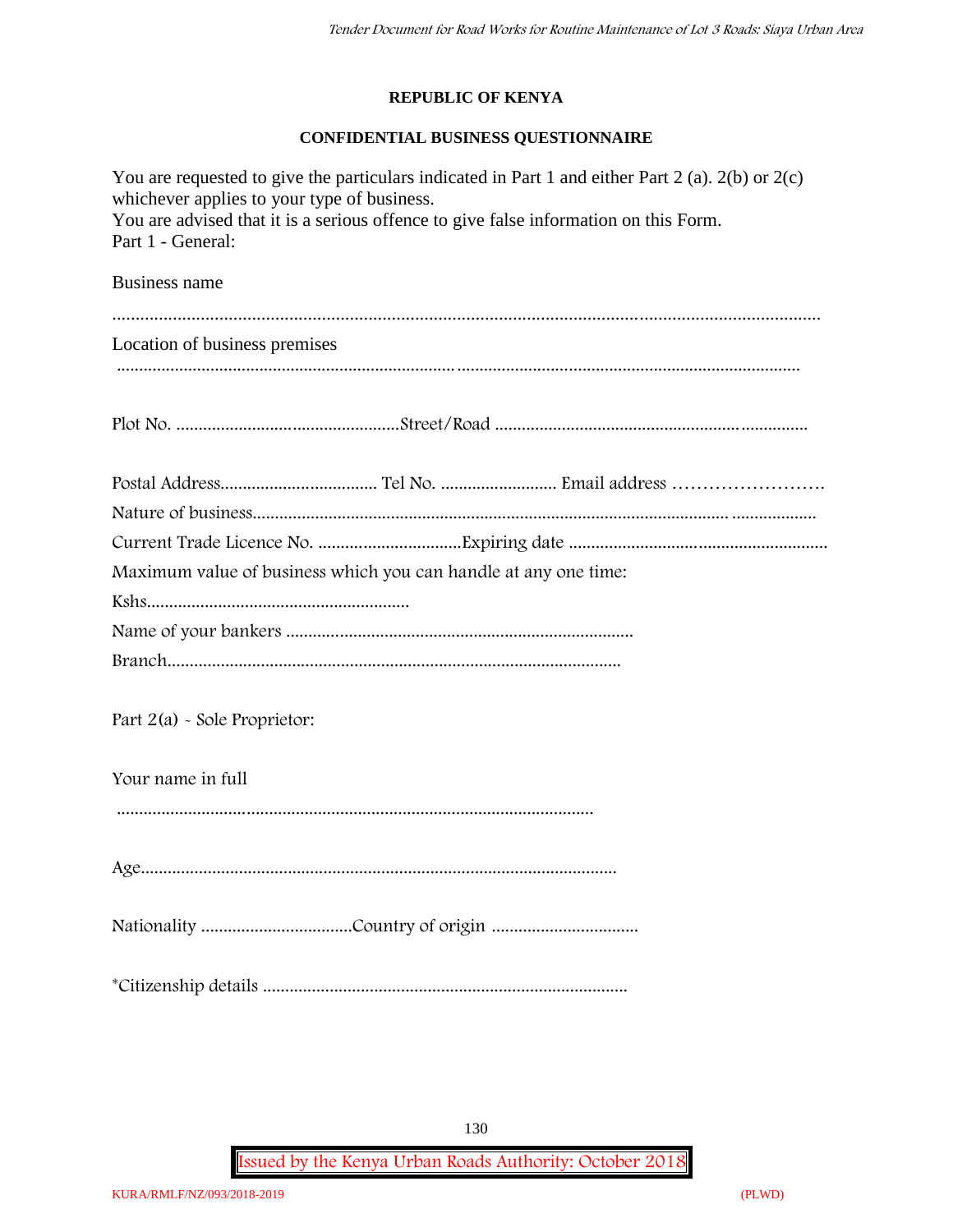Part  $2(b)$  - Partnership:

|                                 | Give details of partners as follows:                     |                      |        |
|---------------------------------|----------------------------------------------------------|----------------------|--------|
| Name                            | Nationality                                              | Citizenship Details• | Shares |
|                                 |                                                          |                      |        |
|                                 |                                                          |                      |        |
|                                 |                                                          |                      |        |
|                                 |                                                          |                      |        |
|                                 |                                                          |                      |        |
| Part 2(c) - Registered Company: |                                                          |                      |        |
|                                 |                                                          |                      |        |
|                                 | State the nominal and issued capital of the company-     |                      |        |
|                                 |                                                          |                      |        |
|                                 |                                                          |                      |        |
| Name                            | Give details of all directors as follows:<br>Nationality | Citizenship Details• | Shares |
|                                 |                                                          |                      |        |
|                                 |                                                          |                      |        |
|                                 |                                                          |                      |        |
|                                 |                                                          |                      |        |
| 5.                              |                                                          |                      |        |
|                                 | Attach proof of citizenship                              | <i>(Compulsory)</i>  |        |
|                                 | Attach certified copy of Form CR12 (Compulsory)          |                      |        |
|                                 | I certify that the information given above is correct.   |                      |        |

Signature of Bidder Date

Part 3: Interest in the Firm: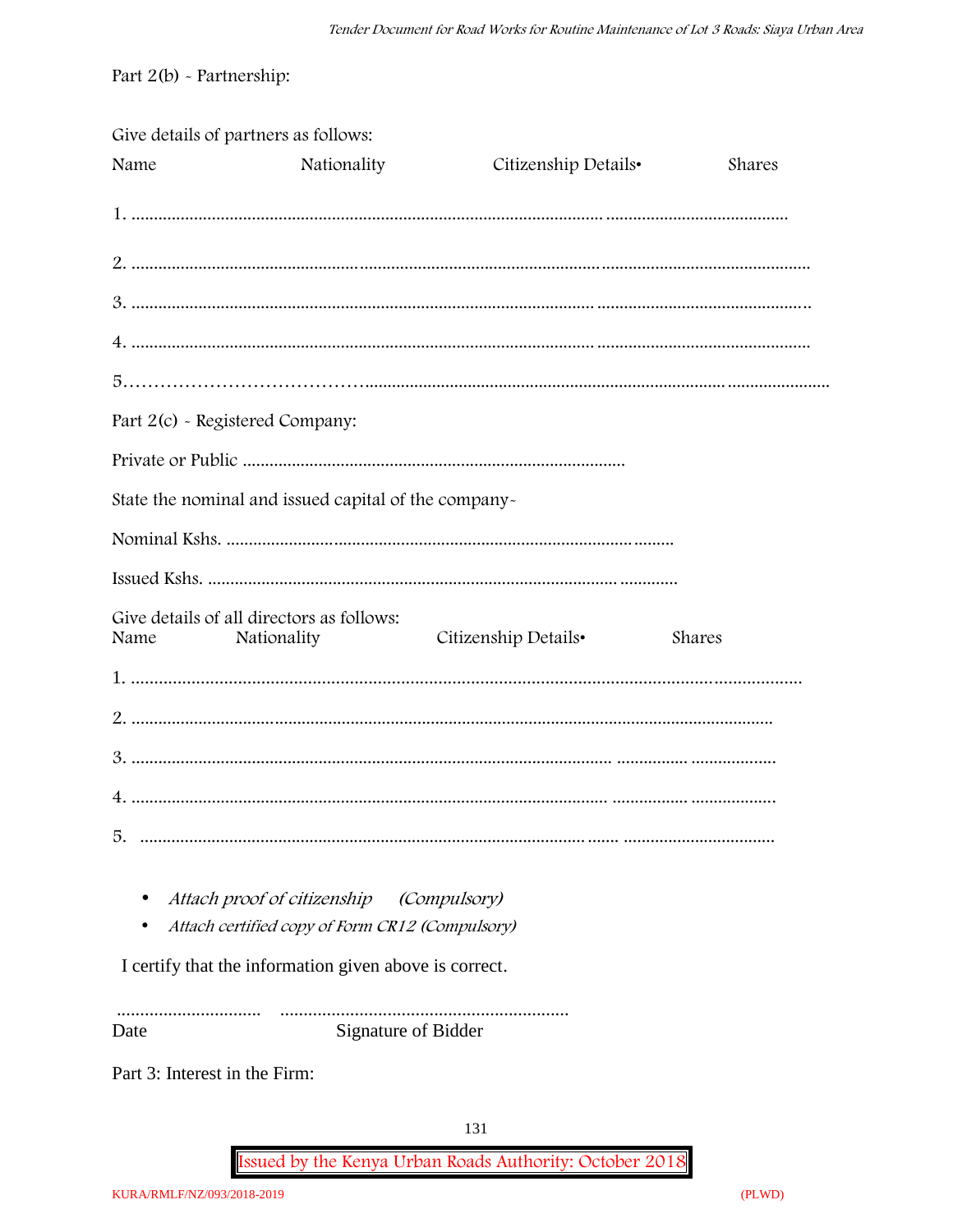Is there any person / persons in the Kenya Urban Roads Authority (KURA) who has interest in this firm? Yes /No\*\*………………………….

I certify that the information given above is correct.

............................... .............................................................. Date Signature of Bidder

**\*\* Delete as necessary**

**Issued by the Kenya Urban Roads Authority: October 2018**

132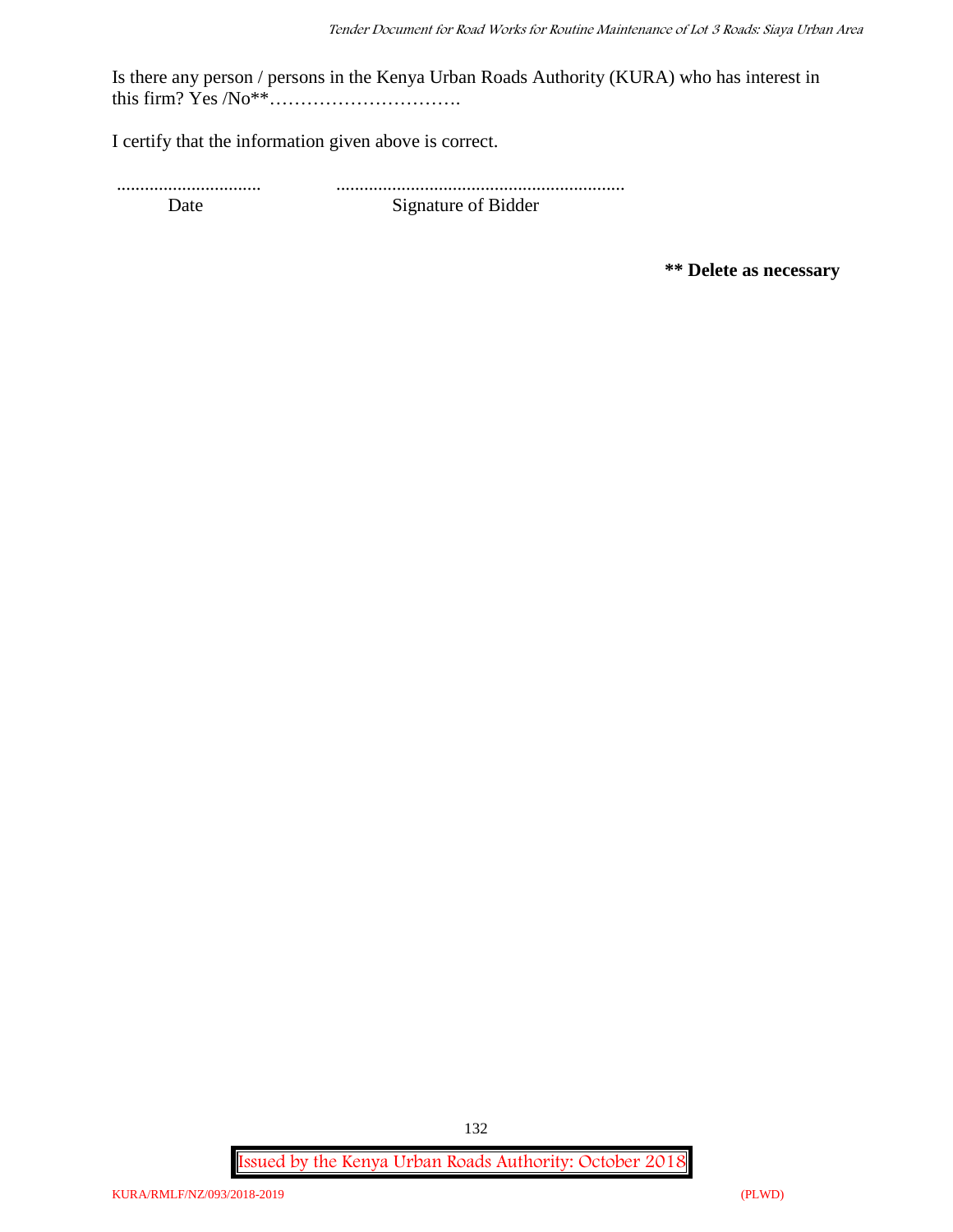# **SCHEDULE 2: FORM OF WRITTEN POWER OF ATTORNEY**

The Bidder shall state here below the name(s) and address of his representative(s) who is/are authorized to receive on his behalf correspondence in connection with the Bid.

………………………………………………………….. (Name of Bidder's Representative in block letters)

………………………………………………………….. (Address of Bidder's Representative)

………………………………………………………………… (Signature of Bidder's Representative)

Alternate:

………………………………………………………….. (Name of Bidder's Representative in block letters)

…………………………………………………………..

(Address of Bidder's Representative)

………………………………………………………….. (Signature of Bidder's Representative)

\*To be filled by all Bidders.

\*Both representative and alternate **must** attach copy of National Identification card or Passport.

133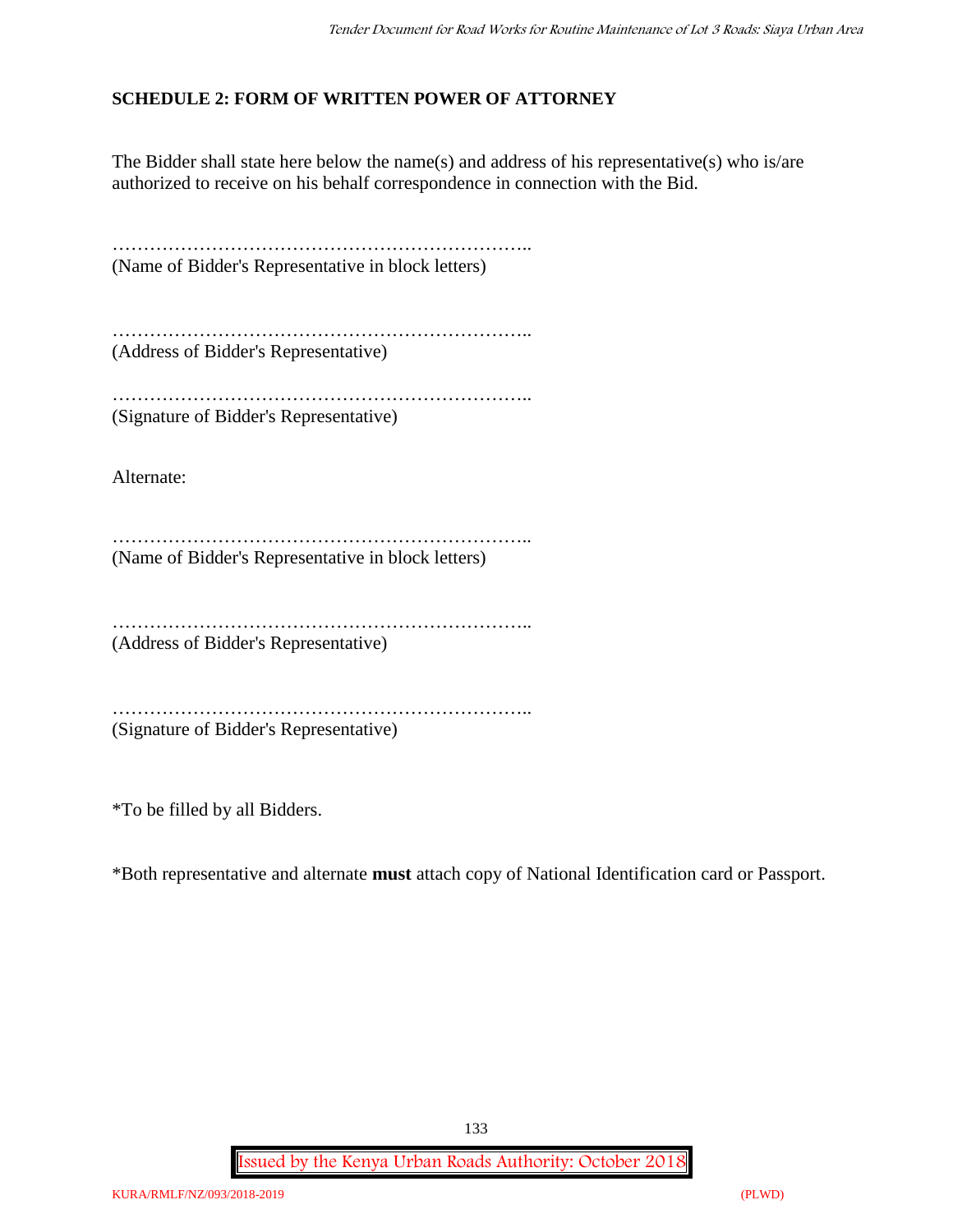## **SCHEDULE 3: CERTIFICATE OF BIDDER'S VISIT TO SITE**

This is to certify that [*Name/s*]…………………………………………………………………………………… …………………………………………………………………. Being the authorized representative/Agent of [*Name of bidder*] ………………………………………………………………………………………………… ………………………………………………………………………………………………… participated in the organised inspection visit of the site of the works for the **ROUTINE MAINTENANCE OF LOT 3 ROADS: SIAYA URBAN AREA** held on………………………..day of……………………………20………………………. Signed………………………………………………………………………………………….. (Employer's Representative) ……………………………………………………………………………….………………… ……………………………………… ………………………………….. (Name of Employer's Representative) (Designation)

NOTE: This form is to be completed at the time of the organized site visit.

**Issued by the Kenya Urban Roads Authority: October 2018**

134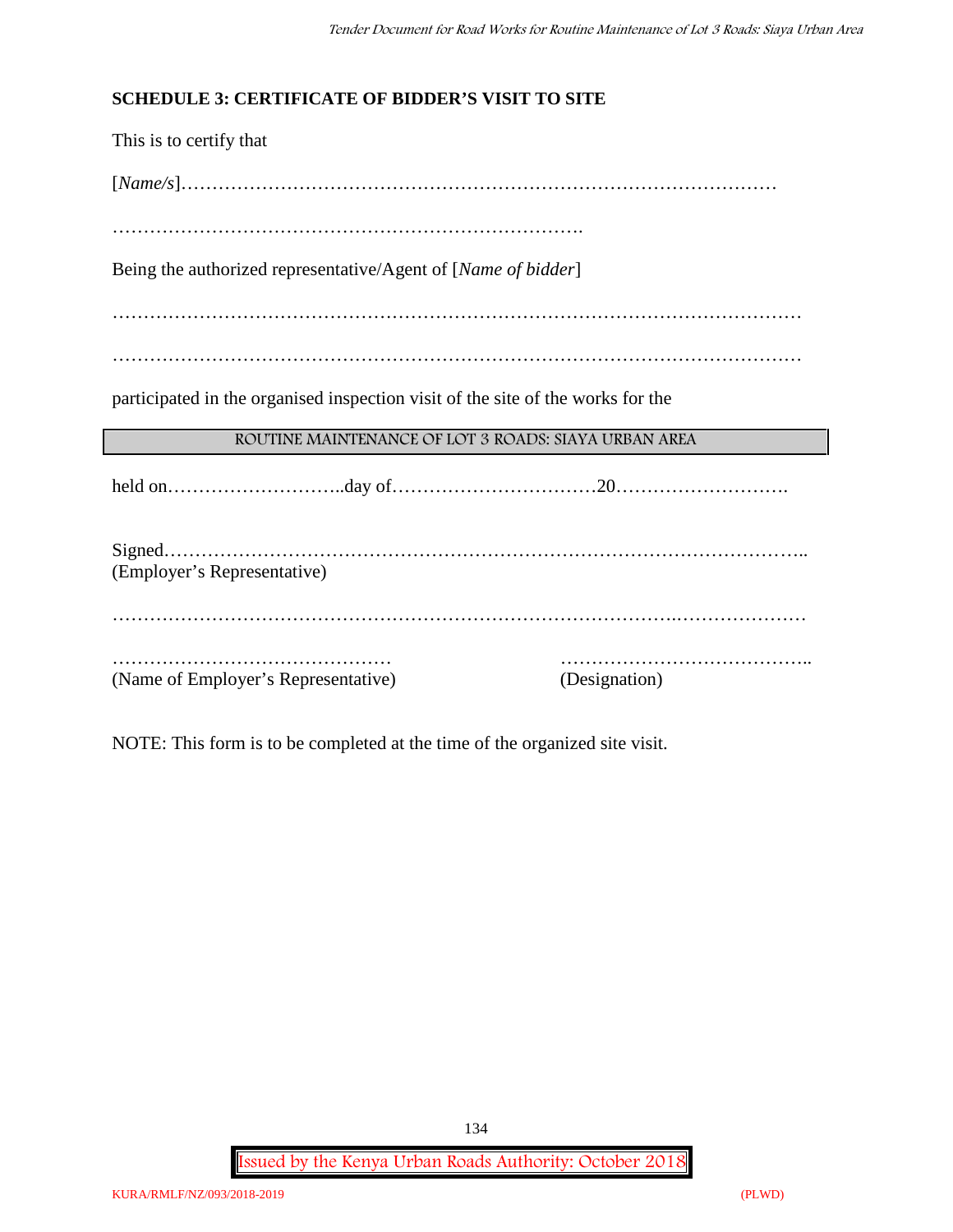# **SCHEDULE 4: MAJOR ITEMS OF CONSTRUCTION PLANT AND EQUIPMENT**

| commence)<br>(Days after<br>Arrival on<br>Date of<br>Project                                                                                                                                                                                                                                                                       |        |  |  |  |  |
|------------------------------------------------------------------------------------------------------------------------------------------------------------------------------------------------------------------------------------------------------------------------------------------------------------------------------------|--------|--|--|--|--|
| Rating<br>Power                                                                                                                                                                                                                                                                                                                    |        |  |  |  |  |
| Imported<br>Owned/<br>Leased/                                                                                                                                                                                                                                                                                                      |        |  |  |  |  |
| Source                                                                                                                                                                                                                                                                                                                             |        |  |  |  |  |
| Imported)<br>Mombasa<br>Estimated<br>(If to be<br>Value<br><b>UH</b>                                                                                                                                                                                                                                                               |        |  |  |  |  |
| Capacity<br>t or $m^3$                                                                                                                                                                                                                                                                                                             |        |  |  |  |  |
| Used<br>New<br>ð                                                                                                                                                                                                                                                                                                                   |        |  |  |  |  |
| Manufa<br>Year of<br>cture                                                                                                                                                                                                                                                                                                         |        |  |  |  |  |
| each<br>δά                                                                                                                                                                                                                                                                                                                         |        |  |  |  |  |
| Descripti<br>on Type,<br>Model,<br>Make                                                                                                                                                                                                                                                                                            |        |  |  |  |  |
| The Bidder shall enter in this schedule all major items of plant and equipment which he proposes<br>to bring to site. Only reliable plant in good working order and suitable for the work required of it<br>shall be shown on this Schedule. Summary of the same shall be entered in Section 5:<br>Qualification Criteria, Part 7. |        |  |  |  |  |
| I certify that the above information is correct.                                                                                                                                                                                                                                                                                   |        |  |  |  |  |
| (Signature of Bidder)                                                                                                                                                                                                                                                                                                              | (Date) |  |  |  |  |

………………………… ………………………

135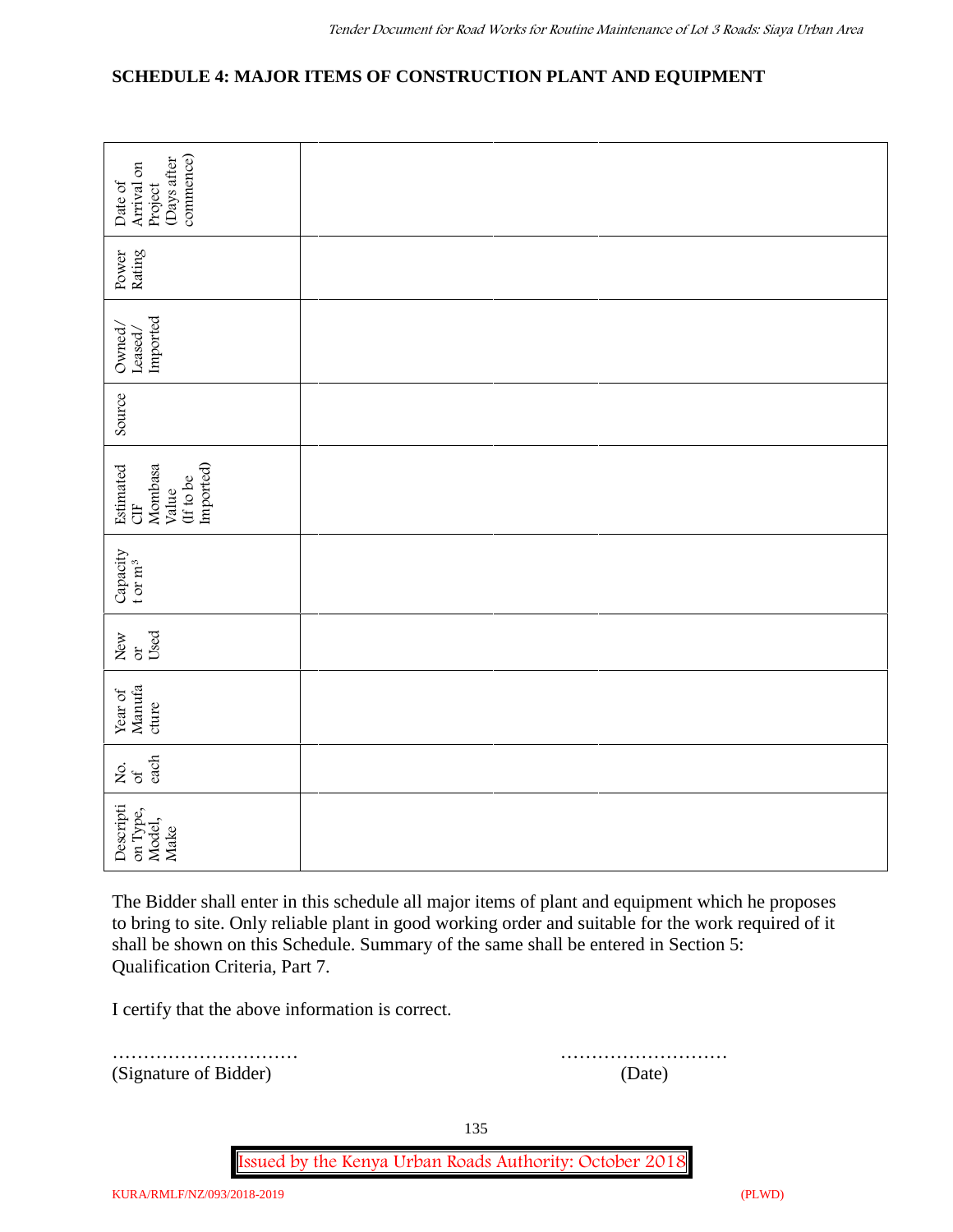#### **SCHEDULE 5: KEY PERSONNEL**

| <b>DESIGNATION</b>                                           | <b>NAME</b> | <b>NATIONALITY</b> | SUMMARY OF QUALIFICATIONS AND<br><b>EXPERIENCE</b> |                       |                        |
|--------------------------------------------------------------|-------------|--------------------|----------------------------------------------------|-----------------------|------------------------|
|                                                              |             |                    | Qualifications                                     | General<br>Experience | Specific<br>Experience |
|                                                              |             |                    |                                                    | (Yrs)                 | (Yrs)                  |
| Headquarters                                                 |             |                    |                                                    |                       |                        |
| Partner/Director<br>or other key staff<br>(give designation) |             |                    |                                                    |                       |                        |
|                                                              |             |                    |                                                    |                       |                        |
| Site Office                                                  |             |                    |                                                    |                       |                        |
| 1. Site Agent                                                |             |                    |                                                    |                       |                        |
| 2. Site Surveyor                                             |             |                    |                                                    |                       |                        |
| 3. Foreman                                                   |             |                    |                                                    |                       |                        |
|                                                              |             |                    |                                                    |                       |                        |
|                                                              |             |                    |                                                    |                       |                        |

**Note:** The Bidder shall list in this schedule the key personnel he will employ from the Contractor's headquarters and from the Contractor's site office to direct and execute the work together with their qualifications, experience, position held and nationality in accordance with Clause 15.2 and 16.3 of the Conditions of Contract Part II (where required, use separate sheets to add extra data for column 4). Bidders shall attach certified copies of academic certificates, and CVs of all key staff.

I certify that the above information is correct.

(Signature of Bidder) (Date)

………………………… ………………………

136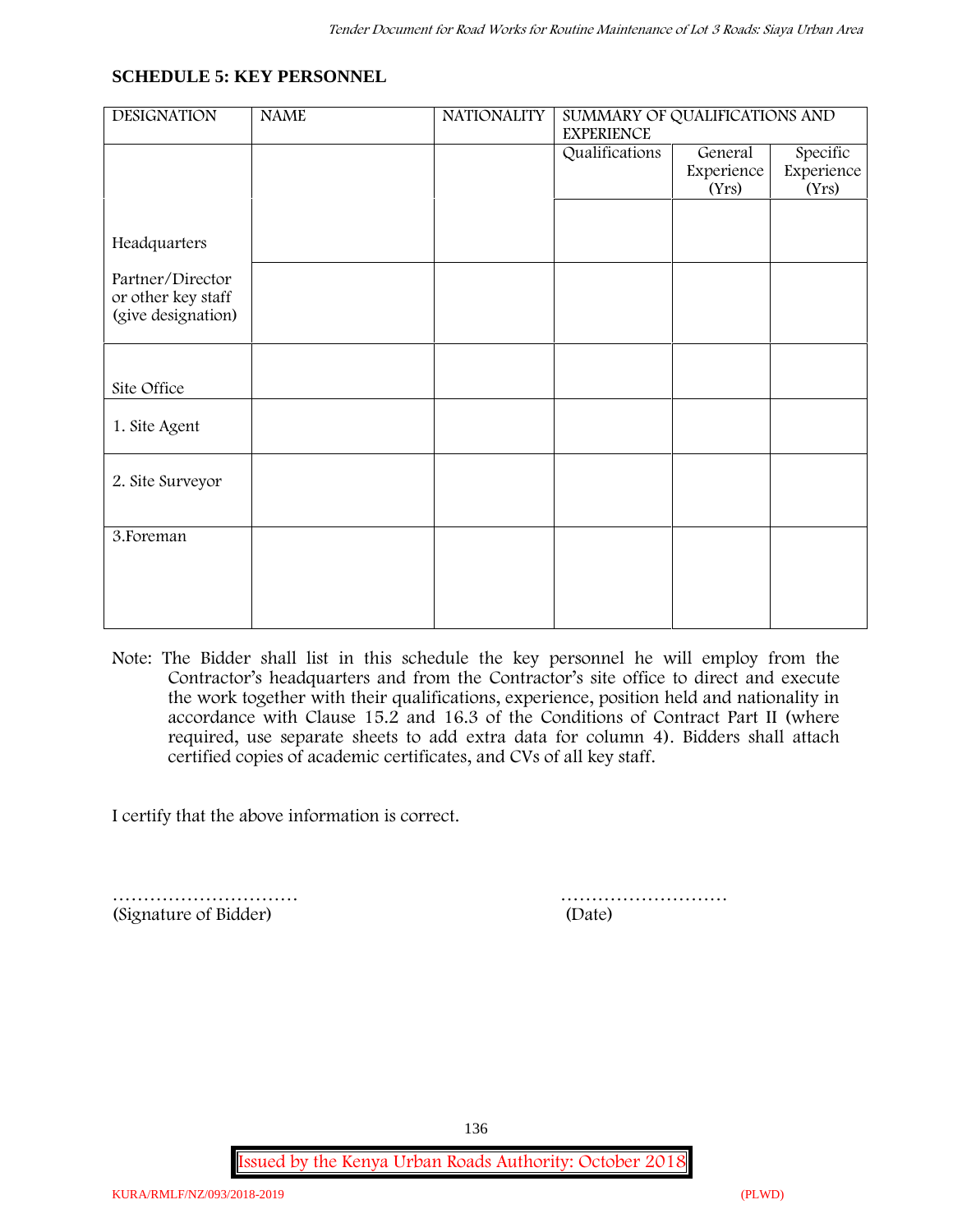### **SCHEDULE 6: SCHEDULE OF ROADWORKS CARRIED OUT BY THE BIDER IN THE LAST THREE YEARS**

#### **SCHEDULE 6A: COMPLETED WORKS**

| DESCRIPTION OF WORKS | NAME OF CLIENT | VALUE OF<br>WORKS (KSHS) * | YEAR COMPLETED/<br><b>REMARKS</b> |
|----------------------|----------------|----------------------------|-----------------------------------|
|                      |                |                            |                                   |
|                      |                |                            |                                   |
|                      |                |                            |                                   |
|                      |                |                            |                                   |
|                      |                |                            |                                   |
|                      |                |                            |                                   |
|                      |                |                            |                                   |
|                      |                |                            |                                   |
|                      |                |                            |                                   |
|                      |                |                            |                                   |
|                      |                |                            |                                   |
|                      |                |                            |                                   |
|                      |                |                            |                                   |
|                      |                |                            |                                   |
|                      |                |                            |                                   |

**Note:** Bidders shall attach certified copies of letters of award (for each listed project), certified copies of completion certificates.

I certify that the above works were successfully carried out by this Bidder.

………………………… (Signature of Bidder)

|  |  | (Date) |  |  |  |  |  |  |  |  |  |
|--|--|--------|--|--|--|--|--|--|--|--|--|

\* **Value in KShs using Central Bank of Kenya mean exchange rate at a reference date 7 days before date of BID opening**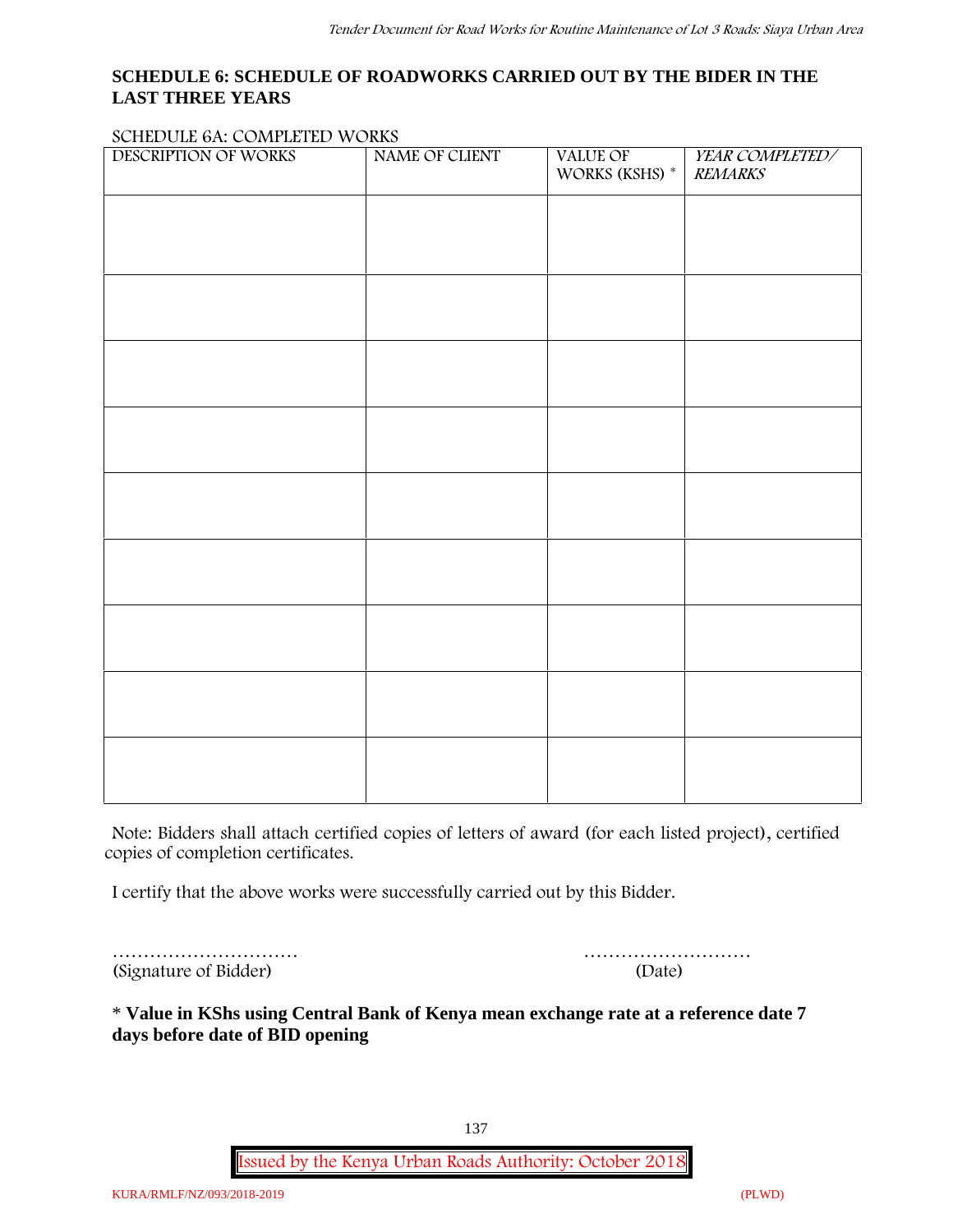#### **SCHEDULE 6B: NON-COMPLETED WORKS BEYOND COMPLETION DATE**

| DESCRIPTION OF WORKS | NAME OF CLIENT | VALUE OF WORKS (KSHS) * | YEAR COMPLETED/<br><b>REMARKS</b> |
|----------------------|----------------|-------------------------|-----------------------------------|
|                      |                |                         |                                   |
|                      |                |                         |                                   |
|                      |                |                         |                                   |
|                      |                |                         |                                   |
|                      |                |                         |                                   |
|                      |                |                         |                                   |
|                      |                |                         |                                   |
|                      |                |                         |                                   |
|                      |                |                         |                                   |
|                      |                |                         |                                   |
|                      |                |                         |                                   |
|                      |                |                         |                                   |
|                      |                |                         |                                   |
|                      |                |                         |                                   |
|                      |                |                         |                                   |
|                      |                |                         |                                   |
|                      |                |                         |                                   |

**Note:** Bidders shall attach certified copies of letters of award (for each listed project), certified evidence for executed works for non-completed projects e.g copy of recent payment certificate.

I certify that the above works were successfully carried out by this Bidder.

| (Signature of Bidder) | (Date) |
|-----------------------|--------|

| (Signature of Bidder) | (Date) |
|-----------------------|--------|

\* **Value in KShs using Central Bank of Kenya mean exchange rate at a reference date 7 days before date of BID opening**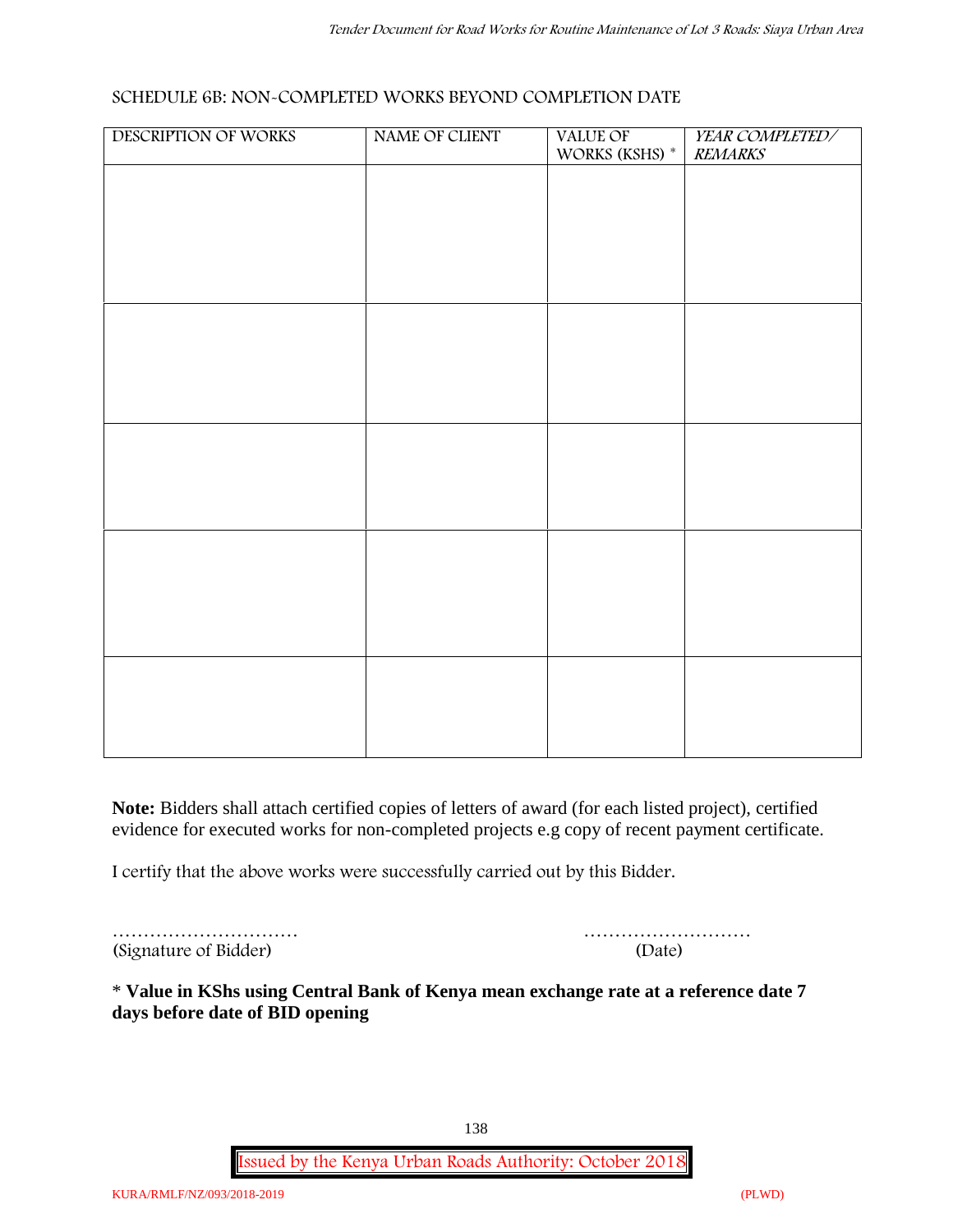# **SCHEDULE 6C: SPECIFIC EXPERIENCE**

| DESCRIPTION OF WORKS | NAME OF CLIENT | VALUE OF<br>WORKS (KSHS) * | YEAR COMPLETED/<br><b>REMARKS</b> |
|----------------------|----------------|----------------------------|-----------------------------------|
|                      |                |                            |                                   |
|                      |                |                            |                                   |
|                      |                |                            |                                   |
|                      |                |                            |                                   |
|                      |                |                            |                                   |
|                      |                |                            |                                   |
|                      |                |                            |                                   |
|                      |                |                            |                                   |
|                      |                |                            |                                   |
|                      |                |                            |                                   |
|                      |                |                            |                                   |
|                      |                |                            |                                   |
|                      |                |                            |                                   |
|                      |                |                            |                                   |
|                      |                |                            |                                   |
|                      |                |                            |                                   |
|                      |                |                            |                                   |
|                      |                |                            |                                   |
|                      |                |                            |                                   |
|                      |                |                            |                                   |
|                      |                |                            |                                   |

**Note:** Bidders shall attach certified copies of letters of award (for each listed project), certified evidence for executed works for non-copleted projects e.g copy of recent payment certificate.

I certify that the above works were successfully carried out by this Bidder.

(Signature of Bidder) (Date)

………………………… ………………………

\* **Value in KShs using Central Bank of Kenya mean exchange rate at a reference date 7 days before date of BID opening**

139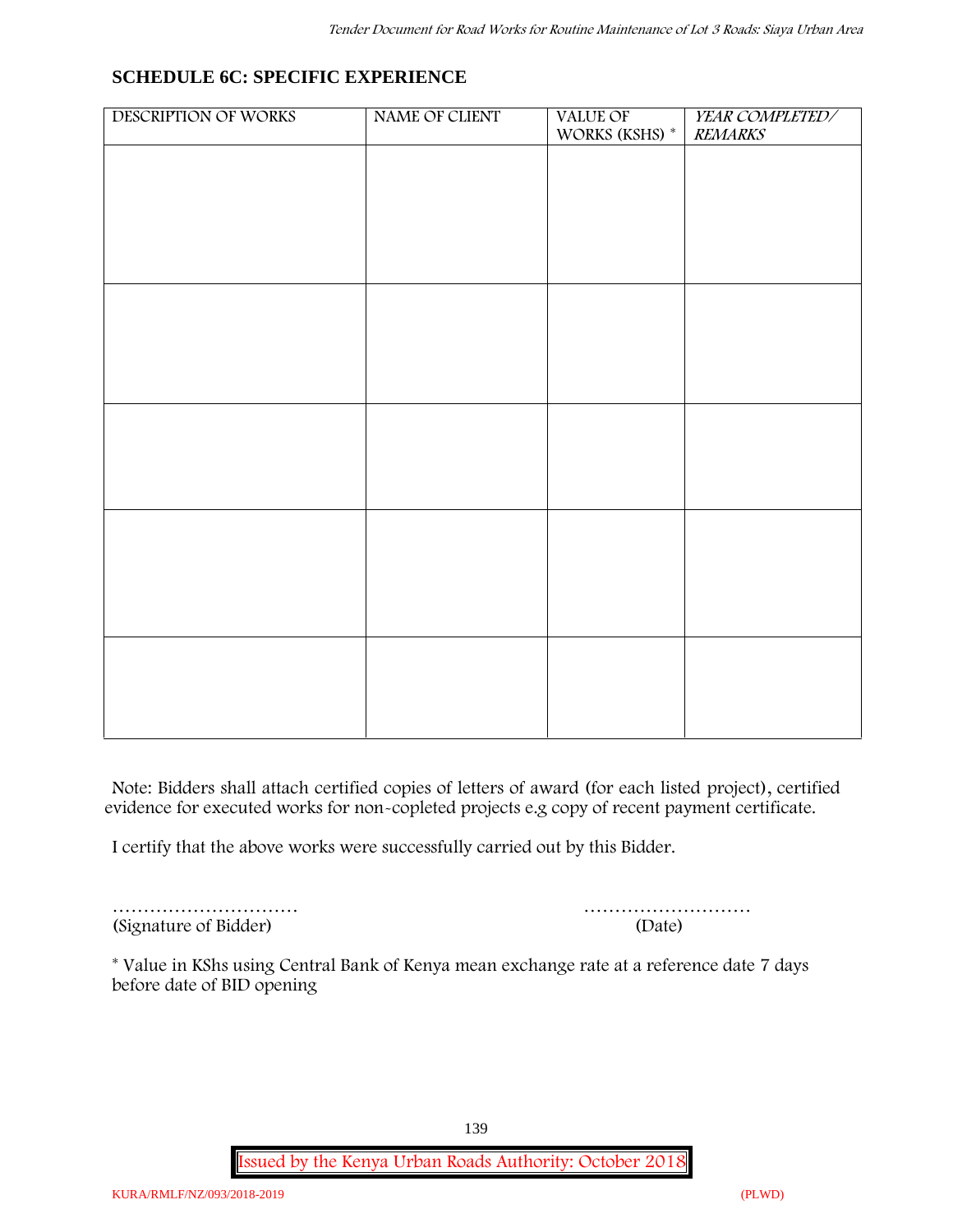#### **SCHEDULE 7: SCHEDULE OF ONGOING PROJECTS**

| DESCRIPTION OF<br>WORKS | NAME OF<br>$CLIENT$ | DATE OF<br>$\mathsf{COMMENC}$<br><b>EMENT</b> | DATE OF<br>COMPLETION | <b>VALUE OF</b><br>WORKS (KSHS) | <b>VALUE</b><br>COMPLETED<br>$\,$ UP TO DATE<br>$\%$ | PHYSICALLY<br>COMPLETED<br>$\,$ UP TO DATE<br>$\%$ |  |
|-------------------------|---------------------|-----------------------------------------------|-----------------------|---------------------------------|------------------------------------------------------|----------------------------------------------------|--|
|                         |                     |                                               |                       |                                 |                                                      |                                                    |  |
|                         |                     |                                               |                       |                                 |                                                      |                                                    |  |
|                         |                     |                                               |                       |                                 |                                                      |                                                    |  |
|                         |                     |                                               |                       |                                 |                                                      |                                                    |  |
|                         |                     |                                               |                       |                                 |                                                      |                                                    |  |
|                         |                     |                                               |                       |                                 |                                                      |                                                    |  |
|                         |                     |                                               |                       |                                 |                                                      |                                                    |  |
|                         |                     |                                               |                       |                                 |                                                      |                                                    |  |
|                         |                     |                                               |                       |                                 |                                                      |                                                    |  |

**Note:** 1. Bidders shall attach certified copies of letters of award (for each listed project) and any certified evidence for executed works e.g copy of recent payment certificate.

2. Bidders must indicate all their on-going works as at the time of bidding. Any non disclosure shall constitute non-responsiveness)

I certify that the above works are being carried out by me and that the above information is correct.

(Signature of Bidder) (Date)

………………………… ………………………

140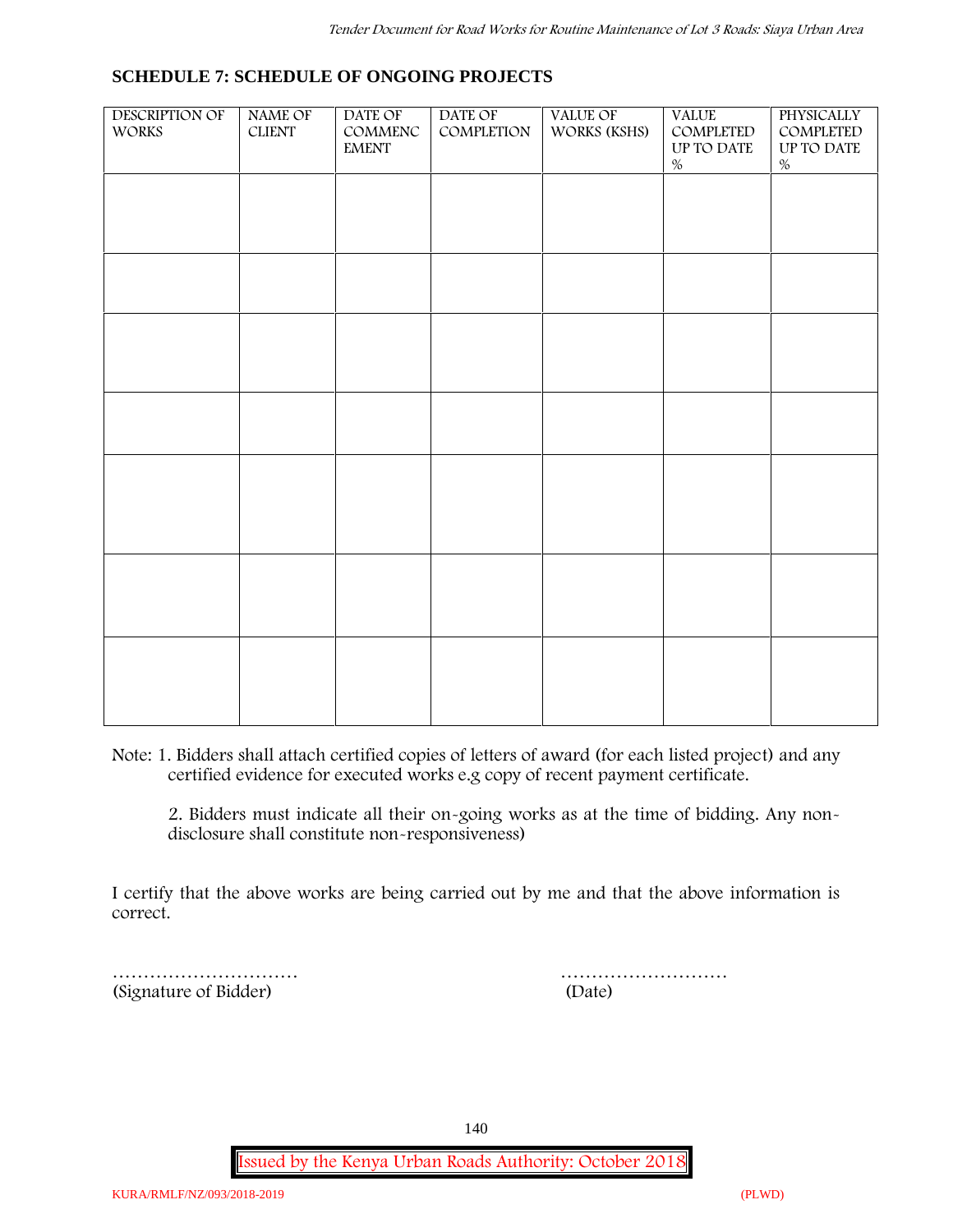## **SCHEDULE 8: FINANCIAL STANDING**

- 1 Submit copies of audited profit and loss statements and balance sheet for the last five calendar years and estimated projection for the next two years with certified English translation where appropriate.
- 2 Give turnover figures for each of the last two (2) financial years. Quote in millions and decimal thereof.

|                               | Year 1(2016) | Year 2(2017) |
|-------------------------------|--------------|--------------|
|                               | Ksh.         | Ksh.         |
| Road works                    |              |              |
| Other civil Engineering works |              |              |
| Other (specify)               |              |              |
| Total                         |              |              |

#### SUMMARY OF ASSETS AND LIABILTIES OF THE AUDITED FINANCIAL STATEMENTS OF THE LAST TWO (2) FINANCIAL YEARS.

|                              | Year 1(2016) | Year 2(2017) |
|------------------------------|--------------|--------------|
|                              | KShs.        | KShs.        |
| 1. Total Assets              |              |              |
| 2. Current Assets            |              |              |
| 3. Bank Credit Line Value    |              |              |
| 4. Total Liabilities         |              |              |
| 5. Current Liabilities       |              |              |
| 6. Net Worth $(1-4)$         |              |              |
| 7. Working capital $(2+3-4)$ |              |              |

#### (a) Name/Address of Commercial Bank providing credit line

………………………………………………………………………………………………

(b) Total amount of credit line KShs………………………………………………

Attach a certified copy of Undertaking of the Bank to provide the credit.

(c) Attach bank statements for the last six (6) months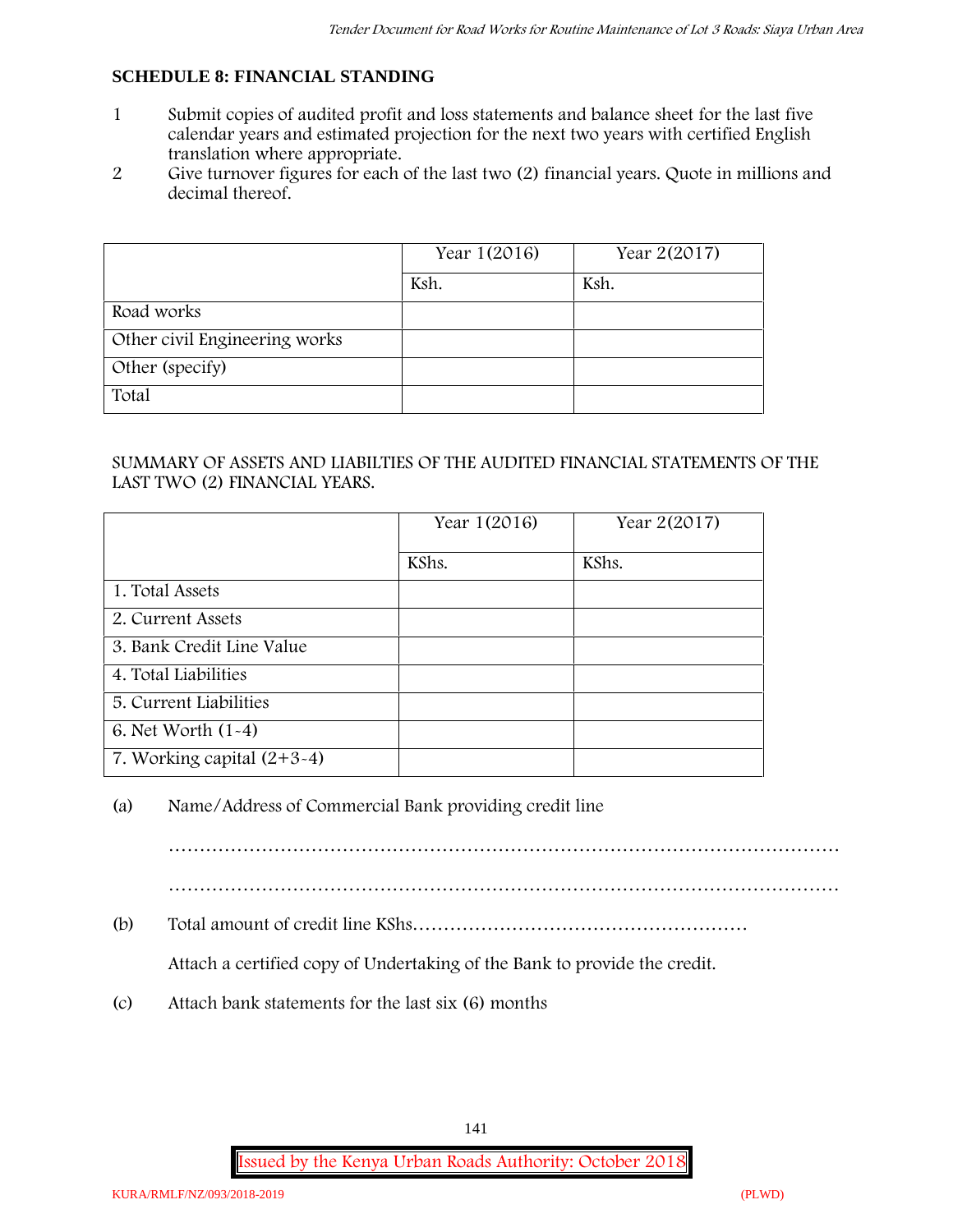## **SCHEDULE 9: OTHER SUPPLEMENTARY INFORMATION**

Financial reports for the last three years, balance sheets, profit and loss statements, auditors' reports etc. List them below and attach copies. ………………………………………………………………………………………………… ………………………………………………………………………………………………… ………………………………………………………………………………………………… ………………………………………………………………………………………………… Evidence of access to financial resources to meet the qualification requirements. Cash in hand, lines of credit etc. List below and attach copies of supporting documents ………………………………………………………………………………………………… …………………………………………………………………………………………………. …………………………………………………………………………………………………. ………………………………………………………………………………………………… Name, address, telephone, telex, fax numbers and email of the Bidders Bankers who may provide reference if contacted by the Contracting Authority. ……………………………………………………………………………………………….. ………………………………………………………………………………………………. ……………………………………………………………………………………………….

# **SCHEDULE 10: LITIGATION HISTORY**

Information on current litigation in which the Bidder is involved.

| <b>OTHER PARTY (IES)</b> | <b>CAUSE OF DISPUTE</b> | AMOUNT INVOLVED (KSHS) |
|--------------------------|-------------------------|------------------------|
|                          |                         |                        |
|                          |                         |                        |
|                          |                         |                        |
|                          |                         |                        |
|                          |                         |                        |

I certify that the above information is correct.

……………………………. …………………………………….. Date Signature of Bidder

142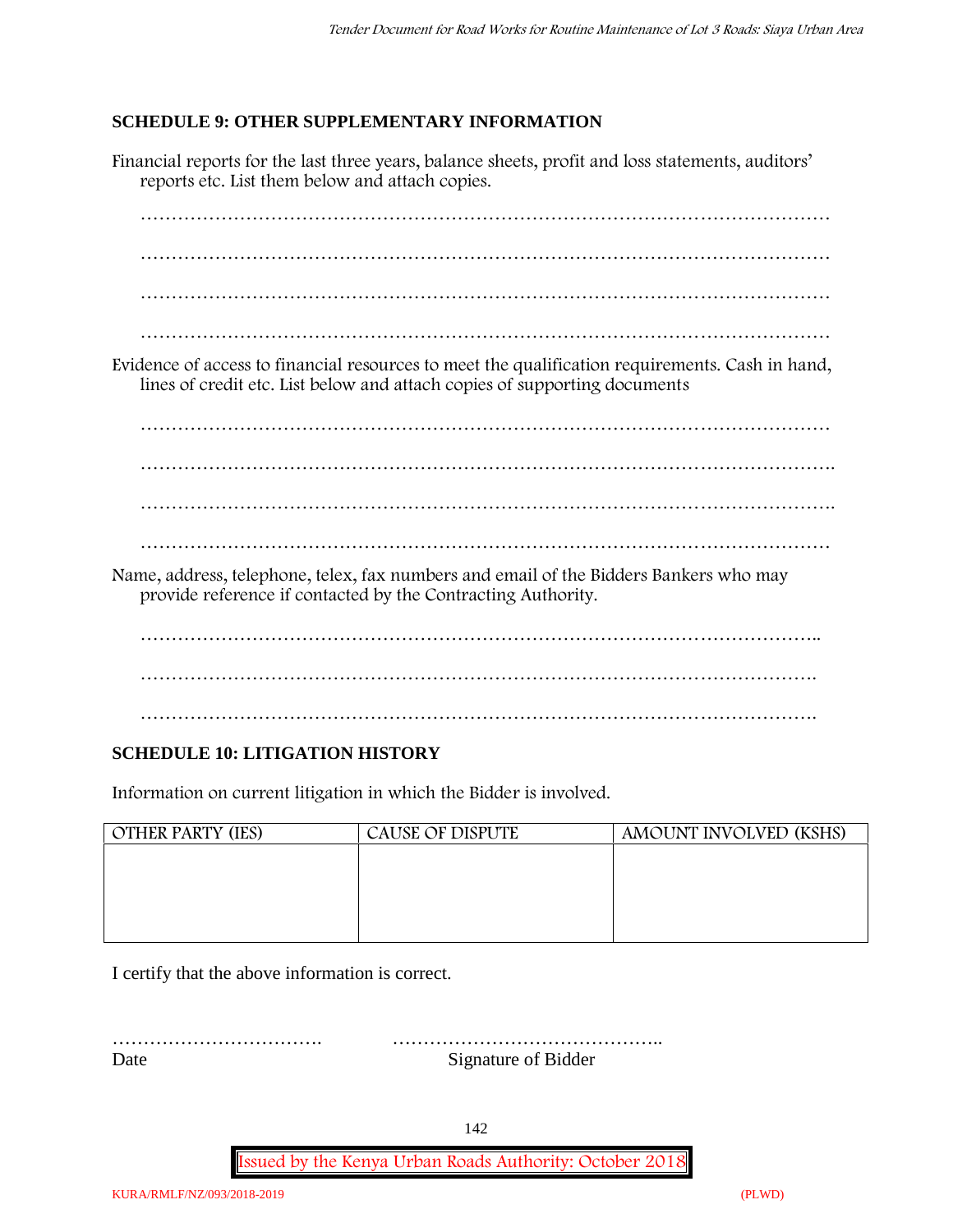#### **SCHEDULE 11: DECLARATION FORM FOR BANKRUPT OR INSOLVENT**

**AND DEBARMENT** Date To The Kenya Urban Roads Authority P.O Box 41727 – 00100, IKM Place, 5th Ngong Ave, Nairobi, KENYA. Ladies and Gentlemen, The Tenderer i.e. (full name and complete physical and postal address) ……………………………………………………………………………………………………… ………………………………………………………………………………………………………

……………………declare the following: -

a) That I/ We have not been debarred from participating in public procurement by anybody, institution or person.

b) That I/ We have not been involved in and will not be involved in corrupt and fraudulent practices regarding public procurement anywhere.

c) That I/ We are not insolvent, in receivership, bankrupt or in the process of being wound up and is not the subject of legal proceedings relating to the foregoing.

d) That I/We are not under any ongoing investigation by the Ethics and Anti-Corruption Commission (EACC) for any corrupt and/or economic crimes or practices.

e) That I/ We are not associated with any other Tenderer participating in this Tender.

f) That I/We do hereby confirm that all the information given in this tender is accurate, factual and true to the best of our knowledge.

Yours sincerely,

……………………………………………………

Name of Tenderer

………………………………………………………………………………..

Signature of duly authorised person signing the Tender

…………………………………………………………………………..

Name and Capacity of duly authorised person signing the Tender

………………………………………

Stamp or Seal of Tenderer

143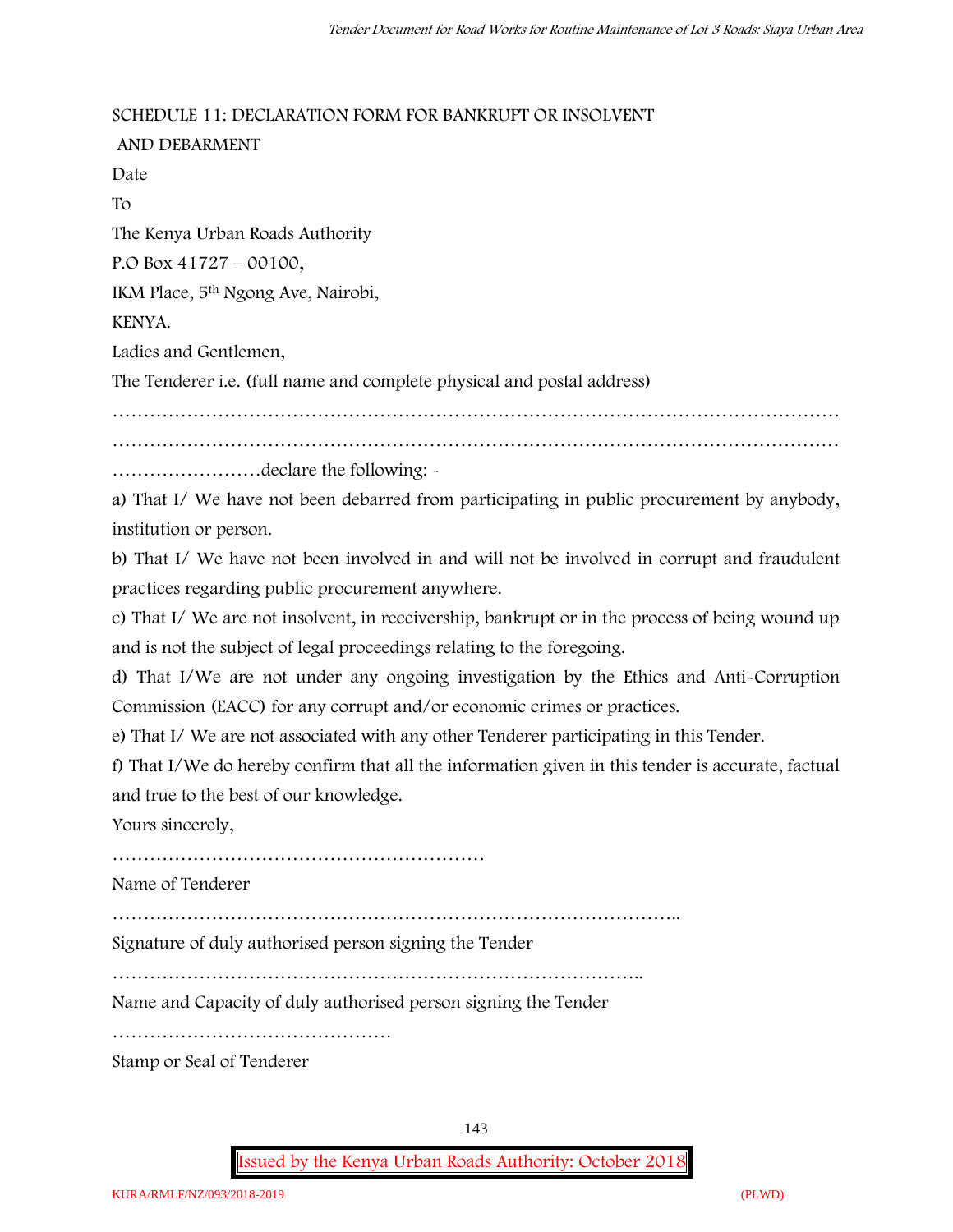#### **SCHEDULE 12: ANTI CORRUPTION DECLARATION / COMMITMENT / PLEDGE FORM**

| Public Procurement is based on a free, fair and competitive tendering process which should |  |
|--------------------------------------------------------------------------------------------|--|
| not be open to abuse.                                                                      |  |

I/We ……………………………………………………………………….. Declare that I/We will not offer or facilitate, directly or indirectly, any inducement or reward to any public officer, their relations or business associates, in connection with tender No. ………………………………………………. for or in the subsequent performance of the contract if I/We am/are successful.

Signed by ……………………………… C.E.O. or Authorized Representative.

**In case of sub-contracting**

Signed by ………………………………….. CEO of the firm to be subcontracted

|--|

Signature………………………………….

Date………………………………………..

144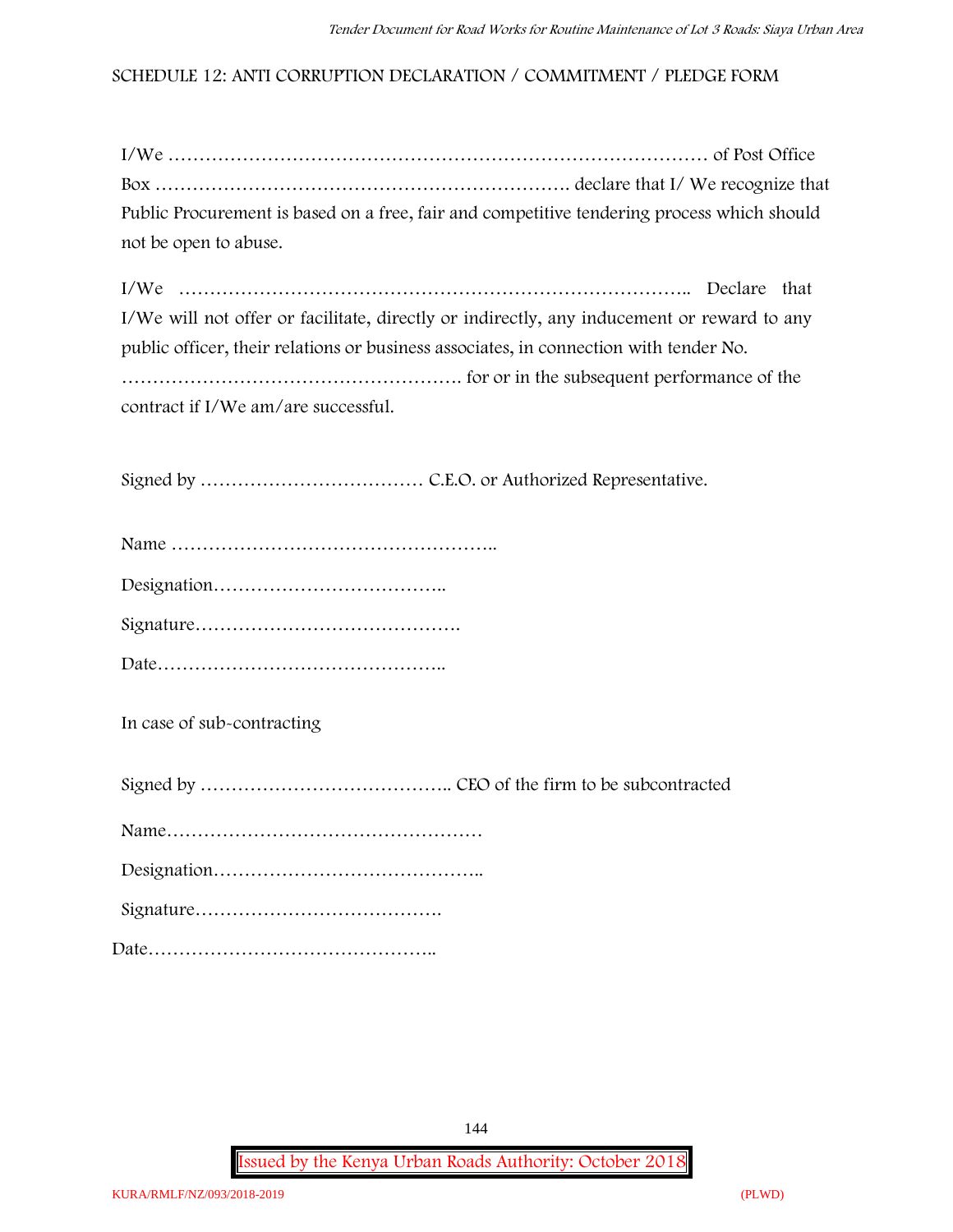# **SECTION XII: FORM OF AGREEMENT**

**Issued by the Kenya Urban Roads Authority: October 2018**

145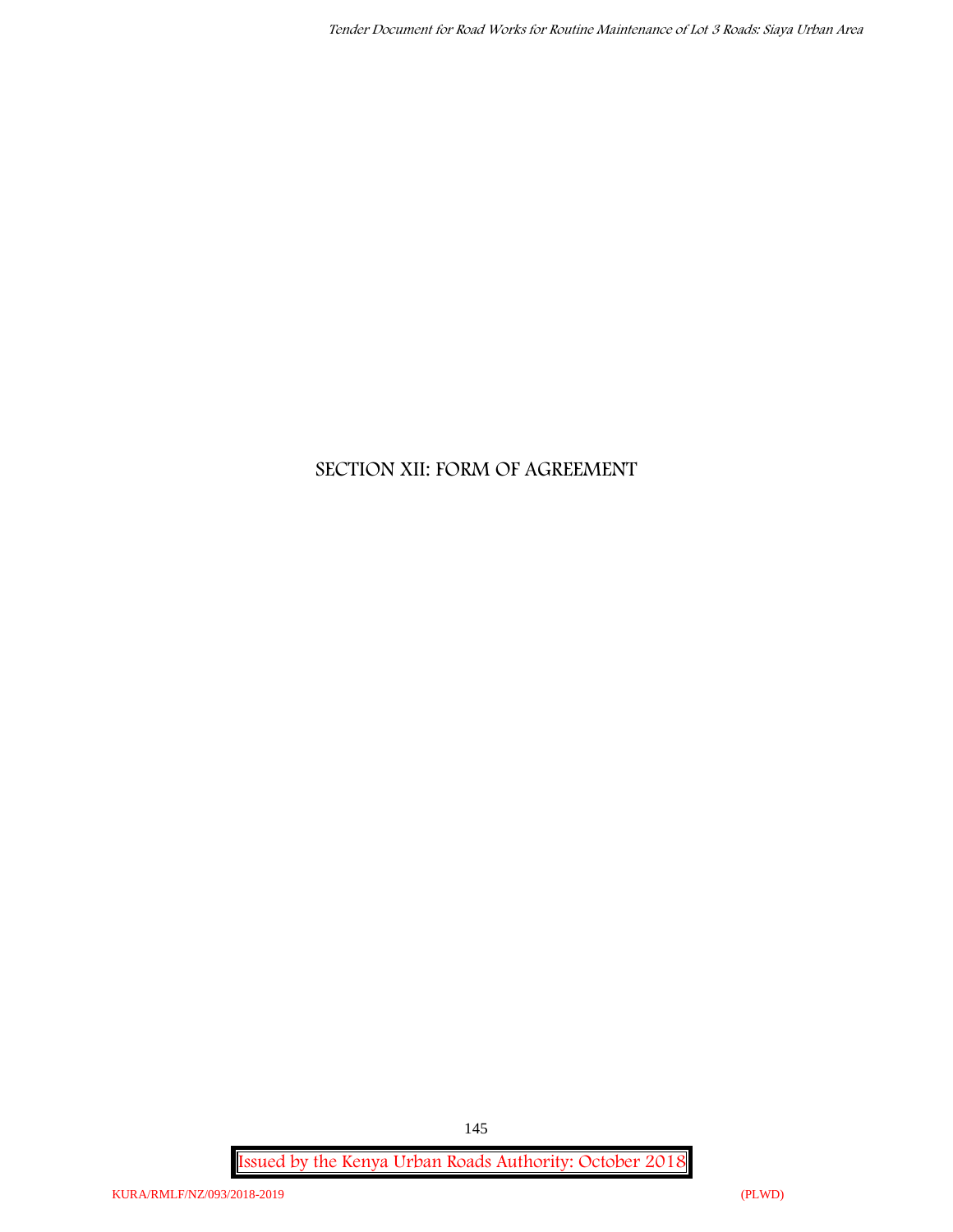## **FORM OF AGREEMENT**

THIS AGREEMENT is made on the …………………… day of …………………. 20 …………… between the **KENYA URBAN ROADS AUTHORITY** of **P. O. BOX 41727-00100, NAIROBI, KENYA** hereinafter called "the Employer" of the one part and **M/s ……………………………………………………………..** hereinafter called "the Contractor" of the other part.

WHEREAS the Employer is desirous that certain works should be executed, viz.

**ROUTINE MAINTENANCE OF LOT 3 ROADS (SIAYA URBAN AREA)** and has a Contract with the Contractor for the execution completion and maintenance of such works in the region NOW THIS AGREEMENT WITNESSETH as follows:

In this agreement words and expressions shall have the same meanings as are respectively assigned to them in the Conditions of Contract hereinafter referred to.

The following document shall be deemed to form and be read and construed as part of this Agreement, viz.:

- The form of bid dated **…………………………………….**
- The Conditions of Contract (FIDIC IV) Part 2
- The Conditions of Contract (FIDIC IV) Part 1
- The Special Specification
- The Standard Specifications
- The Priced Bill of Quantities
- The Letter of Award and Acceptance
- Schedules of Supplementary Information
- -The Drawings
- -Other documents as may be agreed and listed

All aforesaid documents are hereinafter referred to as "The Contract".

In consideration of the payment to be made by the Employer to the Contractor, the Contractor hereby covenants with the Employer to execute, complete and maintain the works in conformity in all respects with the provisions of the Contract.

The Employer hereby covenants to pay the Contractor in consideration of the execution, completion and maintenance of the works the Contract Price at the times and in the manner prescribed by the Contract.

IN WITNESS WHEREOF the parties have hereunto set their respective hands on the day and year first above written.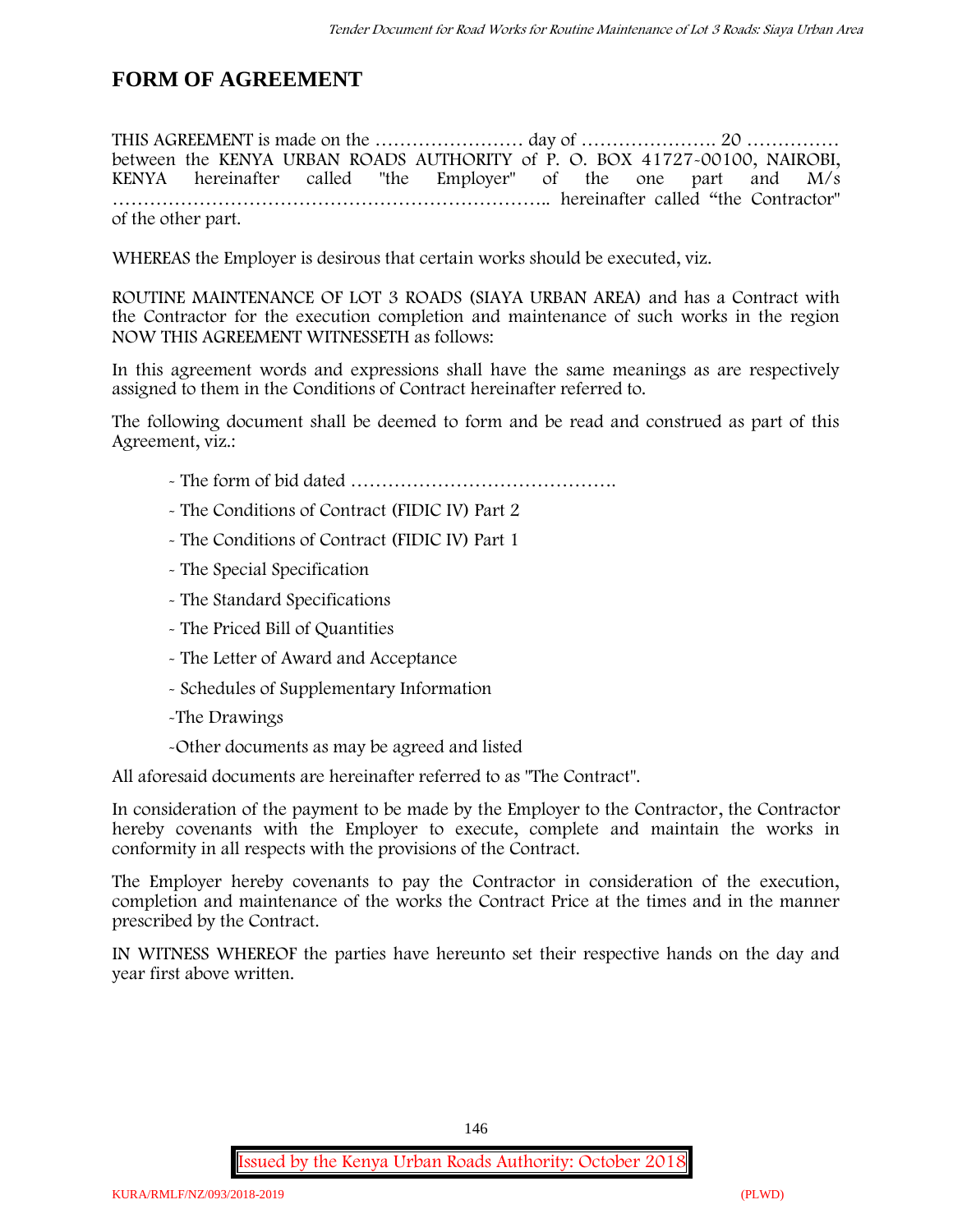### SIGNED SEALED AND DELIVERED

By the said Employer: ………………………………………………Date.........…….... (Director General, Kenya Urban Roads Authority) For and on behalf of the said Employer

In the presence of: ………………………………………………………. (Name and Designation of Witness)

> ……………………………………………………Date………………… (Signature of Witness)

……………………………………………………….. (Address Of witness)

By the said Contractor:

……………………………………………Date…………………. (Signature)

> …………………………………………………………… (Name of the Director)

In the presence of: ………………………………………………………. (Name and Designation of Witness)

> ……………………………………………………………………………… (Signature of Witness)

> …………………………………………………………………………………… (Address Of witness)

> > 147